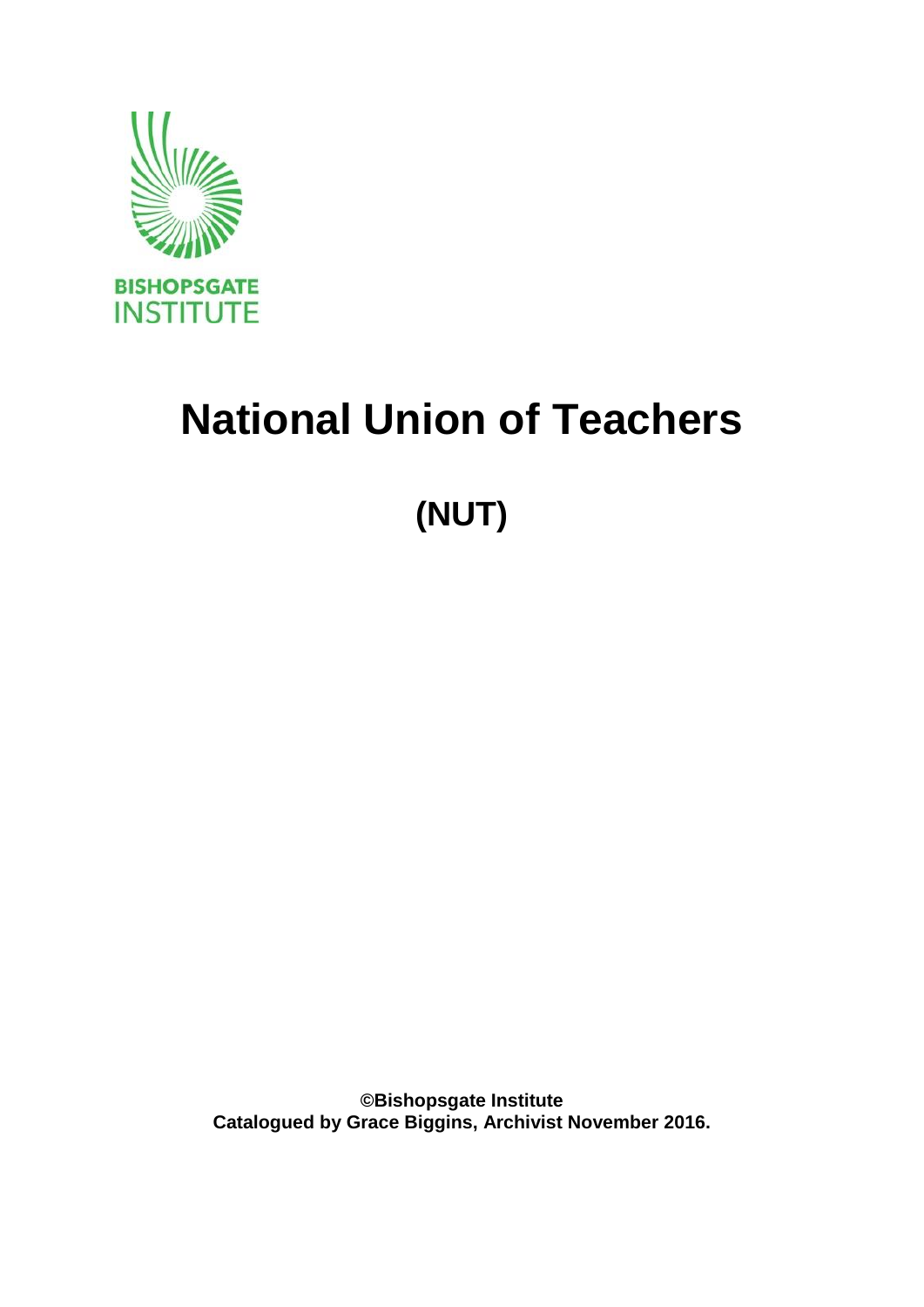# **NUT National Union of Teachers c1870-1996**

**Name of Creator:** National Union of Teachers (NUT)

**Extent:** 50 boxes & 11 loose items

**Administrative/Biographical History**: The National Union of Teachers (NUT) is a trade union for school teachers. It was founded in 1870 as the National Union of Elementary Teachers (NUET), and changed its name in 1888 to become the National Union of Teachers (NUT) which is how it is currently known. The NUT campaigned for improved teachers' pay and conditions, and to improve state education. In 1915 NUT moved to its current address at Hamilton House, Mabledon Place, London, WC1.

Throughout its history the NUT has been involved in various demonstrations and strikes concerning education and the teaching profession, particularly in the 1980s as a result of pay disputes. The NUT remained involved in campaigning and protests throughout the 1990s and 2000s for teachers' salaries, the rights of minorities, and international work. The NUT remains a major body for the representation of school teachers in England and Wales, and continues to campaign for education and the teaching profession.

In 1872 the NUT launched its weekly journal The Schoolmaster, which served as a platform for education debate. The journal's name was later changed 'The Teacher', which continues to be its current title.

**Custodial History:** Deposited by Kevin Courtney (General Secretary of the NUT) 24 November, 2016. Further material deposited on 31 January 2017.

#### **Scope and Content:**

Photographs used in the National Union of Teachers' (NUT) internal publication 'The Teacher', including photographs of: school classes; school holidays and field trips; protests and demonstrations; conferences and meetings; school activities and sports; school buildings; teaching staff; and cartoons regarding education and the teaching profession (c1900-1990)

**Language/scripts of material:** English

**Access conditions: OPEN** 

#### **Copying conditions:**

Photocopying, scanning and digital photography (without flash) is permitted for research purposes on completion of the Library's Copyright Declaration form and with respect to current UK copyright law.

#### **Finding Aids:**

Adlib catalogue and copy of handlist available in researcher's area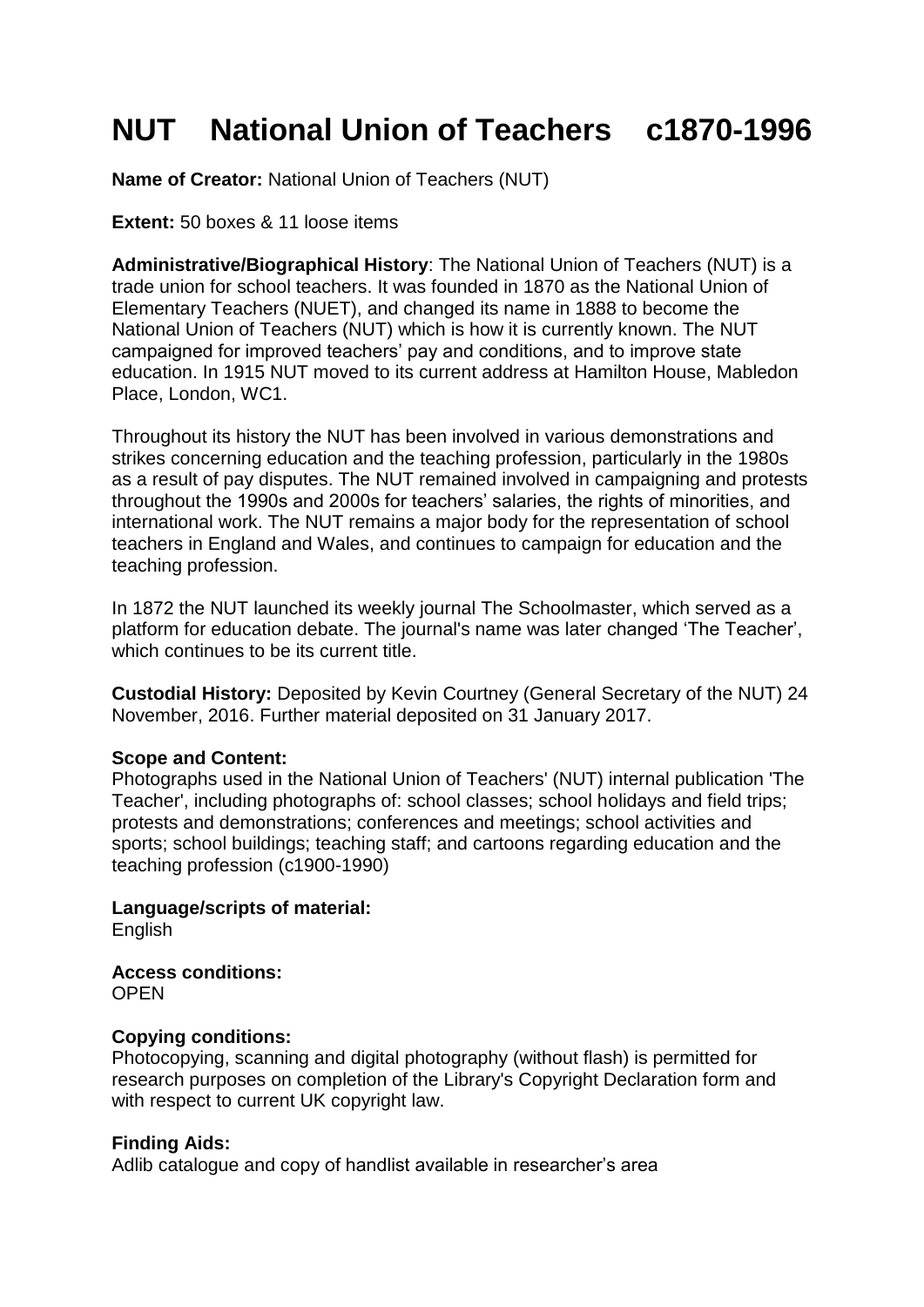#### **Rules and Conventions:**

Compiled in compliance with General International Standard Archival Description, ISAD(G), second edition, 2000; National Council on Archives Rules for the Construction of Personal, Place and Corporate Names, 1997.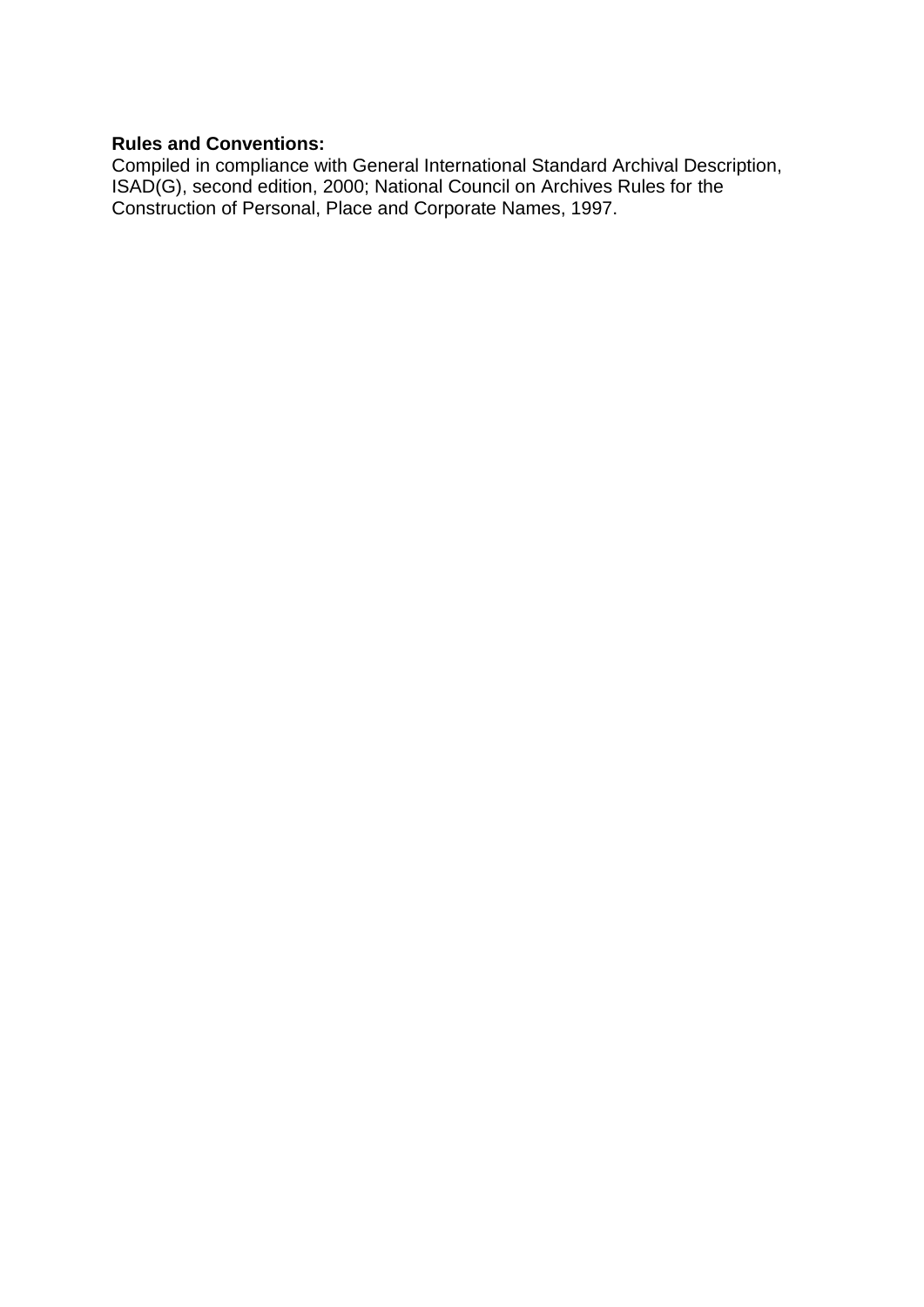| <b>NUT</b>   | <b>NUT Photographic Archive</b>                                                                                                                                                                                                                                                                                                                                                                               | c1870-<br>1996 |
|--------------|---------------------------------------------------------------------------------------------------------------------------------------------------------------------------------------------------------------------------------------------------------------------------------------------------------------------------------------------------------------------------------------------------------------|----------------|
|              | Photographs used in the National Union of<br>Teachers' (NUT) internal publication 'The<br>Teacher', including photographs of: school<br>classes; school holidays and field trips; protests<br>and demonstrations; conferences and meetings;<br>school activities and sports; school buildings;<br>teaching staff; and cartoons regarding education<br>and the teaching profession (c1870-1996)<br><b>OPEN</b> |                |
| <b>NUT/1</b> | <b>Music: Drums</b><br>Black and white photographs of [primary] school<br>children playing the drums (1979-1988)<br><b>OPEN</b>                                                                                                                                                                                                                                                                               | 1979-1988      |
| <b>NUT/2</b> | <b>Music: Keyboard</b><br>Black and white photographs of [secondary]<br>school children playing the keyboard (c1980s)<br><b>OPEN</b>                                                                                                                                                                                                                                                                          | c1980          |
| NUT/3        | <b>Orchestra</b><br>Black and white photographs of school children<br>playing musical instruments in orchestras<br>$(c1977-1987)$<br><b>OPEN</b>                                                                                                                                                                                                                                                              | c1977-1987     |
| NUT/4        | <b>Choirs &amp; Concerts</b><br>Black and white photographs of school children<br>singing in choirs and concerts (c1980s)<br><b>OPEN</b>                                                                                                                                                                                                                                                                      | c1980          |
| NUT/5        | <b>Nature Studies</b><br>Black and white photographs of school children<br>in 'nature study' classes (1976-1978)<br><b>OPEN</b>                                                                                                                                                                                                                                                                               | 1976-1978      |
| NUT/6        | <b>The National Front</b><br>Black and white photographs of a National Front<br>school campaign and associated marches<br>(c1978)<br><b>OPEN</b>                                                                                                                                                                                                                                                              | c1978          |
| NUT/7        | <b>Northern Ireland</b><br>Black and white photographs of school children<br>in Northern Ireland (1986)<br><b>OPEN</b>                                                                                                                                                                                                                                                                                        | 1986           |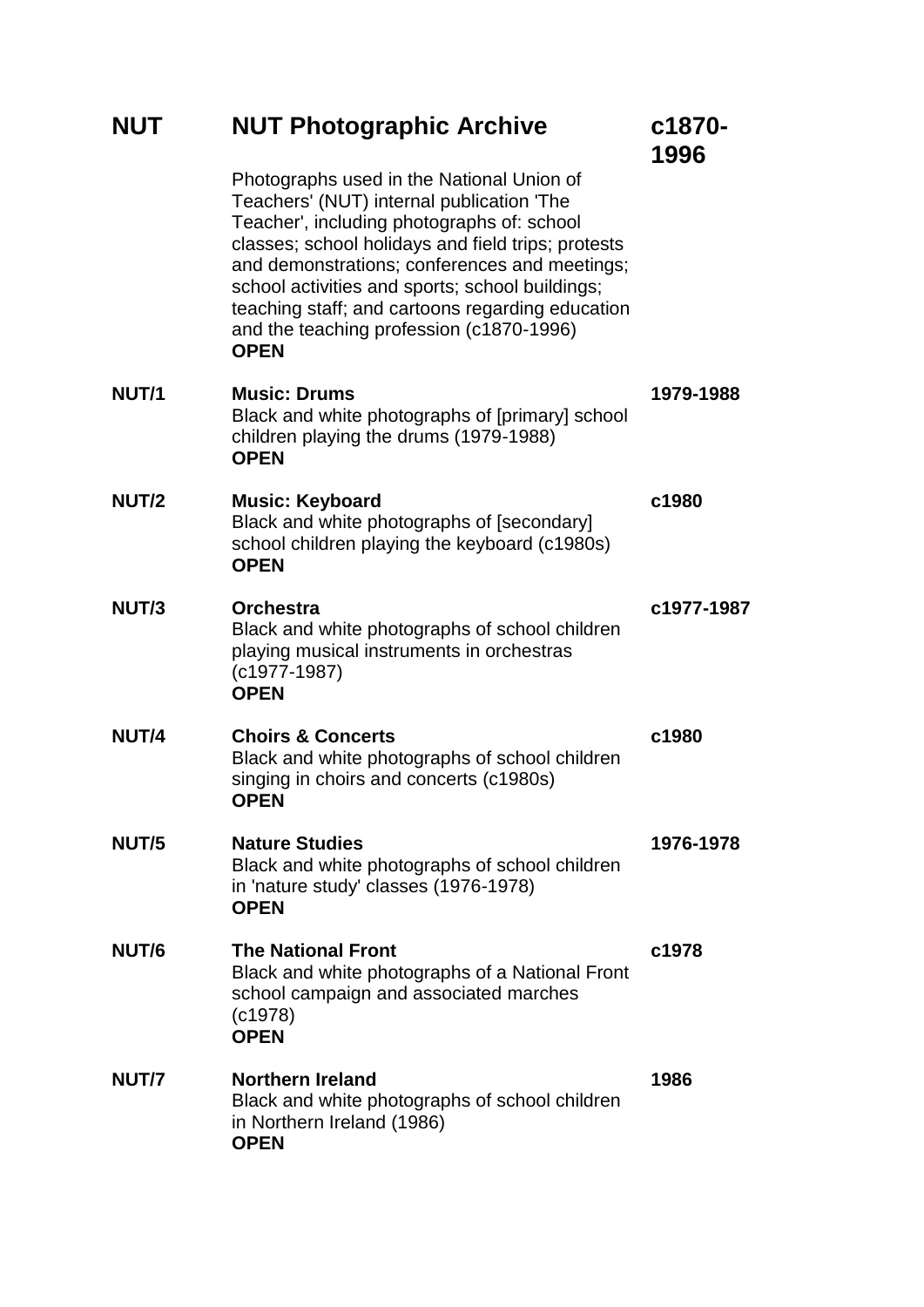| NUT/8         | <b>History of NUT</b><br>Black and white photographs of the history of<br>NUT, including photographs of demonstrations,<br>protests, meetings and various unidentified<br>teachers (c1940s-1986)<br><b>OPEN</b>        | c1940-1986      |
|---------------|------------------------------------------------------------------------------------------------------------------------------------------------------------------------------------------------------------------------|-----------------|
| NUT/9         | <b>School Playgrounds</b><br>Black and white photographs of [secondary]<br>school children playing in school playgrounds<br>(c1970s)<br><b>OPEN</b>                                                                    | c1970           |
| <b>NUT/10</b> | <b>Technology &amp; Science Classes</b>                                                                                                                                                                                | c1970-<br>c1987 |
|               | Black and white photographs of secondary<br>school children in technology and science<br>classes, workshops, and on associated trips<br>$(c1970-c1987)$<br><b>OPEN</b>                                                 |                 |
| <b>NUT/11</b> | <b>Sports &amp; Exercise</b><br>Black & white, and colour photographs of school<br>children participating in various sports, physical<br>education classes, and playground activities<br>$(c1970-1988)$<br><b>OPEN</b> | c1970-1988      |
| <b>NUT/12</b> | <b>Cartoons</b><br>Black and white cartoons regarding education<br>and teaching (n.d.)<br><b>OPEN</b>                                                                                                                  | n.d.            |
| <b>NUT/13</b> | <b>History Classes</b><br>Black and white photographs of school children<br>in history classes, and participating in historically<br>themed events (1970-1987)<br><b>OPEN</b>                                          | 1970-1987       |
| <b>NUT/14</b> | <b>Home Economics &amp; Domestic Science</b><br><b>Classes</b><br>Black and white photographs of children in home<br>economics and domestic science classes (1969-<br>1985)<br><b>OPEN</b>                             | 1969-1985       |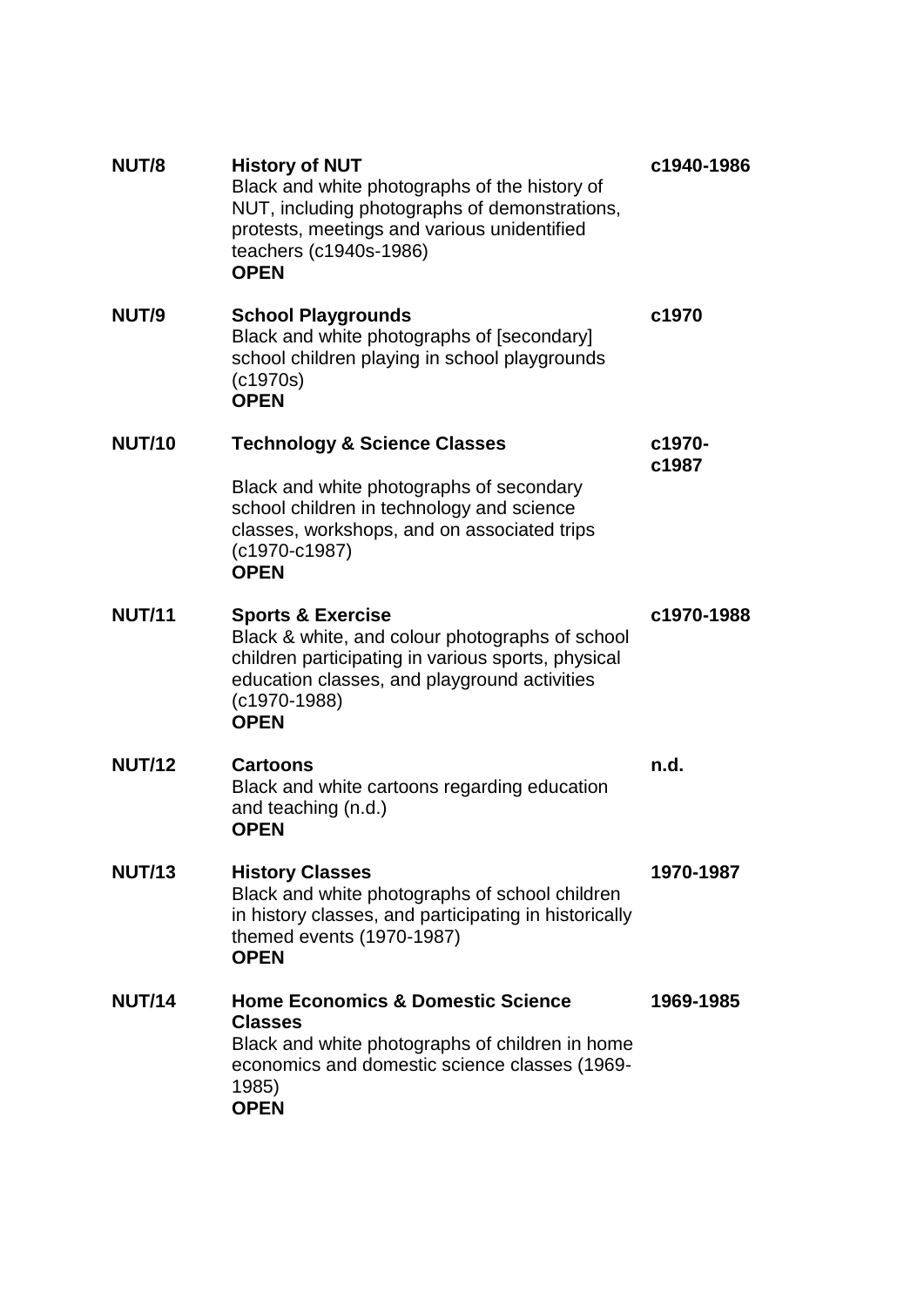| <b>NUT/15</b> | <b>School Holidays</b><br>Black and white photographs of children and<br>teachers on various school holidays and field<br>trips (1982-1986)<br><b>OPEN</b>                                      | 1982-1986 |
|---------------|-------------------------------------------------------------------------------------------------------------------------------------------------------------------------------------------------|-----------|
| <b>NUT/16</b> | <b>School Holidays &amp; Landscapes</b><br>Black and white photographs of individuals on<br>school holidays throughout Europe, and various<br>European landscapes (1969-1985)<br><b>OPEN</b>    | 1969-1985 |
| <b>NUT/17</b> | Landscapes: Middle East & Far East<br>Black and white photographs of various<br>landscapes and landmarks in Middle Eastern<br>and Far Eastern countries (n.d.)<br><b>OPEN</b>                   | n.d.      |
| <b>NUT/18</b> | <b>Landscapes: USA &amp; Brazil</b><br>Black and white photographs of landscapes and<br>landmarks in the United States of America<br>$(U.S.A.)$ and Brazil $(c1980s)$<br><b>OPEN</b>            | c1980s    |
| <b>NUT/19</b> | <b>Holidays &amp; Landscapes: UK and Ireland</b><br>Black & white, and colour photographs of<br>holidays, landscapes and landmarks in the UK<br>and Ireland (1980-1989)<br><b>OPEN</b>          | 1980-1989 |
| <b>NUT/20</b> | <b>Hospital</b><br>Black and white photographs of children in<br>hospital (1976-1980)<br><b>OPEN</b>                                                                                            | 1976-1980 |
| <b>NUT/21</b> | Drama<br>Black and white photographs of children<br>watching and participating in drama activities<br>and performances, and of various TV and<br>theatre productions (1965-1987)<br><b>OPEN</b> | 1965-1987 |
| <b>NUT/22</b> | <b>Sports</b><br>Black and white photographs of individuals<br>participating in various sports, and receiving<br>sporting awards (1971-1988)<br><b>OPEN</b>                                     | 1971-1988 |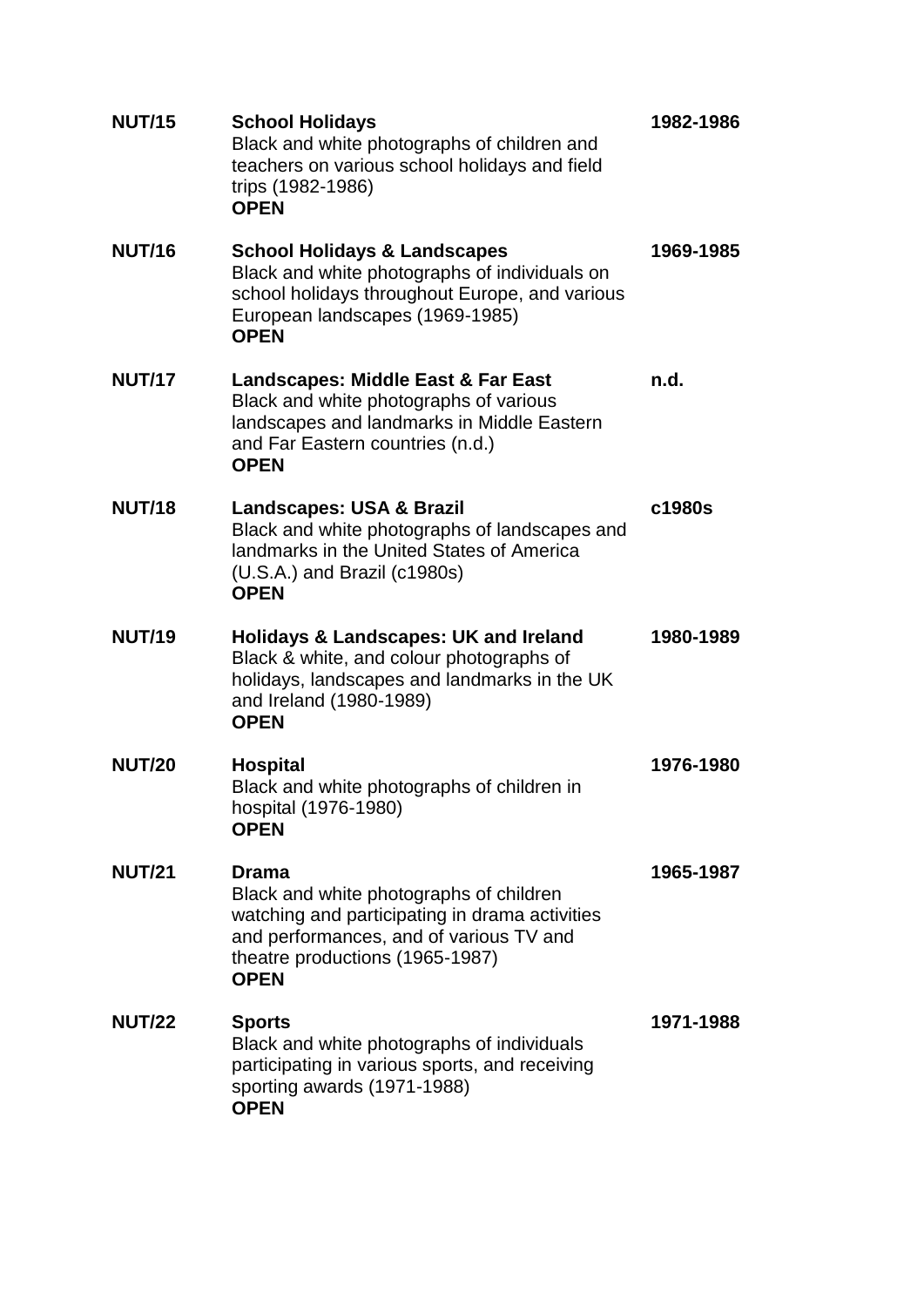| <b>NUT/23</b> | <b>Buildings</b><br>Black and white photographs of buildings,<br>including schools, houses and associated<br>buildings (1953-1987)<br><b>OPEN</b>                                                                               | 1953-1987 |
|---------------|---------------------------------------------------------------------------------------------------------------------------------------------------------------------------------------------------------------------------------|-----------|
| <b>NUT/24</b> | <b>Bradford</b><br>Black and white photographs of children and<br>teachers at schools in Bradford (1986)<br><b>OPEN</b>                                                                                                         | 1986      |
| <b>NUT/25</b> | <b>School Buildings</b><br>Black and white photographs of the interiors of<br>various school buildings (1973-1988)<br><b>OPEN</b>                                                                                               | 1973-1988 |
| <b>NUT/26</b> | <b>Drama</b><br>Black and white photographs of children<br>watching and participating in drama activities<br>and productions, and cast photographs from TV<br>and theatre productions (1967-1984)<br><b>OPEN</b>                | 1967-1984 |
| <b>NUT/27</b> | <b>Motoring &amp; Mechanics</b><br>Black and white photographs of motoring and<br>mechanics, including photographs of cars and<br>motorbikes, break down services, and<br>individuals working on engines (c1985)<br><b>OPEN</b> | c1985     |
| <b>NUT/28</b> | <b>Miners' Strike</b><br>Black and white photographs of protests and<br>demonstrations during the 1984-1985 miners'<br>strike (1984-1985)<br><b>OPEN</b>                                                                        | 1984-1985 |
| <b>NUT/29</b> | <b>Media</b><br>Black and white photographs of students and<br>associated others using various forms of media,<br>including cameras, microphones and tape<br>recordings (1981-1985)<br><b>OPEN</b>                              | 1981-1985 |
| <b>NUT/30</b> | <b>Protests: Manchester</b><br>Black and white photographs of NUT members<br>protesting in Manchester (1985)<br><b>OPEN</b>                                                                                                     | 1985      |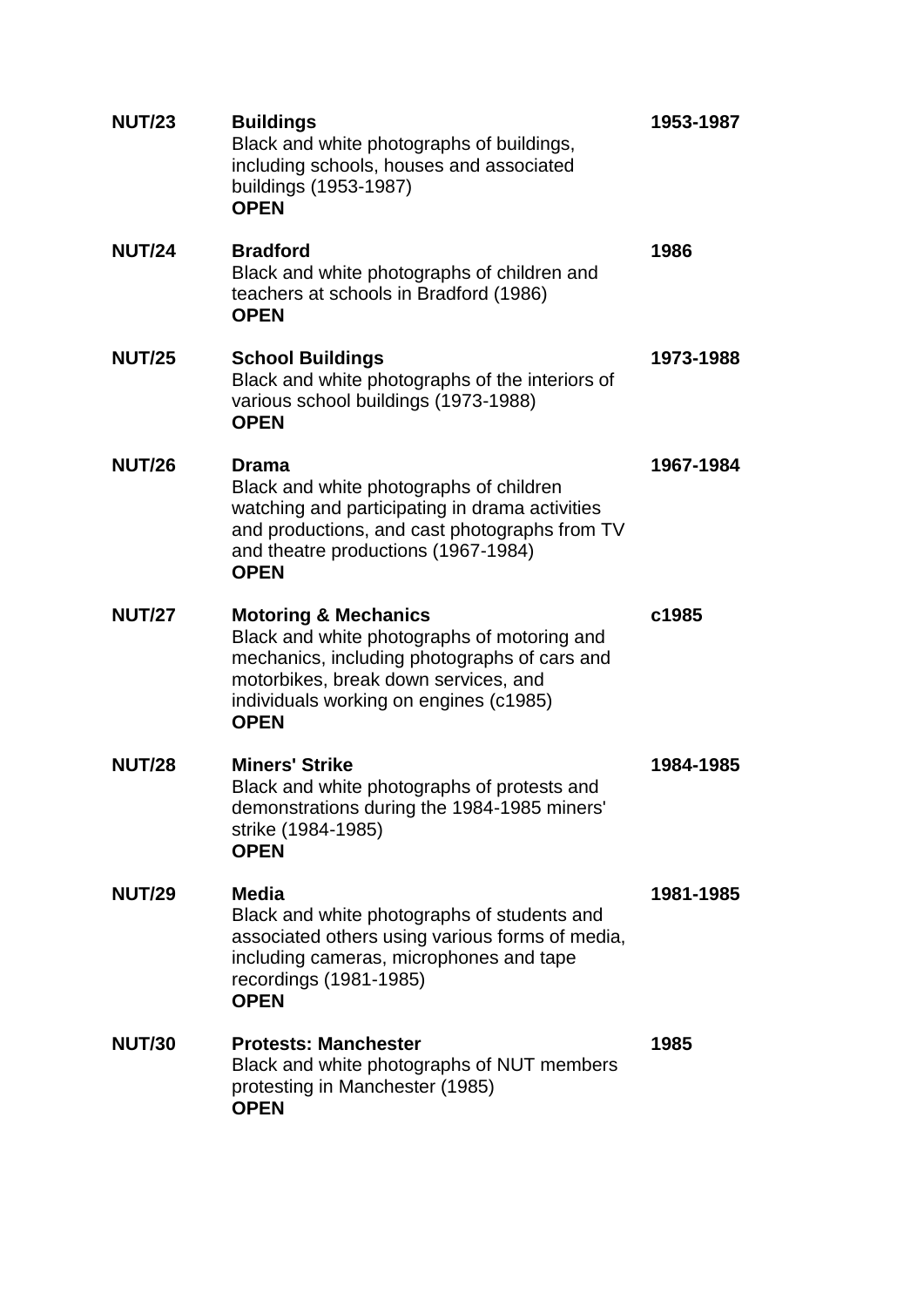| <b>NUT/31</b> | <b>Protests: Liverpool</b><br>Black and white photographs of individuals<br>protesting in Liverpool (1985)<br><b>OPEN</b>                                                                                      | 1985       |
|---------------|----------------------------------------------------------------------------------------------------------------------------------------------------------------------------------------------------------------|------------|
| <b>NUT/32</b> | <b>Libraries</b><br>Black and white photographs of individuals<br>studying in various libraries (1976-1984)<br><b>OPEN</b>                                                                                     | 1976-1984  |
| <b>NUT/33</b> | <b>Teachers Assurance</b><br>Black and white photographs from 'Teachers<br>Assurance' events (1983)<br><b>OPEN</b>                                                                                             | 1983       |
| <b>NUT/34</b> | <b>Insurance</b><br>Black and white photographs of damaged<br>properties (1985)<br><b>OPEN</b>                                                                                                                 | 1985       |
| <b>NUT/35</b> | <b>Industry</b><br>Black and white photographs of shipyards,<br>factories, and of students visiting various<br>industries (1985-1988)<br><b>OPEN</b>                                                           | 1985-1988  |
| <b>NUT/36</b> | <b>Inner London Education Authority (ILEA)</b><br>Black and white photographs of Inner London<br>Education Authority (ILEA) open days, and a<br>'Save ILEA' campaign (1983-1988)<br><b>OPEN</b>                | 1983-1988  |
| <b>NUT/37</b> | <b>Health &amp; Safety</b><br>Black & white, and colour photographs of<br>various health and safety movements and<br>campaigns (1969-1984)<br><b>OPEN</b>                                                      | 1969-1984  |
| <b>NUT/38</b> | <b>Royalty</b><br>Black and white photographs of members of the<br>Royal family visiting schools, attending<br>educational institutions, and participating in<br>associated events (c1964-1985)<br><b>OPEN</b> | c1964-1985 |
| <b>NUT/39</b> | <b>Religion</b><br>Black and white photographs of religious<br>education, and unidentified individuals practicing<br>various forms of religion (c1975)<br><b>OPEN</b>                                          | c1975      |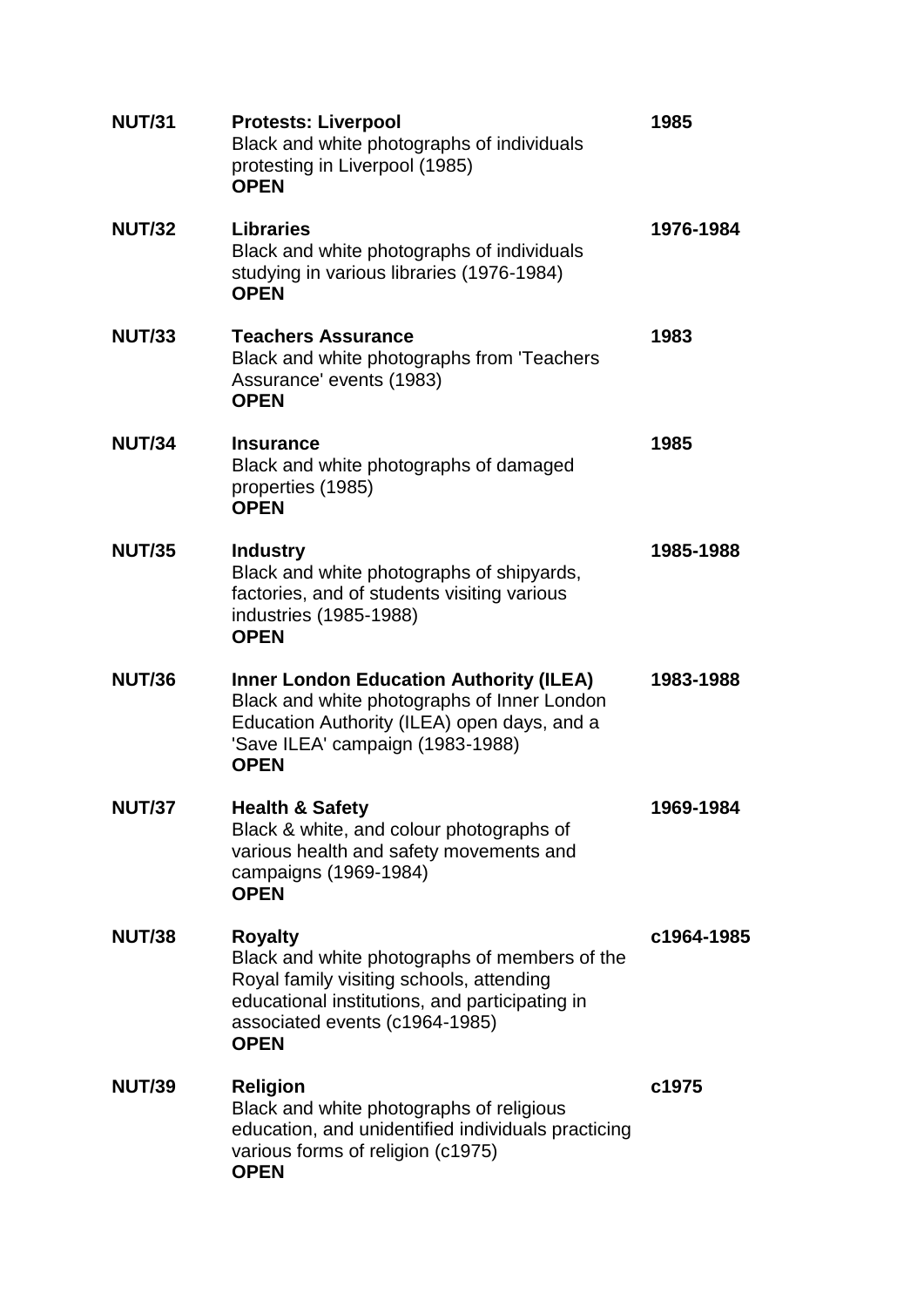| <b>NUT/40</b> | <b>Pay Action</b><br>Black & white, and colour photographs of<br>teachers protesting and demonstrating over a<br>pay dispute (1970-1989)<br><b>OPEN</b>                                             | 1970-1989 |
|---------------|-----------------------------------------------------------------------------------------------------------------------------------------------------------------------------------------------------|-----------|
| <b>NUT/41</b> | Protests: 1987<br>Black and white photographs of NUT members<br>and associated individuals protesting and<br>demonstrating over pay disputes and other<br>related issues (1986-1987)<br><b>OPEN</b> | 1986-1987 |
| <b>NUT/42</b> | <b>Demonstrations</b><br>Black and white photographs of various<br>demonstrations for teachers, schools and<br>education (1972-1985)<br><b>OPEN</b>                                                 | 1972-1985 |
| <b>NUT/43</b> | I.L.T.A. Conference<br>Black and white photographs of individuals<br>speaking at the I.L.T.A. conference (1970)<br><b>OPEN</b>                                                                      | 1970      |
| <b>NUT/44</b> | <b>Special Educational Needs</b><br>Black and white photographs of school children<br>with special educational needs (1976-1988)<br><b>OPEN</b>                                                     | 1976-1988 |
| <b>NUT/45</b> | <b>1987 Conference</b><br>Black and white photographs of NUT's 1987<br>conference (1987)<br><b>OPEN</b>                                                                                             | 1987      |
| <b>NUT/46</b> | <b>1982 Conference</b><br>Black and white photographs of NUT's 1982<br>conference (1982)<br><b>OPEN</b>                                                                                             | 1982      |
| <b>NUT/47</b> | <b>1984 Conference</b><br>Black and white photographs of NUT's 1984<br>conference (1984)<br><b>OPEN</b>                                                                                             | 1984      |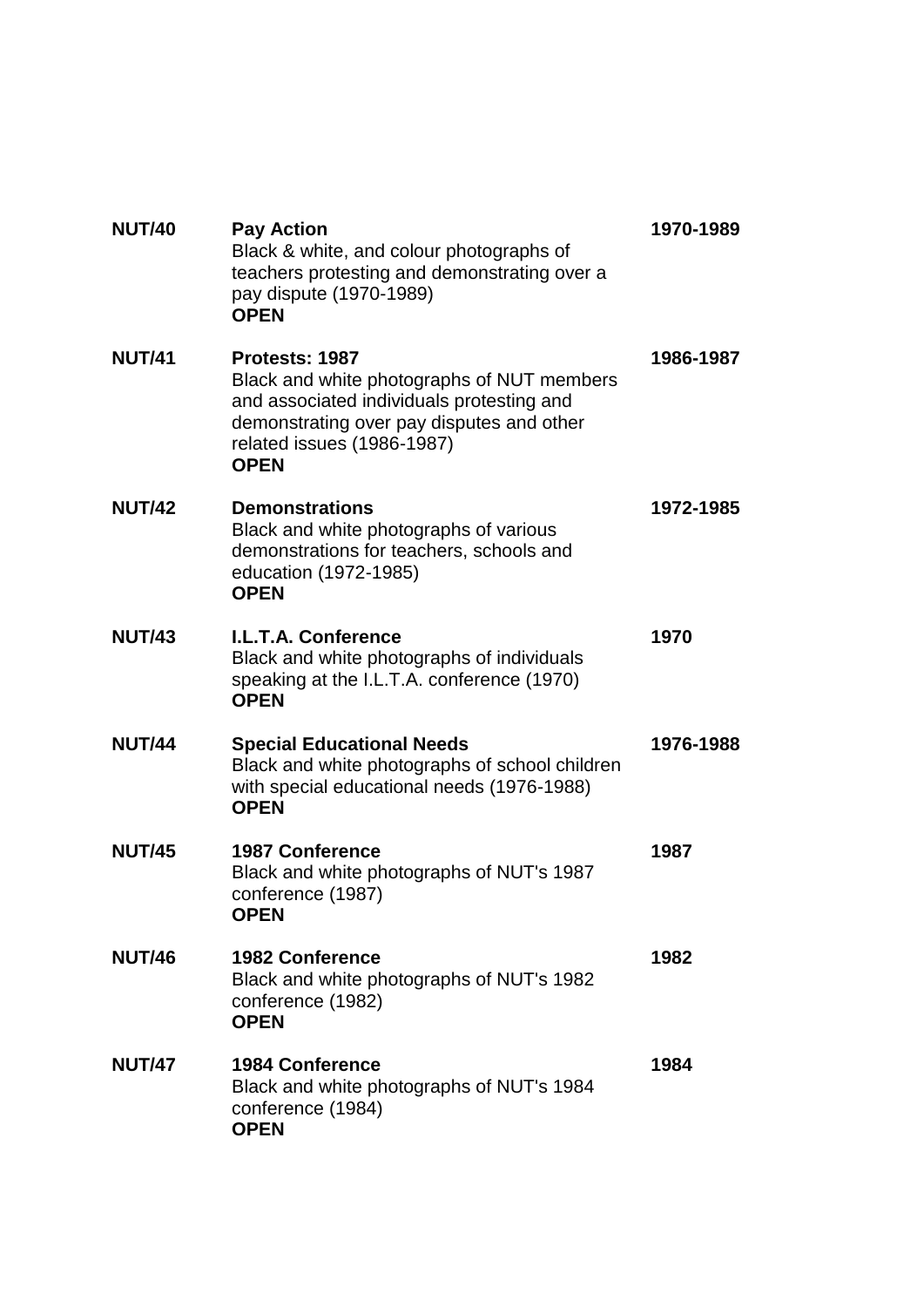| <b>NUT/48</b> | <b>1983 Women's Conference</b><br>Black and white photographs of NUT's 1983<br>women's conference (1983)<br><b>OPEN</b>                                                                 | 1983       |
|---------------|-----------------------------------------------------------------------------------------------------------------------------------------------------------------------------------------|------------|
| <b>NUT/49</b> | <b>1983 Conference</b><br>Black and white photographs of NUT's 1983<br>conference (1983)<br><b>OPEN</b>                                                                                 | 1983       |
| <b>NUT/50</b> | <b>1989 Conference</b><br>Black and white photographs of NUT's 1989<br>conference (1989)<br><b>OPEN</b>                                                                                 | 1989       |
| <b>NUT/51</b> | <b>Various Conferences</b><br>Black and white photographs of NUT's, and<br>various other associated conferences (1975-<br>1988)<br><b>OPEN</b>                                          | 1975-1988  |
| <b>NUT/52</b> | <b>Parents</b><br>Black and white photographs of parents and<br>parental organisations (c1985)<br><b>OPEN</b>                                                                           | c1985      |
| <b>NUT/53</b> | <b>Outdoor Pursuits</b><br>Black & white, and colour photographs of<br>children participating in outdoor pursuits, sports,<br>and outdoor leisure activities (1959-1984)<br><b>OPEN</b> | 1959-1984  |
| <b>NUT/54</b> | <b>Music: Woodwind</b><br>Black and white photographs of individuals<br>playing various woodwind instruments (1976-<br>1986)<br><b>OPEN</b>                                             | 1976-1986  |
| <b>NUT/55</b> | <b>Music: String Instruments</b><br>Black and white photographs of individuals<br>playing string and other musical instruments<br>$(1970 - 1985)$<br><b>OPEN</b>                        | 1970-1985  |
| <b>NUT/56</b> | <b>Music: General</b><br>Black and white photographs of individuals<br>playing various musical instruments, and<br>attending music concerts and events (1970-<br>c1990)<br><b>OPEN</b>  | 1970-c1990 |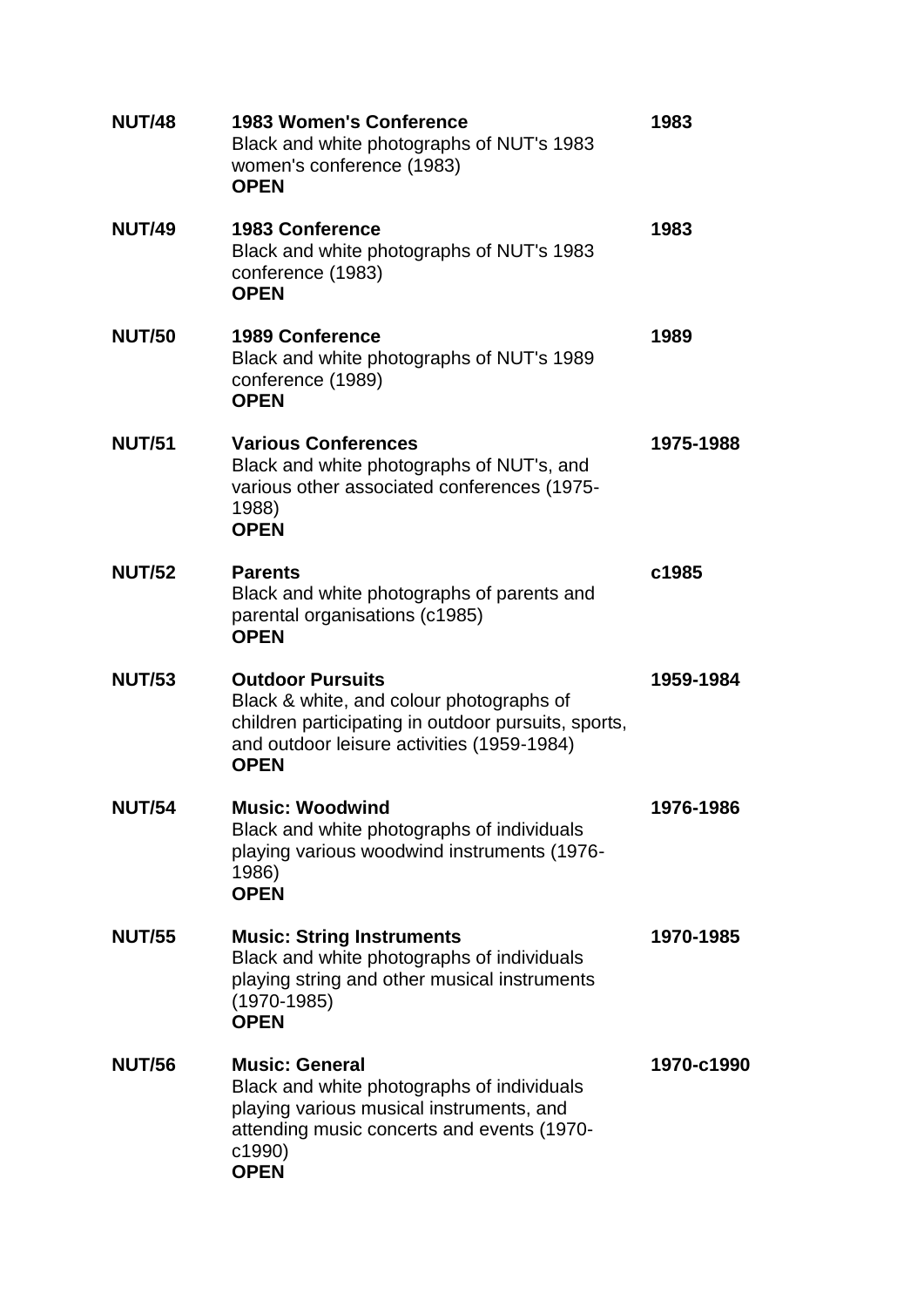| <b>NUT/57</b> | <b>Museums</b><br>Black and white photographs of children visiting<br>museums, and of various museum exhibitions<br>$(1980 - 1987)$<br><b>OPEN</b>                | 1980-1987 |
|---------------|-------------------------------------------------------------------------------------------------------------------------------------------------------------------|-----------|
| <b>NUT/58</b> | <b>Cartoons</b><br>Black and white cartoons regarding teaching,<br>schools and education (n.d.)<br><b>OPEN</b>                                                    | n.d.      |
| <b>NUT/59</b> | <b>Young Teachers' Meetings &amp; Conferences</b><br>Black and white photographs of various young<br>teachers' meetings and conferences (c1980s)<br><b>OPEN</b>   | c1980s    |
| <b>NUT/60</b> | <b>Referendum Areas</b><br>Black and white photographs of unidentified men<br>choosing referendum areas (c1980s)<br><b>OPEN</b>                                   | c1980s    |
| <b>NUT/61</b> | <b>Special Salaries Conference</b><br>Black and white photographs of NUT's 'Special<br>Salaries Conference' (1963)<br><b>OPEN</b>                                 | 1963      |
| <b>NUT/62</b> | <b>Educational Conference</b><br>Black and white photographs of NUT's<br>'Educational Conference' (1973)<br><b>OPEN</b>                                           | 1973      |
| <b>NUT/63</b> | <b>Pay Cuts</b><br>Black and white photographs of NUT members<br>protesting and demonstrating over pay disputes<br>$(1985 - 1988)$<br><b>OPEN</b>                 | 1985-1988 |
| <b>NUT/64</b> | <b>Parents: Manchester</b><br>Black and white photographs of parents<br>participating in a demonstration in Manchester<br>over pay disputes (1985)<br><b>OPEN</b> | 1985      |
| <b>NUT/65</b> | <b>Peace Conference</b><br>Black and white photographs of a 'Peace<br>Conference' [in Stoke] and other associated<br>events (1984-1988)<br><b>OPEN</b>            | 1984-1988 |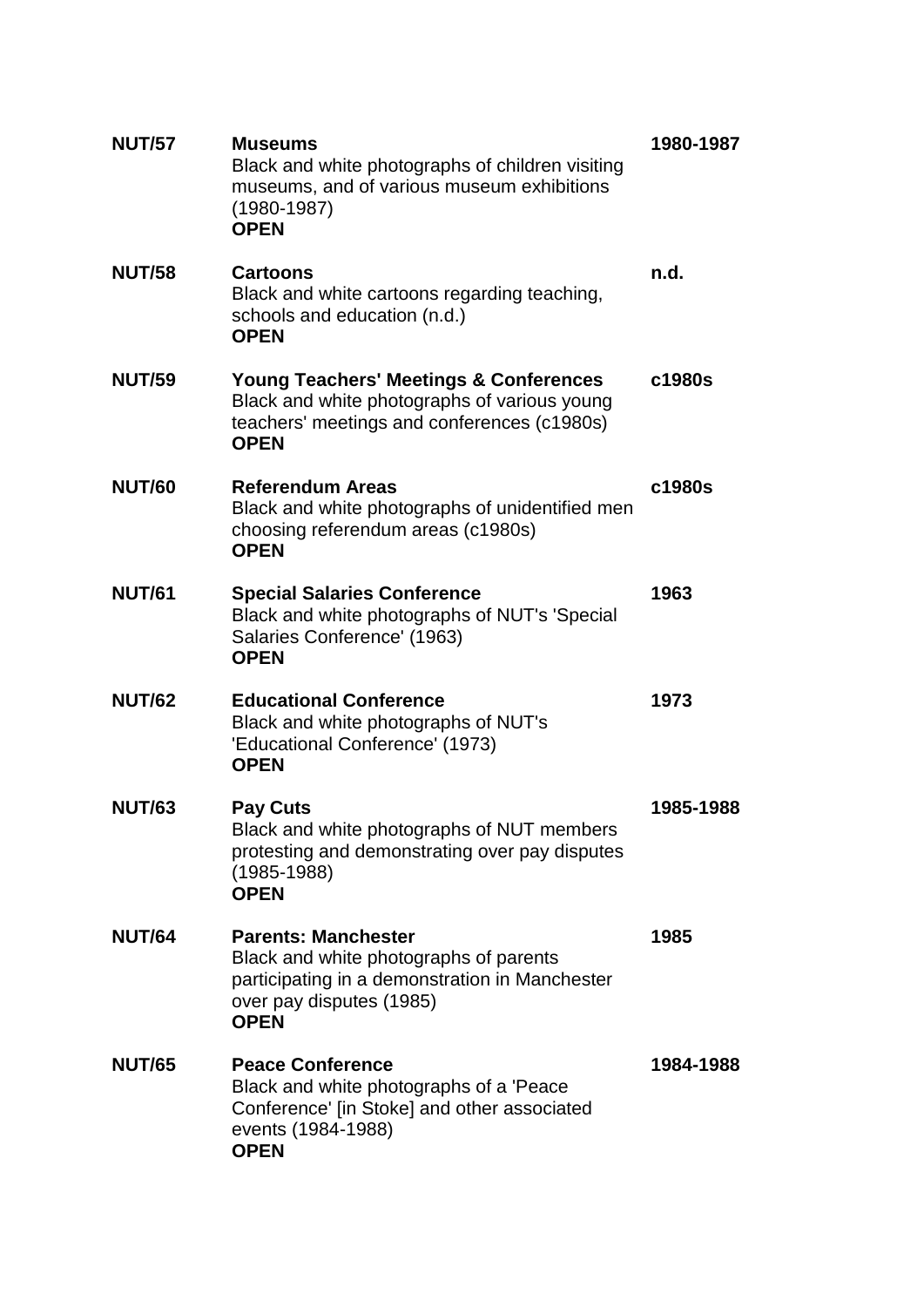| <b>NUT/66</b> | <b>German School</b><br>Black and white photographs of school children<br>in a German school (c1985)<br><b>OPEN</b>                                                       | c1985      |
|---------------|---------------------------------------------------------------------------------------------------------------------------------------------------------------------------|------------|
| <b>NUT/67</b> | <b>Dance</b><br>Black and white photographs of individuals<br>rehearsing and performing dance routines<br>$(1976 - 1988)$<br><b>OPEN</b>                                  | 1976-1988  |
| <b>NUT/68</b> | <b>City Technology Colleges</b><br>Black and white photographs of City Technology<br>Colleges and other school buildings (1988)<br><b>OPEN</b>                            | 1988       |
| <b>NUT/69</b> | <b>Pay Cuts &amp; Pensions</b><br>Black and white photographs of individuals<br>protesting and demonstrating over pay cuts and<br>pensions (1984-1986)<br><b>OPEN</b>     | 1984-1986  |
| <b>NUT/70</b> | <b>Conservative Party Conferences</b><br>Black and white photographs of various<br>Conservative party conferences (1985-1988)<br><b>OPEN</b>                              | 1985-1988  |
| <b>NUT/71</b> | <b>Meetings</b><br>Black and white photographs of NUT and TUC<br>meetings, conferences and demonstrations<br>(1984-1987)<br><b>OPEN</b>                                   | 1984-1987  |
| <b>NUT/72</b> | <b>Conferences &amp; AGMs</b><br>Black & white and colour photographs of various<br>conferences and AGMs (1985-1988)<br><b>OPEN</b>                                       | 1985-1988  |
| <b>NUT/73</b> | <b>Community Homes</b><br>Black and white photographs of 'Community<br>Homes' (c1985)<br><b>OPEN</b>                                                                      | c1985      |
| <b>NUT/74</b> | <b>Mathematics &amp; Science Classes</b><br>Black and white photographs of primary school<br>children in mathematics and science classes<br>$(c1969-1988)$<br><b>OPEN</b> | c1969-1988 |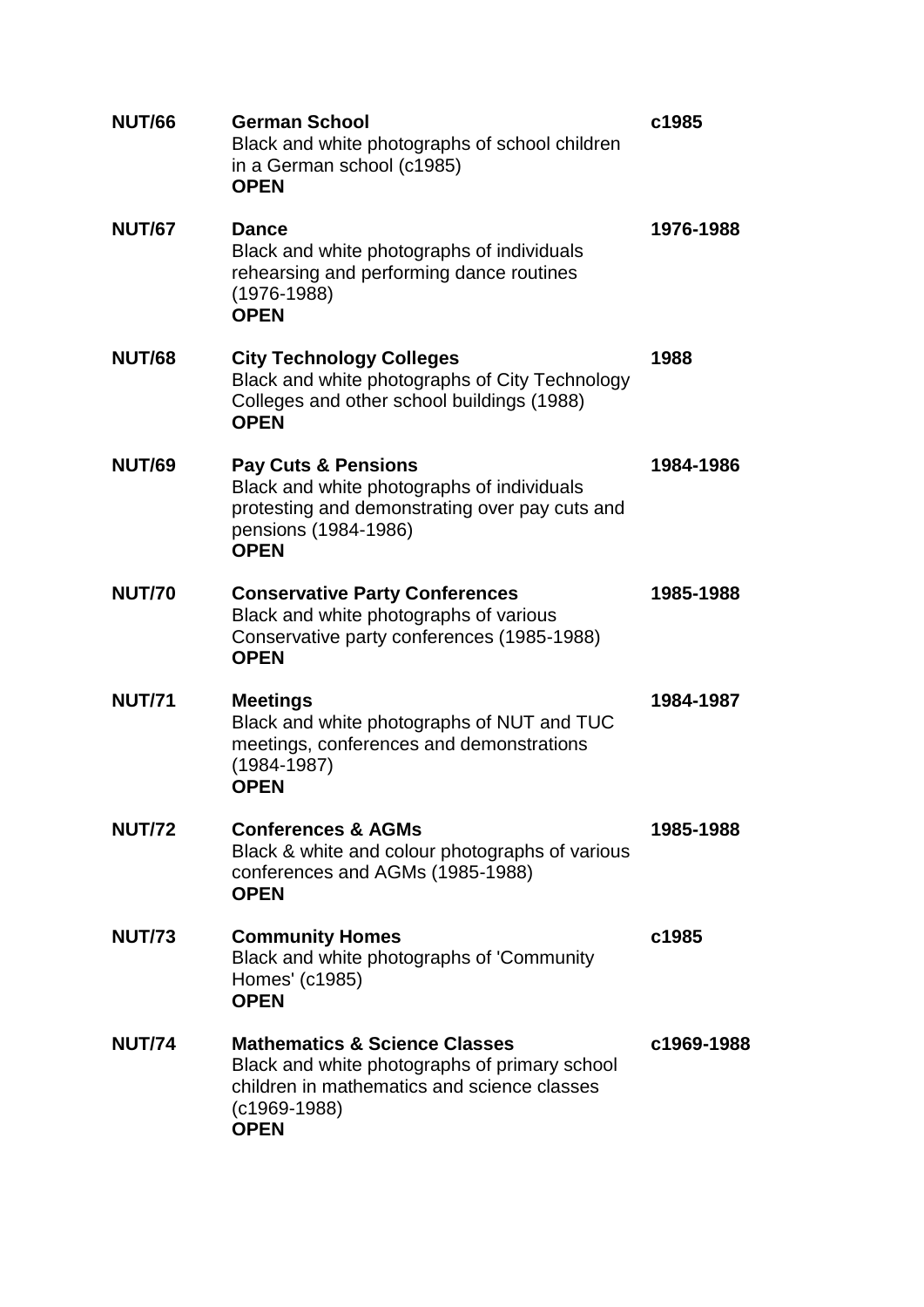| <b>NUT/75</b> | <b>Computers</b><br>Black and white photographs of primary school<br>children using computers and technological<br>equipment in classrooms (c1984-1988)<br><b>OPEN</b>                                            | c1984-1988 |
|---------------|-------------------------------------------------------------------------------------------------------------------------------------------------------------------------------------------------------------------|------------|
| <b>NUT/76</b> | <b>Stereotyping</b><br>Black and white photographs of gender and race<br>stereotypes (1987-1988)<br><b>OPEN</b>                                                                                                   | 1987-1988  |
| <b>NUT/77</b> | <b>Primary Schools</b><br>Black & white, and colour photographs of<br>primary school children in classrooms, and other<br>school activities (1980-1989)<br><b>OPEN</b>                                            | 1980-1989  |
| <b>NUT/78</b> | <b>Science</b><br>Black & white, and colour photographs of<br>secondary school children in science and<br>technology classes, and visiting various science<br>museums and institutions (1970-1988)<br><b>OPEN</b> | 1970-1988  |
| <b>NUT/79</b> | <b>Secondary Schools</b><br>Black & white, and colour photographs of<br>secondary school children in classes, and<br>participating in other school activities (1970-<br>1990)<br><b>OPEN</b>                      | 1970-1990  |
| <b>NUT/80</b> | <b>Educational Institute of Scotland</b><br>Black and white photographs of meetings and<br>conferences of the Educational Institute of<br>Scotland (c1986)<br><b>OPEN</b>                                         | c1986      |
| <b>NUT/81</b> | <b>Primary Schools</b><br>Black and white photographs of primary school<br>children in classes and participating in other<br>school activities (1970-1987)<br><b>OPEN</b>                                         | 1970-1987  |
| <b>NUT/82</b> | <b>Health &amp; Safety</b><br>Black and white photographs of children in<br>health and safety classes, and teaching material<br>for various health and safety campaigns (1976-<br>1985)<br><b>OPEN</b>            | 1976-1985  |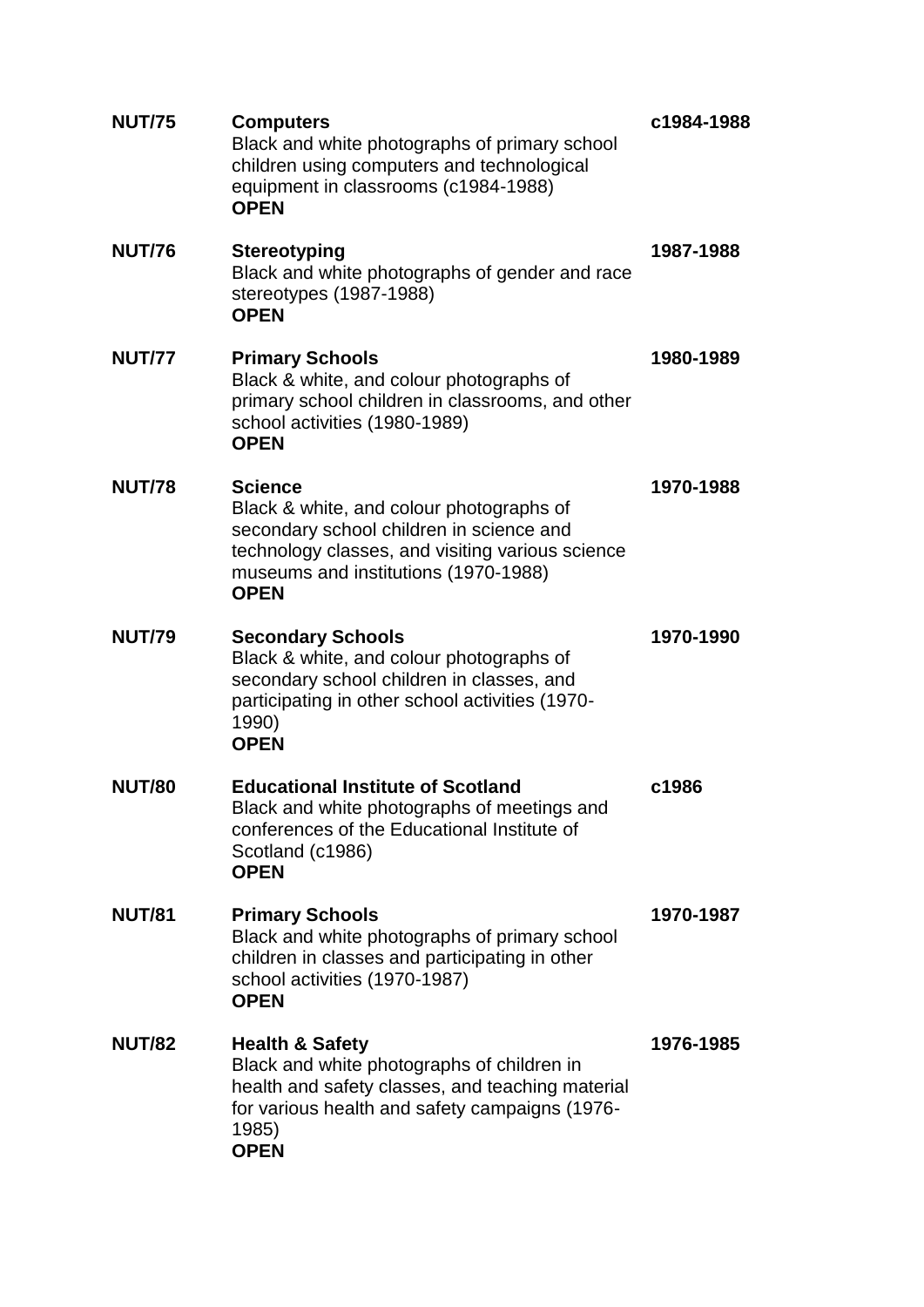| <b>NUT/83</b> | <b>Head Teachers</b><br>Black and white photographs of various head<br>teachers (1976-1986)<br><b>OPEN</b>                                                                         | 1976-1986  |
|---------------|------------------------------------------------------------------------------------------------------------------------------------------------------------------------------------|------------|
| <b>NUT/84</b> | <b>Computers</b><br>Black & white, and colour photographs of<br>individuals using computers and other<br>technological equipment (c1966-1988)<br><b>OPEN</b>                       | c1966-1988 |
| <b>NUT/85</b> | <b>Children's Books</b><br>Black and white photographs of children<br>reading, and various children's books (c1985)<br><b>OPEN</b>                                                 | c1985      |
| <b>NUT/86</b> | <b>Charities</b><br>Black and white photographs from various<br>charity campaigns and appeals (c1985)<br><b>OPEN</b>                                                               | c1985      |
| <b>NUT/87</b> | <b>Bullying</b><br>Black and white staged photographs of a boy<br>being bullied (n.d.)<br><b>OPEN</b>                                                                              | n.d.       |
| <b>NUT/88</b> | <b>School Activities &amp; Events</b><br>Black and white photographs of children<br>participating in various school activities, events<br>and projects (1970-c1987)<br><b>OPEN</b> | 1970-c1987 |
| <b>NUT/89</b> | <b>Cartoons</b><br>Black and white photographs of cartoons<br>regarding education, teaching and schools (n.d.)<br><b>OPEN</b>                                                      | n.d.       |
| <b>NUT/90</b> | <b>Multicultural</b><br>Black and white photographs of schools running<br>various multicultural themed events (1971-1988)<br><b>OPEN</b>                                           | 1971-1988  |
| <b>NUT/91</b> | <b>History</b><br>Black and white photographs of children in<br>history classes, and participating in historically<br>themed activities (c1900-1983)<br><b>OPEN</b>                | c1900-1983 |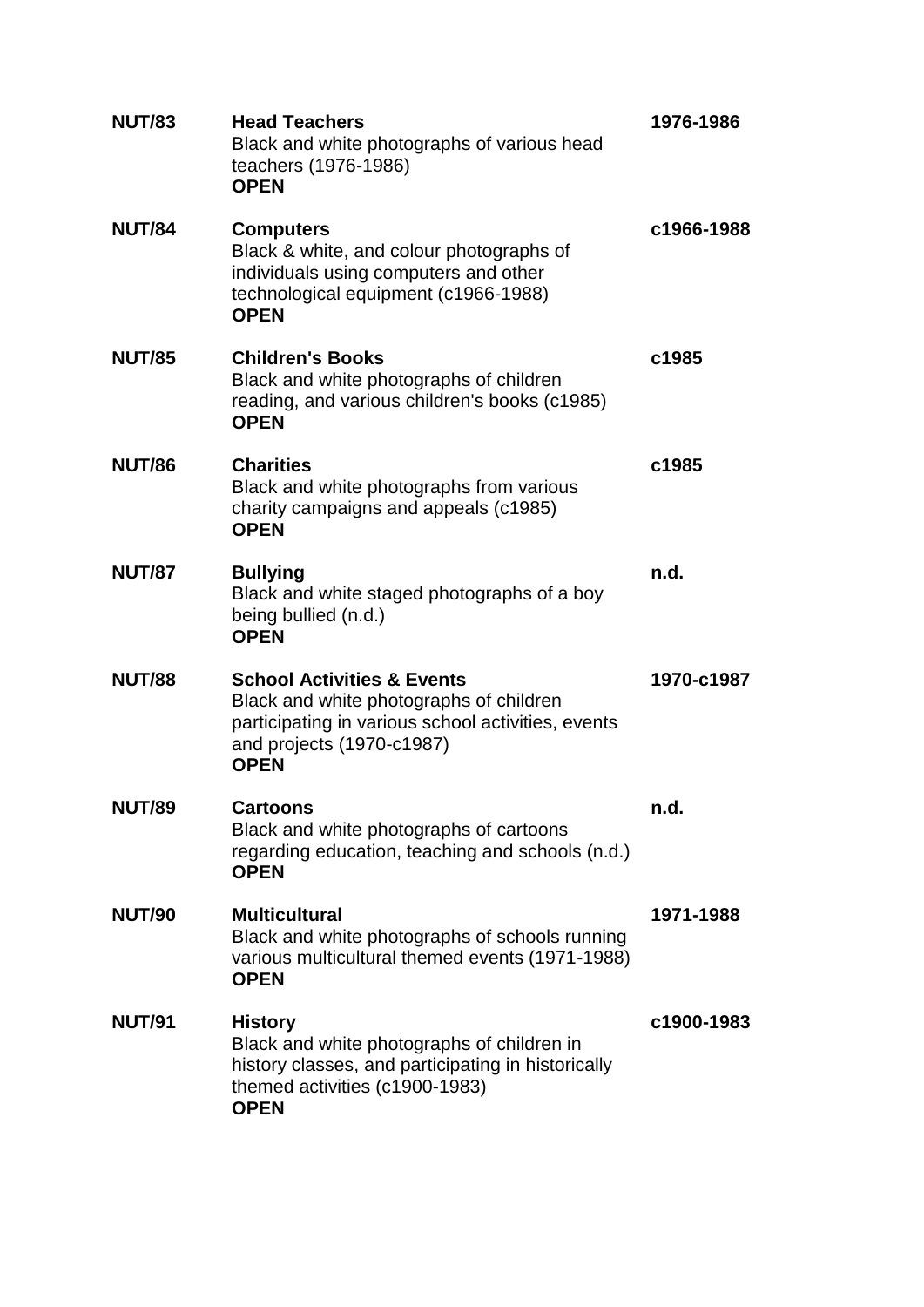| <b>NUT/92</b>  | <b>Various Conferences</b><br>Black and white photographs of various NUT<br>conferences and meetings (1970-1988)<br><b>OPEN</b>                                                                | 1970-1988  |
|----------------|------------------------------------------------------------------------------------------------------------------------------------------------------------------------------------------------|------------|
| <b>NUT/93</b>  | <b>Computers &amp; Electronics</b><br>Black and white photographs of secondary<br>school children using computers, electronics and<br>other technological equipment (1976-1988)<br><b>OPEN</b> | 1976-1988  |
| <b>NUT/94</b>  | <b>Miscellaneous</b><br>Miscellaneous photographs of education,<br>teaching, and children participating in various<br>school related activities (c1912-1988)<br><b>OPEN</b>                    | c1912-1988 |
| <b>NUT/95</b>  | <b>NUT Publicity</b><br>Black and white contact sheets and negatives of<br>unidentified individuals [possibly NUT members]<br>(1971)<br><b>OPEN</b>                                            | 1971       |
| <b>NUT/96</b>  | <b>Opening of the Institute of Public Health</b><br>Black and white contact sheets and negatives of<br>the Queen Mother opening the Institute of Public<br>Health (1971)<br><b>OPEN</b>        | 1971       |
| <b>NUT/97</b>  | <b>Toys</b><br>Black and white contact sheets and negatives of<br>young people with disabilities playing with toys<br>(1971)<br><b>OPEN</b>                                                    | 1971       |
| <b>NUT/98</b>  | <b>National Chess Championships</b><br>Black and white contact sheets and negatives<br>young children playing in the National Chess<br>Championships (1971)<br><b>OPEN</b>                     | 1971       |
| <b>NUT/99</b>  | <b>Bernadette Watts (Book Illustrator)</b><br>Black and white contact sheets and negatives of<br>Bernadette Watts (book illustrator) creating art<br>with young children (1971)<br><b>OPEN</b> | 1971       |
| <b>NUT/100</b> | <b>Library Activity - Summer Holidays</b><br>Black and white contact sheet and negatives of<br>children taking part in library based activities                                                | 1971       |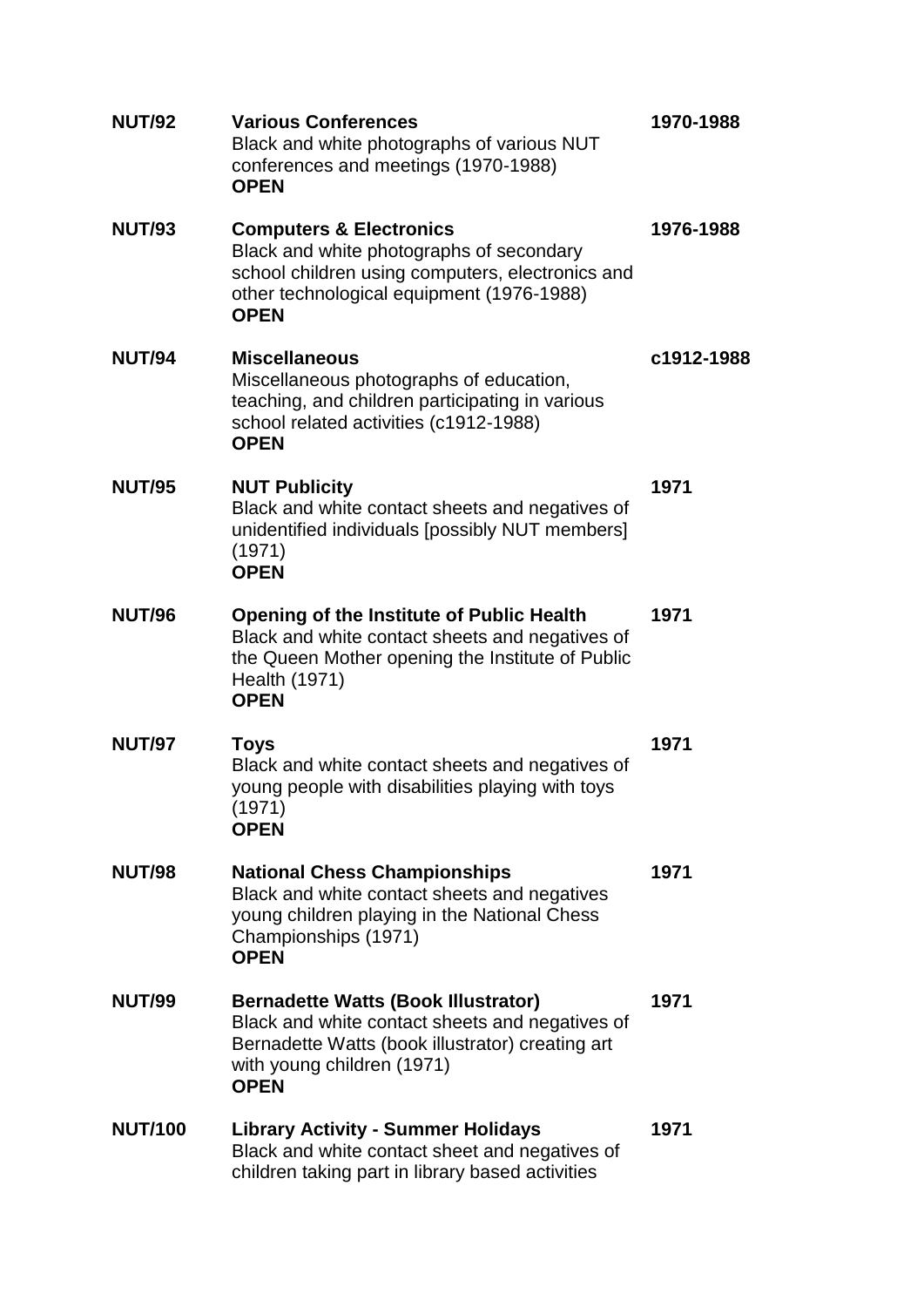|                | (1971)<br><b>OPEN</b>                                                                                                                                                              |      |
|----------------|------------------------------------------------------------------------------------------------------------------------------------------------------------------------------------|------|
| <b>NUT/101</b> | 'Fair fares for School Kids'<br>Black and white contact sheet and negatives of<br>individuals demonstrating for the 'Fair Fares for<br>School Kids' campaign (1971)<br><b>OPEN</b> | 1971 |
| <b>NUT/102</b> | <b>Children in Schools</b><br>Black and white contact sheets negatives of<br>children in schools [used for the 'Sum Schools<br>press release] (1971)<br><b>OPEN</b>                | 1971 |
| <b>NUT/103</b> | <b>Ottershaw School</b><br>Black and white contact sheet and negatives of<br>the construction and use of Ottershaw School,<br>Surrey (1971)<br><b>OPEN</b>                         | 1971 |
| <b>NUT/104</b> | Scarborough<br>Black and white contact sheet and negatives of<br>individuals at NUT's [conference] in<br>Scarborough (1971)<br><b>OPEN</b>                                         | 1971 |
| <b>NUT/105</b> | <b>Young Teacher Conference</b><br>Black and white contact sheets and negatives of<br>individuals at a young teacher conference in<br>Bradford (1971)<br><b>OPEN</b>               | 1971 |
| <b>NUT/106</b> | <b>Teaching Staff</b><br>Black and white contact sheets and negatives of<br>teaching staff in classrooms and meetings<br>(1971)<br><b>OPEN</b>                                     | 1971 |
| <b>NUT/107</b> | <b>Society of Education Officers AGM</b><br>Black and white photograph and contact sheet<br>of individuals at the Society of Education<br>Officers AGM (1971)<br><b>OPEN</b>       | 1971 |
| <b>NUT/108</b> | <b>Shoe Shop</b><br>Black and white contact sheet and negatives of<br>individuals in an unidentified shoe shop (1971)<br><b>OPEN</b>                                               | 1971 |
|                |                                                                                                                                                                                    |      |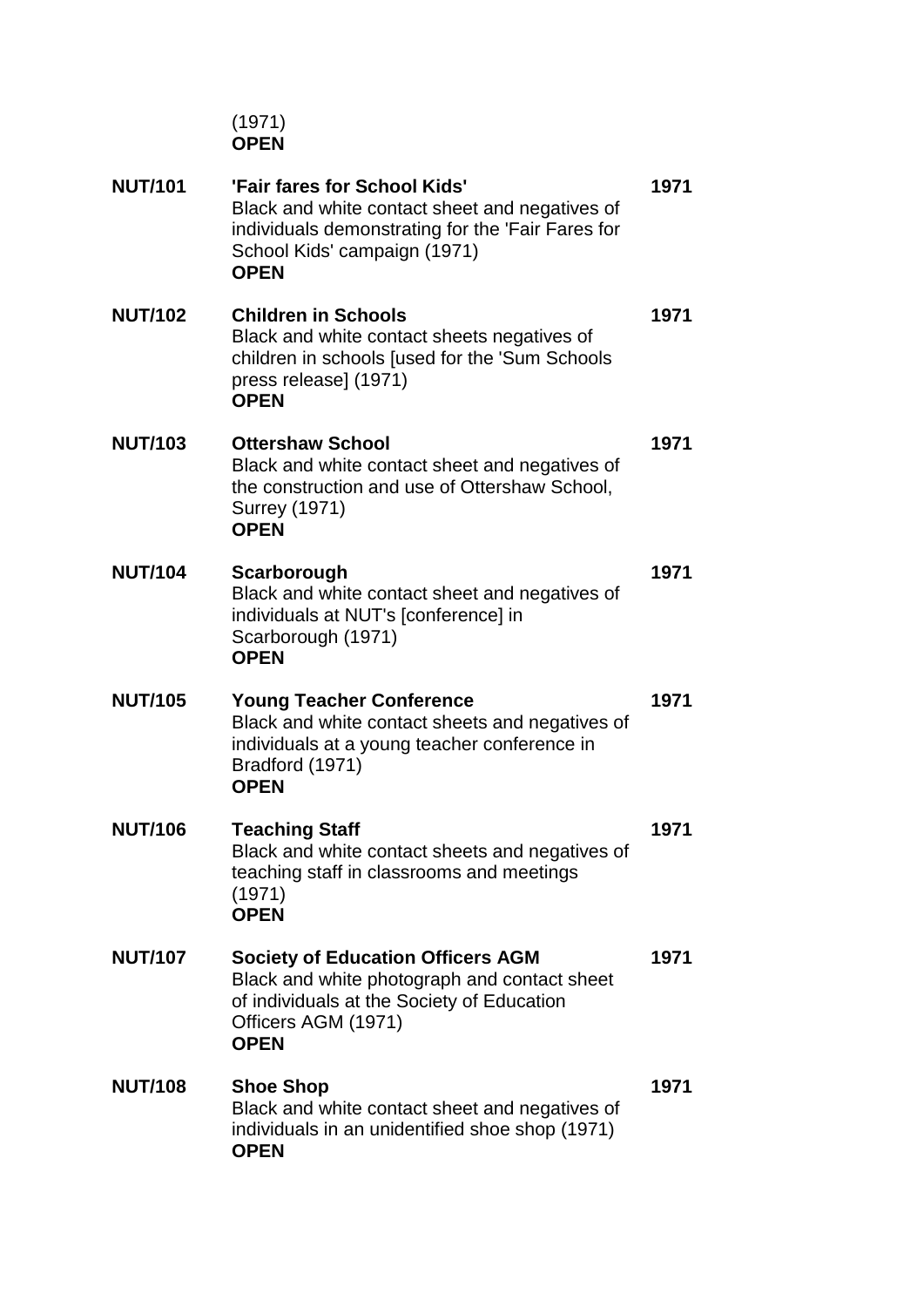| <b>NUT/109</b> | <b>Festival of Light</b><br>Black and white contact sheet and negatives of<br>individuals at the 'Festival of Light' (1971)<br><b>OPEN</b>                                                                                                                                                                          | 1971 |
|----------------|---------------------------------------------------------------------------------------------------------------------------------------------------------------------------------------------------------------------------------------------------------------------------------------------------------------------|------|
| <b>NUT/110</b> | <b>School &amp; Hospital</b><br>Black and white contact sheets and negatives of<br>individuals at [Sevenoaks] school and<br>[Longbourne] hospital (1971)<br><b>OPEN</b>                                                                                                                                             | 1971 |
| <b>NUT/111</b> | <b>Careers Exhibition</b><br>Black and white contact sheet and negatives of<br>young individuals at a careers exhibition (1971)<br><b>OPEN</b>                                                                                                                                                                      | 1971 |
| <b>NUT/112</b> | <b>Activities &amp; Events</b><br>Black and white contact sheets and negatives of<br>individuals taking part in various activities and<br>events (1971), including:<br>- the 'Lobby March'<br>- 90 birthday party<br>- swimming in Highgate ponds<br>- country dancing<br>- teaching staff portraits<br><b>OPEN</b> | 1971 |
| <b>NUT/113</b> | <b>Conferences</b><br>Black and white contact sheets and negatives of<br>[teachers] at conferences, including:<br>- Salary Conference in Blackpool (1971)<br>- National Education Conference (1971)<br><b>OPEN</b>                                                                                                  | 1971 |
| <b>NUT/114</b> | <b>Kings Cross Station</b><br>Black and white contact sheet and negatives of<br>individuals working at Kings Cross station (1971)<br><b>OPEN</b>                                                                                                                                                                    | 1971 |
| <b>NUT/115</b> | <b>Mathematics Classes</b><br>Black and white photographs, contact sheets<br>and negatives of children in mathematics<br>classes at St John's School (Bethnal Green)<br>(1971)<br><b>OPEN</b>                                                                                                                       | 1971 |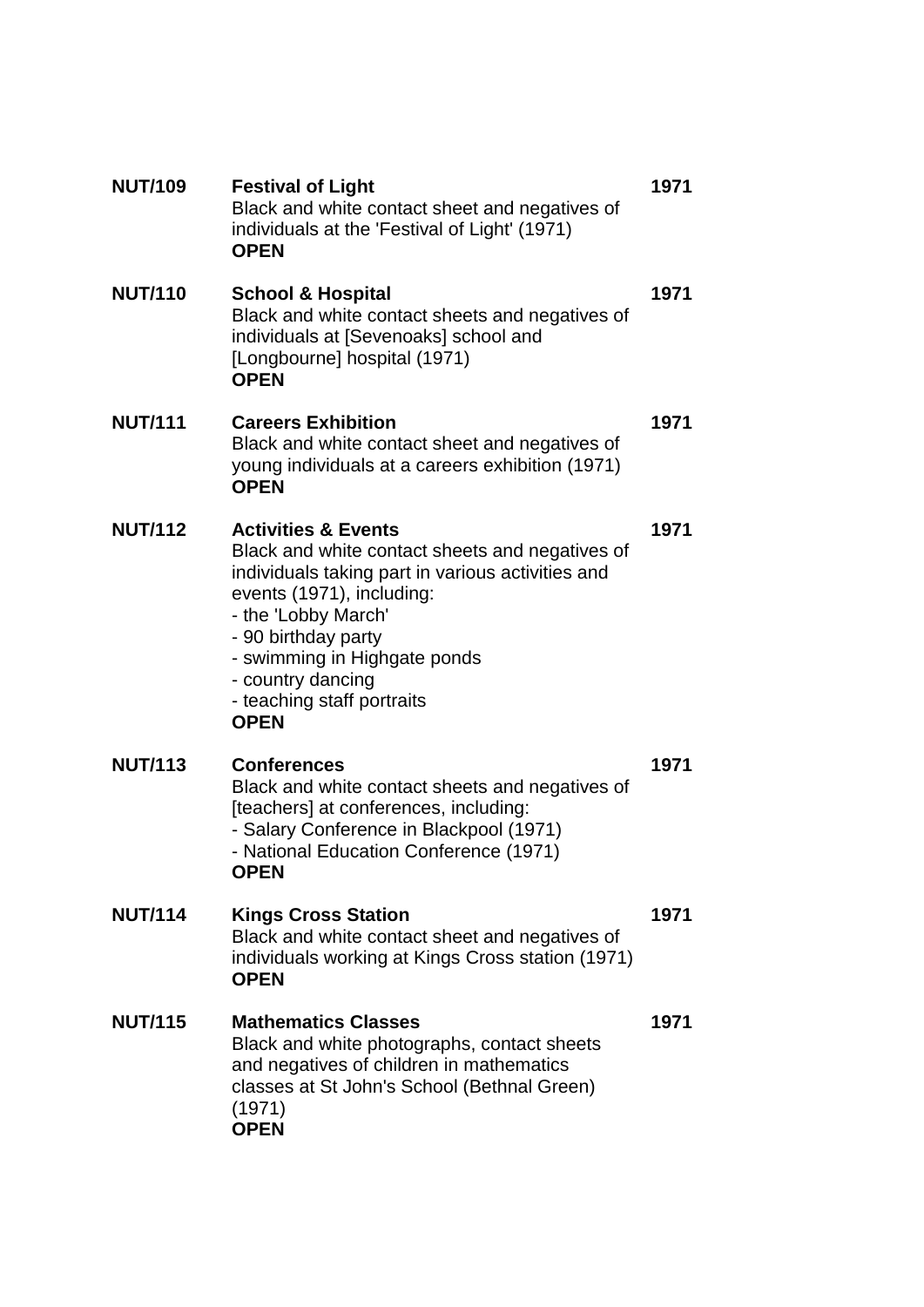| <b>Driving &amp; Rowing</b><br>Black and white contact sheets and negatives of<br>a driving lesson, and students rowing on the<br>river Thames (1971)<br><b>OPEN</b>                                                       | 1971 |
|----------------------------------------------------------------------------------------------------------------------------------------------------------------------------------------------------------------------------|------|
| <b>School Activities</b><br>Black and white photographs, contact sheet and<br>negatives of children taking part in various<br>activities at a school [in south London] (1971)<br><b>OPEN</b>                               | 1971 |
| <b>Institute of Public Health: Laboratories</b><br>Black and white contact sheets and negatives of<br>individuals working in various laboratories and<br>offices [at the Institute of Public Health] (1971)<br><b>OPEN</b> | 1971 |
| <b>Holloway Bus Station</b><br>Black and white contact sheet and negatives of<br>individuals working at Holloway bus garage<br>(1971)<br><b>OPEN</b>                                                                       | 1971 |
|                                                                                                                                                                                                                            |      |
| 'Talk & Write'<br>Black and white contact sheet and negatives of<br>children taking part in 'Talk and Write' at Spring<br>Grove School (1971)<br><b>OPEN</b>                                                               | 1971 |
| <b>Needlework &amp; ILEA Gala</b><br>Black and white contact sheets and negatives of<br>needlework and an ILEA swimming gala (1971)<br><b>OPEN</b>                                                                         | 1971 |
| <b>Schools</b><br>Black and white contact sheets and negatives of<br>individuals at Haverstock School and Islington<br>School (garden prize winners) (1971)<br><b>OPEN</b>                                                 | 1971 |
|                                                                                                                                                                                                                            |      |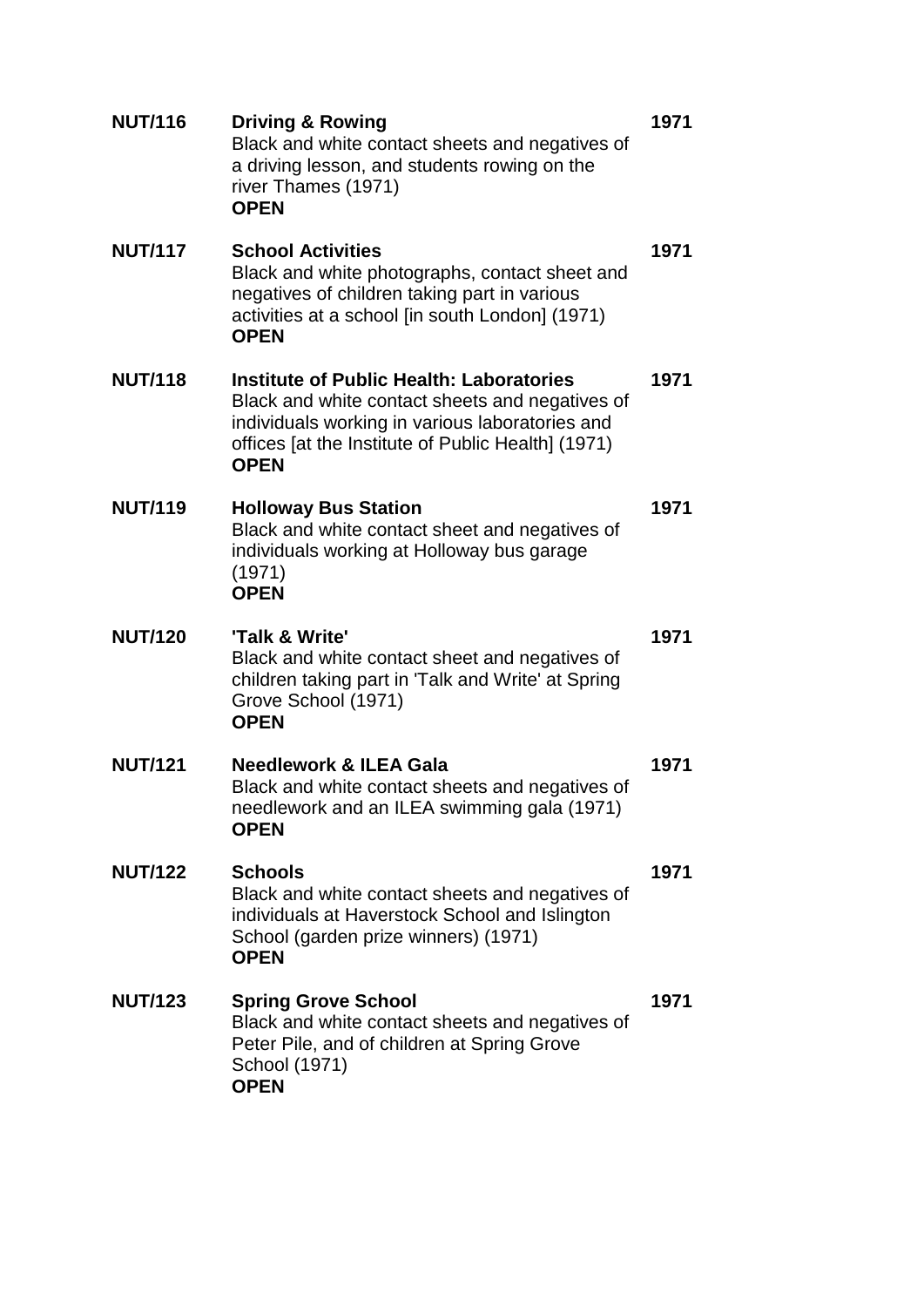| <b>NUT/124</b> | <b>Schools and Markets</b><br>Black and white contact sheet and negatives of<br>[East St market] and individuals at a school<br>(1971)<br><b>OPEN</b>                                                                             | 1971 |
|----------------|-----------------------------------------------------------------------------------------------------------------------------------------------------------------------------------------------------------------------------------|------|
| <b>NUT/125</b> | <b>Miscellaneous</b><br>Black and white contact sheet of a boy holding a<br>rock, and individuals at an unidentified<br>conference/event (1971)<br><b>OPEN</b>                                                                    | 1971 |
| <b>NUT/126</b> | <b>Clothes Publicity Exhibition Hall</b><br>Black and white contact sheet and negatives at<br>an [NUT] clothes publicity event, and in an<br>exhibition hall (1970)<br><b>OPEN</b>                                                | 1970 |
| <b>NUT/127</b> | Swimming<br>Black and white contact sheets and negatives of<br>individuals swimming at Highgate (1970)<br><b>OPEN</b>                                                                                                             | 1970 |
| <b>NUT/128</b> | <b>Schools &amp; Streets</b><br>Black and white contact sheets and negatives of<br>individuals at Bluecoat Hospital School, and of<br>individuals carrying out street maintenance in St<br>John's Wood (1970)<br><b>OPEN</b>      | 1970 |
| <b>NUT/129</b> | <b>Schools: Parties and Events</b><br>Black and white contact sheets and negatives of<br>individuals at O.A.P. party at Parl Hill School,<br>and of children attending a Christmas event at<br>Fleet School (1970)<br><b>OPEN</b> | 1970 |
| <b>NUT/130</b> | <b>NUT Members</b><br>Black and white contact sheets and negatives of<br>meetings and of various NUT members [possibly<br>Executive Committee members] (1970)<br><b>OPEN</b>                                                      | 1970 |
| <b>NUT/131</b> | <b>Pimlico School</b><br>Black and white contact sheets and negatives of<br>children and teaching staff at Pimlico School<br>(1970)<br><b>OPEN</b>                                                                                | 1970 |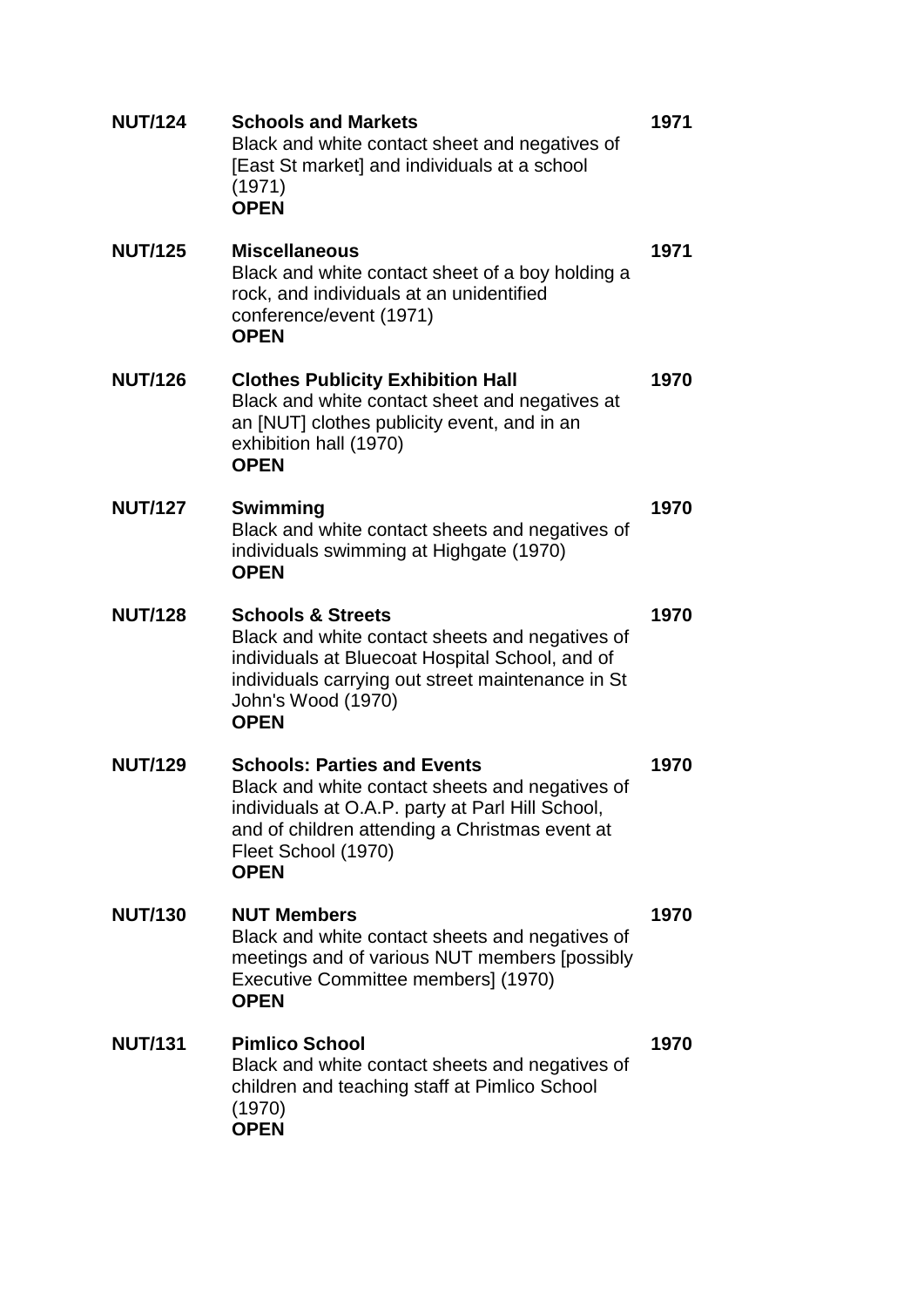| <b>NUT/132</b> | London<br>Black and white contact sheet and negatives of<br>individuals in various areas of London, including<br>Portobello Road and Hyde Park (1970)<br><b>OPEN</b>                                                                                                                                                                                | 1970      |
|----------------|-----------------------------------------------------------------------------------------------------------------------------------------------------------------------------------------------------------------------------------------------------------------------------------------------------------------------------------------------------|-----------|
| <b>NUT/133</b> | <b>TV Centre</b><br>Black and white contact sheet and negatives of<br>[ILEA] individuals at a TV centre in Battersea<br>(1970)<br><b>OPEN</b>                                                                                                                                                                                                       | 1970      |
| <b>NUT/134</b> | <b>Interviews</b><br>Black and white contact sheet and negatives of<br>individuals of Pakistani heritage being<br>interviewed at Southall school (1970)<br><b>OPEN</b>                                                                                                                                                                              | 1970      |
| <b>NUT/135</b> | <b>Miscellaneous</b><br>Black and white contact sheets and negatives of<br>various individuals, events and activities<br>associated with NUT, including:<br>- teaching staff<br>- roads<br>- filming and television centres<br>- NUT events<br>- schools<br>- protests and demonstrations<br>- classes and education based day trips<br><b>OPEN</b> | 1970-1971 |
| <b>NUT/136</b> | <b>Art Exhibition</b><br>Black and white contact sheet and negatives of<br>individuals at a children's art exhibition [at the<br>Royal Exchange] (1970)<br><b>OPEN</b>                                                                                                                                                                              | 1970      |
| <b>NUT/137</b> | <b>Poetry Competition</b><br>Black and white contact sheet and negatives of<br>individuals judging a poetry competition (1970)<br><b>OPEN</b>                                                                                                                                                                                                       | 1970      |
| <b>NUT/138</b> | <b>Trades Union Congress (TUC)</b><br>Black and white contact sheet and negatives of<br>NUT members at Trades Union Congress (TUC)<br>(1970)<br><b>OPEN</b>                                                                                                                                                                                         | 1970      |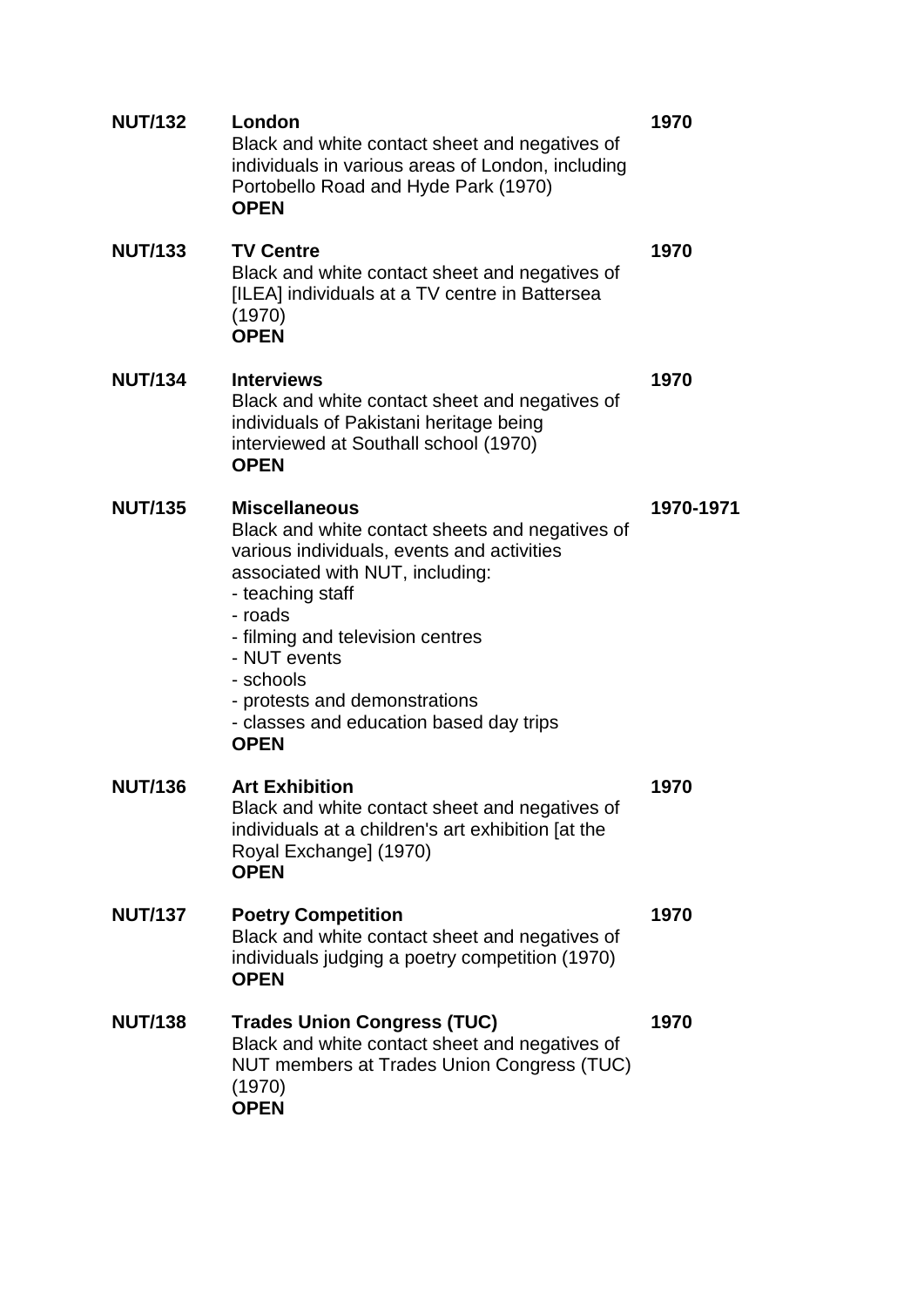| <b>NUT/139</b> | <b>Birmingham Strike</b><br>Black and white contact sheets and negatives of<br>individuals associated with the Birmingham<br>strike (1970)<br><b>OPEN</b>                                           | 1970 |
|----------------|-----------------------------------------------------------------------------------------------------------------------------------------------------------------------------------------------------|------|
| <b>NUT/140</b> | <b>School Activities</b><br>Black and white photograph, contact sheets and<br>negatives of various activities at school based<br>activities including music, and arts & craft (1970)<br><b>OPEN</b> | 1970 |
| <b>NUT/141</b> | <b>NUT Members</b><br>Black and white contact sheets and negatives of<br>NUT members (1970) [possibly members of<br>NUT's executive committee] (1970)<br><b>OPEN</b>                                | 1970 |
| <b>NUT/142</b> | <b>Conference &amp; Meetings</b><br>Black and white contact sheet and negatives of<br>individuals at conferences and meetings (1970)<br><b>OPEN</b>                                                 | 1970 |
| <b>NUT/143</b> | <b>Staff &amp; Meetings</b><br>Colour and black and white contact sheets and<br>negatives of various members of [teaching] staff<br>and meetings (1970)<br><b>OPEN</b>                              | 1970 |
| <b>NUT/144</b> | <b>Holiday Project</b><br>Black and white contact sheets and negatives of<br>children taking part in a holiday project in<br>Haringey (1970)<br><b>OPEN</b>                                         | 1970 |
| <b>NUT/145</b> | <b>School Uniforms</b><br>Black and white contact sheet and negatives of<br>individuals in various school uniforms and in<br>class (1970)<br><b>OPEN</b>                                            | 1970 |
| <b>NUT/146</b> | <b>NUT Conference</b><br>Black and white photographs, contact sheets<br>and negatives of NUT's conference in<br>Eastbourne (1970)<br><b>OPEN</b>                                                    | 1970 |
| <b>NUT/147</b> | <b>Caribbean Carnival</b><br>Black and white contact sheet and negatives of<br>a Caribbean carnival at Grove Vale School (East                                                                      | 1970 |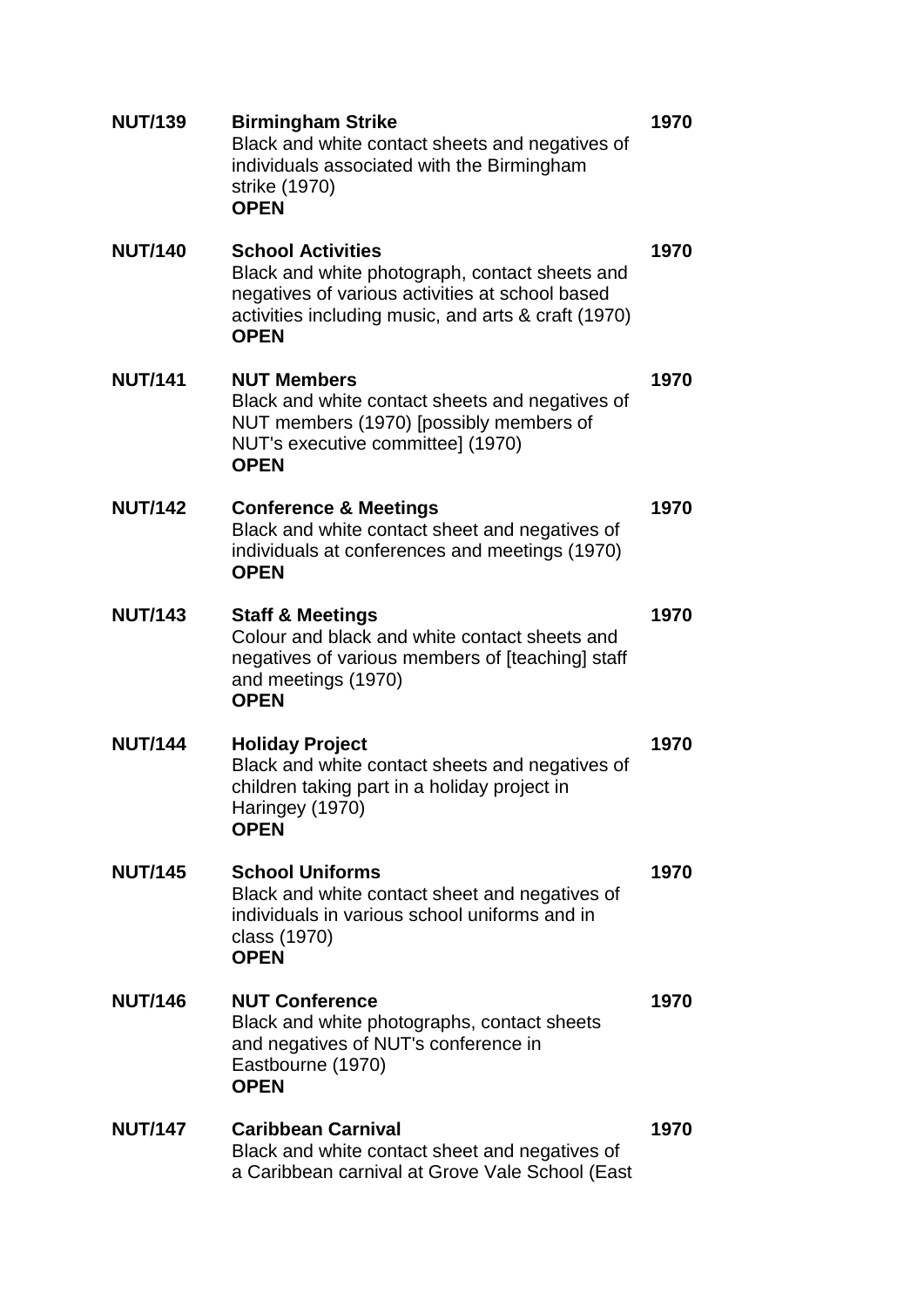Dulwich) (1970) **OPEN**

| <b>NUT/148</b> | 'Birmingham Breakdown'<br>Black and white contact sheet and negatives of<br>individuals involved in the 'Birmingham<br>Breakdown' (1970)<br><b>OPEN</b>                                         | 1970 |
|----------------|-------------------------------------------------------------------------------------------------------------------------------------------------------------------------------------------------|------|
| <b>NUT/149</b> | <b>ILTA March</b><br>Black and white contact sheets and negatives of<br>the ILTA March and petition signings (1970)<br><b>OPEN</b>                                                              | 1970 |
| <b>NUT/150</b> | <b>Book Launch</b><br>Black and white contact sheet and negatives of<br>the 'Books for School' books launch (1970)<br><b>OPEN</b>                                                               | 1970 |
| <b>NUT/151</b> | <b>Miscellaneous Individuals</b><br>Black and white contact sheets and negatives of<br>various unidentified individuals (1970)<br><b>OPEN</b>                                                   | 1970 |
| <b>NUT/152</b> | <b>ILTEA March &amp; Meeting</b><br>Black and white contact sheets and negatives of<br>an ILTEA march and meeting (1969)<br><b>OPEN</b>                                                         | 1969 |
| <b>NUT/153</b> | <b>Schools &amp; NUT Exhibition</b><br>Black and white contact sheets of a school in<br>Harper Street, and material from an exhibition<br>marking NUT's 100th anniversary (1969)<br><b>OPEN</b> | 1969 |
| <b>NUT/154</b> | <b>NUT Centenary Events</b><br>Black and white contact sheets and negatives of<br>NUT's centenary dinner at the Guildhall (1970)<br><b>OPEN</b>                                                 | 1970 |
| <b>NUT/155</b> | <b>Schools</b><br>Black and white contact sheets and negatives of<br>pupils at Abbey Wood (Boxgrove) and<br>[Streatham] Vale junior schools (1969)<br><b>OPEN</b>                               | 1969 |
| <b>NUT/156</b> | <b>Care Home</b><br>Black and white contact sheets and negatives of<br>individuals at a care home in Stoke on Trent<br>(1969)                                                                   | 1969 |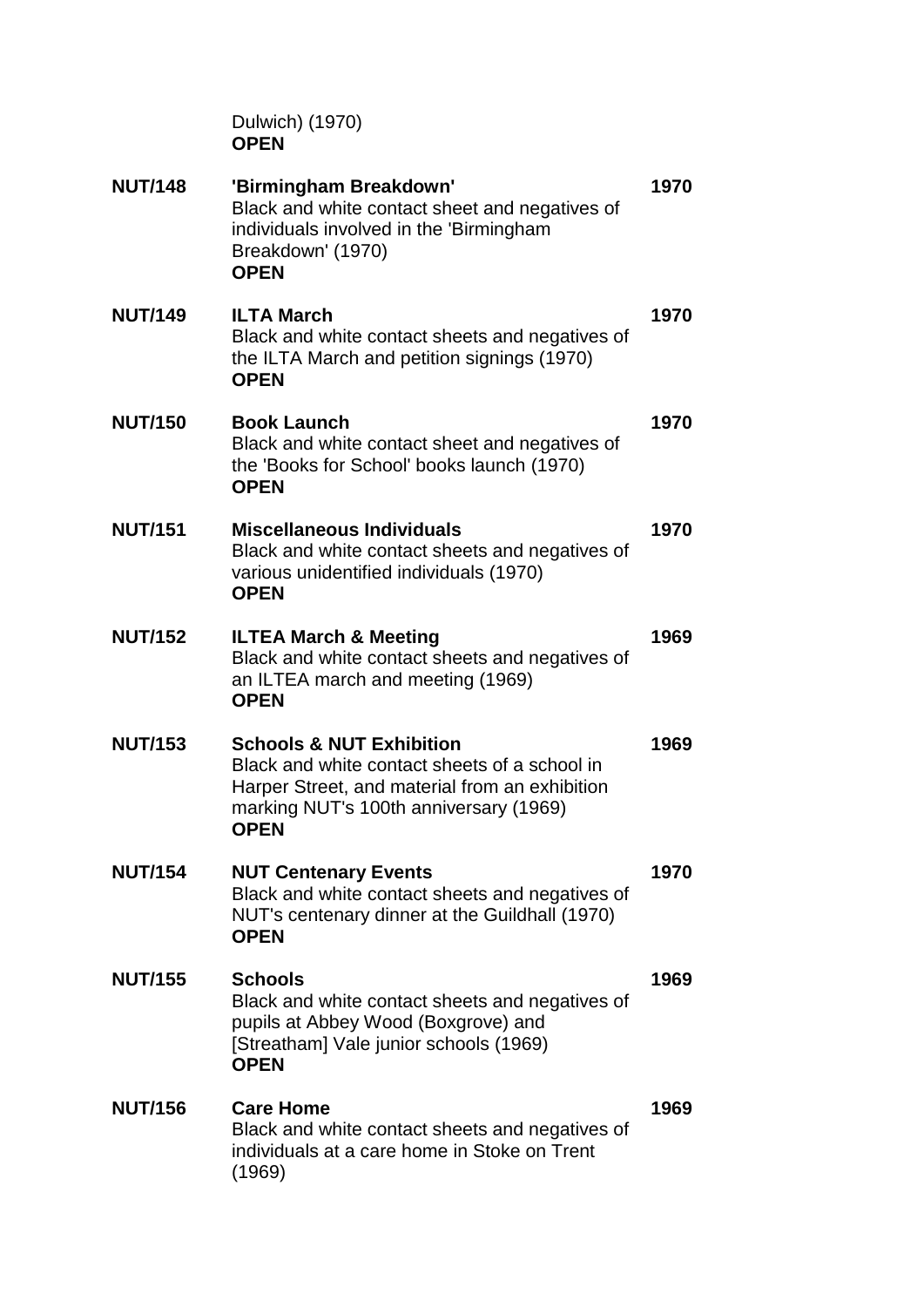| <b>NUT/157</b> | <b>Guildhall</b><br>Black and white contact sheet and negatives of<br>the interior and exterior of the Guildhall in<br>London (1969)<br><b>OPEN</b>                                             | 1969 |
|----------------|-------------------------------------------------------------------------------------------------------------------------------------------------------------------------------------------------|------|
| <b>NUT/158</b> | <b>Dacoram College</b><br>Black and white contact sheet and negatives of<br>individuals at Dacoram College in Hemel<br>Hampstead (1970)<br><b>OPEN</b>                                          | 1970 |
| <b>NUT/159</b> | <b>Music</b><br>Black and white contact sheets and negatives of<br>individuals taking part in music classes in<br>Pimlico (ILEA) (1970)<br><b>OPEN</b>                                          | 1970 |
| <b>NUT/160</b> | <b>Talks &amp; Speeches</b><br>Black and white contact sheets and negatives of<br>individuals giving talks and speeches in various<br>venues (1968)<br><b>OPEN</b>                              | 1968 |
| <b>NUT/161</b> | <b>Education Institute &amp; Primary School</b><br>Black and white contact sheet and negatives of<br>the Education Institute and individuals at Oratory<br>Primary School (1969)<br><b>OPEN</b> | 1969 |
| <b>NUT/162</b> | <b>Drama</b><br>Black and white contact sheet and negatives of<br>drama classes at Peckham Girls School (1970)<br><b>OPEN</b>                                                                   | 1970 |
| <b>NUT/163</b> | <b>Headmistresses Conference</b><br>Black and white contact sheet of individuals at a<br>headmistresses conference (1970)<br><b>OPEN</b>                                                        | 1970 |
| <b>NUT/164</b> | <b>Activities</b><br>Black and white contact sheets and negatives of<br>various school based activities, including sports<br>events, music and drama, and school trips<br>(1970)<br><b>OPEN</b> | 1970 |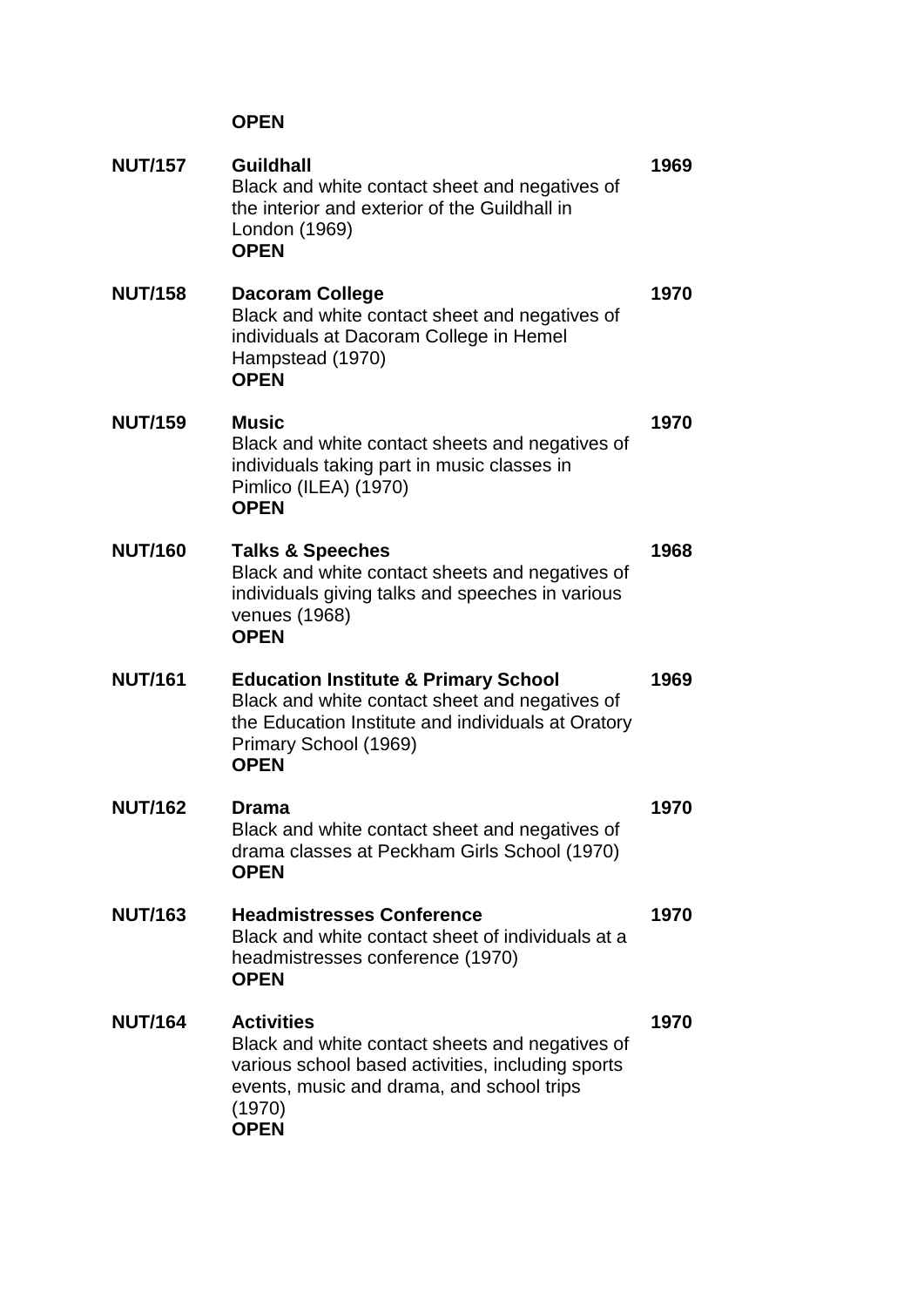| <b>NUT/165</b> | 'Teachers World' Assembly<br>Black and white contact sheet and negatives of<br>individuals taking part in the 'Teachers World'<br>assembly at Salisbury Road School<br><b>OPEN</b>                               | 1969 |
|----------------|------------------------------------------------------------------------------------------------------------------------------------------------------------------------------------------------------------------|------|
| <b>NUT/166</b> | <b>Hillingdon Association</b><br>Black and white contact sheet and negatives of<br>individuals at a Hillingdon [NUT] association<br>meeting (1969)<br><b>OPEN</b>                                                | 1969 |
| <b>NUT/167</b> | <b>Technology &amp; Environment</b><br>Black and white contact sheets and negatives of<br>technology and the environment, including:<br>computers, parks and outdoor spaces, and<br>plants (1970)<br><b>OPEN</b> | 1970 |
| <b>NUT/168</b> | <b>Test Match</b><br>Black and white contact sheet and negatives of<br>crowds walking to a cricket test match at Lords<br>(1969)<br><b>OPEN</b>                                                                  | 1969 |
| <b>NUT/169</b> | <b>Staff Publicity</b><br>Black and white contact sheet and negatives of<br>teaching staff at a publicity photo-shoot (1969)<br><b>OPEN</b>                                                                      | 1969 |
| <b>NUT/170</b> | <b>ULIESA Meeting</b><br>Black and white contact sheet and negatives of<br>an ULIESA meeting (1969)<br><b>OPEN</b>                                                                                               | 1969 |
| <b>NUT/171</b> | <b>Kendall ATTI President</b><br>Black and white photograph, contact sheet and<br>negatives of Kendall ATTI's president (1969)<br><b>OPEN</b>                                                                    | 1969 |
| <b>NUT/172</b> | <b>National Audio-visual Centre</b><br>Black and white contact sheet and negatives of<br>individuals at the National Audio-visual Centre<br>(1969)<br><b>OPEN</b>                                                | 1969 |
| <b>NUT/173</b> | 'Black Paper Two'<br>Black and white photographs, contact sheets<br>and negatives of teaching staff who contributed<br>to [NUT's] 'Black Paper Two' (1969)                                                       | 1969 |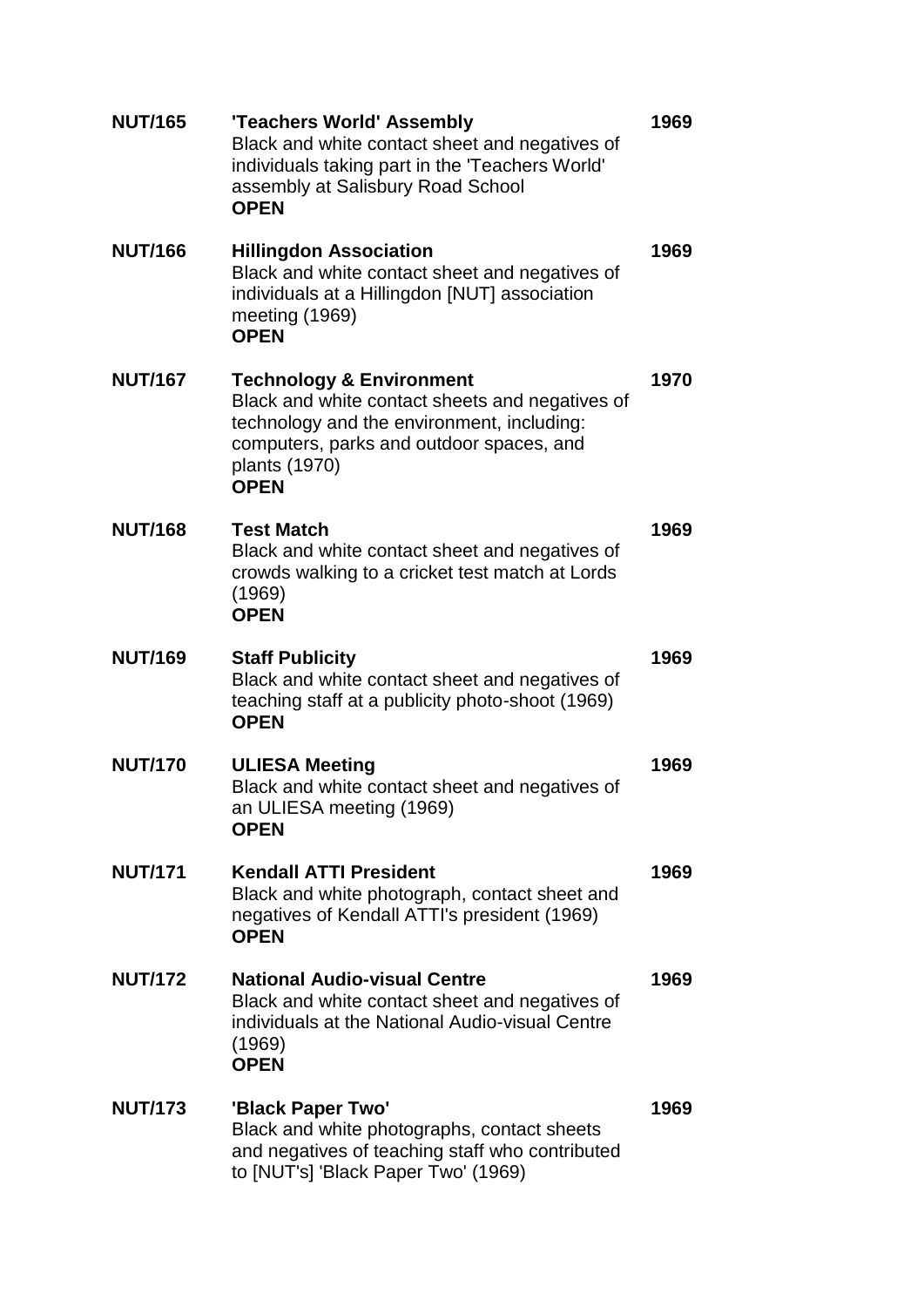| <b>NUT/174</b> | <b>Children's Book Fair</b><br>Black and white contact sheet and negatives of<br>children at a book fair (1969)<br><b>OPEN</b>                                                   | 1969 |
|----------------|----------------------------------------------------------------------------------------------------------------------------------------------------------------------------------|------|
| <b>NUT/175</b> | <b>Vincent Burre</b><br>Black and white contact sheet and negatives of<br>Vincent Burre (1969)<br><b>OPEN</b>                                                                    | 1969 |
| <b>NUT/176</b> | <b>Foxhill School</b><br>Black and white contact sheets and negatives of<br>children and teachers at Foxhill School (1969)<br><b>OPEN</b>                                        | 1969 |
| <b>NUT/177</b> | <b>Interviews</b><br>Black and white contact sheet and negatives of<br>[teaching staff] being interviewed (1969)<br><b>OPEN</b>                                                  | 1969 |
| <b>NUT/178</b> | <b>Boats</b><br>Black and white contact sheet and negatives of<br>various boats, and of individuals with spoons<br>(1969)<br><b>OPEN</b>                                         | 1969 |
| <b>NUT/179</b> | <b>Cricket</b><br>Black and white contact sheet and negatives of<br>children playing cricket [in Hounslow, London]<br>(1969)<br><b>OPEN</b>                                      | 1969 |
| <b>NUT/180</b> | Strike<br>Black and white contact sheets and negatives of<br>teachers striking, and a meeting/conference<br>(1969)<br><b>OPEN</b>                                                | 1969 |
| <b>NUT/181</b> | <b>NUT Members</b><br>Black and white contact sheet and negatives of<br>NUT members [possibly executive committee<br>members] (1969)<br><b>OPEN</b>                              | 1969 |
| <b>NUT/182</b> | <b>National Young Teachers' Conference</b><br>Black and white contact sheet and negatives of<br>individuals at NUT's National Young Teachers'<br>conference in Manchester (1969) | 1969 |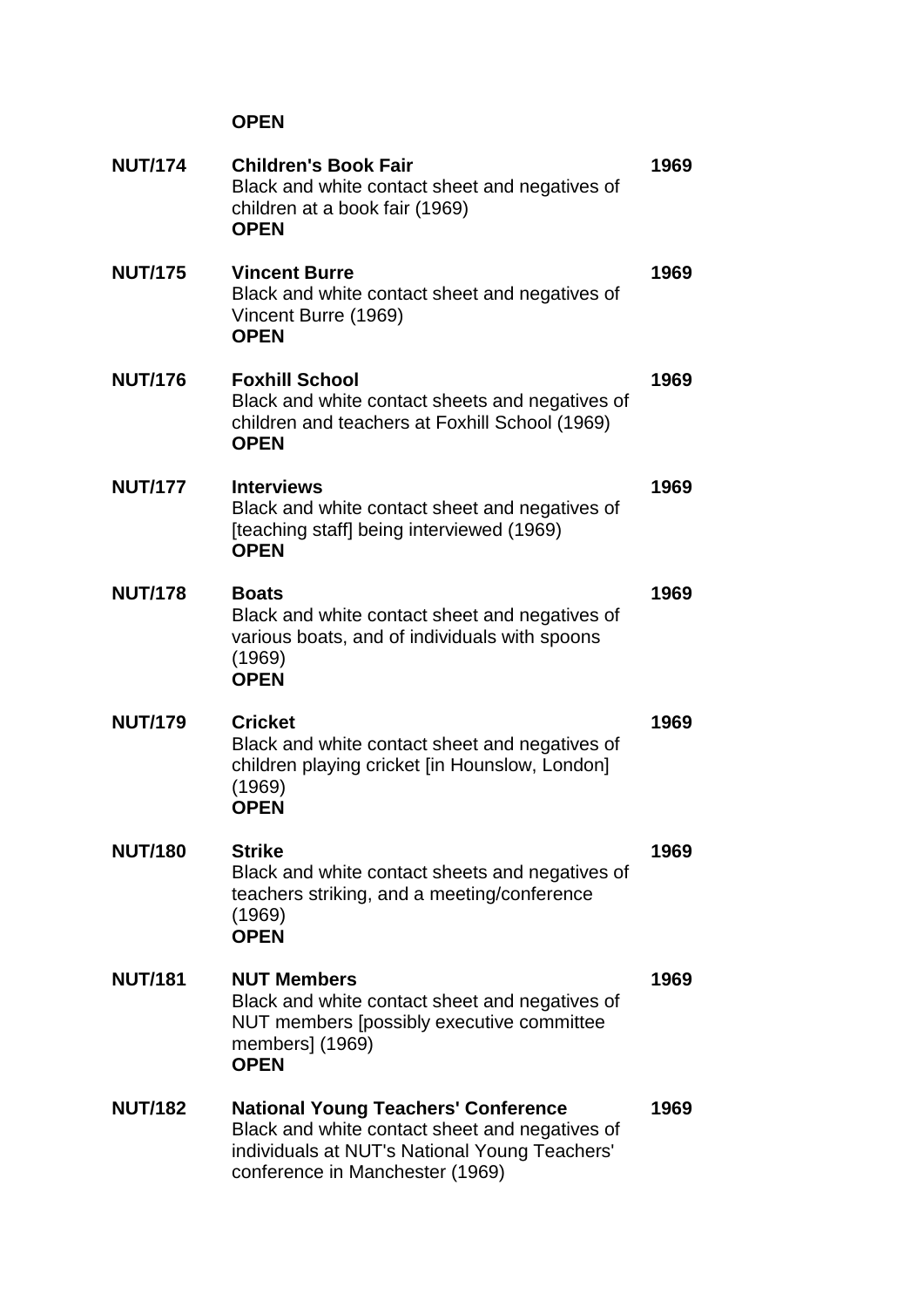| <b>NUT/183</b> | St. Christopher's Kon Tiki<br>Black and white contact sheet and negatives of<br>individuals taking part in the St. Christopher's<br>Kon-Tiki event (1969)<br><b>OPEN</b> | 1969 |
|----------------|--------------------------------------------------------------------------------------------------------------------------------------------------------------------------|------|
| <b>NUT/184</b> | <b>NUT Poster</b><br>Black and white contact sheets and negatives fo<br>various NUT posters (1969)<br><b>OPEN</b>                                                        | 1969 |
| <b>NUT/185</b> | <b>Building Site</b><br>Black and white contact sheets and negatives of<br>individuals working on a building site [in<br>Addington] (1969)<br><b>OPEN</b>                | 1969 |
| <b>NUT/186</b> | <b>Meeting</b><br>Black and white contact sheet and negatives of<br>an [NUT] meeting in Brent, London (1969)<br><b>OPEN</b>                                              | 1969 |
| <b>NUT/187</b> | <b>ILEA Lobby</b><br>Black and white contact sheet and negatives of<br>an ILEA lobby/march (1969)<br><b>OPEN</b>                                                         | 1969 |
| <b>NUT/188</b> | <b>School Fair</b><br>Black and white contact sheets and negatives of<br>individuals at a school fair, and a prize giving<br>ceremony (1968)<br><b>OPEN</b>              | 1968 |
| <b>NUT/189</b> | <b>NUT Exhibition</b><br>Black and white contact sheet and negatives of<br>NUT's exhibition [and a meeting of NUT<br>members] (1969)<br><b>OPEN</b>                      | 1969 |
| <b>NUT/190</b> | <b>St. Judes School</b><br>Black and white contact sheet and negatives of<br>individuals at St. Judes School (1970)<br><b>OPEN</b>                                       | 1970 |
| <b>NUT/191</b> | <b>Interviews</b><br>Black and white contact sheet and negatives of<br>individuals being interviewed (1969)<br><b>OPEN</b>                                               | 1969 |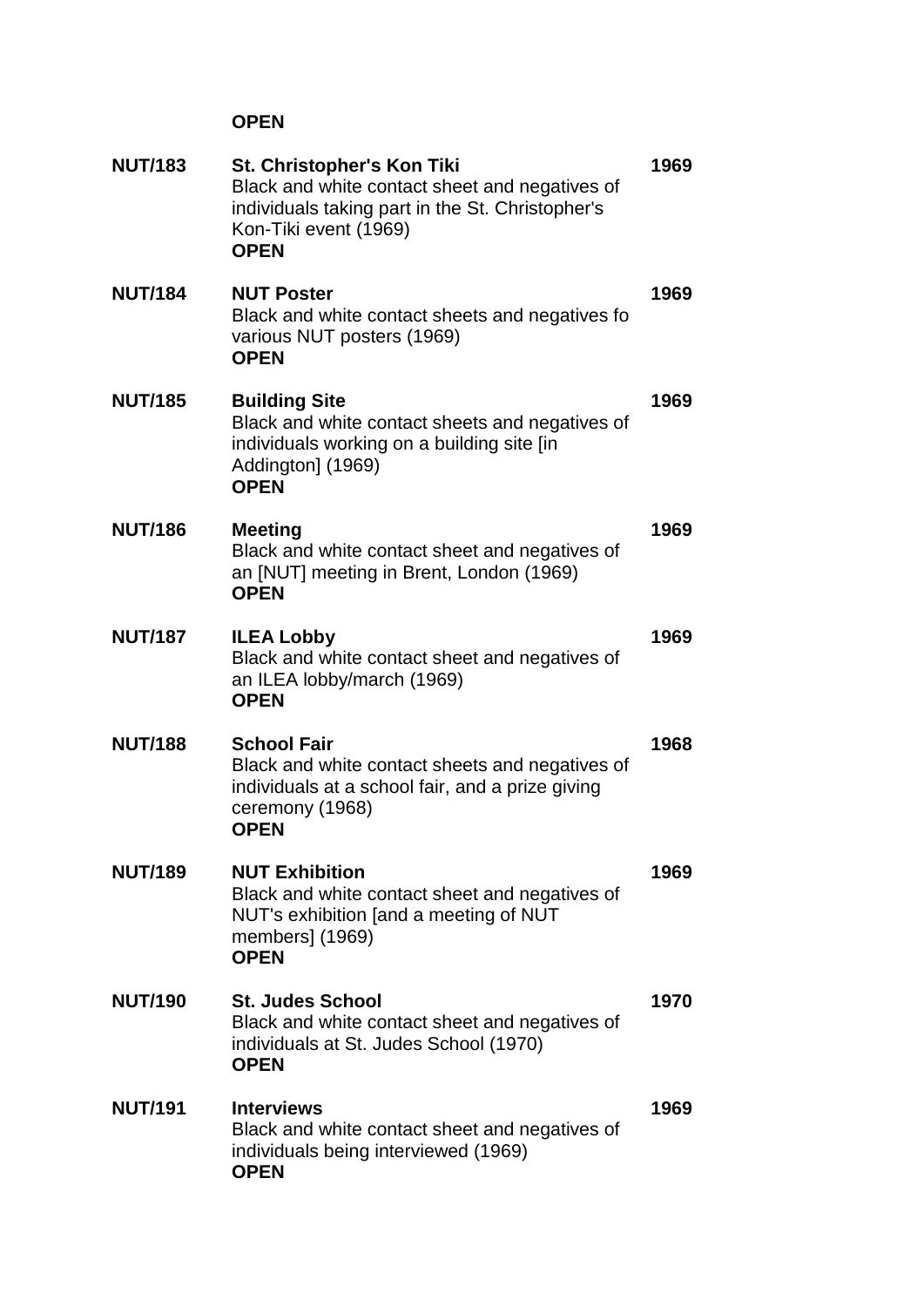| <b>NUT/192</b> | <b>Lord Mayors Show</b><br>Black and white contact sheet and negatives of<br>processions and individuals at the Lord Mayors<br>Show (1968)<br><b>OPEN</b>                                     | 1968 |
|----------------|-----------------------------------------------------------------------------------------------------------------------------------------------------------------------------------------------|------|
| <b>NUT/193</b> | <b>NAHT Exhibition</b><br>Black and white contact sheet and negatives of<br>individuals at an NAHT exhibition [at Central<br>Hall] (1969)<br><b>OPEN</b>                                      | 1969 |
| <b>NUT/194</b> | <b>Physical Education (P.E.)</b><br>Black and white contact sheets and negatives of<br>individuals in physical education classes at<br>Nonington Training College, Kent (1969)<br><b>OPEN</b> | 1969 |
| <b>NUT/195</b> | <b>Education</b><br>Black and white contact sheets and negatives of<br>a talk [by Conservative party members] on<br>education, and of individuals at Open University<br>(1969)<br><b>OPEN</b> | 1969 |
| <b>NUT/196</b> | <b>Executive Chamber</b><br>Black and white contact sheet and negatives of<br>new members of [NUT's] executive chamber<br>(1969)<br><b>OPEN</b>                                               | 1969 |
| <b>NUT/197</b> | <b>College Correspondents</b><br>Black and white contact sheet and negatives of<br>NUT college correspondents (1970)<br><b>OPEN</b>                                                           | 1970 |
| <b>NUT/198</b> | <b>Science &amp; Summer Fairs</b><br>Black and white photographs, contact sheet and<br>negatives of science and summer school fairs<br>(1969)<br><b>OPEN</b>                                  | 1969 |
| <b>NUT/199</b> | <b>Brighton</b><br>Black and white contact sheets and negatives of<br>various individuals at Brighton beach (1969)<br><b>OPEN</b>                                                             | 1969 |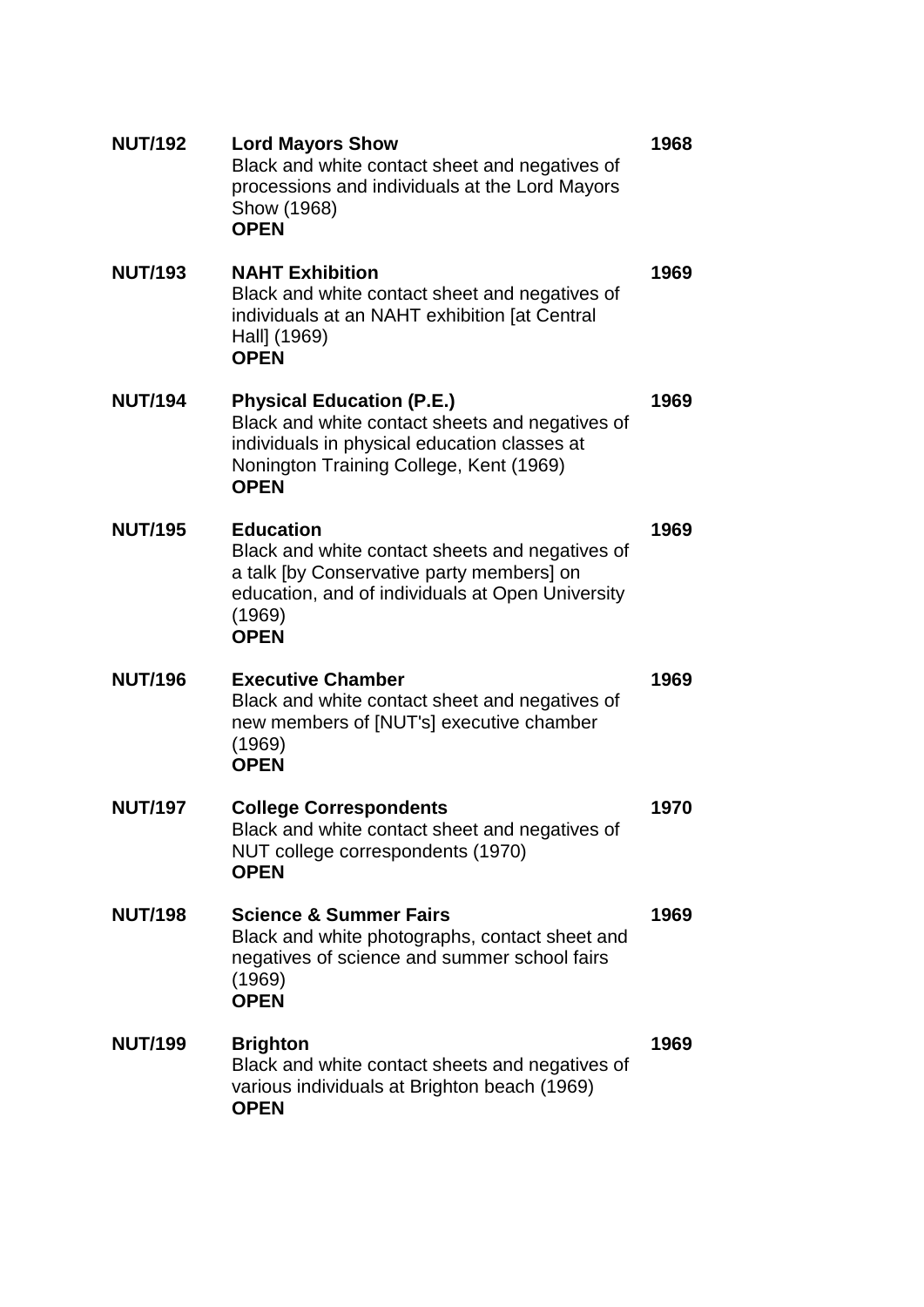| <b>NUT/200</b> | Snow<br>Black and white contact sheet and negatives of<br>individuals playing in the snow at Gladstone<br>Park (1970)<br><b>OPEN</b>                                                                                             | 1970      |
|----------------|----------------------------------------------------------------------------------------------------------------------------------------------------------------------------------------------------------------------------------|-----------|
| <b>NUT/201</b> | <b>Seven Mills Primary School</b><br>Black and white photograph, contact sheet and<br>negatives of individuals at Seven Mills Primary<br>School (1969)<br><b>OPEN</b>                                                            | 1969      |
| <b>NUT/202</b> | <b>Procession &amp; Outdoor Space</b><br>Black and white photograph, contact sheets and<br>negatives of a playgroup procession [in<br>Camden], and of outdoor spaces (including<br>landscapes and housing) (1969)<br><b>OPEN</b> | 1969      |
| <b>NUT/203</b> | <b>NUT Events</b><br>Black and white contact sheets and negatives of<br>various NUT events, including: NUT's exhibition,<br>a NAS march and protest, and an NUT special<br>conference (1968-1969)<br><b>OPEN</b>                 | 1968-1969 |
| <b>NUT/204</b> | <b>Pittsburgh Teachers</b><br>Black and white contact sheet and negatives of<br>Pittsburgh teachers outside the 'Teachers<br>Society Movement' building, and of the moon<br>landing (1969)<br><b>OPEN</b>                        | 1969      |
| <b>NUT/205</b> | <b>Careers Conference</b><br>Black and white contact sheet and negatives of<br>a careers conference at Wandsworth School<br>(1969)<br><b>OPEN</b>                                                                                | 1969      |
| <b>NUT/206</b> | <b>NUT Conference</b><br>Conference agenda, and black and white<br>photographs, contact sheets, negatives of an<br>NUT conference in Douglas, Isle of Man (1969)<br><b>OPEN</b>                                                  | 1969      |
| <b>NUT/207</b> | <b>NUT Campaign Photo shoot</b><br>Black and white contact sheets and negatives of<br>[Toni Griffiths] and other individuals in an NUT<br>campaign photo shoot for teacher salaries<br>(1969)                                    | 1969      |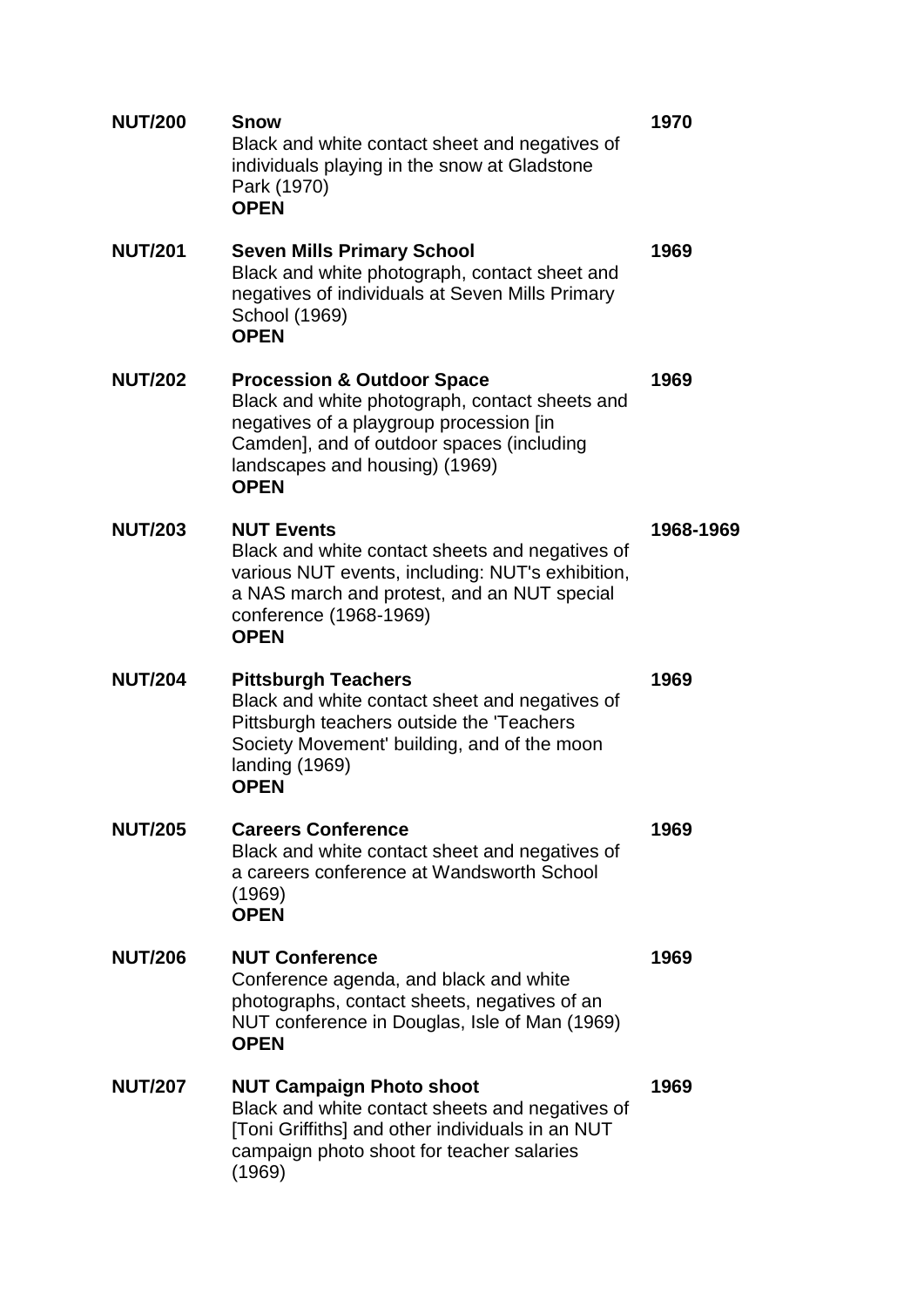| <b>NUT/208</b> | <b>Child Interviews</b><br>Black and white contact sheets and negatives of<br>children being interviewed and playing with toys<br>(1969)<br><b>OPEN</b>                                                                         | 1969 |
|----------------|---------------------------------------------------------------------------------------------------------------------------------------------------------------------------------------------------------------------------------|------|
| <b>NUT/209</b> | <b>NUT Sectionals</b><br>Black and white contact sheets and negatives of<br>NUT sectionals (1969)<br><b>OPEN</b>                                                                                                                | 1969 |
| <b>NUT/210</b> | <b>Pilgrim Way School</b><br>Black and white contact sheet and negatives of<br>the opening of Pilgrim Way School (1969)<br><b>OPEN</b>                                                                                          | 1969 |
| <b>NUT/211</b> | <b>Education Officers &amp; Teacher's Centre</b><br>Black and white photograph, contact sheets and<br>negatives of an education officers meeting, and<br>of individuals at Newham's 'Teacher's Centre'<br>(1969)<br><b>OPEN</b> | 1969 |
| <b>NUT/212</b> | <b>Offices</b><br>Black and white contact sheet and negatives of<br>groundfloor [NUT] offices (1968)<br><b>OPEN</b>                                                                                                             | 1968 |
| <b>NUT/213</b> | <b>College Correspondents</b><br>Black and white contact sheet and negatives of<br>college correspondents at Hamilton House<br>(1968)<br><b>OPEN</b>                                                                            | 1968 |
| <b>NUT/214</b> | <b>Finance Department</b><br>Black and white contact sheet and negatives of<br>individuals working in [NUT's] finance<br>department (1968)<br><b>OPEN</b>                                                                       | 1968 |
| <b>NUT/215</b> | <b>Snowdon</b><br>Black and white contact sheet and negatives of<br>children in Snowdon (1968)<br><b>OPEN</b>                                                                                                                   | 1968 |
| <b>NUT/216</b> | <b>Sports &amp; Leisure Events</b><br>Black and white contact sheets and negatives of<br>individuals participating in sports and leisure                                                                                        | 1968 |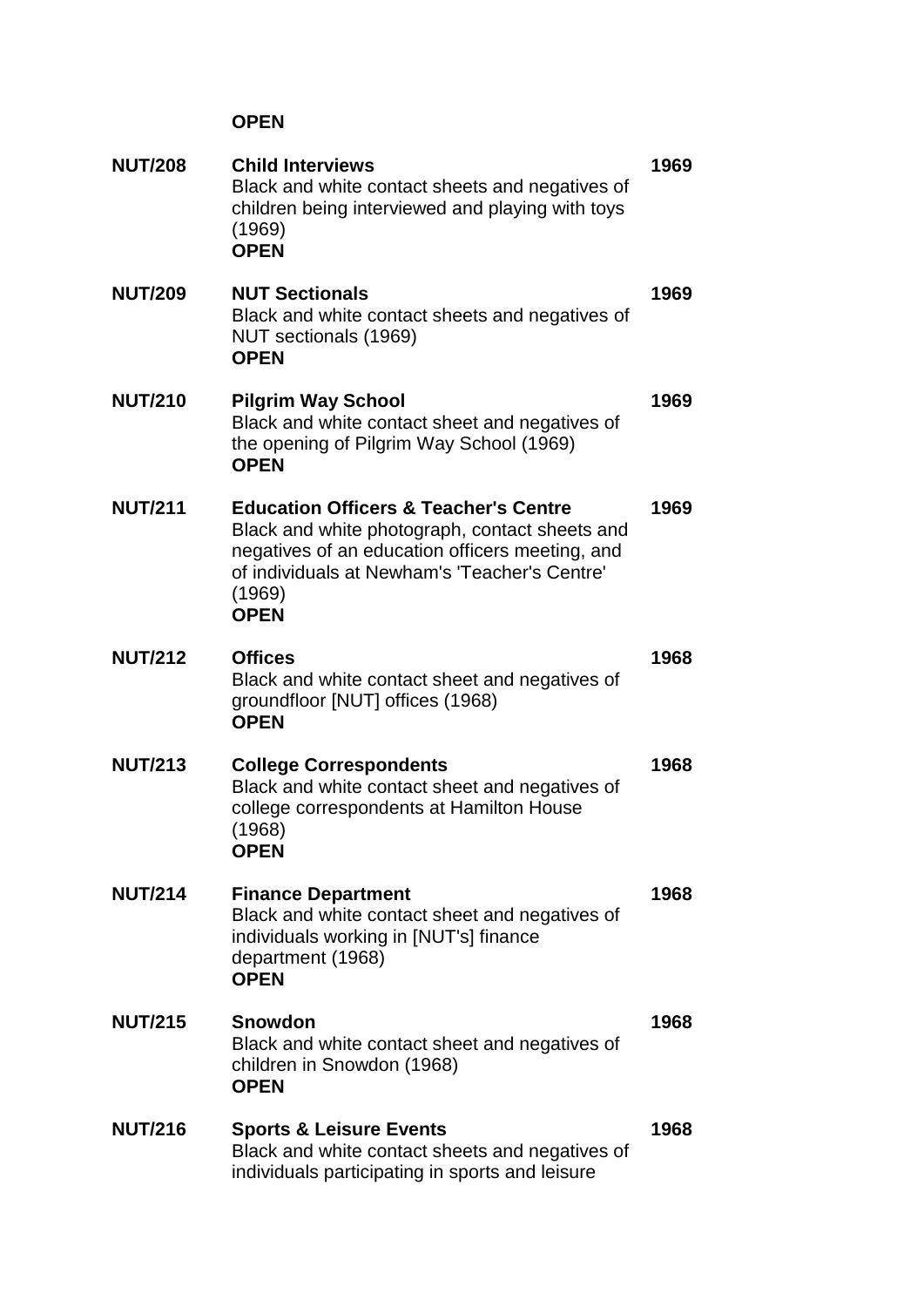events (1968) **OPEN**

**NUT/217 ILEA TV Centre 1968** Black and white contact sheets and negatives of ILEA TV Centre (1968) **OPEN NUT/218 'Read' & 'Everyweek' 1968** Black and white contact sheet and negatives of children reading 'Read' and 'Everyweek' publications (1968) **OPEN NUT/219 Christmas 1968** Black and white photographs, contact sheet, and negatives of Christmas scenes, and of children painting at Beecholm (1968) **OPEN NUT/220 Exhibition Panels 1968** Black and white contact sheet and negatives of various NUT posters on exhibition panels, and individuals walking down a street [one individual is possibly Burnham] (1968) **OPEN NUT/221 Regents Park 1968** Black and white contact sheet and negatives of individuals trying to catch a panda [at London Zoo] in Regents Park (1968) **OPEN NUT/222 Salaries Campaign 1968** Black and white contact sheet and negatives of individuals at a meeting regarding a salary campaign (Goldsmiths College) (1968) **OPEN NUT/223 German Delegation 1968** Black and white contact sheet and negatives of a German delegation (1968) **OPEN NUT/224 School & Aquarium 1968** Black and white contact sheet and negatives of children at a school in Lambeth, and a school trip to an aquarium (1968) **OPEN**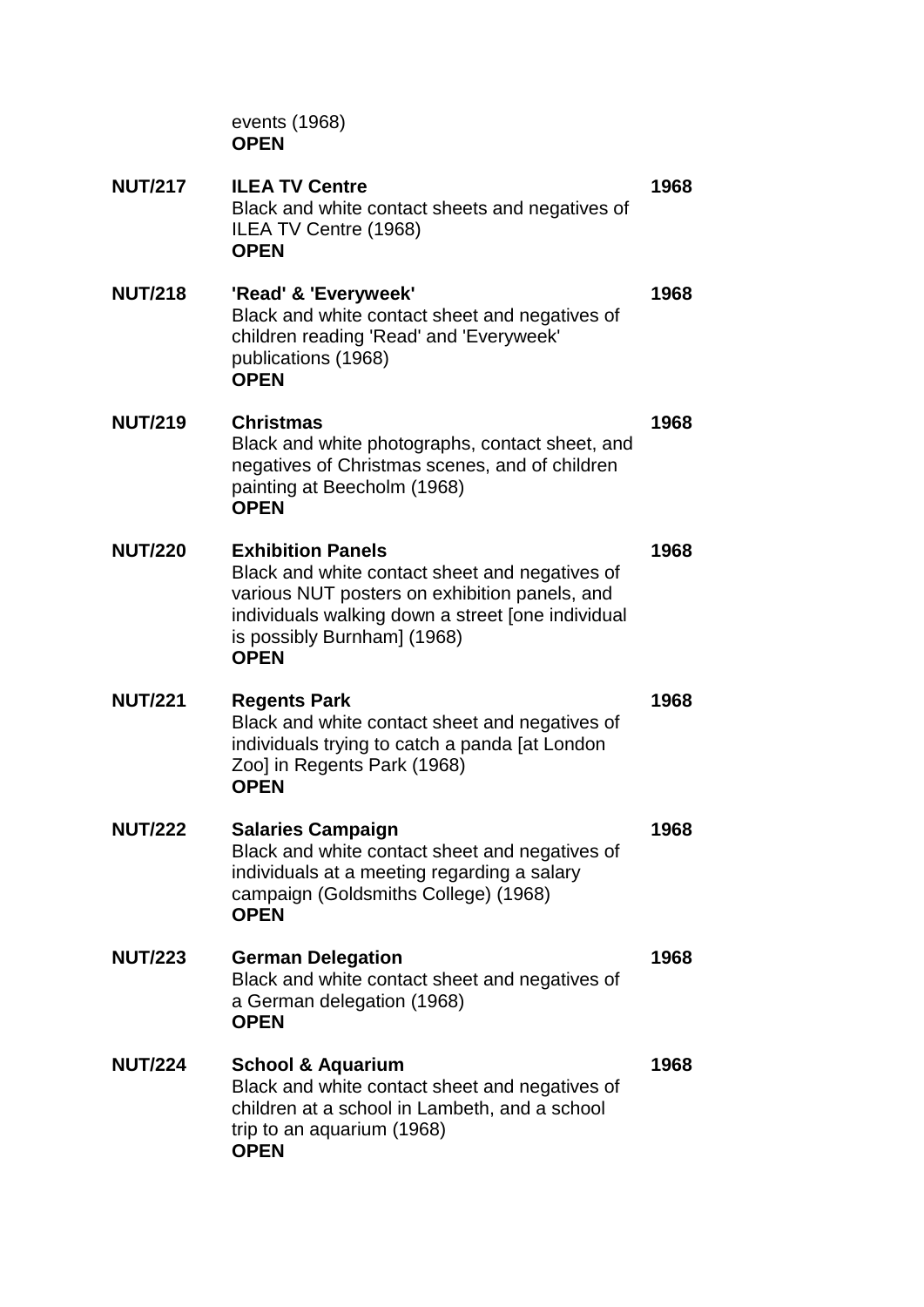| <b>NUT/225</b> | <b>B. Johnson</b><br>Black and white contact sheet and negatives of<br>Mr. B. Johnson [NUT member] (1968)<br><b>OPEN</b>                                                                                                                                   | 1968 |
|----------------|------------------------------------------------------------------------------------------------------------------------------------------------------------------------------------------------------------------------------------------------------------|------|
| <b>NUT/226</b> | <b>Puffin Exhibition</b><br>Black and white contact sheet and negatives of<br>children at a 'Puffin exhibition' organised by<br>Penguin Books (1969)<br><b>OPEN</b>                                                                                        | 1969 |
| <b>NUT/227</b> | <b>NUT Members</b><br>Black and white contact sheets and negatives of<br>NUT members [possibly executive members]<br>and NUT meetings (1968)<br><b>OPEN</b>                                                                                                | 1968 |
| <b>NUT/228</b> | <b>Co-Operative Party</b><br>Black and white contact sheets and negatives of<br>John Wrigglesworth from the Co-Operative Party<br>(1968)<br><b>OPEN</b>                                                                                                    | 1968 |
| <b>NUT/229</b> | <b>NUT Posters</b><br>Black and white contact sheet and negatives of<br>NUT posters [created by Fred Jarvis] (1968)<br><b>OPEN</b>                                                                                                                         | 1968 |
| <b>NUT/230</b> | <b>P.E.S.T Seminar</b><br>Black and white contact sheet and negatives of<br>individuals at a P.E.S.T seminar at Cambridge<br>(1968)<br>OPEN                                                                                                                | 1968 |
| <b>NUT/231</b> | <b>Discussion Groups</b><br>Black and white contact sheets and negatives of<br>student discussion groups (1968)<br><b>OPEN</b>                                                                                                                             | 1968 |
| <b>NUT/232</b> | <b>NUT Events</b><br>Black and white contact sheets and negatives of<br>various NUT events, including: a 'Teachers to<br>America' lecture, Sutton music festival, and the<br>construction of an art studio in St Katherine's<br>Dock (1968)<br><b>OPEN</b> | 1968 |
| <b>NUT/233</b> | <b>Edward Britton</b><br>Black and white contact sheet and negatives of<br>Edward Britton (NUT General Secretary) and                                                                                                                                      | 1968 |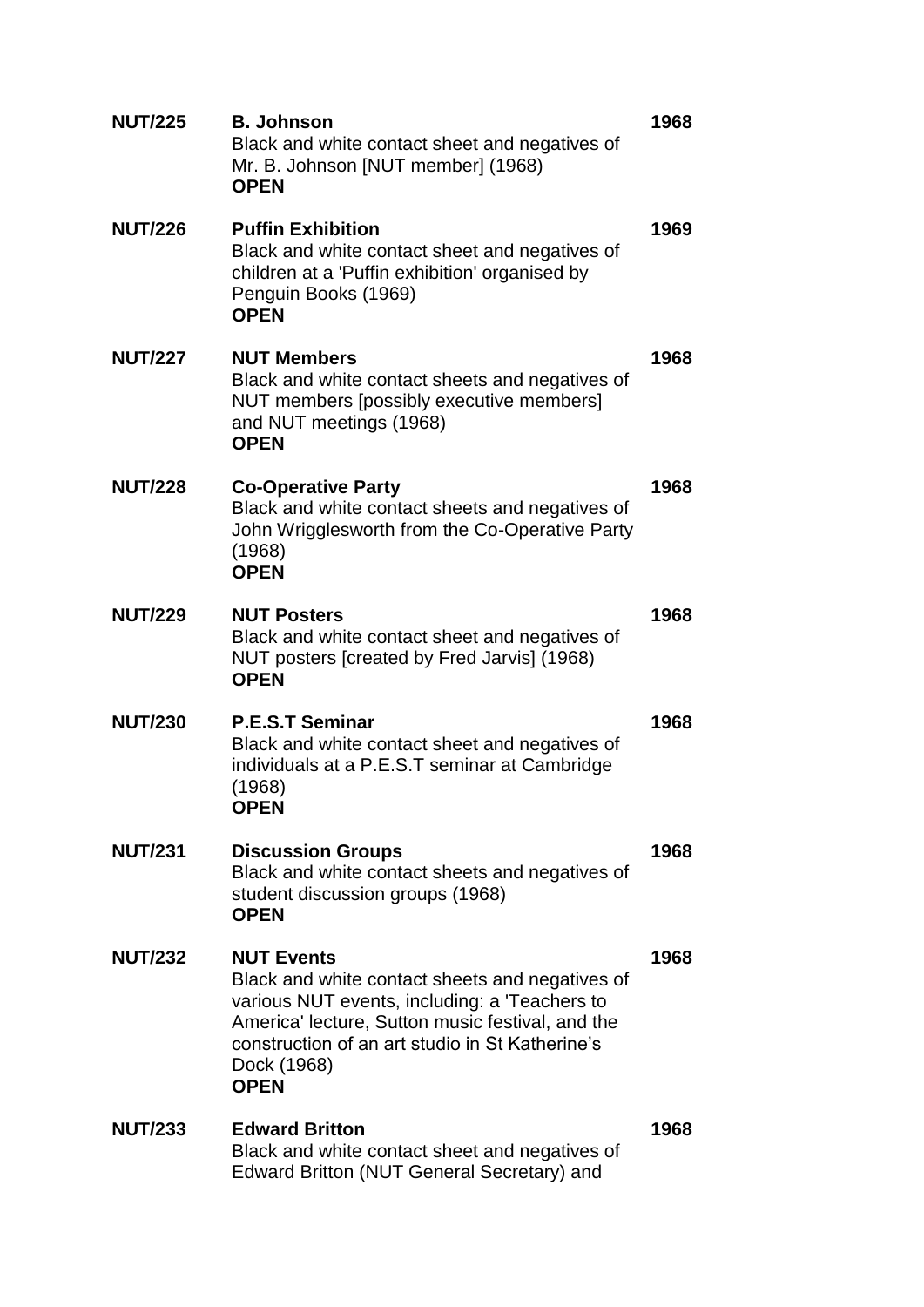other individuals (1968) **OPEN**

| <b>NUT/234</b> | <b>Harringey School</b><br>Black and white contact sheets and negatives of<br>children at Harringey School (1968)<br><b>OPEN</b>                                                                                                                                         | 1968      |
|----------------|--------------------------------------------------------------------------------------------------------------------------------------------------------------------------------------------------------------------------------------------------------------------------|-----------|
| <b>NUT/235</b> | <b>Vittoria Primary School</b><br>Black and white contact sheets and negatives of<br>staff and pupils at Vittoria Primary school in<br>Islington, London (1968)<br><b>OPEN</b>                                                                                           | 1968      |
| <b>NUT/236</b> | <b>Great Baddow Comprehensive</b><br>Black and white contact sheets and negatives of<br>pupils at Great Baddow Comprehensive,<br>Chelmsford (1968)<br><b>OPEN</b>                                                                                                        | 1968      |
| <b>NUT/237</b> | <b>Hallfields School</b><br>Black and white contact sheet and negatives of<br>an arts & crafts at Hallfields School (1969)<br><b>OPEN</b>                                                                                                                                | 1969      |
| <b>NUT/238</b> | <b>Miscellaneous Events</b><br>Black and white photographs, contact sheets<br>and negatives of miscellaneous events<br>associated with education, teaching and the<br>NUT, including meetings, demonstrations and<br>various other activities (1968-1969)<br><b>OPEN</b> | 1968-1969 |
| <b>NUT/239</b> | <b>Ipswich College</b><br>Black and white contact sheets and negatives of<br>staff and pupils at Ipswich College (further<br>education) (1968)<br><b>OPEN</b>                                                                                                            | 1968      |
| <b>NUT/240</b> | <b>Chelmsford Tech High School</b><br>Black and white contact sheets and negatives of<br>staff and pupils in lessons at Chelmsford Tech<br>High School (1968)<br><b>OPEN</b>                                                                                             | 1968      |
| <b>NUT/241</b> | <b>Home Economics</b><br>Black and white contact sheets and negatives of<br>pupils in Home Economics [and catering]<br>lessons (1968)<br><b>OPEN</b>                                                                                                                     | 1968      |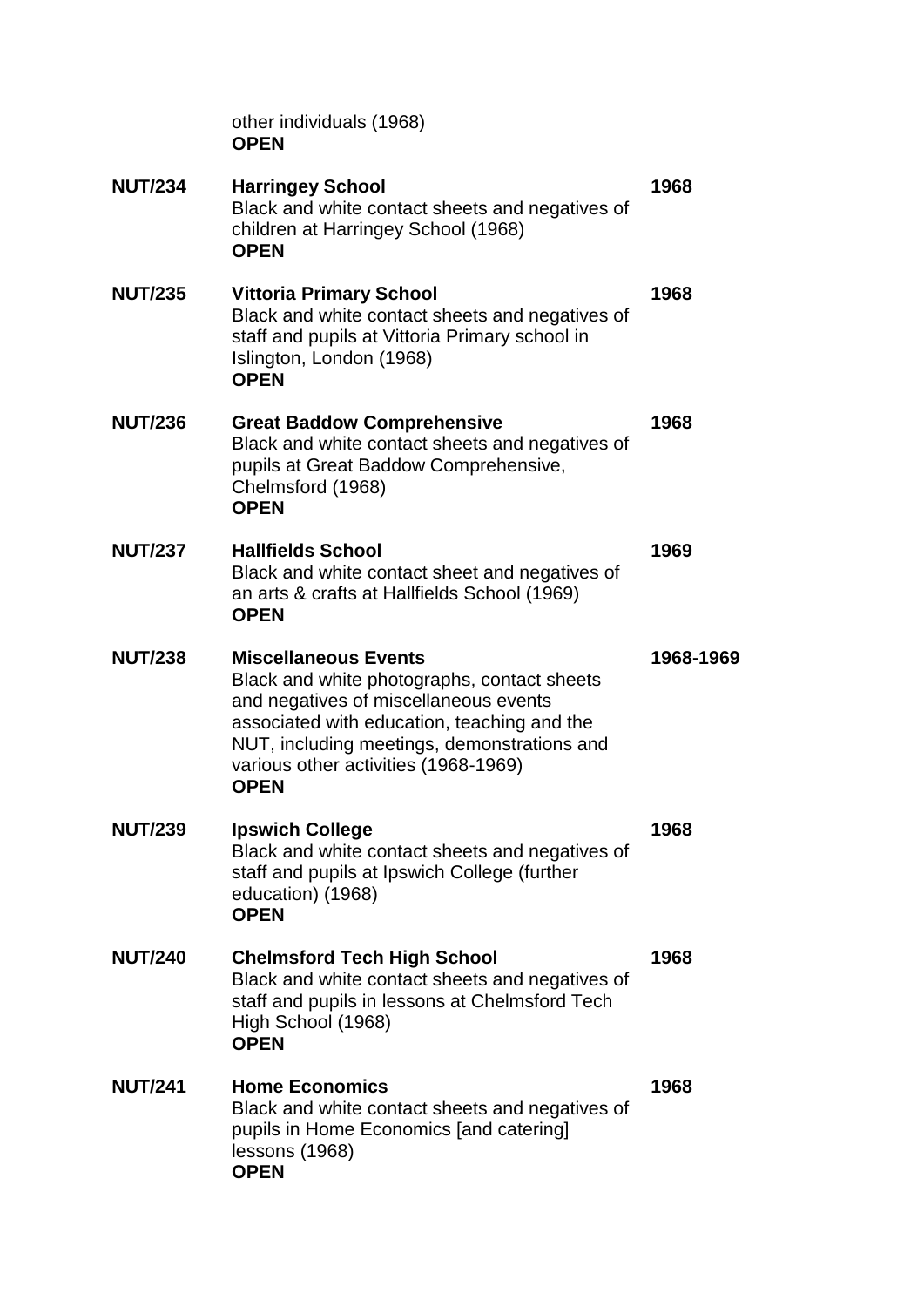| <b>NUT/242</b> | <b>School Pupils</b><br>Black and white contact sheets and negatives of<br>various school pupils at W.H.S. [school] (1968)<br><b>OPEN</b>                                       | 1968      |
|----------------|---------------------------------------------------------------------------------------------------------------------------------------------------------------------------------|-----------|
| <b>NUT/243</b> | <b>London Hospital</b><br>Black and white photographs, contact sheets<br>and negatives of staff and patients at London<br>Hospital (1968-1969)<br><b>OPEN</b>                   | 1968-1969 |
| <b>NUT/244</b> | <b>Kew Gardens</b><br>Black and white photographs, contact sheets<br>and negatives of plants and wildlife at Kew<br>Gardens, London (1968)<br><b>OPEN</b>                       | 1968      |
| <b>NUT/245</b> | <b>Beecholm School</b><br>Black and white contact sheet and negatives of<br>two pupils at Beecholm School (1968)<br><b>NUT</b>                                                  | 1968      |
| <b>NUT/246</b> | <b>Hairdressing</b><br>Black and white photographs, contact sheets<br>and negatives of hairdressing at London School<br>of Fashion (1968)<br><b>OPEN</b>                        | 1968      |
| <b>NUT/247</b> | <b>Young Teachers Conference</b><br>Black and white photograph, contact sheets and<br>negatives of individuals at a Young Teachers<br>Conference in Loughborough (1968)<br>OPEN | 1968      |
| <b>NUT/248</b> | <b>NUT Library</b><br>Black and white photograph, contact sheet, and<br>negatives of individuals in NUT's library (1968)<br><b>OPEN</b>                                         | 1968      |
| <b>NUT/249</b> | <b>Michael Underwood</b><br>Black and white contact sheet and negatives of<br>Michael Underwood [from Isleworth] (1968)<br><b>OPEN</b>                                          | 1968      |
| <b>NUT/250</b> | <b>Meetings</b><br>Black and white contact sheets and negatives of<br>[NUT] meetings (1968)<br><b>OPEN</b>                                                                      | 1968      |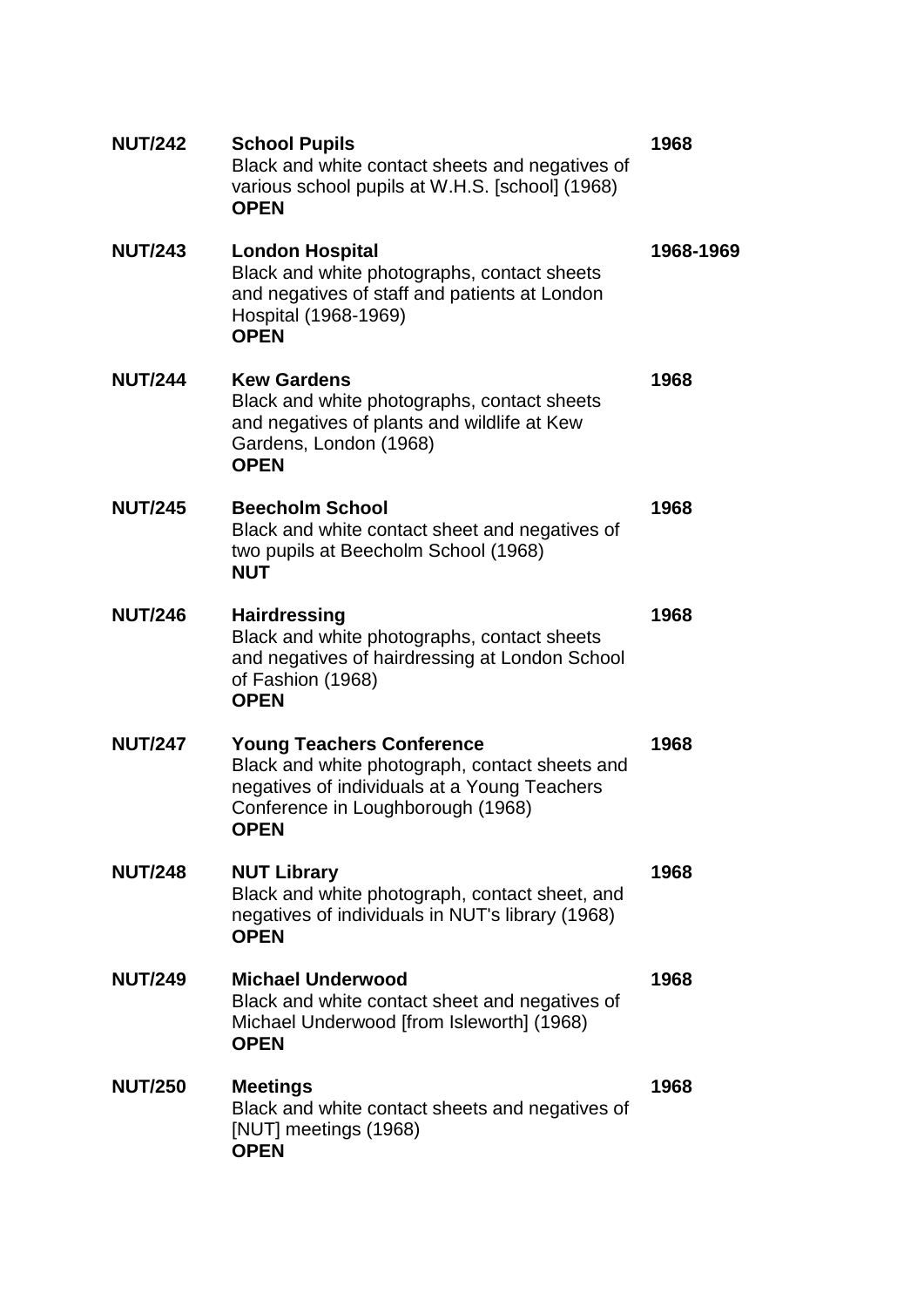| <b>NUT/251</b> | <b>Alison Truefitt</b><br>Black and white contact sheets and negatives of<br>Alison Truefitt [from 'Read'] (1968)<br><b>OPEN</b>                                                                | 1968 |
|----------------|-------------------------------------------------------------------------------------------------------------------------------------------------------------------------------------------------|------|
| <b>NUT/252</b> | <b>NUT Events</b><br>Black and white photographs, contact sheet and<br>negatives of a drinks reception, and individuals<br>in front of a Human Rights exhibition panel<br>(1968)<br><b>OPEN</b> | 1968 |
| <b>NUT/253</b> | <b>Oakfield School</b><br>Black and white contact sheet and negatives of<br>pupils in a drama production at Oakfield School<br>(1968)<br><b>OPEN</b>                                            | 1968 |
| <b>NUT/254</b> | <b>Action Committee</b><br>Black and white contact sheet and negatives of<br>[NUT's] Action Committee meetings (1967)<br><b>OPEN</b>                                                            | 1967 |
| <b>NUT/255</b> | <b>Executive Committee</b><br>Black and white contact sheet and negatives of<br>an NUT Executive Committee meeting (1967)<br><b>OPEN</b>                                                        | 1967 |
| <b>NUT/256</b> | <b>Discussion Group</b><br>Black and white contact sheets and negatives of<br>an NUT discussion group meeting (1967)<br><b>OPEN</b>                                                             | 1967 |
| <b>NUT/257</b> | <b>NUT Membership Office</b><br>Black and white contact sheet and negatives of<br>individuals working in NUT's membership office<br>(1967)<br><b>OPEN</b>                                       | 1967 |
| <b>NUT/258</b> | <b>Orchestra</b><br>Black and white contact sheet and negatives of<br>the American Schools Orchestra in Guildford<br>(1967)<br><b>OPEN</b>                                                      | 1967 |
| <b>NUT/259</b> | <b>NUT Conference</b><br>Black and white contact sheet and negatives of<br>an NUT conference in Margate (1967)<br><b>OPEN</b>                                                                   | 1967 |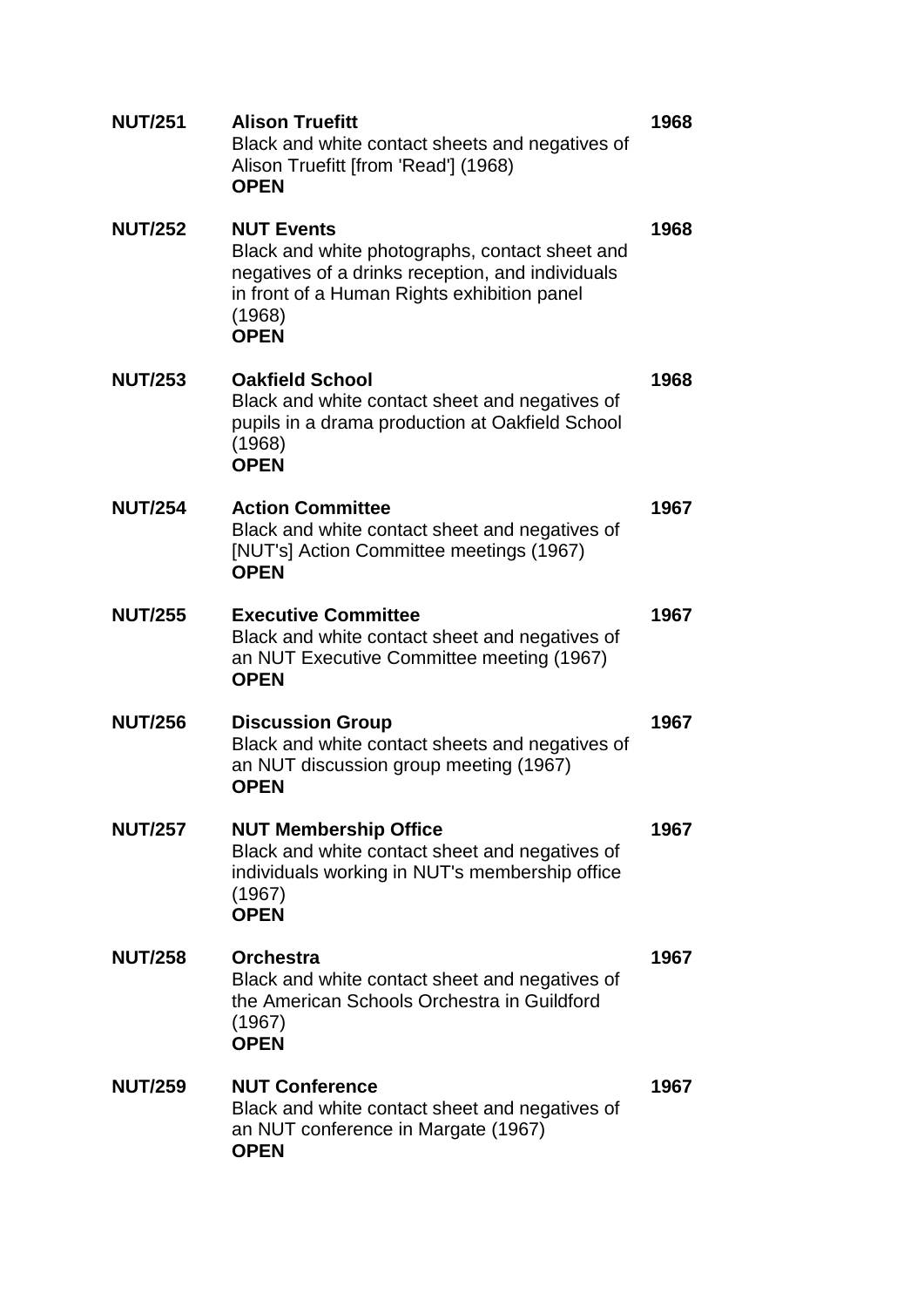| <b>NUT/260</b> | <b>Toy Shop</b><br>Black and white contact sheets and negatives of<br>children playing in a toy shop (1967)<br><b>OPEN</b>                                                 | 1967  |
|----------------|----------------------------------------------------------------------------------------------------------------------------------------------------------------------------|-------|
| <b>NUT/261</b> | <b>Teachers Benevolent Fund Meeting</b><br>Black and white contact sheet and negatives of<br>a Teachers Benevolent Fund meeting at<br>Hamilton House (1968)<br><b>OPEN</b> | 1968  |
| <b>NUT/262</b> | Drama<br>Black and white contact sheet and negatives of<br>a drama production at Faryedown Training<br><b>College (1967)</b><br><b>OPEN</b>                                | 1967  |
| <b>NUT/263</b> | <b>Folk Dance</b><br>Black and white photograph negatives of a Folk<br>Dance at Trafalgar Square, London (1967)<br><b>OPEN</b>                                             | 1967  |
| <b>NUT/264</b> | <b>Tony Lynes</b><br>Black and white photograph negatives of Tony<br>Lynes [Secretary of Child Poverty Action Group]<br>(1967)<br><b>OPEN</b>                              | 1967  |
| <b>NUT/265</b> | <b>ILEA &amp; School</b><br>Black and white negatives of ILEA Equipment<br>Centre and of Tulse Hill Comprehensive School<br>(c1968)<br>OPEN                                | c1968 |
| <b>NUT/266</b> | <b>Art School</b><br>Black and white negatives of an art school in<br>Camden (1967)<br><b>OPEN</b>                                                                         | 1967  |
| <b>NUT/267</b> | <b>Royal Academy of Dancing</b><br>Black and white negatives of the Royal<br>Academy of Dancing (1967)<br><b>OPEN</b>                                                      | 1967  |
| <b>NUT/268</b> | <b>Trent Park Exhibition</b><br>Black and white negatives of a Trent Park<br>exhibition (1967)<br><b>OPEN</b>                                                              | 1967  |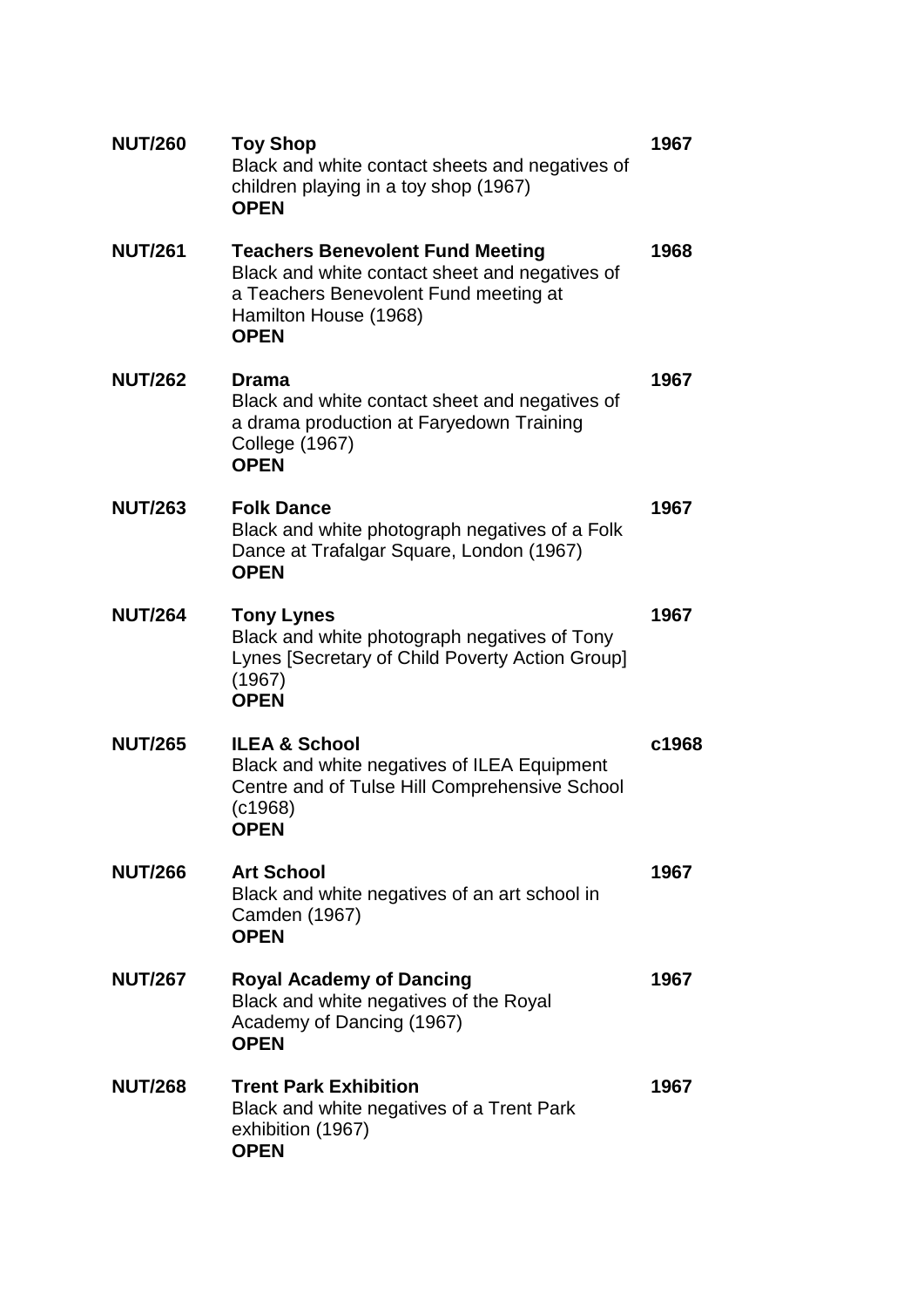| <b>NUT/269</b> | <b>Miscellaneous Negatives</b><br>Miscellaneous negatives, including negatives of<br>meetings and events, schools, and NUT press<br>coverage (1967-1968)<br><b>OPEN</b>                                                                                                                                             | 1967-1968 |
|----------------|---------------------------------------------------------------------------------------------------------------------------------------------------------------------------------------------------------------------------------------------------------------------------------------------------------------------|-----------|
| <b>NUT/270</b> | <b>Royal Liberty School</b><br>Black and white contact sheet and negatives of<br>individuals working on a computer at Royal<br>Liberty School (1963)<br><b>OPEN</b>                                                                                                                                                 | 1963      |
| <b>NUT/271</b> | <b>Boulogne Trip</b><br>Black and white contact sheets and negatives of<br>a school trip to Boulogne (1964)<br><b>OPEN</b>                                                                                                                                                                                          | 1964      |
| <b>NUT/272</b> | <b>NUT Sectional Meetings</b><br>Black and white photograph, contact sheets and<br>negatives of NUT sectional meetings (1964)<br><b>OPEN</b>                                                                                                                                                                        | 1964      |
| <b>NUT/273</b> | <b>NUT Publicity</b><br>Black and white contact sheets, negatives and<br>associated papers from NUT's publicity<br>department (1964), including photographs of:<br>- a teacher at Greenwich<br>- [NUT] election candidates and staff<br>- an executive [committee] meeting<br>- other teaching staff<br><b>OPEN</b> | 1964      |
| <b>NUT/274</b> | <b>Holland Park Comprehensive School</b><br>Black and white contact sheets and negatives of<br>teaching staff and pupils in lessons at Holland<br>Park comprehensive school (1964)<br><b>OPEN</b>                                                                                                                   | 1964      |
| <b>NUT/275</b> | <b>Swimming Pool</b><br>Black and white contact sheets and negatives of<br>children at a swimming pool at Hampstead<br>(1964)<br><b>OPEN</b>                                                                                                                                                                        | 1964      |
| <b>NUT/276</b> | <b>Teacher Training</b><br>Black and white contact sheet and negatives of<br>trainee teachers in a classroom (1964)<br><b>OPEN</b>                                                                                                                                                                                  | 1964      |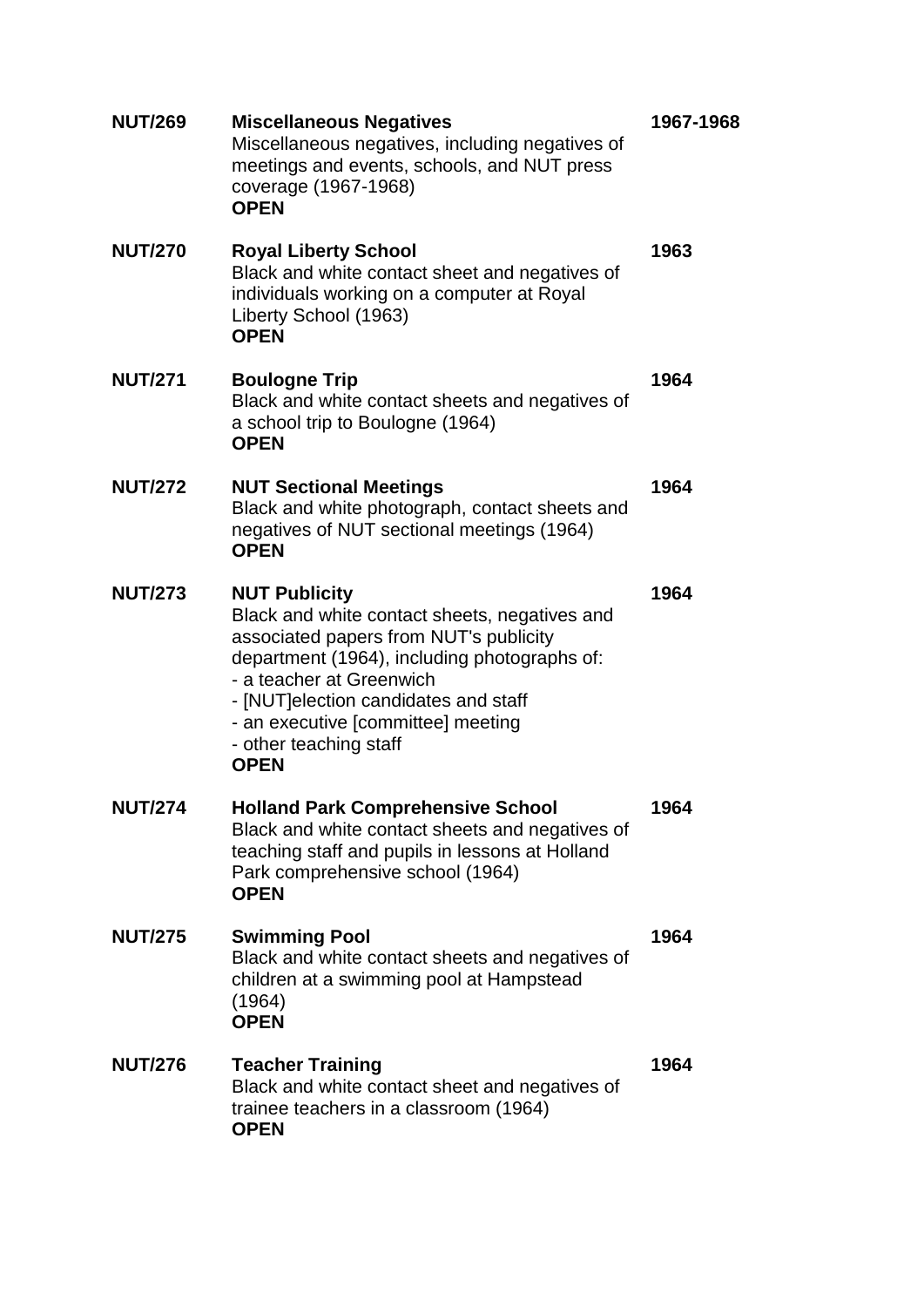| <b>NUT/277</b> | <b>Art &amp; Ballet</b><br>Black and white contact sheet and negatives of<br>a children's art exhibition at the Guildhall, and of<br>a ballet production in Hornsey (1964)<br><b>OPEN</b>                        | 1964 |
|----------------|------------------------------------------------------------------------------------------------------------------------------------------------------------------------------------------------------------------|------|
| <b>NUT/278</b> | <b>NUT Members</b><br>Black and white contact sheets and negatives of<br>various NUT members (1964)<br><b>OPEN</b>                                                                                               | 1964 |
| <b>NUT/279</b> | <b>Exhibition</b><br>Black and white contact sheet and negatives of<br>an exhibition (1964)<br><b>OPEN</b>                                                                                                       | 1964 |
| <b>NUT/280</b> | <b>Young Teachers Conference</b><br>Black and white contact sheets and negatives of<br>a Young Teachers Conference (1964)<br><b>OPEN</b>                                                                         | 1964 |
| <b>NUT/281</b> | <b>Folk Song Festival</b><br>Black and white contact sheet and negatives of<br>a folk song festival (1964)<br><b>OPEN</b>                                                                                        | 1964 |
| <b>NUT/282</b> | <b>School</b><br>Black and white contact sheet and negatives of<br>a school project and production (1964)<br><b>OPEN</b>                                                                                         | 1964 |
| <b>NUT/283</b> | <b>Northampton College of Technology</b><br>Black and white contact sheets and negatives of<br>the Minister for Science [Quentin Hogg]<br>speaking at Northampton College of Technology<br>(1964)<br><b>OPEN</b> | 1964 |
| <b>NUT/284</b> | <b>Model of Primary School</b><br>Black and white contact sheet and negatives of<br>a model of a primary school (1964)<br><b>OPEN</b>                                                                            | 1964 |
| <b>NUT/285</b> | <b>Meetings &amp; Communication</b><br>Black and white contact sheets and negatives of<br>NUT meetings and individuals answering<br>phones [taken for NUT publicity] (1964)<br><b>OPEN</b>                       | 1964 |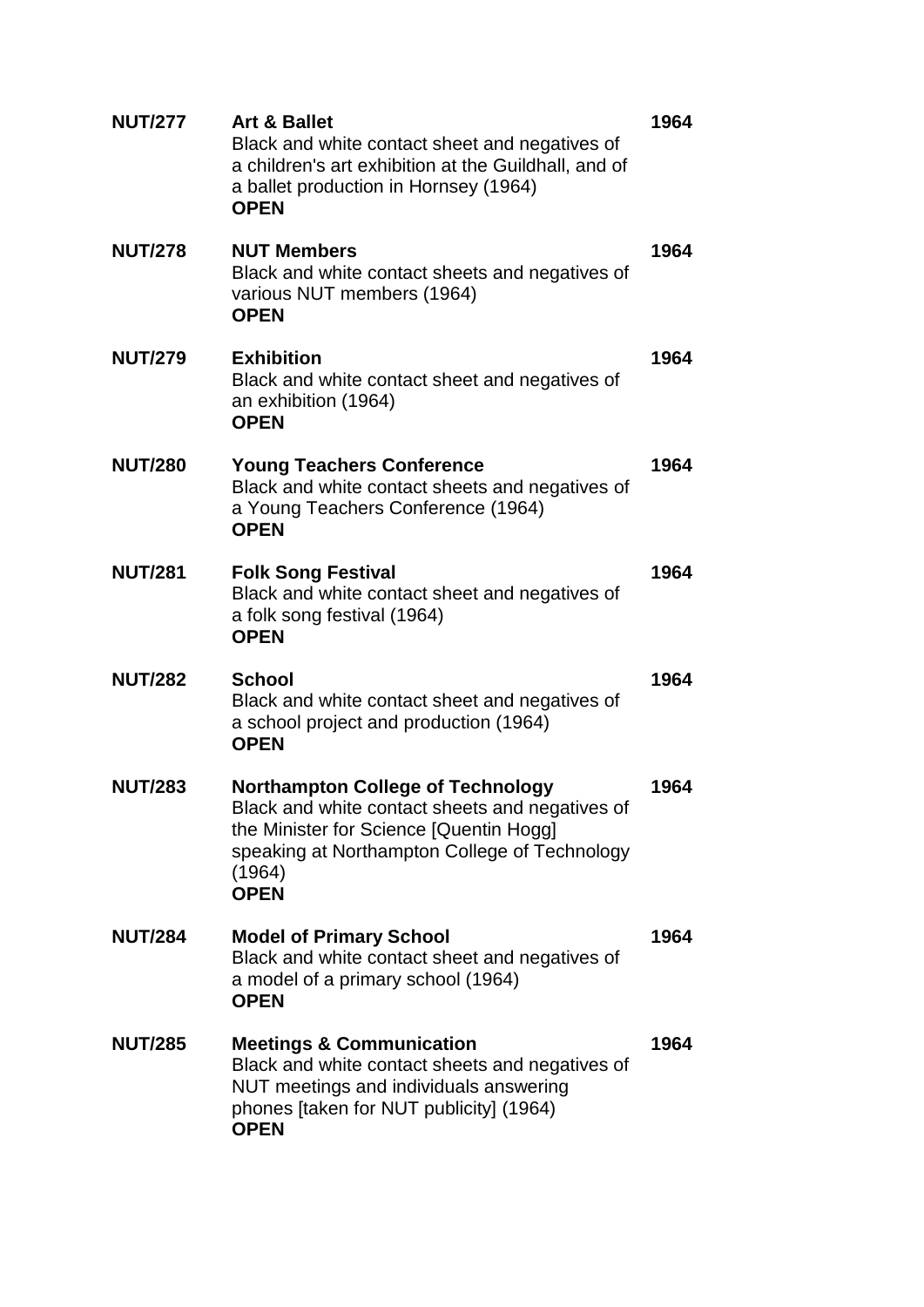| <b>NUT/286</b> | <b>Building Site</b><br>Black and white photographs of an unidentified<br>building site [possibly a school] (c1964)<br><b>OPEN</b>                                                                   | c1964 |
|----------------|------------------------------------------------------------------------------------------------------------------------------------------------------------------------------------------------------|-------|
| <b>NUT/287</b> | <b>LCC Equipment Store</b><br>Black and white negatives of LCC equipment<br>store (1964)<br><b>OPEN</b>                                                                                              | 1964  |
| <b>NUT/288</b> | <b>Canterbury University</b><br>Black and white contact sheets and negatives of<br>a model building of Canterbury University, and a<br>building site for Canterbury University (1964)<br><b>OPEN</b> | 1964  |
| <b>NUT/289</b> | <b>NUT Sectional Conferences</b><br>Black and white contact sheets and negatives of<br>NUT sectional conferences (1963)<br><b>OPEN</b>                                                               | 1963  |
| <b>NUT/290</b> | <b>Youth Club</b><br>Black and white contact sheet and negatives of<br>individuals at a youth club (1964)<br>[Used for NUT publicity]<br><b>OPEN</b>                                                 | 1964  |
| <b>NUT/291</b> | <b>Exhibition</b><br>Black and white contact sheet and negatives of<br>individuals at an exhibition [at T.U. House]<br>(1964)<br><b>OPEN</b>                                                         | 1964  |
| <b>NUT/292</b> | <b>Young Teachers Conference</b><br>Black and white contact sheets and negatives of<br>a young teachers conference in Coventry (1964)<br><b>OPEN</b>                                                 | 1964  |
| <b>NUT/293</b> | <b>LCC Equipment Store</b><br>Black and white contact sheet and negatives of<br>LCC equipment store (1964)<br><b>OPEN</b>                                                                            | 1964  |
| <b>NUT/294</b> | <b>Exhibition</b><br>Black and white contact sheets and negatives of<br>an exhibition at Congress House (1963)<br><b>OPEN</b>                                                                        | 1963  |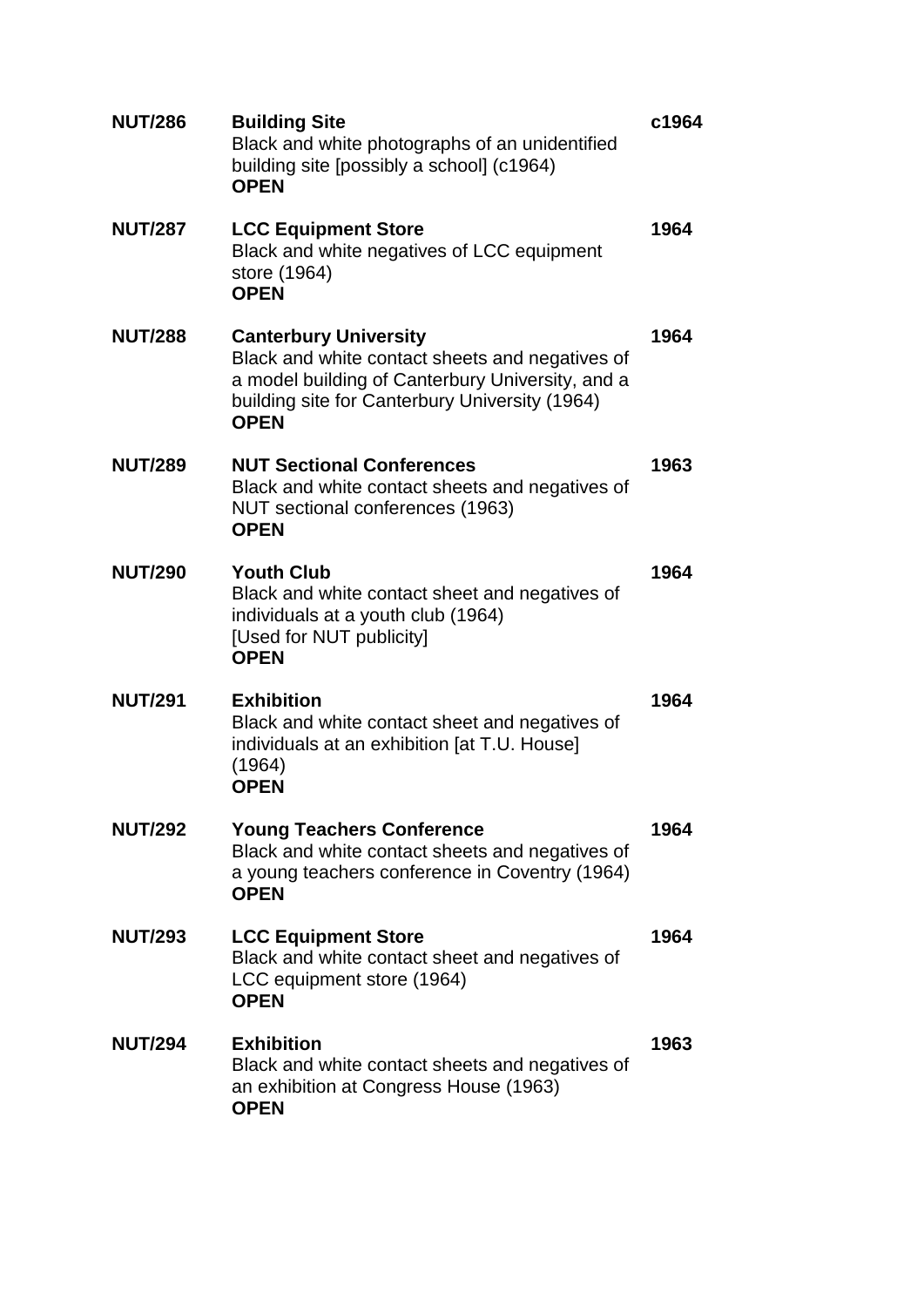| <b>NUT/295</b> | <b>Debate</b><br>Black and white contact sheet and negatives of<br>a debate at London University (1964)<br><b>OPEN</b>                                                                                                                                         | 1964 |
|----------------|----------------------------------------------------------------------------------------------------------------------------------------------------------------------------------------------------------------------------------------------------------------|------|
| <b>NUT/296</b> | <b>West End Employment Bureau</b><br>Black and white contact card and negatives of<br>individuals at the West End Employment Bureau<br>(1964)<br><b>OPEN</b>                                                                                                   | 1964 |
| <b>NUT/297</b> | <b>Trafalgar Square and Sculptures</b><br>Black and white contact sheets of teachers<br>protesting in Trafalgar Square, and of sculptures<br>in a park (1963)<br><b>OPEN</b>                                                                                   | 1963 |
| <b>NUT/298</b> | <b>French with Visual Aids</b><br>Black and white contact sheets and negatives of<br>school pupils being taught French with visual<br>aids at High Myddleton Junior school in<br>Clerkenwell, and Southend Junior school in<br>Wimbledon (1964)<br><b>OPEN</b> | 1964 |
| <b>NUT/299</b> | <b>London Schools Examination Exhibition</b>                                                                                                                                                                                                                   | 1964 |
|                | Black and white negatives of a London Schools<br>examination exhibition at Hamilton House (1964)<br><b>OPEN</b>                                                                                                                                                |      |
| <b>NUT/300</b> | 'Brooklyn Eagle' School Teachers European<br>Tour<br>Cardboard backed black and white photograph<br>of a visit by teachers from 'Brooklyn Eagles' to<br>House of Commons (1910)<br><b>OPEN</b>                                                                 | 1910 |
| <b>NUT/301</b> | <b>NUT Delegates</b><br>Cardboard backed black and white photograph<br>of NUT delegates selected to present the union<br>address to King George V (1910)<br><b>OPEN</b>                                                                                        | 1910 |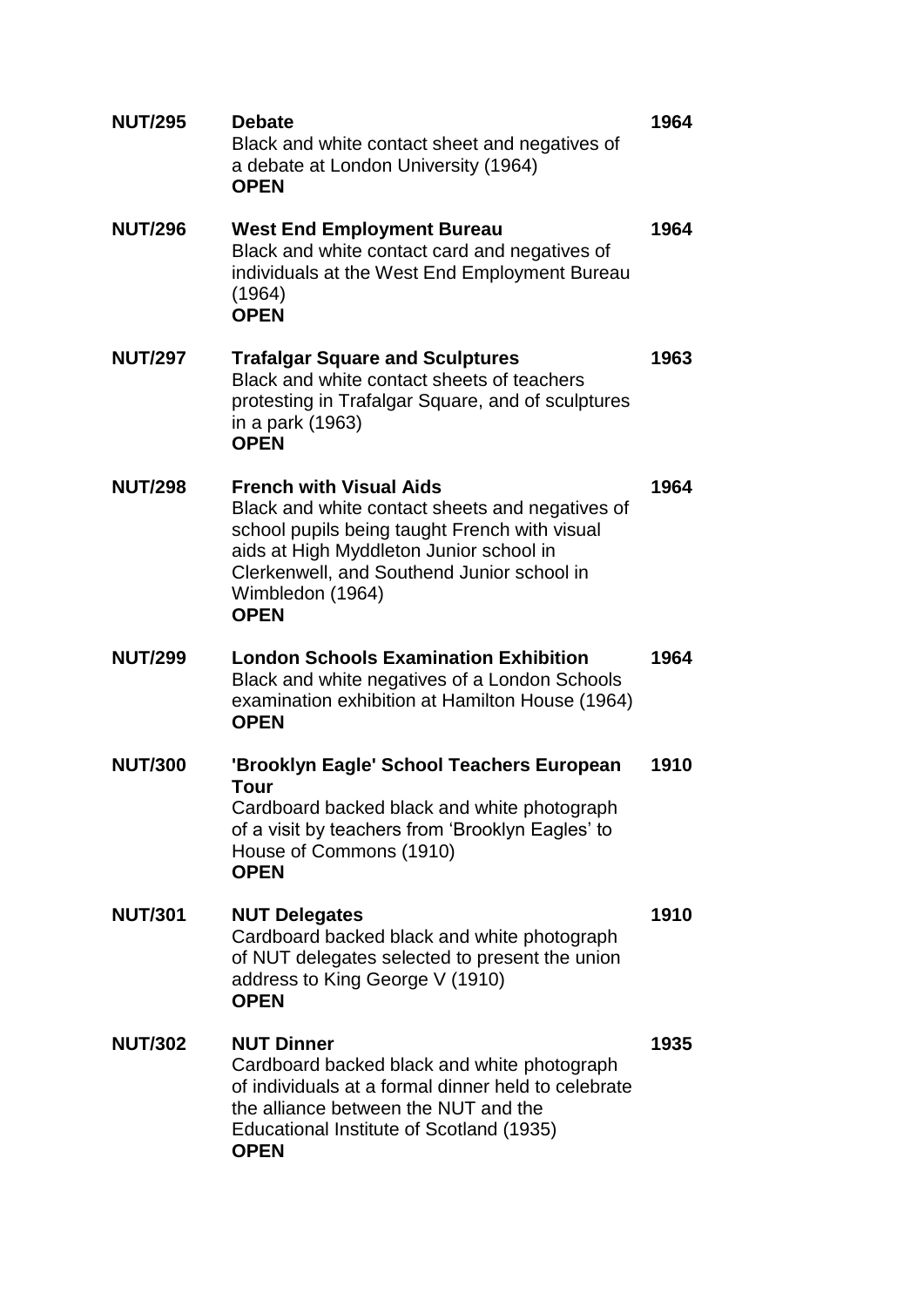| <b>NUT/303</b> | <b>Plymouth</b><br>Cardboard backed black and white photograph<br>of a group of individuals [possibly NUT<br>members] outside a building in Plymouth (1878)<br><b>OPEN</b>             | 1878 |
|----------------|----------------------------------------------------------------------------------------------------------------------------------------------------------------------------------------|------|
| <b>NUT/304</b> | <b>NUT Dinner</b><br>Cardboard backed black and white photograph<br>of a formal NUT dinner held for teacher<br>members of the West Indies Test [Cricket] team<br>(n.d.)<br><b>OPEN</b> | n.d. |
| <b>NUT/305</b> | <b>Unidentified Man</b><br>Cardboard backed black and white photograph<br>of an unidentified man (n.d.)<br><b>OPEN</b>                                                                 | n.d. |
| <b>NUT/306</b> | <b>NUT Dinner</b><br>Cardboard backed black and white photograph<br>of an NUT dinner held for Sir George Lunn<br>(1932)<br><b>OPEN</b>                                                 | 1932 |
| <b>NUT/307</b> | <b>NUT Officers &amp; Officials</b><br>Cardboard backed black and white photograph<br>of NUT officers and officials (1931)<br><b>OPEN</b>                                              | 1931 |
| <b>NUT/308</b> | <b>Conference Delegate</b><br>Cardboard backed black and white photograph<br>of [NUT] conference delegates in Plymouth<br>(1878)<br><b>OPEN</b>                                        | 1878 |
| <b>NUT/309</b> | <b>Unidentified Woman</b><br>Cardboard backed black and white photograph<br>of an unidentified woman, and a woman's purse<br>with a stitched NUT logo (n.d.)<br><b>OPEN</b>            | n.d. |
| <b>NUT/310</b> | <b>NUT Executives</b><br>Black and white photograph of NUT executives<br>(1931)<br><b>OPEN</b>                                                                                         | 1931 |
| <b>NUT/311</b> | <b>Scarborough Conference</b><br>Cardboard backed black and white photograph<br>of NUT's conference in Scarborough (1924)<br><b>OPEN</b>                                               | 1924 |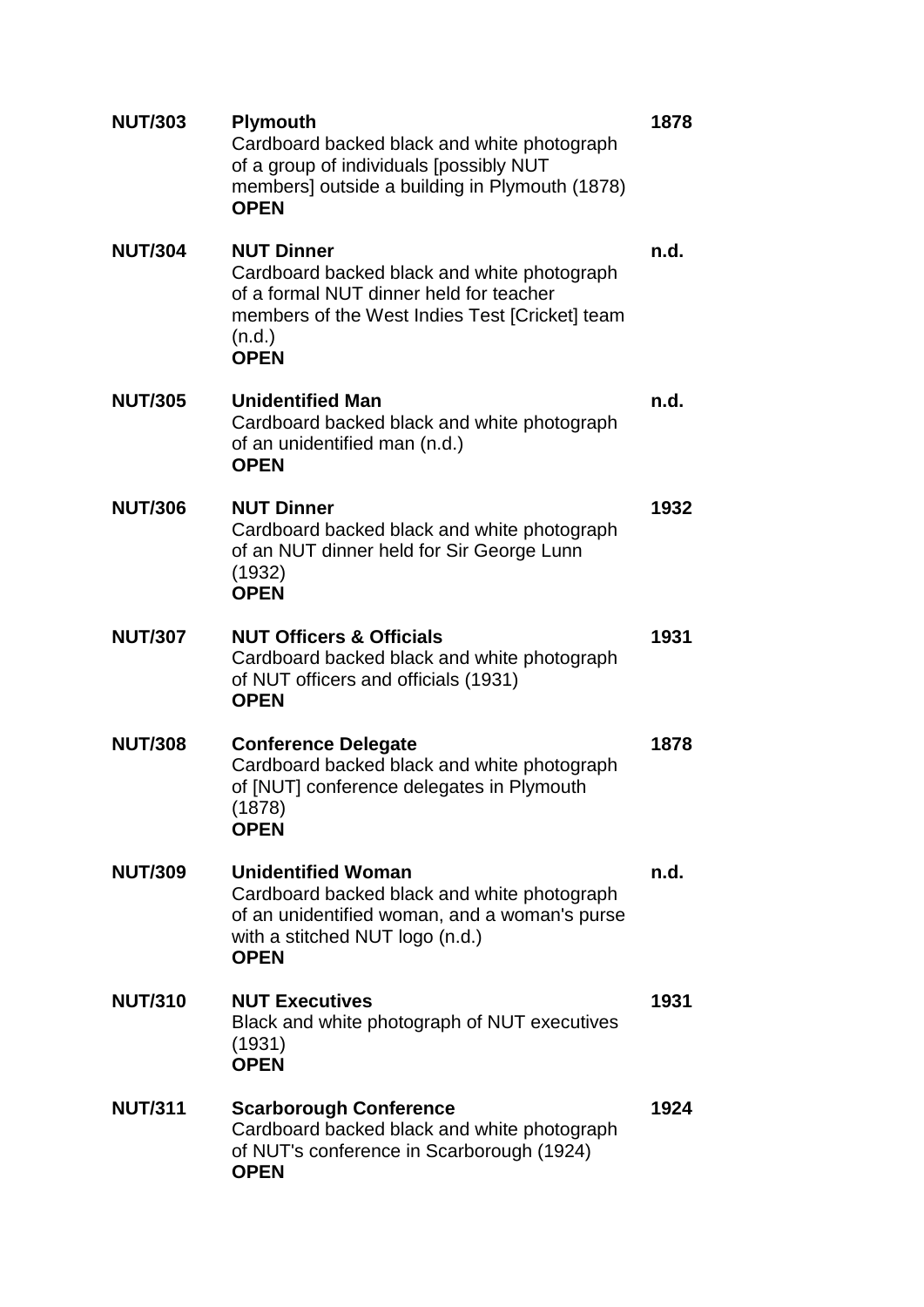| <b>NUT/312</b> | <b>Cheltenham</b><br>Cardboard backed black and white photograph<br>of [NUT members] in Cheltenham (1919)<br><b>OPEN</b>                                                                           | 1919   |
|----------------|----------------------------------------------------------------------------------------------------------------------------------------------------------------------------------------------------|--------|
| <b>NUT/313</b> | <b>NUT Conference</b><br>Cardboard backed black and white photograph<br>of A.R. Pickles (NUT president), Dr Macnamara,<br>and J. Yoxall at NUT's 1907 conference (1907)<br><b>OPEN</b>             | 1907   |
| <b>NUT/314</b> | <b>Joint Meeting of NUT &amp; EIS Executives</b><br>Cardboard backed black and white photograph<br>from a joint meeting of NUT and EIS executives<br>(c1930s)<br><b>OPEN</b>                       | c1930s |
| <b>NUT/315</b> | <b>NUT Conference</b><br>Cardboard backed black and white photograph<br>of [members of the Royal family] and other<br>individuals at the NUT conference in Great<br>Yarmouth (1931)<br><b>OPEN</b> | 1931   |
| <b>NUT/316</b> | <b>Dinner</b><br>Cardboard backed black and white photograph<br>of individuals at a formal [NUT] dinner (c1930)<br><b>OPEN</b>                                                                     | c1930  |
| <b>NUT/317</b> | <b>Dinner</b><br>Cardboard backed black and white photograph<br>of individuals at a formal [NUT] dinner (c1930)<br><b>OPEN</b>                                                                     | c1930  |
| <b>NUT/318</b> | <b>Unidentified Individuals</b><br>Cardboard backed black and white photograph<br>of a group of unidentified individuals outside a<br>building [possibly the NUT office] (c1930)<br><b>OPEN</b>    | c1930  |
| <b>NUT/319</b> | <b>Documents</b><br>Black and white photograph of an unidentified<br>man stacking [NUT] documents (n.d.)<br><b>OPEN</b>                                                                            | n.d.   |
| <b>NUT/320</b> | <b>Downing Street</b><br>Cardboard backed black and white photograph<br>of three individuals holding documents outside<br>No.10 Downing Street (n.d.)                                              | n.d.   |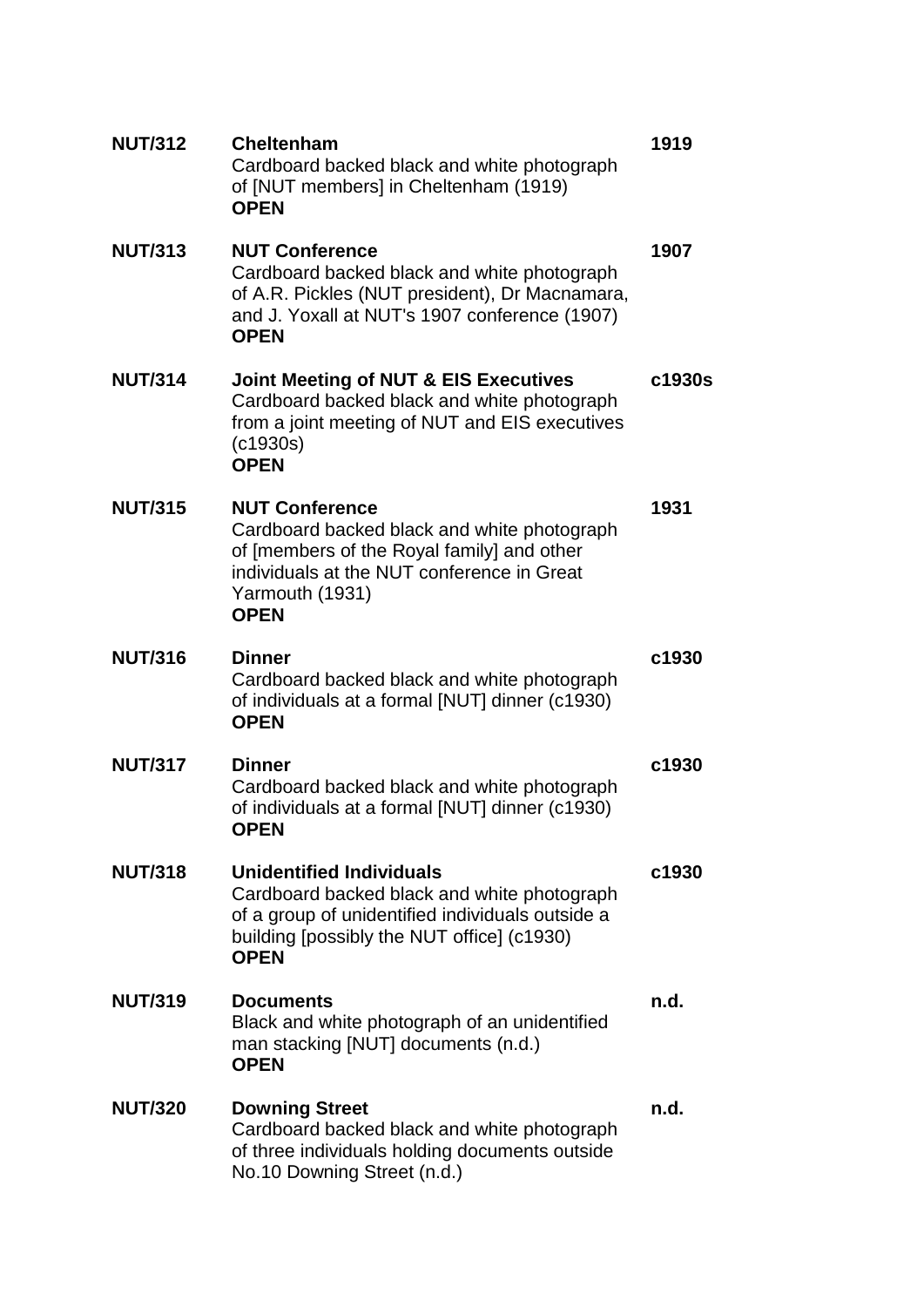| <b>NUT/321</b> | <b>Bristol</b><br>Cardboard backed black and white photograph<br>of [NUT members] outside a building in Bristol<br>(1902)<br><b>OPEN</b>                                                | 1902  |
|----------------|-----------------------------------------------------------------------------------------------------------------------------------------------------------------------------------------|-------|
| <b>NUT/322</b> | <b>Executive Meeting</b><br>Cardboard backed black and white photograph<br>of an [NUT] executive meeting attended by Sir<br>Frank Goldstone and other individuals (1931)<br><b>OPEN</b> | 1931  |
| <b>NUT/323</b> | <b>Musical Instruments</b><br>Black and white photograph of three children<br>playing with musical instruments (n.d.)<br><b>OPEN</b>                                                    | n.d.  |
| <b>NUT/324</b> | <b>Tools Workshop</b><br>Black and white photograph of three boys using<br>tools in a workshop (c1940)<br><b>OPEN</b>                                                                   | c1940 |
| <b>NUT/325</b> | <b>Downing Street</b><br>Cardboard backed black and white photograph<br>of two men stacking documents outside No.10<br>Downing Street (c1930)<br><b>OPEN</b>                            | c1930 |
| <b>NUT/326</b> | <b>Downing Street</b><br>Cardboard backed black and white photograph<br>of unidentified individuals holding documents on<br>the steps at No.10 Downing Street (c1930)<br><b>OPEN</b>    | c1930 |
| <b>NUT/327</b> | <b>Dinner</b><br>Cardboard backed black and white photograph<br>of a formal [NUT] dinner (c1930)<br><b>OPEN</b>                                                                         | c1930 |
| <b>NUT/328</b> | <b>NUT Conference</b><br>Cardboard backed black and white photograph<br>of NUT's conference in Oxford (1907)<br><b>OPEN</b>                                                             | 1907  |
| <b>NUT/329</b> | <b>NUT Emergency Committee</b><br>Cardboard backed black and white photograph<br>of NUT's emergency committee (1931)<br><b>OPEN</b>                                                     | 1931  |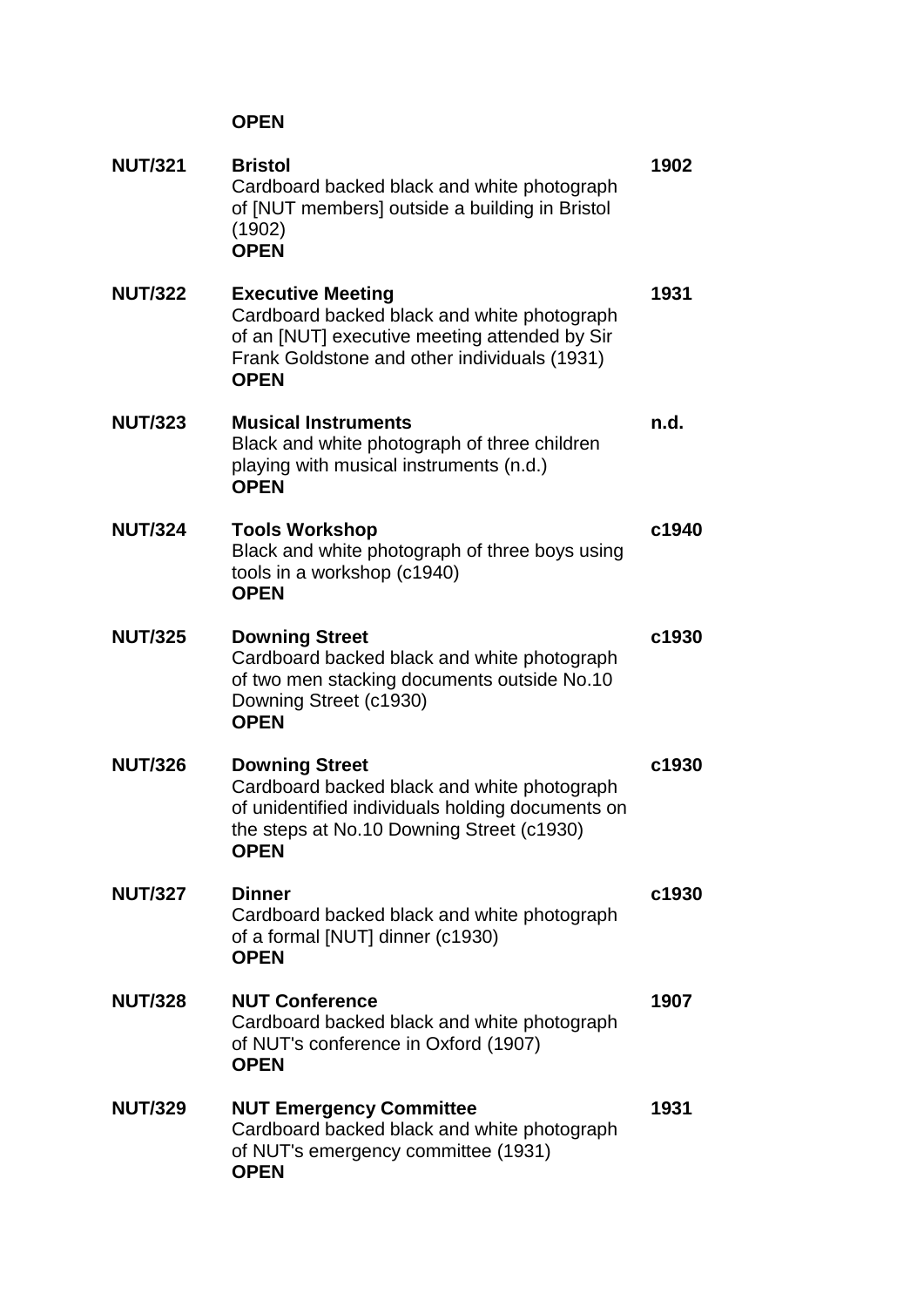| <b>NUT/330</b> | <b>Dinner</b><br>Cardboard backed black and white photograph<br>of a formal [NUT] dinner (c1930)<br><b>OPEN</b>                                                                                                                                       | c1930     |
|----------------|-------------------------------------------------------------------------------------------------------------------------------------------------------------------------------------------------------------------------------------------------------|-----------|
| <b>NUT/331</b> | <b>NUT Conference</b><br>Cardboard backed black and white photograph<br>of individuals at NUT's conference in Swansea<br>(1897)<br><b>OPEN</b>                                                                                                        | 1897      |
| <b>NUT/332</b> | <b>Cambridge Conference</b><br>Cardboard backed black and white photograph<br>of individuals at [an NUT] conference in<br>Cambridge (1928)<br><b>OPEN</b>                                                                                             | 1928      |
| <b>NUT/333</b> | <b>NUT Members</b><br>Cardboard backed black and white photograph<br>of NUT members sat in a garden in Leeds<br>(1892)<br><b>OPEN</b>                                                                                                                 | 1892      |
| <b>NUT/334</b> | <b>NUT Executives &amp; Officials</b><br>Glass photo frame enclosing two black and<br>white photographs, including a photograph of<br>1981 NUT executives and officials, and a<br>photograph of the 1980 NUT executive (1980-<br>1981)<br><b>OPEN</b> | 1980-1981 |
| <b>NUT/335</b> | <b>NUT Executives &amp; Officials</b><br>Glass photo frame enclosing a black and white<br>photograph of NUT executives and officials at<br>the NUT conference in Scarborough (1988)<br><b>OPEN</b>                                                    | 1988      |
| <b>NUT/336</b> | <b>Jack Jones</b><br>Glass photo frame enclosing a black and white<br>photograph of Mr. Jack Jones [possibly NUT<br>member] (c1980)<br><b>OPEN</b>                                                                                                    | c1980     |
| <b>NUT/337</b> | <b>John James Graves</b><br>Porcelain tile featuring black and white<br>photograph of (NUT president) John James<br><b>Graves (1870)</b><br><b>OPEN</b>                                                                                               | 1870      |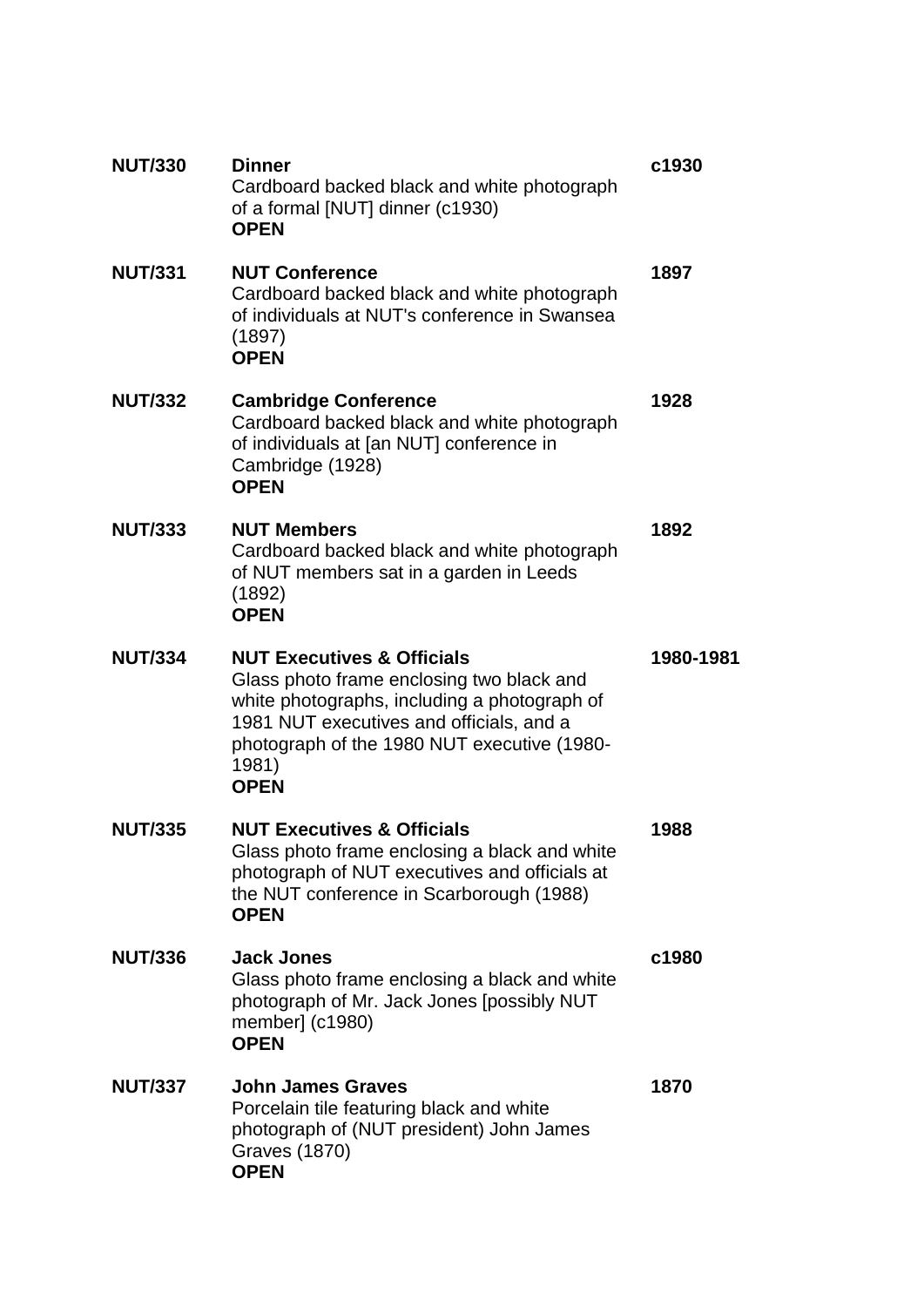| <b>NUT/338</b> | <b>C.W. Elliott</b><br>Glass photo frame enclosing black and white<br>photograph of (NUT president) C.W. Elliott<br>(c1971)<br><b>OPEN</b> | c1971  |
|----------------|--------------------------------------------------------------------------------------------------------------------------------------------|--------|
| <b>NUT/339</b> | C. Bowden<br>Porcelain plate featuring black and white<br>photograph of [NUT president] C. Bowden<br>(c1894)<br><b>OPEN</b>                | c1894  |
| <b>NUT/340</b> | <b>G.J. Rankilor</b><br>Porcelain plate featuring black and white<br>photograph of (NUT president) G.J. Rankilor<br>(1880)<br><b>OPEN</b>  | 1880   |
| <b>NUT/341</b> | T.N. Day<br>Porcelain tile featuring black and white<br>photograph of (NUT president) T.N. Day (1878)<br><b>OPEN</b>                       | 1878   |
| <b>NUT/342</b> | W.J. Pope<br>Porcelain tile featuring black and white<br>photograph of (NUT President) W.J. Pope<br>(1888)<br><b>OPEN</b>                  | 1888   |
| <b>NUT/343</b> | R. Greenwood<br>Porcelain tile featuring black and white<br>photograph of (NUT president) R. Greenwood<br>(1884)<br><b>OPEN</b>            | 1884   |
| <b>NUT/344</b> | <b>School Life</b><br>78 glass slides of school life in the 1920s<br>(c1920s)<br><b>OPEN</b>                                               | c1920s |
| <b>NUT/345</b> | T.N. Day<br>Glass slide negative of T.N. Day (1878)<br>(Digital image available in researcher's area)<br><b>OPEN</b>                       | 1878   |
| <b>NUT/346</b> | <b>G.J. Rankilor</b><br>Glass slide negative of G.J. Rankilor (1880)<br>(Digital image available in researcher's area)<br><b>OPEN</b>      | 1880   |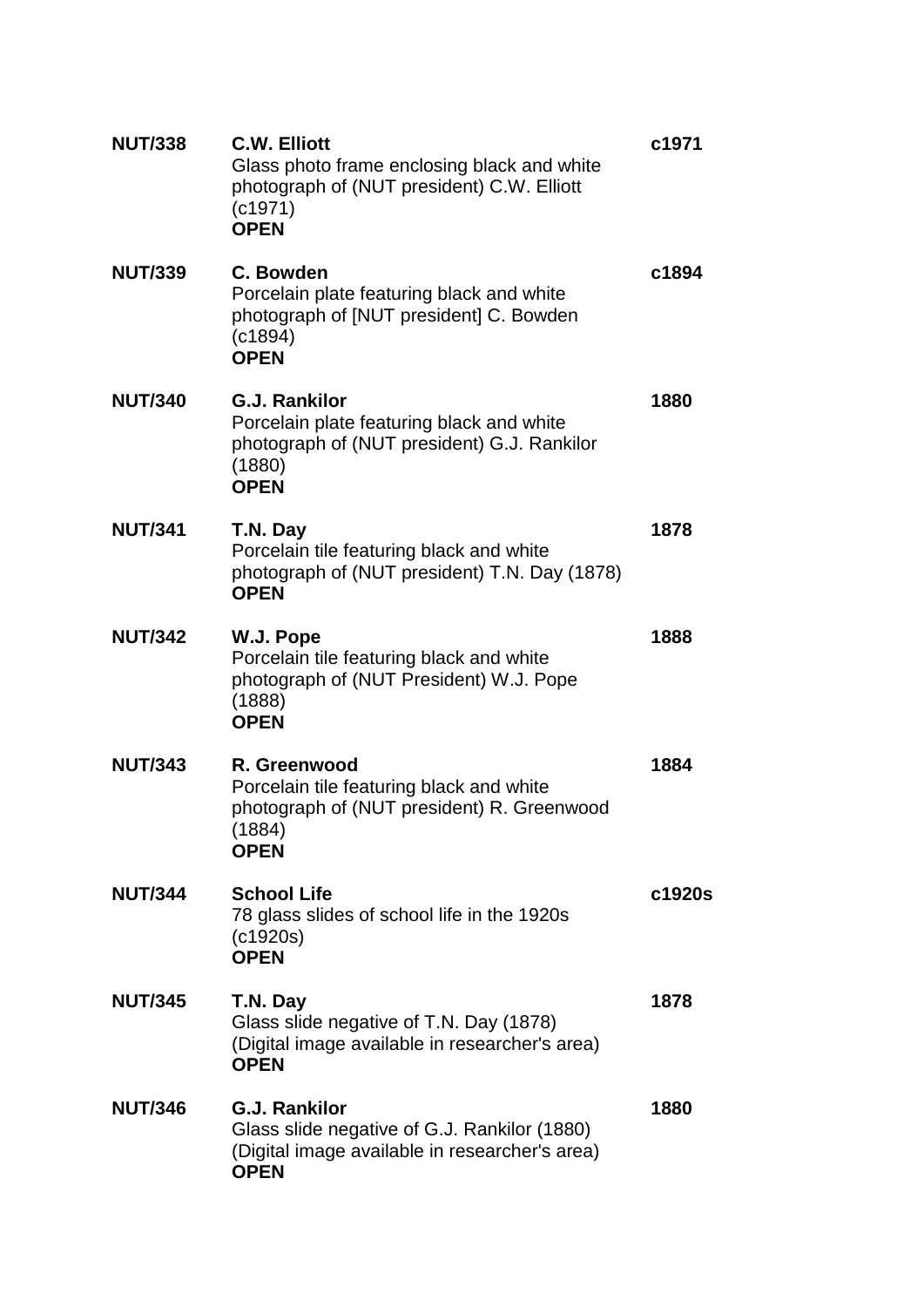| <b>NUT/347</b> | <b>G.J. Rankilor</b><br>Glass slide negative of G.J. Rankilor (1880)<br>(Digital image available in researcher's area)<br><b>OPEN</b>                                  | 1880  |
|----------------|------------------------------------------------------------------------------------------------------------------------------------------------------------------------|-------|
| <b>NUT/348</b> | R. Sykes<br>Glass slide negative of R. Sykes (1882)<br>(Digital image available in researcher's area)<br><b>OPEN</b>                                                   | 1882  |
| <b>NUT/349</b> | R. Sykes<br>Glass slide negative of R. Sykes (1882)<br>(Digital image is available in researcher's area)<br><b>OPEN</b>                                                | 1882  |
| <b>NUT/350</b> | T.E. Heller<br>Glass slide negative of T.E. Heller (c1891)<br>(Digital image available in researcher's area)<br><b>OPEN</b>                                            | c1891 |
| <b>NUT/351</b> | R. Greenwood<br>Glass slide negative of R. Greenwood (1884)<br>(Digital image available in researcher's area)<br><b>OPEN</b>                                           | 1884  |
| <b>NUT/352</b> | W.J. Pope<br>Glass slide negative of W.J. Pope (1888)<br>(Digital image available in researcher's area)<br><b>OPEN</b>                                                 | 1888  |
| <b>NUT/353</b> | <b>Activities</b><br>Box of glass slides of various classroom based<br>activities and events (c1980)<br>(Digital images available in researcher's area)<br><b>OPEN</b> | c1980 |
| <b>NUT/354</b> | <b>NUT Conference</b><br>Cardboard backed black and white photograph<br>of individuals at NUT's [1900] conference in York<br>(c1900)<br><b>OPEN</b>                    | c1900 |
| <b>NUT/355</b> | <b>Ernest Tray</b><br>Cardboard backed black and white photograph<br>of Ernest Tray (1902)<br><b>OPEN</b>                                                              | 1902  |
| <b>NUT/356</b> | <b>School</b><br>Cardboard backed black and white photograph                                                                                                           | n.d.  |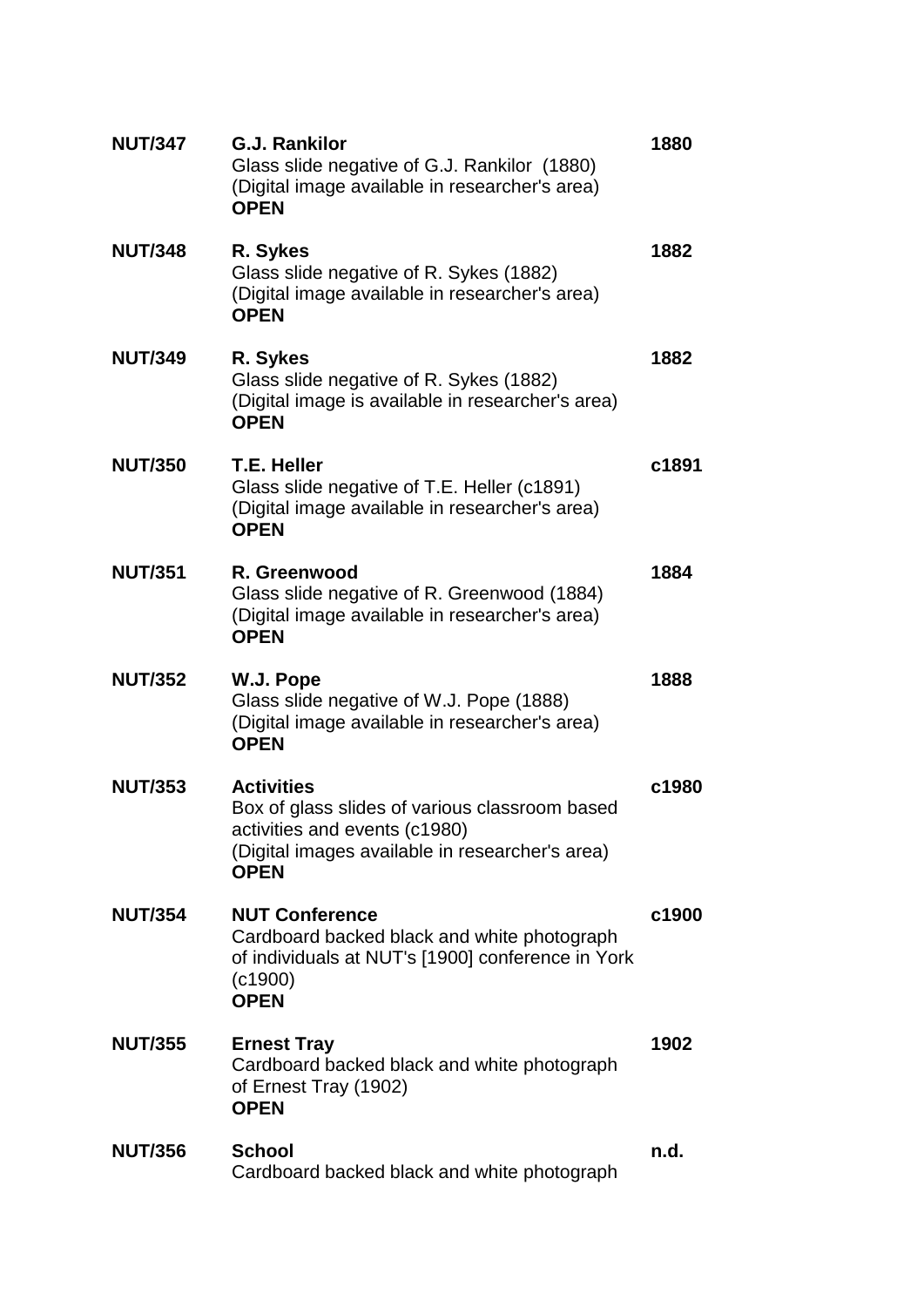|                | of an unidentified school (n.d.)<br><b>OPEN</b>                                                                                                                                                                        |       |
|----------------|------------------------------------------------------------------------------------------------------------------------------------------------------------------------------------------------------------------------|-------|
| <b>NUT/357</b> | <b>Ascott Park</b><br>Cardboard backed black and white photograph<br>of individuals in Ascott Park, Leighton Buzzard<br>(1895)<br><b>OPEN</b>                                                                          | 1895  |
| <b>NUT/358</b> | <b>Dinner</b><br>Cardboard backed black and white photograph<br>of a formal [NUT] dinner (n.d.)<br><b>OPEN</b>                                                                                                         | n.d.  |
| <b>NUT/359</b> | <b>NUT Meeting</b><br>Cardboard backed photograph of Sir James<br>Yoxall and other individuals at an NUT executive<br>meeting (1922)<br><b>OPEN</b>                                                                    | 1922  |
| <b>NUT/360</b> | <b>Dinner</b><br>Cardboard backed black and white photograph<br>of a formal [NUT] dinner (n.d.)<br><b>OPEN</b>                                                                                                         | n.d.  |
| <b>NUT/361</b> | <b>Dinner</b><br>Cardboard backed black and white photograph<br>of individuals at a formal [NUT] dinner (n.d.)<br><b>OPEN</b>                                                                                          | n.d.  |
| <b>NUT/362</b> | R. Wild<br>Porcelain tile featuring a black and white<br>photograph of R. Wild (1890)<br><b>OPEN</b>                                                                                                                   | 1890  |
| <b>NUT/363</b> | R. Sykes<br>Porcelain tile featuring a black and white<br>photograph of R. Sykes (1883)<br><b>OPEN</b>                                                                                                                 | 1883  |
| <b>NUT/364</b> | <b>National Union of Elementary Teachers</b><br><b>Conference</b><br>Cardboard backed black and white photograph<br>of the Conference of the National Union of<br>Elementary Teachers in Bristol (1873)<br><b>OPEN</b> | 1873  |
| <b>NUT/365</b> | <b>Crawford Street</b><br>Black and white photograph of individuals in a<br>[school] building at Crawford Street (c1900)                                                                                               | c1900 |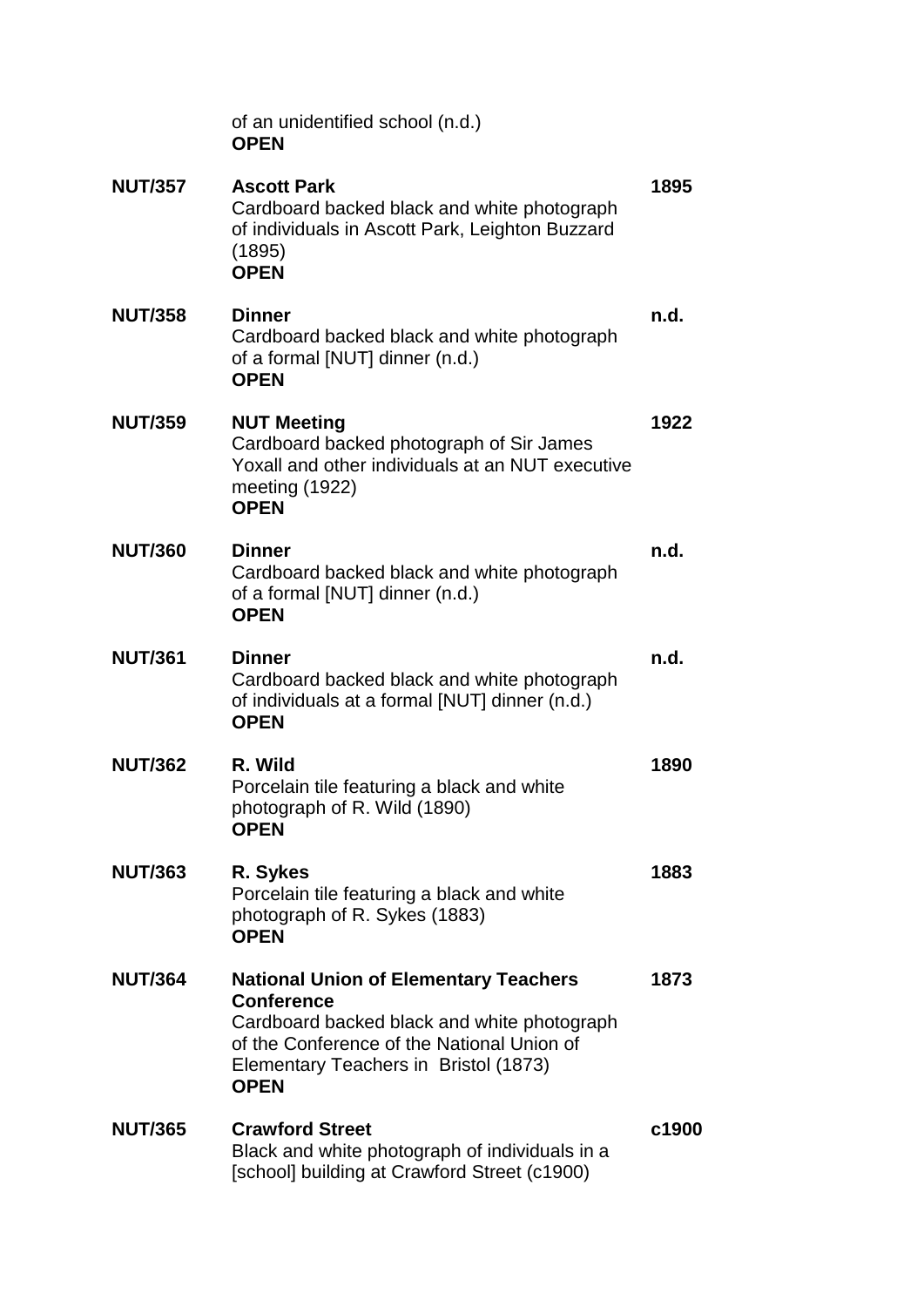| <b>NUT/366</b> | <b>Special Conference</b><br>Cardboard backed black and white photograph<br>of an [NUT] Special Conference in London<br>(1932)<br><b>OPEN</b>                                                                                         | 1932      |
|----------------|---------------------------------------------------------------------------------------------------------------------------------------------------------------------------------------------------------------------------------------|-----------|
| <b>NUT/367</b> | <b>Cambridge Conference</b><br>Cardboard backed black and white photograph<br>of Flavell (Treasurer), Hamilton (Member &<br>Trustee) and Underdown (President & Vice-<br>President) at the Cambridge Conference (1918)<br><b>OPEN</b> | 1918      |
| <b>NUT/368</b> | <b>NUT Meetings</b><br>Black and white photographs of NUT meetings,<br>including meetings of NUT's Education<br>Committee and other groups (1960-1961)<br><b>OPEN</b>                                                                 | 1960-1961 |
| <b>NUT/369</b> | NUT, B&O and TPS<br>Cardboard backed black and white photograph<br>of individuals from NUT, B&O and Russell<br>Square (1896)<br><b>OPEN</b>                                                                                           | 1896      |
| <b>NUT/370</b> | <b>Diamond Jubilee Conference</b><br>Cardboard backed black and white photograph<br>of individuals at [NUT's] Diamond Jubilee<br>conference in Bournemouth (1930)<br><b>OPEN</b>                                                      | 1930      |
| <b>NUT/371</b> | <b>Folkestone</b><br>Cardboard backed black and white photograph<br>of NUT officials in Folkestone, including: F.<br>Mander, A.E. Henshall, Angus Roberts, W.D.<br>Bentliff and S. Blake (1932)<br><b>OPEN</b>                        | 1932      |
| <b>NUT/372</b> | <b>Mander and Humphrey</b><br>Cardboard backed black and white photograph<br>of [NUT members] Mander & Humphrey (1934)<br><b>OPEN</b>                                                                                                 | 1934      |
| <b>NUT/373</b> | <b>Dinner</b><br>Cardboard backed black and white photograph<br>of a formal [NUT] dinner (n.d.)<br><b>OPEN</b>                                                                                                                        | n.d.      |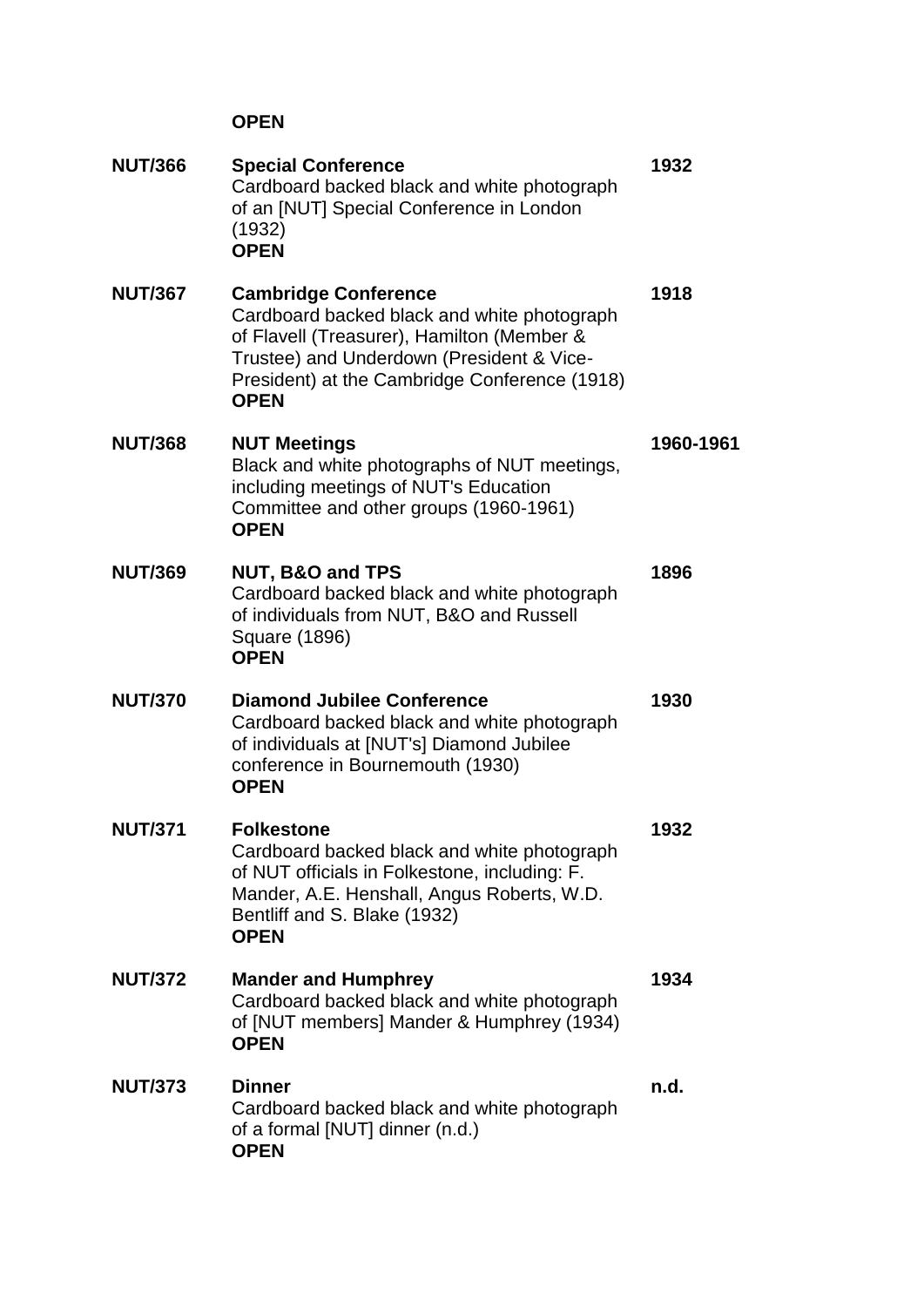| <b>NUT/374</b> | <b>Dinner</b><br>Cardboard backed black and white photograph<br>of a formal [NUT] dinner (n.d.)<br><b>OPEN</b>                                                                                                                             | n.d. |
|----------------|--------------------------------------------------------------------------------------------------------------------------------------------------------------------------------------------------------------------------------------------|------|
| <b>NUT/375</b> | <b>NUT Officials</b><br>Two copies of a black and white photograph of<br>NUT officials, including: F.W. Goldstone<br>(General Secretary), W.D. Bentliff (Hon.<br>Treasurer), C.W. Cowen (President) and W.W.<br>Hill (Ex-president) (1929) | 1929 |
|                | (Copies include large cardboard backed black<br>and white photograph, and loose black and<br>white photograph)<br><b>OPEN</b>                                                                                                              |      |
| <b>NUT/376</b> | <b>Hamilton House</b><br>Cardboard backed black and white photograph<br>of individuals outside Hamilton House (1927)<br><b>OPEN</b>                                                                                                        | 1927 |
| <b>NUT/377</b> | J.H.W. Brown<br>Black and white photographs of J.W.H. Brown<br>(NUT President) (1935)<br><b>OPEN</b>                                                                                                                                       | 1935 |
| <b>NUT/378</b> | <b>NUT Conference</b><br>Black and white photographs of individuals at<br>NUT's conference in Cheltenham (1919)<br><b>OPEN</b>                                                                                                             | 1919 |
| <b>NUT/379</b> | <b>NUT Executive</b><br>Cardboard backed black and white photograph<br>of NUT's executive (1946)<br><b>OPEN</b>                                                                                                                            | 1946 |
| <b>NUT/380</b> | <b>Drinks Reception</b><br>Cardboard backed black and white photograph<br>of individuals at a formal [NUT] drinks reception<br>(n.d.)<br><b>OPEN</b>                                                                                       | n.d. |
| <b>NUT/381</b> | <b>Demonstrations</b><br>Black and white photographs of demonstrations<br>and protests, NUT members, and a visit by Isle<br>of Wight school children to the Houses of<br>Parliament (1971)<br><b>OPEN</b>                                  | 1971 |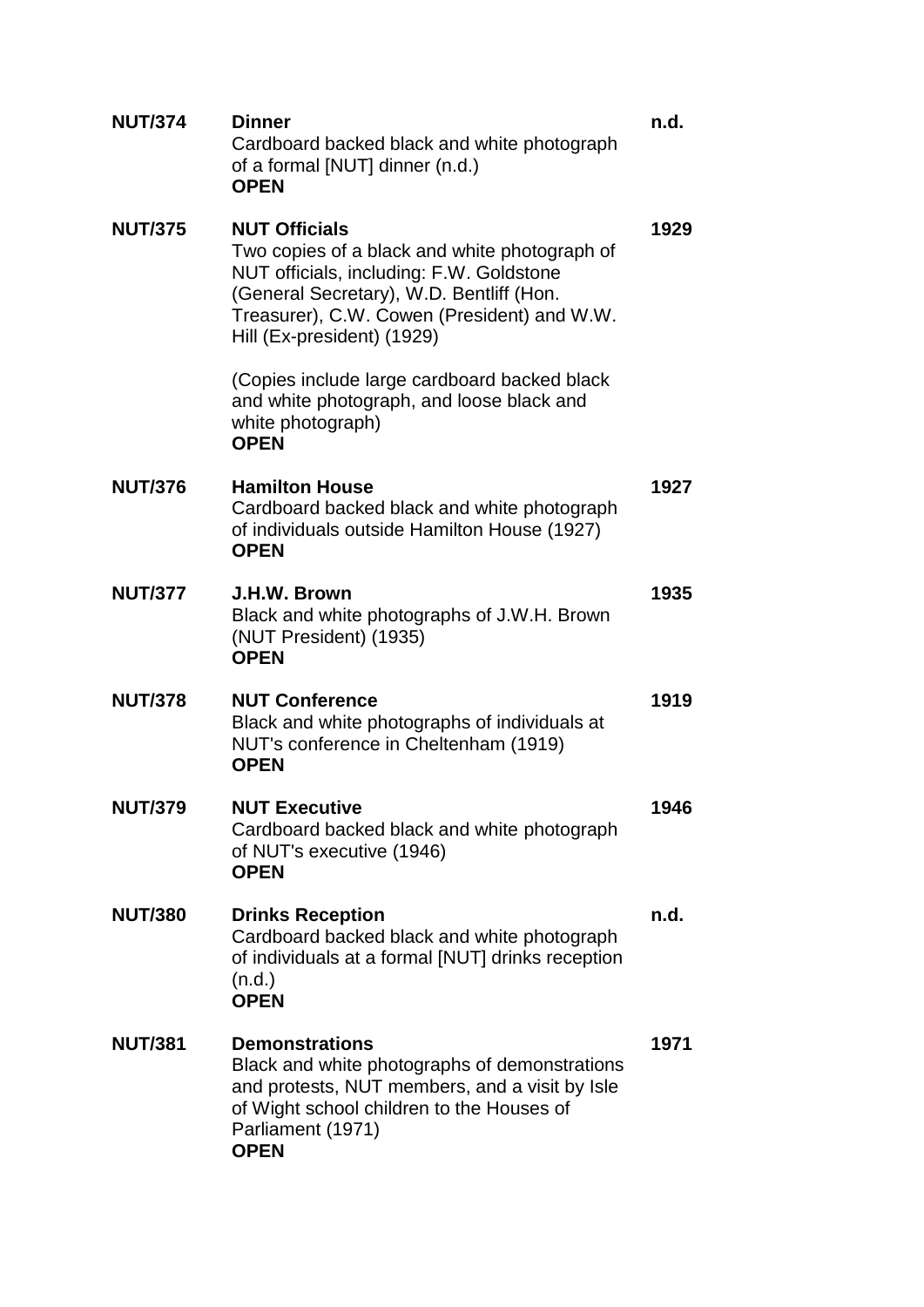| <b>NUT/382</b> | <b>NUT Conference</b><br>Cardboard backed black and white photograph<br>of individuals at NUT's 1903 conference in<br><b>Buxton (1903)</b><br><b>OPEN</b>                                                  | 1903       |
|----------------|------------------------------------------------------------------------------------------------------------------------------------------------------------------------------------------------------------|------------|
| <b>NUT/383</b> | H.N. Penlington<br>Black and white photograph of H. N. Penlington<br>(NUT President) (1933)<br><b>OPEN</b>                                                                                                 | 1933       |
| <b>NUT/384</b> | <b>T.E. Heller</b><br>Black and white photograph of T.E. Heller (NUT<br>General Secretary) (n.d.)<br><b>OPEN</b>                                                                                           | n.d.       |
| <b>NUT/385</b> | <b>NUT Executive</b><br>Black and white photograph of members of<br>NUT's executive, and a photocopy labelling<br>each member (c1980)<br><b>OPEN</b>                                                       | c1980      |
| <b>NUT/386</b> | <b>School Children</b><br>Black and white photographs of school children<br>in various classrooms and learning<br>environments (c1970)<br><b>OPEN</b>                                                      | c1970      |
| <b>NUT/387</b> | <b>School Life</b><br>Black and white photographs of children in<br>various schools, including: including children in<br>classes, playgrounds and school buildings<br>$(c1950-1963)$<br><b>OPEN</b>        | c1950-1963 |
| <b>NUT/388</b> | <b>World Education Conference</b><br>Photograph album including black and white<br>photographs from the NUT Touring Party's visit<br>to the World Education Conference in Toronto<br>(1927)<br><b>OPEN</b> | 1927       |
| <b>NUT/389</b> | <b>Officials Retirement Dinner</b><br>Black and white photographs of individuals at an<br>NUT officials retirement dinner (1973)<br><b>OPEN</b>                                                            | 1973       |
| <b>NUT/390</b> | <b>Schools of the Future Conference</b><br>Black and white photographs and contact sheets<br>of the 'Schools of the Future' conference (1966)                                                              | 1966       |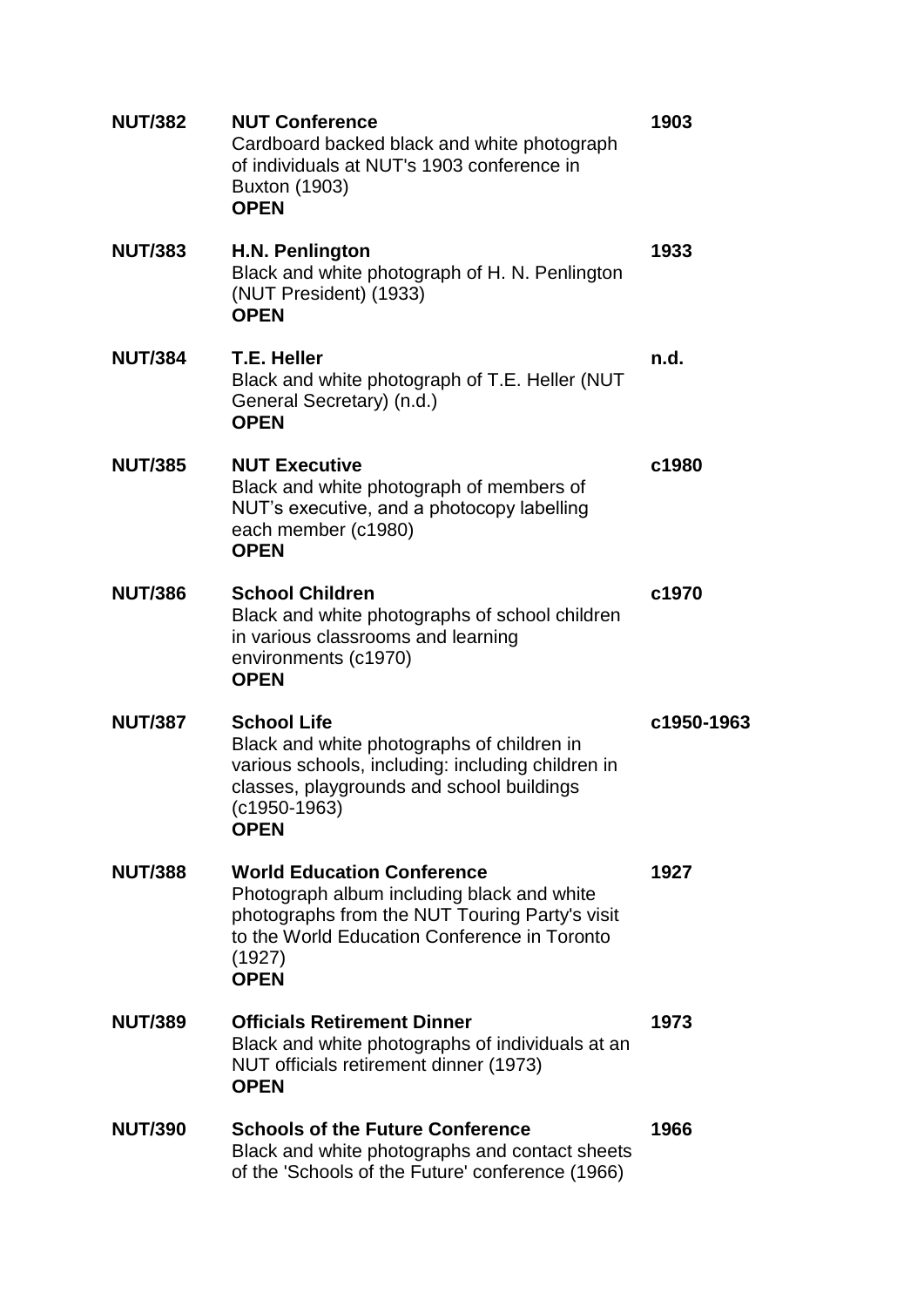| <b>NUT/391</b> | <b>School Buildings &amp; Activities</b><br>Black and white photographs of school<br>buildings, and various school based activities,<br>sports and school trips (c1955)<br><b>OPEN</b> | c1955  |
|----------------|----------------------------------------------------------------------------------------------------------------------------------------------------------------------------------------|--------|
| <b>NUT/392</b> | <b>NUT Centenary Dinner</b><br>Black and white photographs of NUT's<br>Centenary Dinner at the Guild Hall, London<br>(1970)<br><b>OPEN</b>                                             | 1970   |
| <b>NUT/393</b> | <b>NUT Posters</b><br>Colour negatives of NUT posters (c1990)<br><b>OPEN</b>                                                                                                           | c1990  |
| <b>NUT/394</b> | <b>Schools</b><br>Black and white photographs of school buildings<br>and children in schools (n.d.)<br><b>OPEN</b>                                                                     | n.d.   |
| <b>NUT/395</b> | <b>Clare Secondary School</b>                                                                                                                                                          | c1950- |
|                | Black and white photographs of pupils in various<br>classes at Clare Secondary School in Suffolk<br>$(c1950-c1960)$<br><b>OPEN</b>                                                     | c1960  |
| <b>NUT/396</b> | <b>NUT Conference, 1988</b><br>Black and white photographs of NUT's 1988<br>conference in Harrogate (1988)<br><b>OPEN</b>                                                              | 1988   |
| <b>NUT/397</b> | <b>Industrial Relations Bill Demonstration</b><br>Black and white photograph of NUT members at<br>the Industrial Relations Bill demonstration (1971)<br><b>OPEN</b>                    | 1971   |
| <b>NUT/398</b> | <b>NUT Conference, 1987</b><br>Black and white photograph of NUT's 1987<br>conference (1987)<br><b>OPEN</b>                                                                            | 1987   |
| <b>NUT/399</b> | <b>NUT Conference, 1985</b><br>Black and white photograph of NUT's 1985<br>conference in Scarborough (1985)<br><b>OPEN</b>                                                             | 1985   |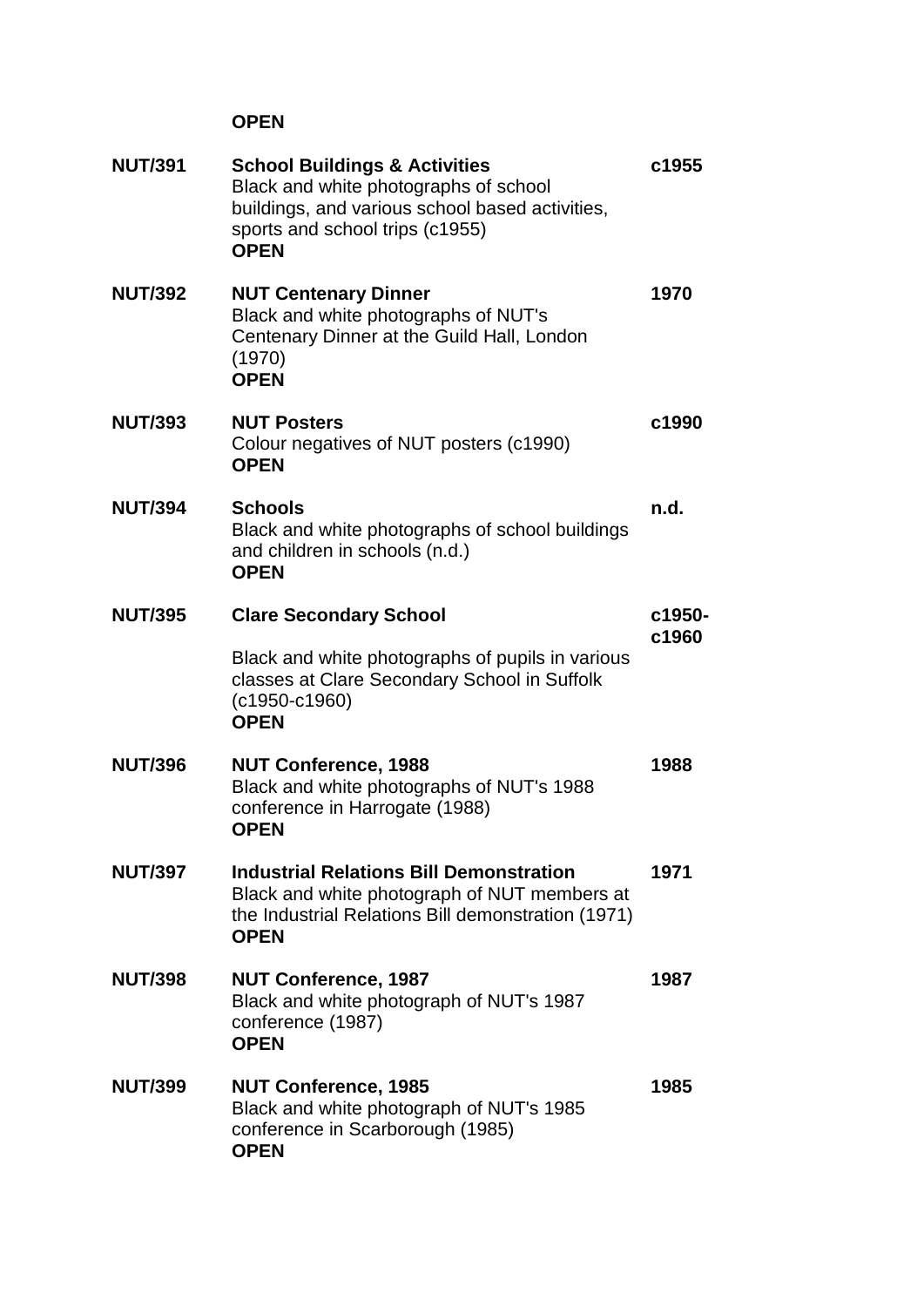| <b>NUT Conference, 1982</b><br>Black and white photograph of individuals at<br>NUT's 1982 conference in Scarborough (1982)<br><b>OPEN</b>                                                                                                                                               | 1982       |
|-----------------------------------------------------------------------------------------------------------------------------------------------------------------------------------------------------------------------------------------------------------------------------------------|------------|
| <b>NUT Conference, 1976</b><br>Black and white photograph of NUT's 1976<br>conference in Scarborough (1976)<br><b>OPEN</b>                                                                                                                                                              | 1976       |
| <b>NUT Conference, 1989</b><br>Black and white photograph of Ms. Jarvis<br>speaking at NUT's 1989 conference in Blackpool<br>(1989)<br><b>OPEN</b>                                                                                                                                      | 1989       |
| <b>Sailing Yacht</b><br>Black and white photographs of individuals [from<br>Loxford Secondary Boys' School, Essex]<br>constructing and sailing a yacht (called<br>'Stormwind')(1954)<br><b>OPEN</b>                                                                                     | 1954       |
| <b>Special Salaries Conference</b><br>Black and white photographs of the Special<br>Salaries conference (1984)<br><b>OPEN</b>                                                                                                                                                           | 1984       |
| <b>NUT Conference, 1984</b><br>Black and white photograph of staff at NUT's<br>1984 conference in Blackpool (1984)<br><b>OPEN</b>                                                                                                                                                       | 1984       |
| <b>Meetings</b><br>Black and white photographs of audiences at<br>[NUT] meetings (n.d.)<br><b>OPEN</b>                                                                                                                                                                                  | n.d.       |
| <b>School Children</b><br>Black and white photographs of school children<br>participating in various classes and school<br>based activities, including: drama productions,<br>sewing and needlework, technology and<br>woodwork, and physical education (c1955-<br>1963)<br><b>OPEN</b> | c1955-1963 |
|                                                                                                                                                                                                                                                                                         |            |

**NUT/408 Speeches c1985**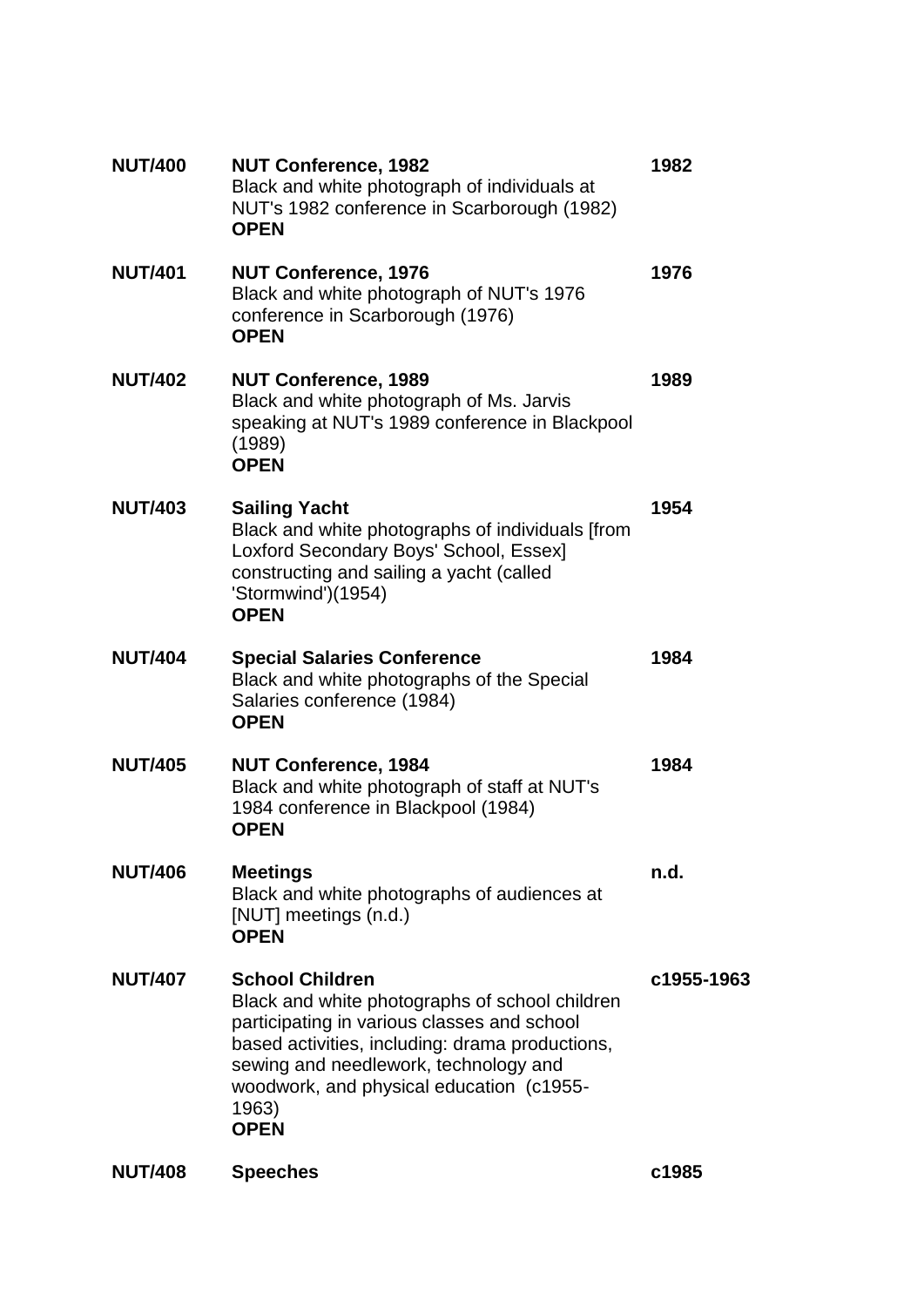|                | Black and white photographs of individuals<br>delivering speeches [at meetings and<br>conferences] (c1985)<br><b>OPEN</b>                                         |       |
|----------------|-------------------------------------------------------------------------------------------------------------------------------------------------------------------|-------|
| <b>NUT/409</b> | <b>NUT Members</b><br>Black and white photographs and colour<br>negative of NUT members and various other<br>individuals (n.d.)<br><b>OPEN</b>                    | n.d.  |
| <b>NUT/410</b> | <b>Clare Secondary School</b><br>Black of white photographs of pupils in various<br>classes at Clare Secondary School, Suffolk<br>(c1960)<br><b>OPEN</b>          | c1960 |
| <b>NUT/411</b> | <b>New Assembly Hall</b><br>Photograph album including black and white<br>photographs of NUT members at the opening of<br>New Assembly Hall (1962)<br><b>OPEN</b> | 1962  |
| <b>NUT/412</b> | <b>S.C. Bertie</b><br>Cardboard backed black and white photograph<br>of Miss S.C. Bertie (1950)<br><b>OPEN</b>                                                    | 1950  |
| <b>NUT/413</b> | <b>W.D. Bentliff</b><br>Cardboard backed black and white photograph<br>of W.D. Bentliff (1912)<br><b>OPEN</b>                                                     | 1912  |
| <b>NUT/414</b> | <b>O.</b> Barnett<br>Cardboard backed black and white photograph<br>of [Councillor] O. Barnett (NUT President 1953-<br>1954) (c1954)<br><b>OPEN</b>               | c1954 |
| <b>NUT/415</b> | <b>John Archibald</b><br>Black and white photograph of John Archibald<br>(NUT Ex-Executive) at a NUT conference (1961)<br><b>OPEN</b>                             | 1961  |
| <b>NUT/416</b> | <b>John Archibald</b><br>Cardboard backed black and white photograph<br>of John Archibald (NUT Ex-Executive) (c1958)<br><b>OPEN</b>                               | c1958 |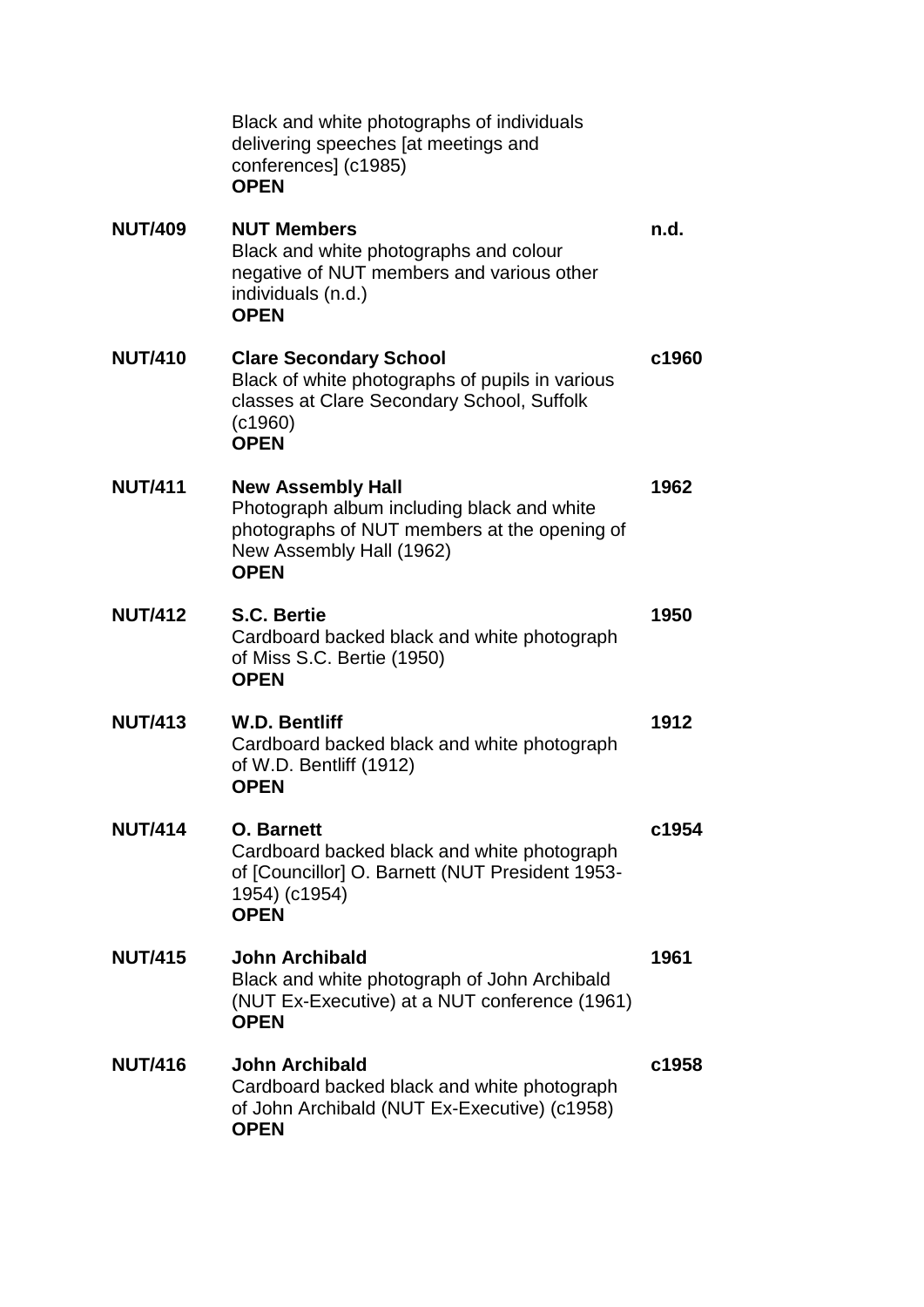| <b>NUT/417</b> | <b>Mr Addiscott</b><br>Cardboard backed black and white photograph<br>of Mr Addiscott [Nut President 1897-1898] (n.d.)<br><b>OPEN</b> | n.d.  |
|----------------|---------------------------------------------------------------------------------------------------------------------------------------|-------|
| <b>NUT/418</b> | J.W.H. Brown<br>Cardboard backed black and white photograph<br>of J.W.H. Brown (c1935)<br><b>OPEN</b>                                 | c1935 |
| <b>NUT/419</b> | <b>Brash</b><br>Two black and white photographs of [Mr] Brash<br>(n.d.)<br><b>OPEN</b>                                                | n.d.  |
| <b>NUT/420</b> | <b>Bill Boaden</b><br>Two black and white photographs of Bill Boaden<br>[Education Secretary] (n.d.)<br><b>OPEN</b>                   | n.d.  |
| <b>NUT/421</b> | <b>George Collins</b><br>Cardboard backed black and white photograph<br>of George Collins (n.d.)<br><b>OPEN</b>                       | n.d.  |
| <b>NUT/422</b> | I. Cleghorn<br>Cardboard backed black and white photograph<br>of Miss I. Cleghorn (c1912)<br><b>OPEN</b>                              | c1912 |
| <b>NUT/423</b> | <b>T. Clancey</b><br>Cardboard backed black and white photograph<br>of T. Clancey [NUT Vice President] (n.d.)<br><b>OPEN</b>          | n.d.  |
| <b>NUT/424</b> | <b>G.A. Chappell</b><br>Cardboard backed black and white photograph<br>of G.A. Chappell (n.d.)<br><b>OPEN</b>                         | n.d.  |
| <b>NUT/425</b> | <b>Allen Croft</b><br>Cardboard backed black and white photograph<br>of Allen Croft (n.d.)<br><b>OPEN</b>                             | n.d.  |
| <b>NUT/426</b> | W.H. Coward<br>Cardboard backed black and white photograph<br>of W.H. Coward (n.d.)<br><b>OPEN</b>                                    | n.d.  |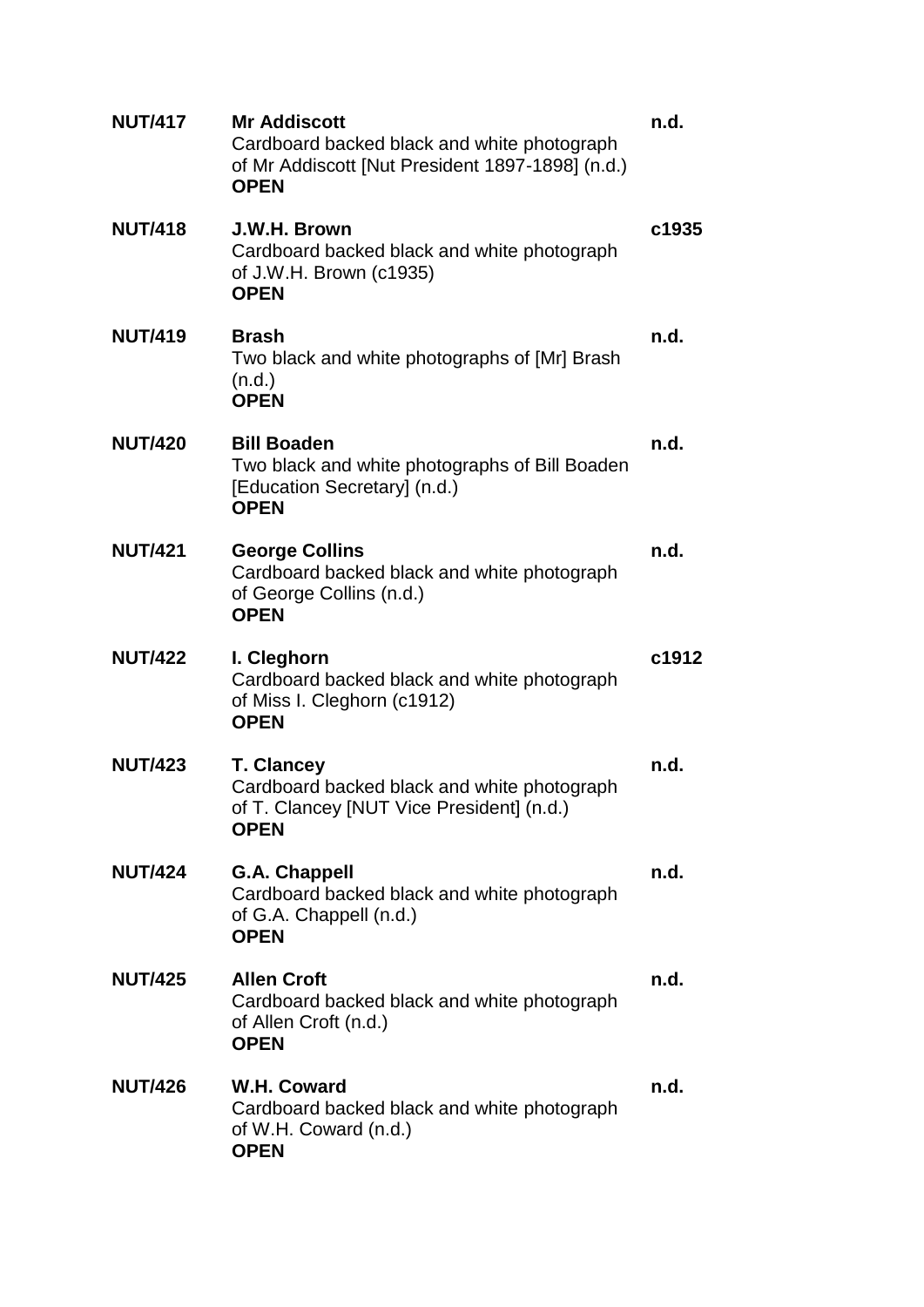| <b>NUT/427</b> | W.J. Gove<br>Cardboard backed black and white photograph<br>of W.J. Gove (n.d.)<br><b>OPEN</b>                                                                                                                                                    | n.d.       |
|----------------|---------------------------------------------------------------------------------------------------------------------------------------------------------------------------------------------------------------------------------------------------|------------|
| <b>NUT/428</b> | C.W. Cowen<br>Cardboard backed black and white photograph<br>of C.W. Cowen (c1929)<br><b>OPEN</b>                                                                                                                                                 | c1929      |
| <b>NUT/429</b> | A.F. Cook<br>Cardboard backed black and white photograph<br>of A.F. Cook (NUT President) (c1960)<br><b>OPEN</b>                                                                                                                                   | c1960      |
| <b>NUT/430</b> | M. Conway<br>Cardboard backed black and white photograph<br>of M. Conway (c1924)<br><b>OPEN</b>                                                                                                                                                   | c1924      |
| <b>NUT/431</b> | <b>T. Clancey</b><br>Cardboard backed black and white photograph<br>of T. Clancey (n.d.)<br><b>OPEN</b>                                                                                                                                           | n.d.       |
| <b>NUT/432</b> | <b>Chippefield</b><br>Cardboard backed black and white photograph<br>of [Mr] Chippefield (NUT President) (c1941)<br><b>OPEN</b>                                                                                                                   | c1941      |
| <b>NUT/433</b> | J. J. Blacker<br>Cardboard backed black and white photograph<br>of J.J. Blacker (NUT President) (n.d.)<br><b>OPEN</b>                                                                                                                             | n.d.       |
| <b>NUT/434</b> | F. Barraclough<br>Cardboard backed black and white photograph<br>of F. Barraclough (c1926)<br><b>OPEN</b>                                                                                                                                         | c1926      |
| <b>NUT/435</b> | <b>NUT Members</b><br>Black and white photographs of various NUT<br>members (c1900-1968), including:<br>- [Mr] Baxendale,<br>- Miss E.R. Conway<br>- Mr G. Collins<br>- Mr C.W. Crook<br>- Mr S.W. Exworthy<br>- Mr. D.J. Gilbert<br>- [Mr] Jones | c1900-1968 |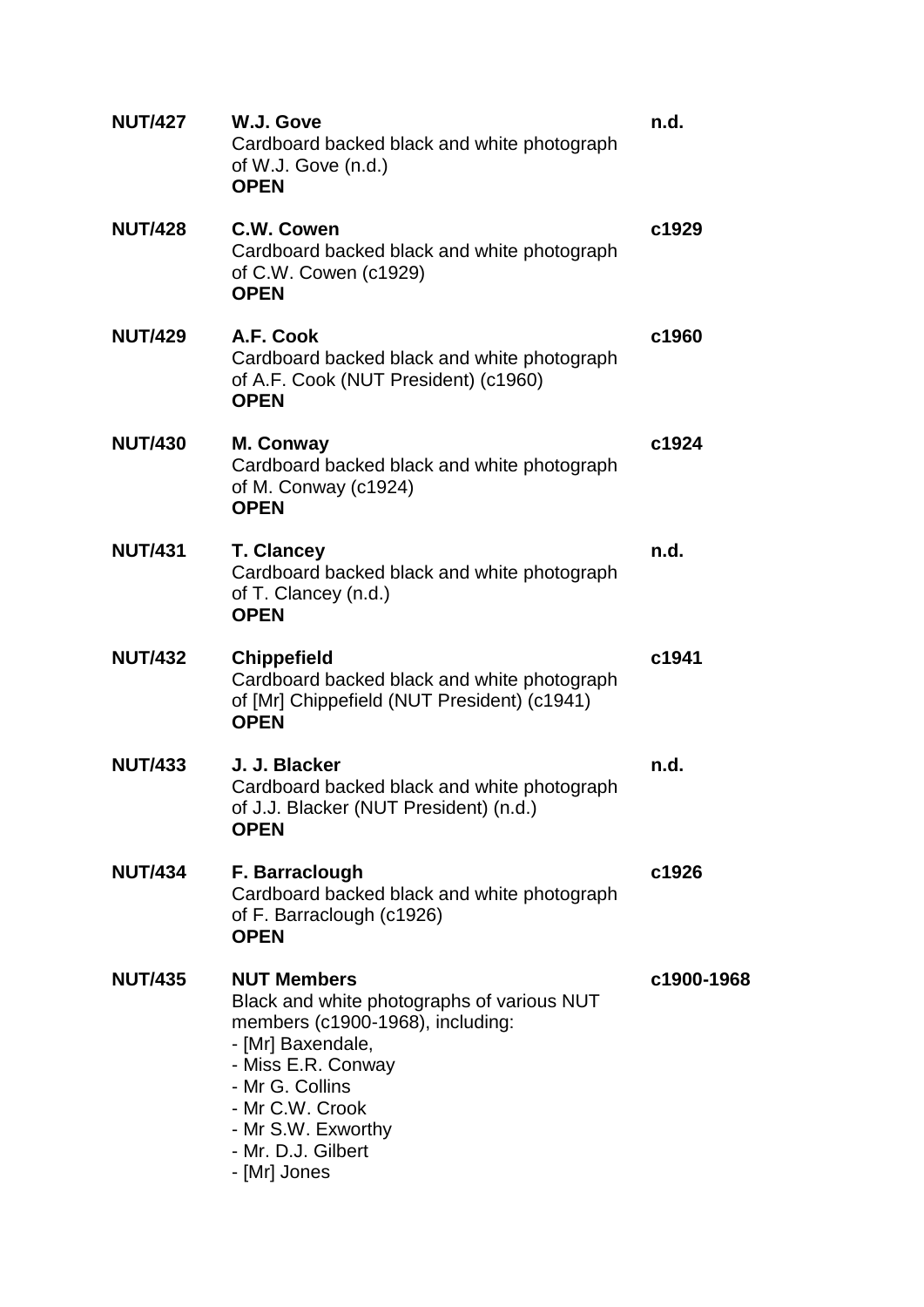|                | - H.J. Moore<br>- Richard North<br>- C. James<br>- other unidentified individuals (n.d.)<br><b>OPEN</b>     |       |
|----------------|-------------------------------------------------------------------------------------------------------------|-------|
| <b>NUT/436</b> | E.Gray<br>Cardboard backed black and white photograph<br>of $E$ . Gray $(n.d.)$<br><b>OPEN</b>              | n.d.  |
| <b>NUT/437</b> | R. Gould<br>Cardboard backed black and white photograph<br>of R. Gould (c1943)<br><b>OPEN</b>               | c1943 |
| <b>NUT/438</b> | <b>G.C.T Giles</b><br>Cardboard backed black and white photograph<br>of G.C.T. Giles (c1944)<br><b>OPEN</b> | c1944 |
| <b>NUT/439</b> | W. Gardner<br>Two cardboard backed black and white<br>photographs of W. Gardner (n.d.)<br><b>OPEN</b>       | n.d.  |
| <b>NUT/440</b> | W.P. Folland<br>Cardboard backed black and white photograph<br>of W.P. Folland (c1919)<br><b>OPEN</b>       | c1919 |
| <b>NUT/441</b> | <b>F.J. Evans</b><br>Cardboard backed black and white photograph<br>of F.J. Evans (c1955)<br><b>OPEN</b>    | c1955 |
| <b>NUT/442</b> | S.W. Exworthy<br>Cardboard backed black and white photograph<br>of Mr S.W. Exworthy (c1961)<br><b>OPEN</b>  | c1961 |
| <b>NUT/443</b> | <b>John England</b><br>Black and white photograph of John England<br>(c1963)<br><b>OPEN</b>                 | c1963 |
| <b>NUT/444</b> | Dr D. Emrys-Davies<br>Black and white photograph of Dr D. Emrys-<br>Davies (c1969)<br><b>OPEN</b>           | c1969 |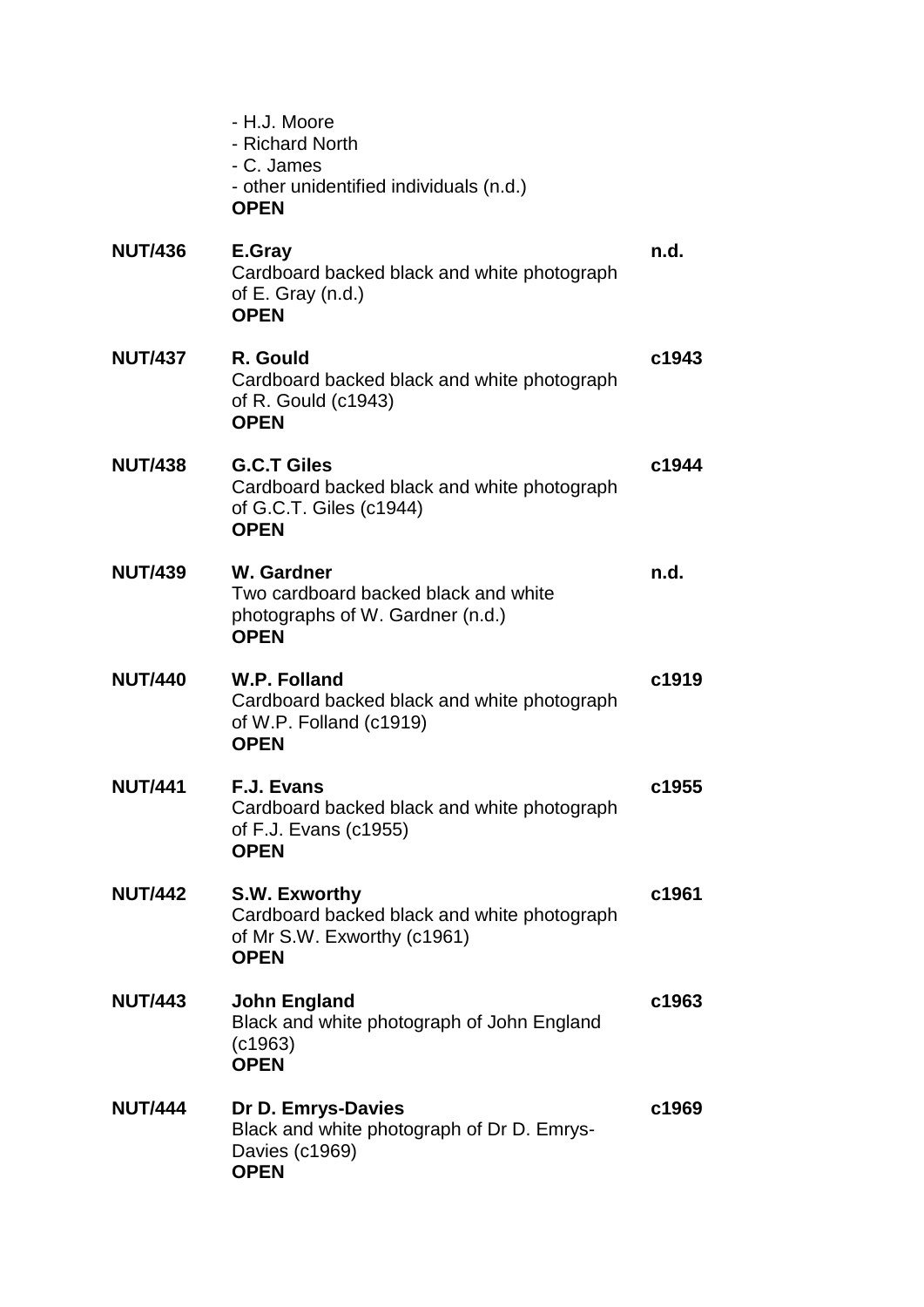| <b>NUT/445</b> | T.B. Ellery<br>Cardboard backed black and white photograph<br>of T.B. Ellery (n.d.)<br><b>OPEN</b>                             | n.d.  |
|----------------|--------------------------------------------------------------------------------------------------------------------------------|-------|
| <b>NUT/446</b> | D. Edwards<br>Cardboard backed black and white photograph<br>of D. Edwards (c1936)<br><b>OPEN</b>                              | c1936 |
| <b>NUT/447</b> | <b>J.H. Devonshire</b><br>Cardboard backed black and white photograph<br>of J.H. Devonshire (n.d.)<br><b>OPEN</b>              | n.d.  |
| <b>NUT/448</b> | <b>Harry Dawson</b><br>Black and white photograph of Harry Dawson<br>(NUT President) (c1963)<br><b>OPEN</b>                    | c1963 |
| <b>NUT/449</b> | C.J. Dawson<br>Cardboard backed black and white photograph<br>of C.J. Dawson (NUT President) (n.d.)<br><b>OPEN</b>             | n.d.  |
| <b>NUT/450</b> | J.N. Day<br>Cardboard backed black and white photograph<br>of J.N. Day $(n.d.)$<br><b>OPEN</b>                                 | n.d.  |
| <b>NUT/451</b> | A.W. Dakers<br>Cardboard backed black and white photograph<br>of A.W. Dakers $(c1913)$<br><b>OPEN</b>                          | c1913 |
| <b>NUT/452</b> | W. Griffith<br>Cardboard backed black and white photograph<br>of W. Griffith (c1943)<br><b>OPEN</b>                            | c1943 |
| <b>NUT/453</b> | J.W. Grove<br>Cardboard backed black and white photograph<br>of J.W. Grove (c1880)<br><b>OPEN</b>                              | c1880 |
| <b>NUT/454</b> | <b>G.M.E. Hamilton</b><br>Cardboard backed black and white photograph<br>of G.M.E. Hamilton (NUT Honorary Treasurer)<br>(n.d.) | n.d.  |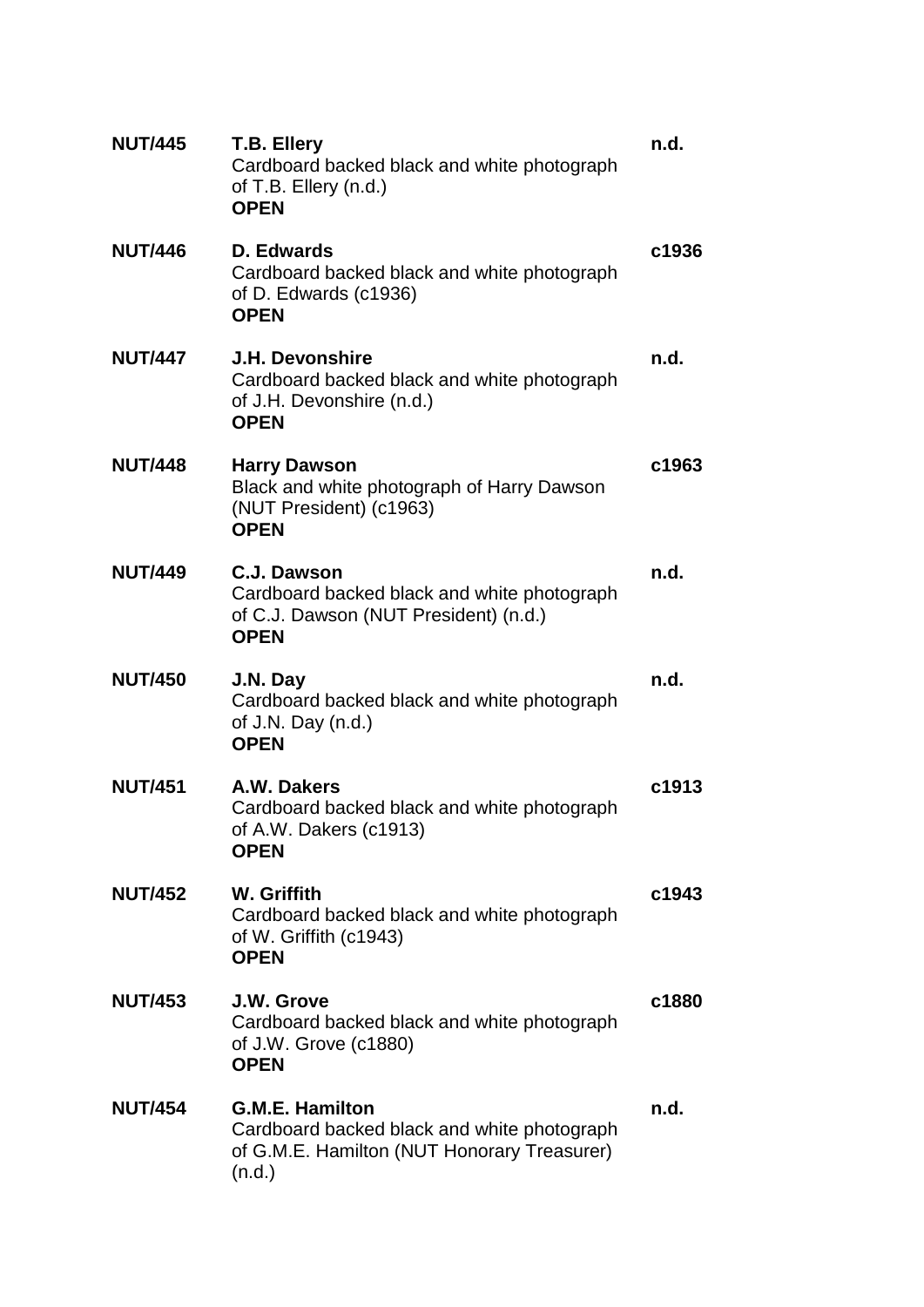| <b>NUT/455</b> | I. Haswell<br>Cardboard backed black and white photograph<br>of Miss I. Haswell (c1946)<br><b>OPEN</b>                          | c1946           |
|----------------|---------------------------------------------------------------------------------------------------------------------------------|-----------------|
| <b>NUT/456</b> | W.W. Hill<br>Cardboard backed black and white photograph<br>of W.W. Hill (c1928)<br><b>OPEN</b>                                 | c1928           |
| <b>NUT/457</b> | C.W. Hole<br>Cardboard backed black and white photograph<br>of C.W. Hole (c1909)<br><b>OPEN</b>                                 | c1909           |
| <b>NUT/458</b> | E. Homer<br>Black and white photograph of E. Homer (NUT<br>President) (c1966)<br><b>OPEN</b>                                    | c1966           |
| <b>NUT/459</b> | <b>G.E. Henshall</b><br>Cardboard backed black and white photograph<br>of G.E. Henshall (c1933)<br><b>OPEN</b>                  | c1933           |
| <b>NUT/460</b> | H. Humphrey<br>Cardboard backed black and white photograph<br>of H. Humphrey (c1934)<br><b>OPEN</b>                             | c1934           |
| <b>NUT/461</b> | M. Jackman                                                                                                                      | c1900 -<br>1910 |
|                | Two cardboard backed black and white<br>photographs of M. Jackman (c1900-1910)<br><b>OPEN</b>                                   |                 |
| <b>NUT/462</b> | J.J. Graves<br>Cardboard backed photograph and<br>[illustration/sketch] of J.J. Graves (NUT<br>President) (n.d.)<br><b>OPEN</b> | n.d.            |
| <b>NUT/463</b> | J. John<br>Cardboard backed black and white photograph<br>of J. John (c1906)<br><b>OPEN</b>                                     | c1906           |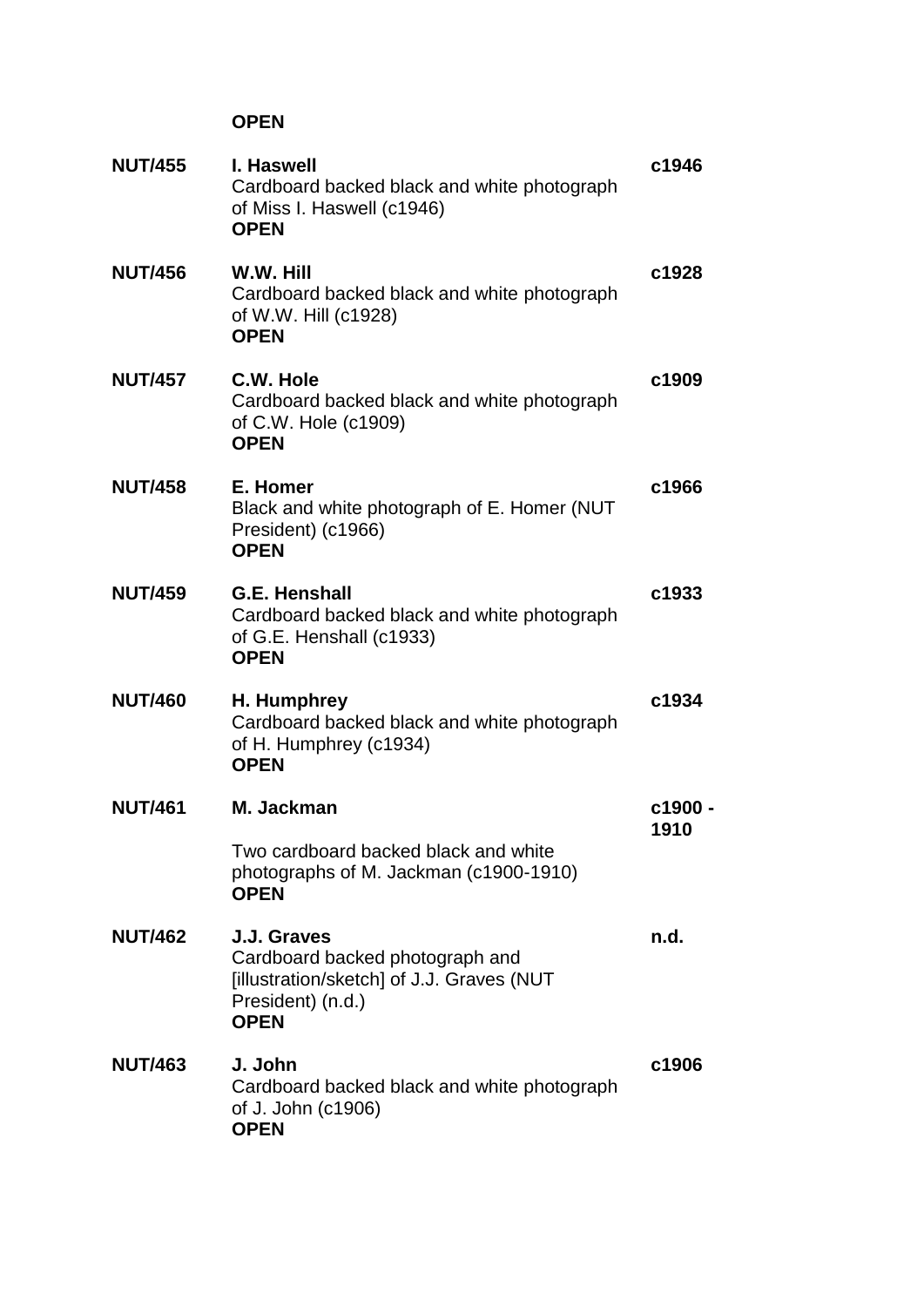| <b>NUT/464</b> | J.R. Langler<br>Cardboard backed black and white photograph<br>of JR. Langler (c1905)<br><b>OPEN</b>                                              | c1905 |
|----------------|---------------------------------------------------------------------------------------------------------------------------------------------------|-------|
| <b>NUT/465</b> | J. Langton<br>Cardboard backed black and white photograph<br>of J. Langton (c1905)<br><b>OPEN</b>                                                 | c1905 |
| <b>NUT/466</b> | J.W. Lawton<br>Cardboard backed black and white photograph<br>of J.W. Lawton (c1948)<br><b>OPEN</b>                                               | c1948 |
| <b>NUT/467</b> | T.J. Macnamara<br>Cardboard backed black and white photograph<br>of T.J. Macnamara (c1897)<br><b>OPEN</b>                                         | c1897 |
| <b>NUT/468</b> | <b>F. Mander</b><br>Cardboard backed black and white photograph<br>of F. Mander (c1927)<br><b>OPEN</b>                                            | c1927 |
| <b>NUT/469</b> | L. Manning<br>Cardboard backed black and white photograph<br>of Miss L. Manning (c1931)<br><b>OPEN</b>                                            | c1931 |
| <b>NUT/470</b> | <b>W.R. Pickels</b><br>Cardboard backed black and white photograph<br>of W.R. Pickles (c1907)<br><b>OPEN</b>                                      | c1907 |
| <b>NUT/471</b> | H.N. Penlington<br>Cardboard backed black and white photograph<br>of H.N. Penlington (1933)<br><b>OPEN</b>                                        | 1933  |
| <b>NUT/472</b> | H.N. Penlington<br>Cardboard backed black and white photograph<br>of H.N. Penlington and other unidentified<br>individuals (c1933)<br><b>OPEN</b> | c1933 |
| <b>NUT/473</b> | R.J. Patten<br>Cardboard backed black and white photograph<br>of R.J. Patten (NUT President) (1937)<br><b>OPEN</b>                                | 1937  |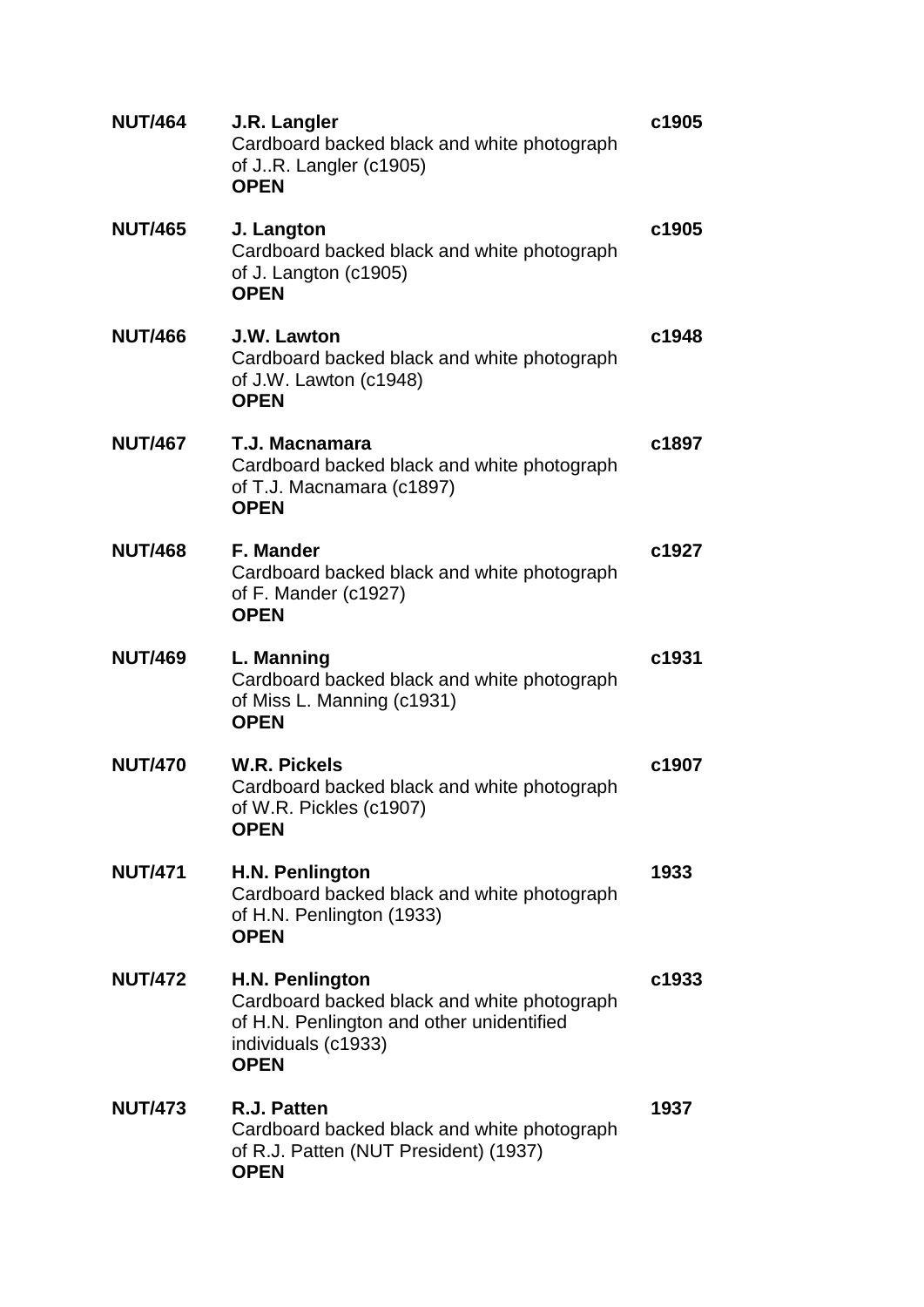| <b>NUT/474</b> | E.V. Parker<br>Cardboard backed black and white photograph<br>of E.V. Parker (1938)<br><b>OPEN</b>                | 1938  |
|----------------|-------------------------------------------------------------------------------------------------------------------|-------|
| <b>NUT/475</b> | E.S. Owen<br>Black and white photograph of E.S. Owen<br>(c1959)<br><b>OPEN</b>                                    | c1959 |
| <b>NUT/476</b> | W. Osborn<br>Cardboard backed black and white photograph<br>of W. Osborn (n.d.)<br><b>OPEN</b>                    | n.d.  |
| <b>NUT/477</b> | <b>W.A. Nicholls</b><br>Cardboard backed black and white photograph<br>of W.A. Nicholls (c1908)<br><b>OPEN</b>    | c1908 |
| <b>NUT/478</b> | R. Morley<br>Cardboard backed black and white photograph<br>of R. Morley (c1947)<br><b>OPEN</b>                   | c1947 |
| <b>NUT/479</b> | H.J. Nursey<br>Cardboard backed black and white photograph<br>of H.J. Nursey (1955)<br><b>OPEN</b>                | 1955  |
| <b>NUT/480</b> | <b>G.H. Powell</b><br>Cardboard backed black and white photograph<br>of G. H. Powell $(c1922)$<br><b>OPEN</b>     | c1922 |
| <b>NUT/481</b> | A.G. Prior<br>Cardboard backed black and white photograph<br>of A. G. Prior (c1952)<br><b>OPEN</b>                | c1952 |
| <b>NUT/482</b> | I.G. Rees<br>Cardboard backed black and white photograph<br>of I. G. Rees (c1950)<br><b>OPEN</b>                  | c1950 |
| <b>NUT/483</b> | <b>Angus Roberts</b><br>Cardboard backed black and white photograph<br>of Mr Angus Roberts (c1932)<br><b>OPEN</b> | c1932 |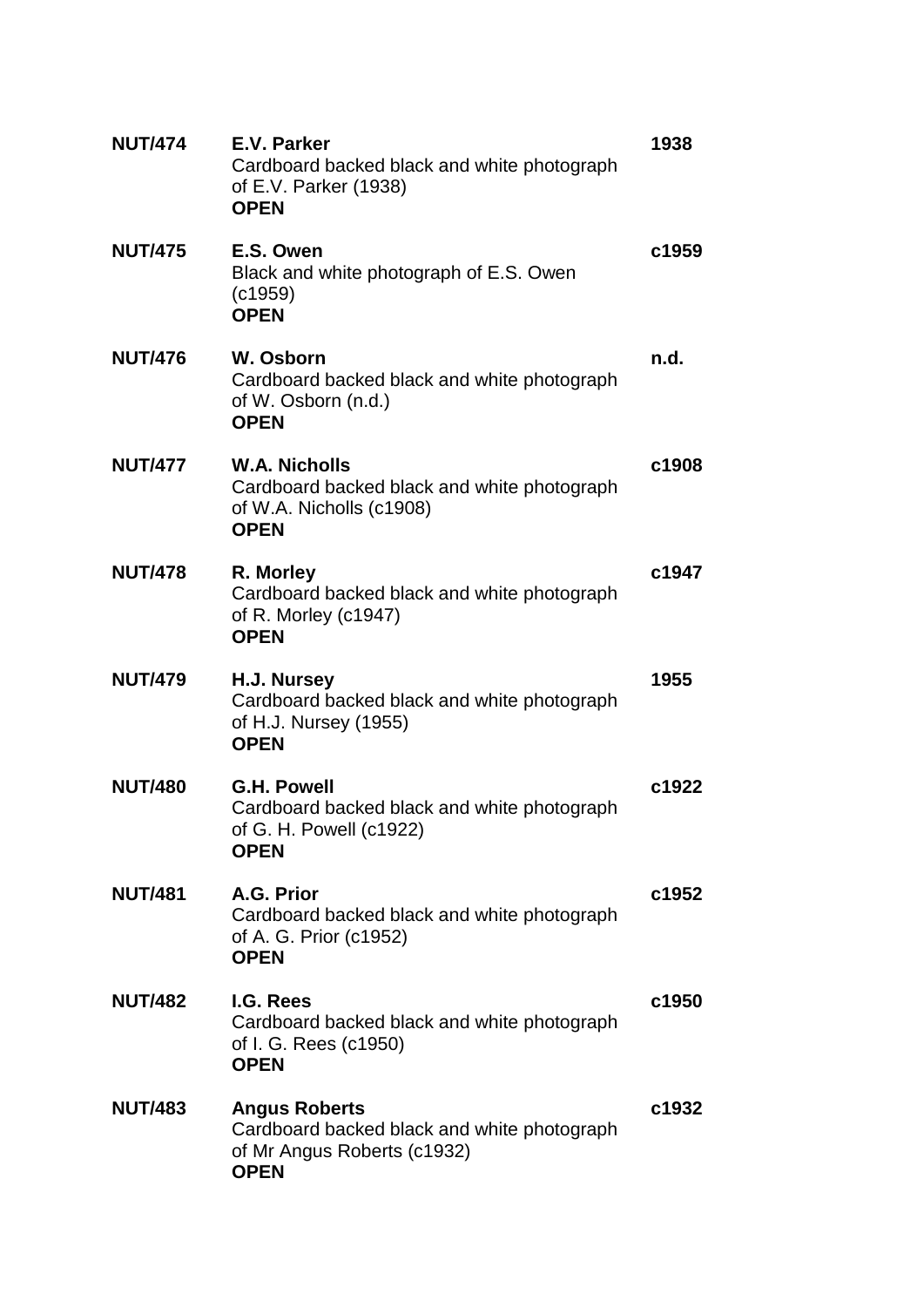| <b>NUT/484</b> | <b>C.A. Roberts</b><br>Cardboard backed black and white photograph<br>of C.A. Roberts (c1953)<br><b>OPEN</b>    | c1953 |
|----------------|-----------------------------------------------------------------------------------------------------------------|-------|
| <b>NUT/485</b> | W.J. Rodda<br>Cardboard backed black and white photograph<br>of W.J. Rodda (OBE) (C1949)<br><b>OPEN</b>         | c1949 |
| <b>NUT/486</b> | E.J. Sainsbury<br>Cardboard backed black and white photograph<br>of E. J. Sainsbury (c1923)<br><b>OPEN</b>      | c1923 |
| <b>NUT/487</b> | G. Seldon<br>Cardboard backed black and white photograph<br>of G. Seldon (c1877)<br><b>OPEN</b>                 | c1877 |
| <b>NUT/488</b> | <b>G. Sharples</b><br>Cardboard backed black and white photograph<br>of G. Sharples (c1905)<br><b>OPEN</b>      | c1905 |
| <b>NUT/489</b> | <b>T. Smith</b><br>Cardboard backed black and white photograph<br>of T. Smith $(c1874)$<br><b>OPEN</b>          | c1874 |
| <b>NUT/490</b> | W.J. Steer<br>Cardboard backed black and white photograph<br>of W. B. Steer (c1915)<br><b>OPEN</b>              | c1915 |
| <b>NUT/491</b> | <b>Muriel Stewart</b><br>Black and white photograph of Muriel Stewart<br>(NUT President) (c1964)<br><b>OPEN</b> | c1964 |
| <b>NUT/492</b> | T.P. Sykes<br>Cardboard backed black and white photograph<br>of T. P. Sykes (c1907)<br><b>OPEN</b>              | c1907 |
| <b>NUT/493</b> | E.L. Britton<br>Cardboard backed black and white photograph<br>of T. P. Sykes (c1907)<br><b>OPEN</b>            | c1957 |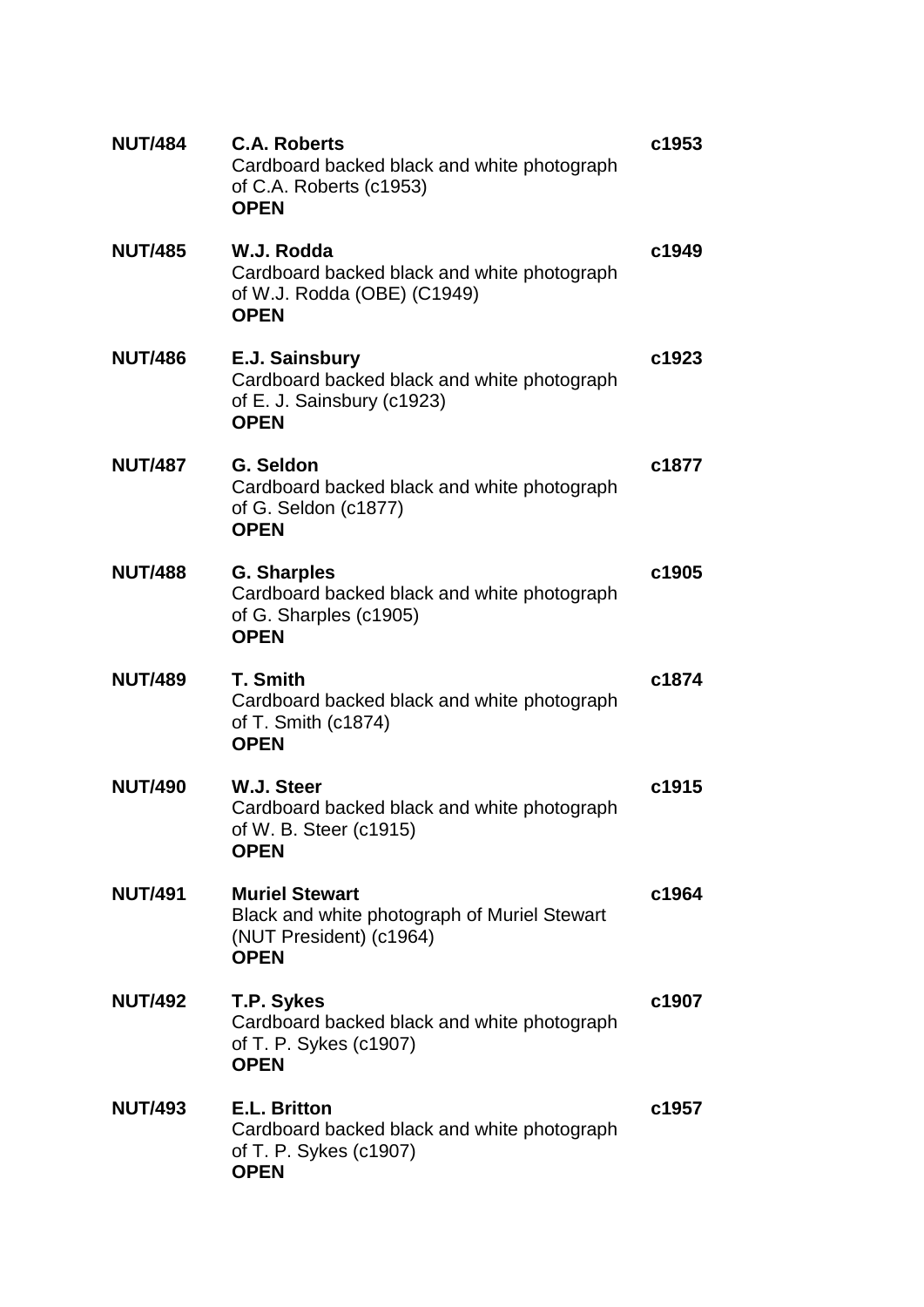| <b>NUT/494</b> | <b>M. Power</b><br>Black and white photograph of M. Power (n.d.)<br><b>OPEN</b>                                                                         | n.d.  |
|----------------|---------------------------------------------------------------------------------------------------------------------------------------------------------|-------|
| <b>NUT/495</b> | <b>Young Film Makers</b><br>Black and white photographs from the Young<br>Film Makers [project] (1962)<br><b>OPEN</b>                                   | 1962  |
| <b>NUT/496</b> | <b>Film Stills</b><br>Black and white photograph stills of the film 'Ed<br>of Epileptic' (taken at Lingfield Hospital School)<br>(1966)<br><b>OPEN</b>  | 1966  |
| <b>NUT/497</b> | 'Fair Days Work'<br>Black and white stills, and photographs of the<br>filming of 'Fair Days Work' (c1965)<br><b>OPEN</b>                                | c1965 |
| <b>NUT/498</b> | 'Happy Adventure'<br>Black and white photographs of the filming of<br>'Happy Adventure' (1960)<br><b>OPEN</b>                                           | 1960  |
| <b>NUT/499</b> | <b>Educational Slides</b><br>Black and white negatives of educational slides,<br>including math's, English and other subjects<br>(c1959)<br><b>OPEN</b> | c1959 |
| <b>NUT/500</b> | <b>NUT Meetings</b><br>Black and white photographs and contact sheets<br>of NUT meetings (c1966)<br><b>OPEN</b>                                         | c1966 |
| <b>NUT/501</b> | <b>Dinner</b><br>Black and white photographs of a formal [NUT]<br>dinner (n.d.)<br><b>OPEN</b>                                                          | n.d.  |
| <b>NUT/502</b> | A. Wilshire<br>Black and white photographs of A. Wilshire<br>(n.d.)<br><b>OPEN</b>                                                                      | n.d.  |
| <b>NUT/503</b> | <b>Exhibitions</b><br>Black and white photographs of [NUT]<br>Exhibitions (n.d.)                                                                        | n.d.  |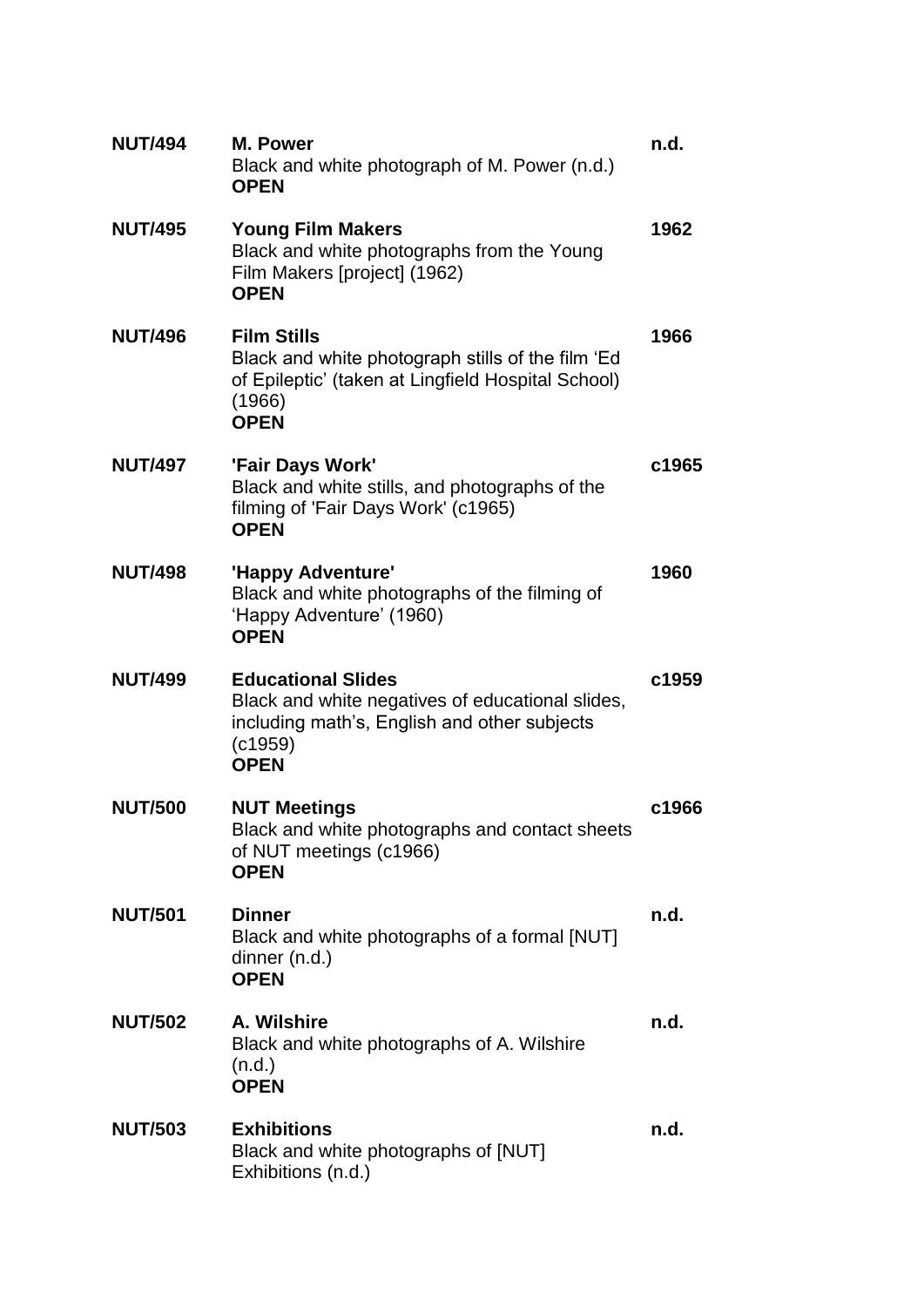| <b>NUT/504</b> | <b>Alec Chappell</b><br>Black and white photographs of Alec Chappell<br>and other unidentified individuals (c1961)<br><b>OPEN</b>                                      | c1961 |
|----------------|------------------------------------------------------------------------------------------------------------------------------------------------------------------------|-------|
| <b>NUT/505</b> | <b>NUT Finance Officers</b><br>Black and white photographs of NUT Finance<br>Officers meetings (1969)<br><b>OPEN</b>                                                   | 1969  |
| <b>NUT/506</b> | <b>Conferences</b><br>Black and white photographs of [NUT]<br>conferences (n.d.)<br><b>OPEN</b>                                                                        | n.d.  |
| <b>NUT/507</b> | E. Britton<br>Black and white photographs of E. Britton (NUT<br>President) (c1956)<br><b>OPEN</b>                                                                      | c1956 |
| <b>NUT/508</b> | <b>Pete Dawson</b><br>Black and white photographs of Pete Dawson<br>(Field Officer) (n.d.)<br><b>OPEN</b>                                                              | n.d.  |
| <b>NUT/509</b> | <b>Vincent Burke</b><br>Black and white photographs of Vincent Burke<br>(n.d.)<br><b>OPEN</b>                                                                          | n.d.  |
| <b>NUT/510</b> | E. Dobson<br>Colour and black & white photographs of E.<br>Dobson (n.d.)<br><b>OPEN</b>                                                                                | n.d.  |
| <b>NUT/511</b> | <b>Frank Ebert</b><br>Black and white photographs of Frank Ebert<br>(n.d.)<br><b>OPEN</b>                                                                              | n.d.  |
| <b>NUT/512</b> | <b>S.E. Barnes</b><br>Black and white photographs and contact sheets<br>of Dr. S.E. Barnes (Secretary to Salaries &<br>Superannuation Committee) (n.d.)<br><b>OPEN</b> | n.d.  |
| <b>NUT/513</b> | <b>F. Barton</b><br>Black and white photographs of F. Barton (n.d.)                                                                                                    | n.d.  |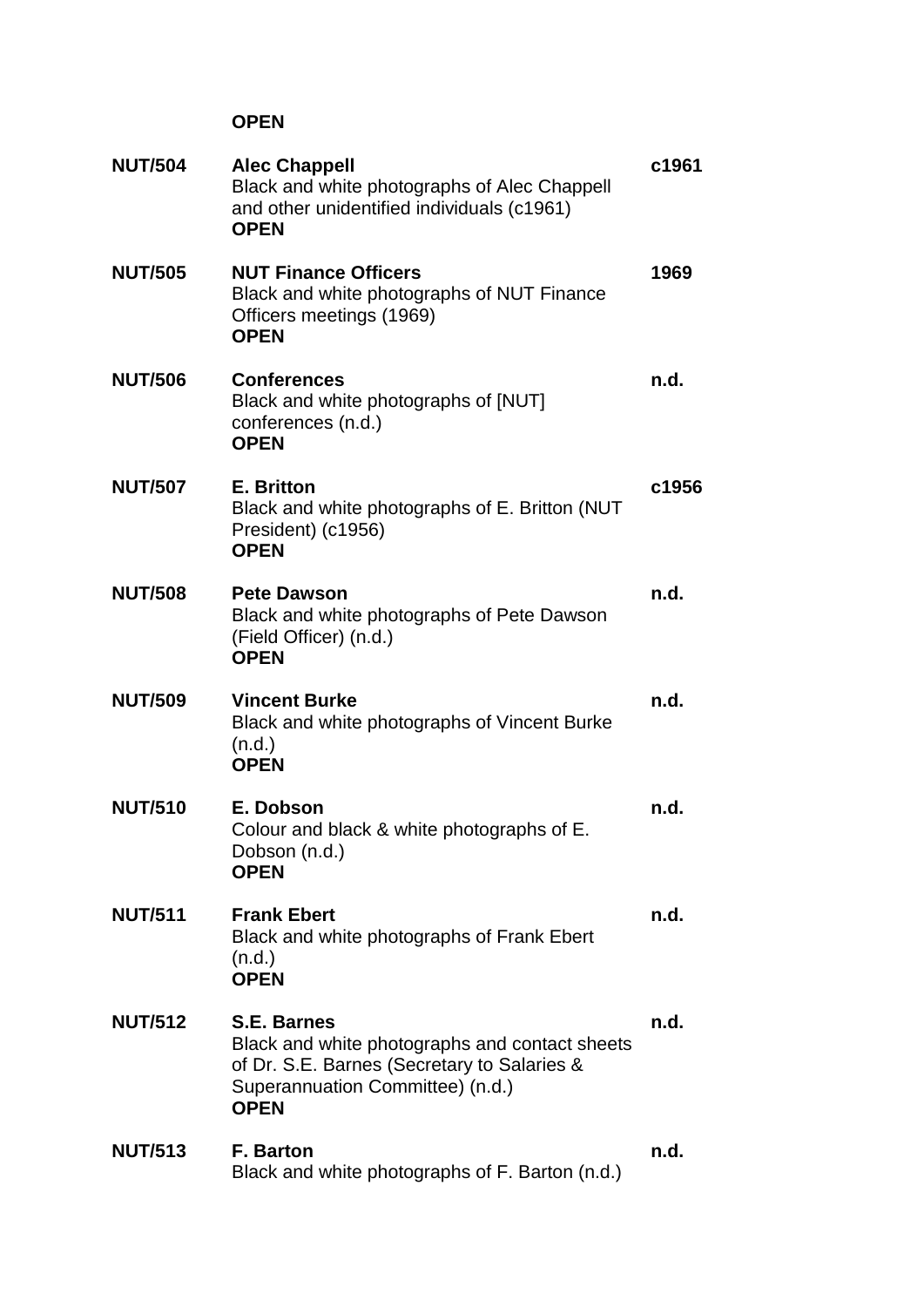| <b>NUT/514</b> | H. Allison<br>Black and white photographs of H. Allison<br>(President of the NUT) (1973)<br><b>OPEN</b>                                                                                                                                                                                           | n.d.      |
|----------------|---------------------------------------------------------------------------------------------------------------------------------------------------------------------------------------------------------------------------------------------------------------------------------------------------|-----------|
| <b>NUT/515</b> | <b>John Archbold</b><br>Black and white photographs of J. Archbold<br>(NUT President) (c1958)<br><b>OPEN</b>                                                                                                                                                                                      | c1958     |
| <b>NUT/516</b> | E. R. Allsop<br>Cardboard backed black and white photograph<br>of E. R. Allsop (n.d.)<br><b>OPEN</b>                                                                                                                                                                                              | n.d.      |
| <b>NUT/517</b> | <b>Alan Bassett</b><br>Black and white photograph of Alan Bassett<br>(NUT Executive Member) (n.d.)<br><b>OPEN</b>                                                                                                                                                                                 | n.d.      |
| <b>NUT/518</b> | R. Wilkinson<br>Black and white photographs of R. Wilkinson<br>(n.d.)<br><b>OPEN</b>                                                                                                                                                                                                              | n.d.      |
| <b>NUT/519</b> | <b>O.</b> Barnett<br>Black and white photographs of O. Barnett (NUT<br>President) (c1954)<br><b>OPEN</b>                                                                                                                                                                                          | c1954     |
| <b>NUT/520</b> | <b>NUT Members</b><br>Black and white photographs of NUT members<br>and presidents (1929-1950), including:<br>- A. E. Henshall<br>- A. Baker<br>- N. Jones<br>- J.W. Murray<br>- Dan Edwards<br>- C. H. Cocuer<br>- Gary Jones<br>- F. Maxwell<br>- I. Gwynne Rees<br>- W.J. Rodda<br><b>OPEN</b> | 1929-1950 |
| <b>NUT/521</b> | <b>Chuter Ede Lecture</b><br>Black and white photographs and contact sheets<br>of the Chuter Ede Lecture (1966)                                                                                                                                                                                   | 1966      |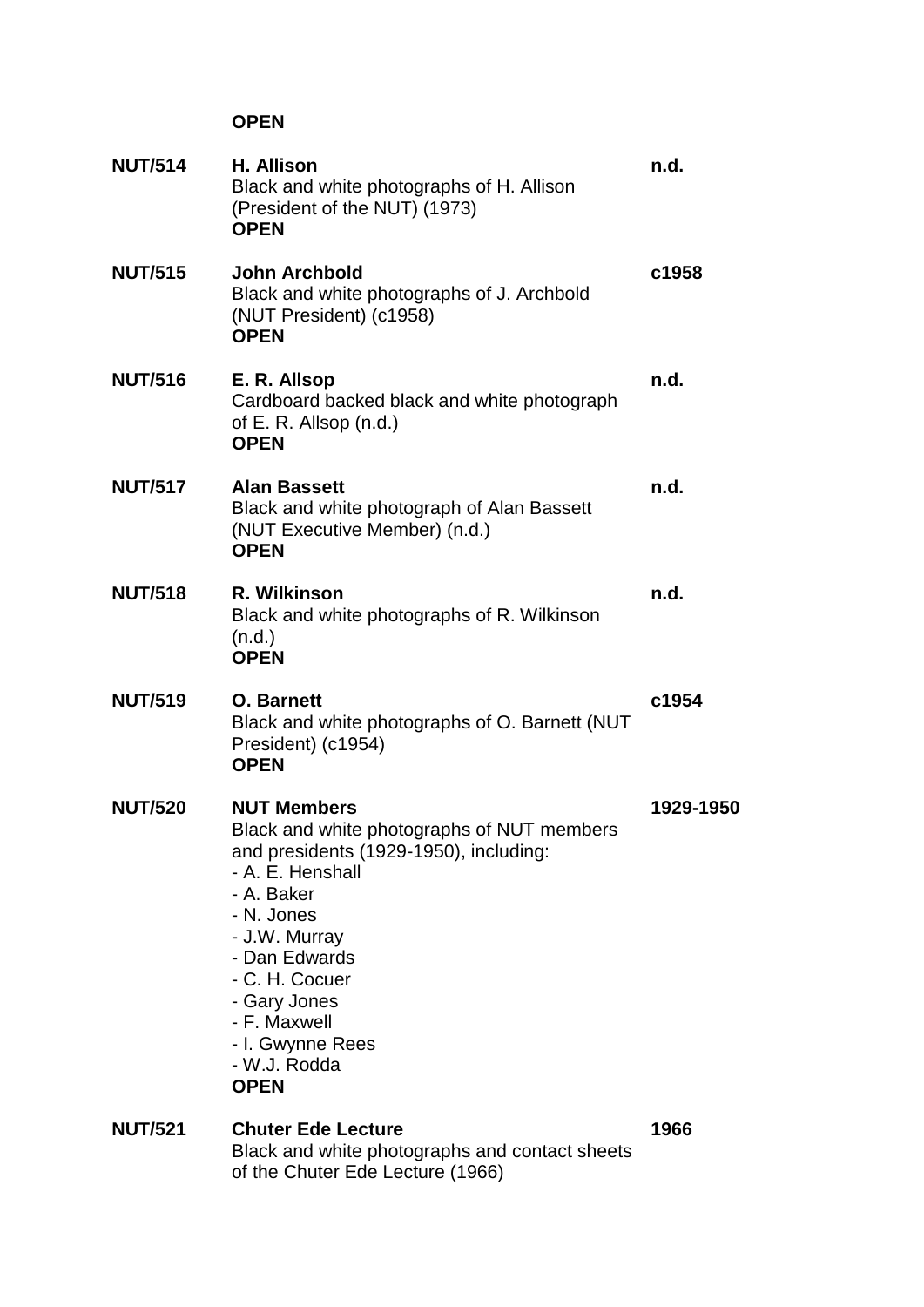| <b>NUT/522</b> | <b>B. Mawby</b><br>Black and white photographs of B. Mawby<br>(Assistant Secretary) (n.d.)<br><b>OPEN</b>                                                                                                               | n.d.  |
|----------------|-------------------------------------------------------------------------------------------------------------------------------------------------------------------------------------------------------------------------|-------|
| <b>NUT/523</b> | <b>Harry Mitchell</b><br>Black and white photographs of Harry Mitchell<br>and an unidentified individual (n.d.)<br><b>OPEN</b>                                                                                          | n.d.  |
| <b>NUT/524</b> | <b>Meetings &amp; Visits</b><br>Black and white photographs of NUT meetings,<br>and visits made by NUT members and<br>associated others (including Queen Elizabeth II)<br>to different locations (c1960)<br><b>OPEN</b> | c1960 |
| <b>NUT/525</b> | <b>School Children</b><br>Black and white photographs of school children<br>in classrooms (c1965)<br><b>OPEN</b>                                                                                                        | c1965 |
| <b>NUT/526</b> | E. Powell<br>Black and white photographs of E. Powell (NUT<br>Executive member) (n.d.)<br><b>OPEN</b>                                                                                                                   | n.d.  |
| <b>NUT/527</b> | R. Richardson<br>Black and white photographs of R. Richardson<br>(n.d.)<br><b>OPEN</b>                                                                                                                                  | n.d.  |
| <b>NUT/528</b> | <b>C.A. Roberts</b><br>Black and white photographs of C. A. Roberts<br>(NUT president) (c1953)<br><b>OPEN</b>                                                                                                           | c1953 |
| <b>NUT/529</b> | <b>Theatre Production</b><br>Black and white photographs of an unidentified<br>theatre production (n.d.)<br><b>OPEN</b>                                                                                                 | n.d.  |
| <b>NUT/530</b> | <b>NUT Members</b><br>Black and white photographs of NUT members<br>[officials and presidents] (n.d.), including:<br>- Jack Salmon<br>- T. Sparrow<br>- H. Stanford                                                     | n.d.  |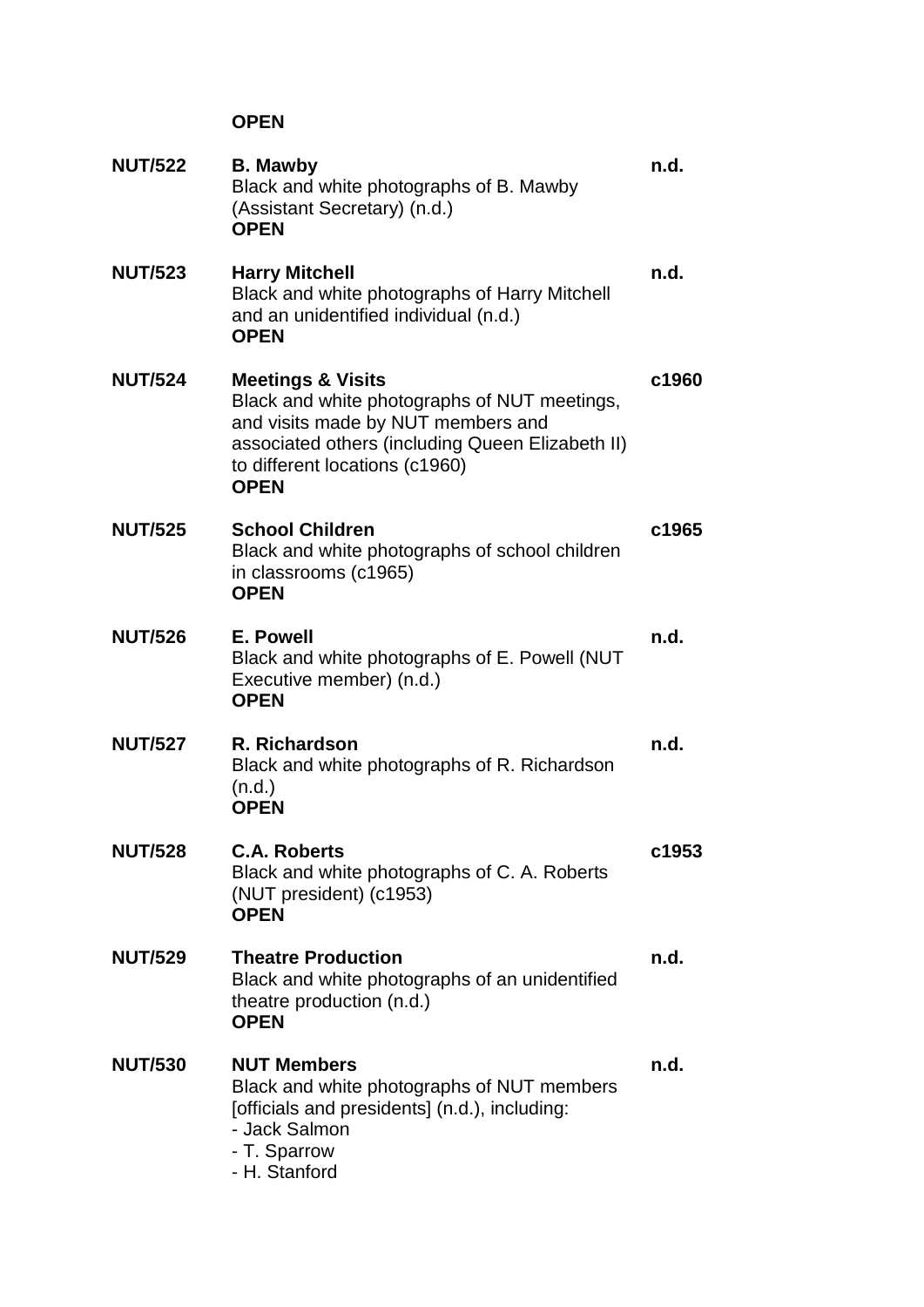|                | - Beth Stone<br>- T. Summerton<br>- R. Thompson<br>- Powell - Davies<br>- H.S. Nursey<br>- other unidentified individuals<br><b>OPEN</b>  |       |
|----------------|-------------------------------------------------------------------------------------------------------------------------------------------|-------|
| <b>NUT/531</b> | <b>Mrs. Stewart</b><br>Black and white photographs of Mrs. Stewart<br>(NUT president) (1965)<br><b>OPEN</b>                               | 1965  |
| <b>NUT/532</b> | <b>G. Swallow</b><br>Black and white photographs of G. Swallow<br>(NUT Regional Official) (n.d.)<br><b>OPEN</b>                           | n.d.  |
| <b>NUT/533</b> | O. Whitfield<br>Black and white photographs of O. Whitfield<br>(NUT President) (c1967)<br><b>OPEN</b>                                     | c1967 |
| <b>NUT/534</b> | K. Wormold<br>Black and white photographs and contact sheets<br>of K. Wormold and other unidentified individuals<br>(n.d.)<br><b>OPEN</b> | n.d.  |
| <b>NUT/535</b> | <b>E.W. Naisbitt</b><br>Black and white photographs of E.W. Naisbitt<br>(Deputy Secretary) (n.d.)<br><b>OPEN</b>                          | n.d.  |
| <b>NUT/536</b> | A.H. Jennings<br>Black and white photographs of A. H. Jennings<br>(n.d.)<br><b>OPEN</b>                                                   | n.d.  |
| <b>NUT/537</b> | <b>B. Johnson</b><br>Black and white photographs of B. Johnson<br>(c1969)<br><b>OPEN</b>                                                  | c1969 |
| <b>NUT/538</b> | <b>Jack T. Jones</b><br>Black and white photographs of Jack T. Jones<br>(NUT President) (1972)<br><b>OPEN</b>                             | 1972  |
|                |                                                                                                                                           |       |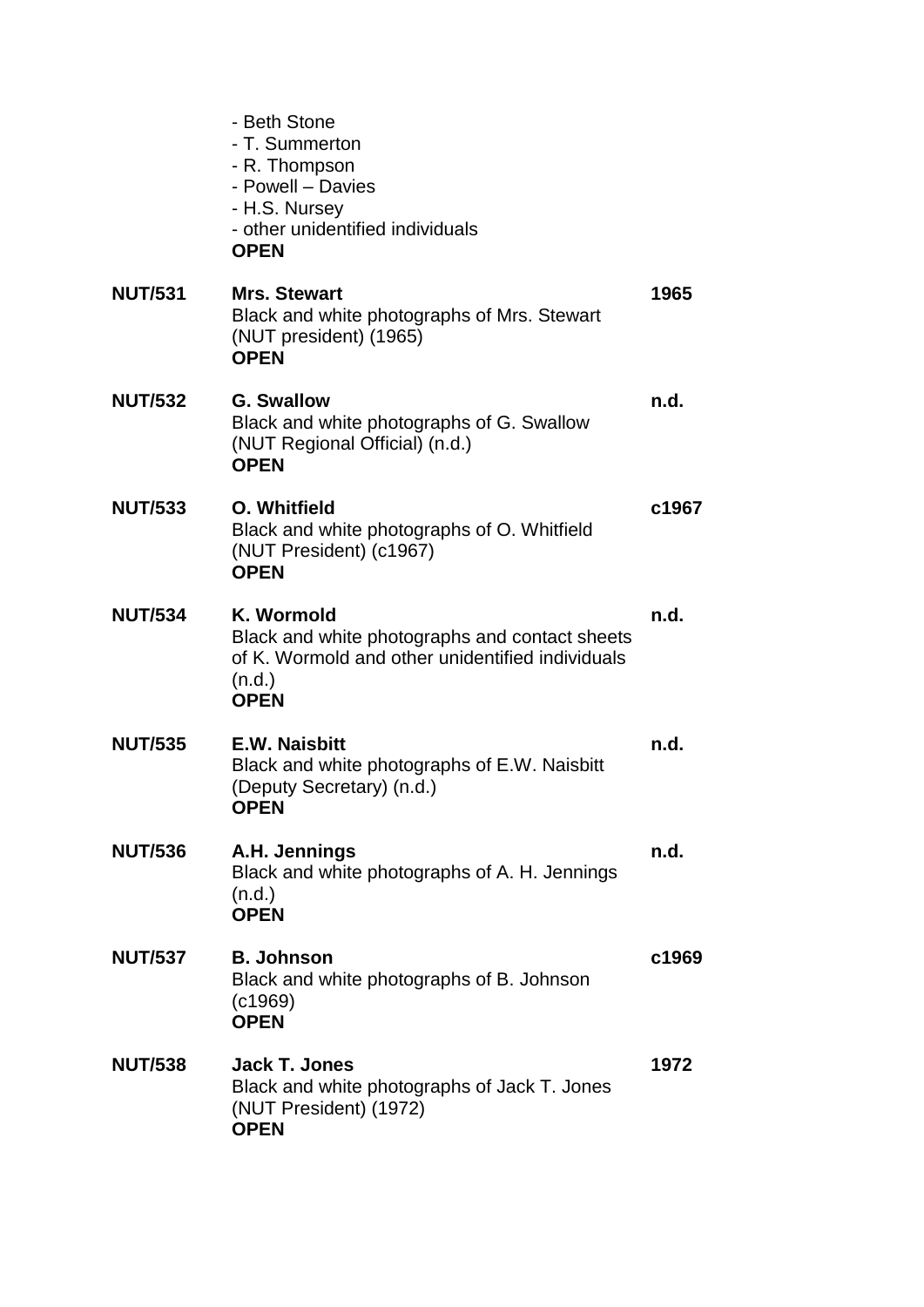| <b>NUT/539</b> | J.W. Lawton<br>Black and white photographs of J. W. Lawton<br>(NUT President) (c1948)<br><b>OPEN</b>                                                                                                                                                                                                                       | c1948 |
|----------------|----------------------------------------------------------------------------------------------------------------------------------------------------------------------------------------------------------------------------------------------------------------------------------------------------------------------------|-------|
| <b>NUT/540</b> | <b>Montgomery</b><br>Black and white photographs of Mr Montgomery<br>(n.d.)<br><b>OPEN</b>                                                                                                                                                                                                                                 | n.d.  |
| <b>NUT/541</b> | <b>M. Morris</b><br>Black and white photographs of M. Morris (NUT<br>President) (c1974)<br><b>OPEN</b>                                                                                                                                                                                                                     | c1974 |
| <b>NUT/542</b> | R. C. Mowforth<br>Black and white photographs of R. C. Mowforth<br>(n.d.)<br><b>OPEN</b>                                                                                                                                                                                                                                   | n.d.  |
| <b>NUT/543</b> | <b>NUT Members</b><br>Black and white photographs of NUT members<br>and presidents (n.d.), including:<br>- J. Murphy<br>- Mrs Elsie Vera Parker<br>- Mr Passey<br>- Edward Allsop<br>- Miss I. Haswell<br>- C. Griggs<br>- G.T.C. Giles<br>- G. Chipperfield<br>- Betty Coates<br>- F.J. Drake<br>- Ray Fox<br><b>OPEN</b> | n.d.  |
| <b>NUT/544</b> | L. Portner<br>Black and white photographs of L. Portner (n.d.)<br><b>OPEN</b>                                                                                                                                                                                                                                              | n.d.  |
| <b>NUT/545</b> | <b>W. Elliott</b><br>Black and white photographs of W. Elliott (NUT<br>Executive member) (n.d.)<br><b>OPEN</b>                                                                                                                                                                                                             | n.d.  |
| <b>NUT/546</b> | J. England<br>Black and white photographs of J. England<br>(c1961)<br><b>OPEN</b>                                                                                                                                                                                                                                          | c1961 |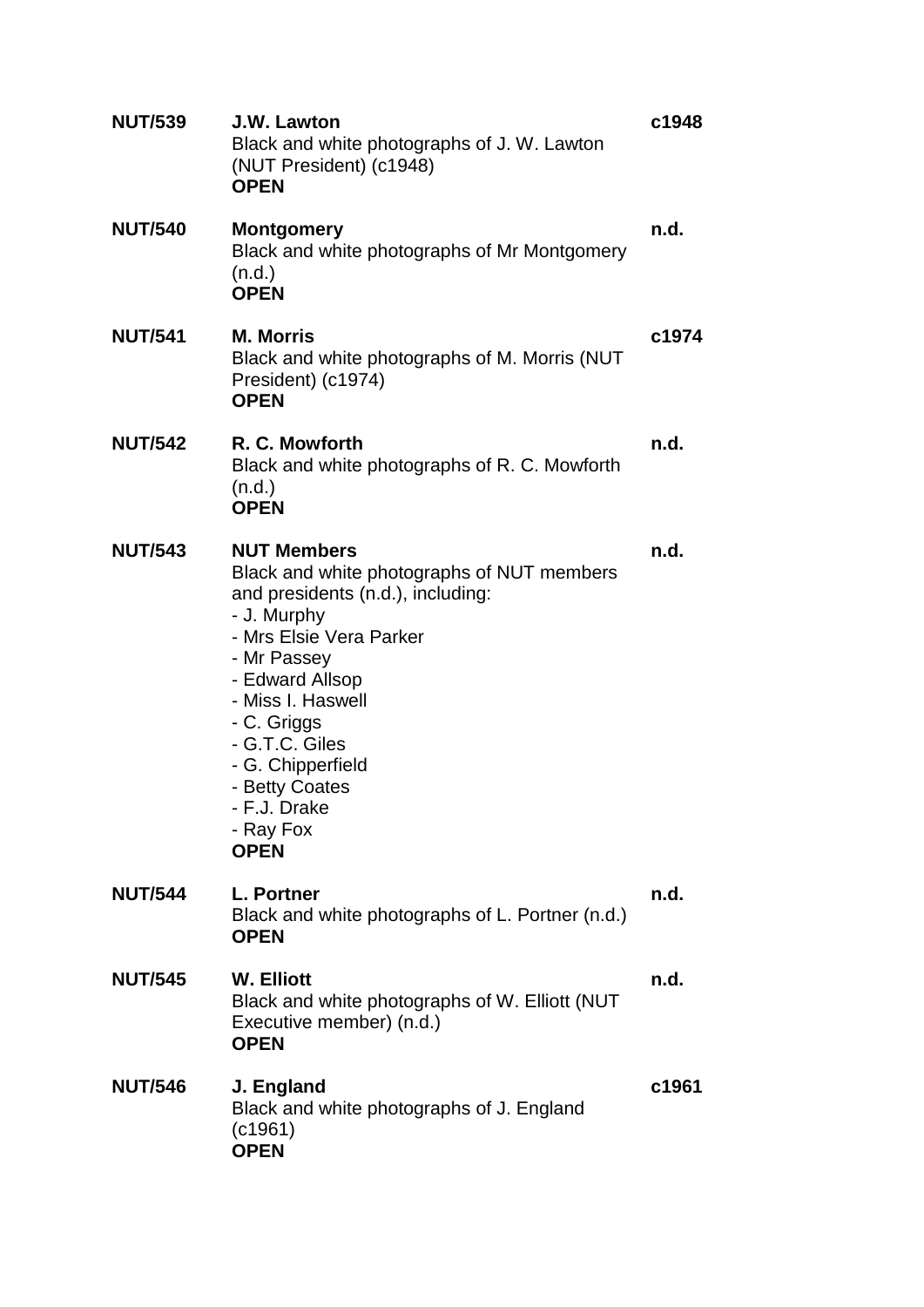| <b>NUT/547</b> | S.W. Exworthy<br>Black and white photographs of S.W. Exworthy<br>(NUT President) (c1961)<br><b>OPEN</b>                             | c1955 |
|----------------|-------------------------------------------------------------------------------------------------------------------------------------|-------|
| <b>NUT/548</b> | R. Gould<br>Black and white photographs of Sir. R. Gould<br>(n.d.)<br><b>OPEN</b>                                                   | n.d.  |
| <b>NUT/549</b> | S. Fisher<br>Black and white photographs of S. Fisher (n.d.)<br><b>OPEN</b>                                                         | n.d.  |
| <b>NUT/550</b> | Mr. George<br>Black and white photographs of Mr. George<br>(n.d.)<br><b>OPEN</b>                                                    | n.d.  |
| <b>NUT/551</b> | <b>Mr. Gilbert</b><br>Black and white photographs of Mr. Gilbert (n.d.)<br><b>OPEN</b>                                              | n.d.  |
| <b>NUT/552</b> | E. Homer<br>Black and white photographs of E. Homer (NUT<br>President) and other unidentified individuals<br>(c1966)<br><b>OPEN</b> | c1966 |
| <b>NUT/553</b> | J. Hulett<br>Black and white photographs of J. Hulett (NUT<br>Executive member) (n.d.)<br>OPEN                                      | n.d.  |
| <b>NUT/554</b> | <b>Martin Flannery</b><br>Black and white photographs of Martin Flannery<br>(n.d)<br><b>OPEN</b>                                    | n.d.  |
| <b>NUT/555</b> | <b>Mary Brennan</b><br>Black and white photographs of Mary Brennan<br>(n.d.)<br><b>OPEN</b>                                         | n.d.  |
| <b>NUT/556</b> | <b>Mr. Brownhill</b><br>Black and white photographs of Mr. Brownhill<br>(n.d.)<br><b>OPEN</b>                                       | n.d.  |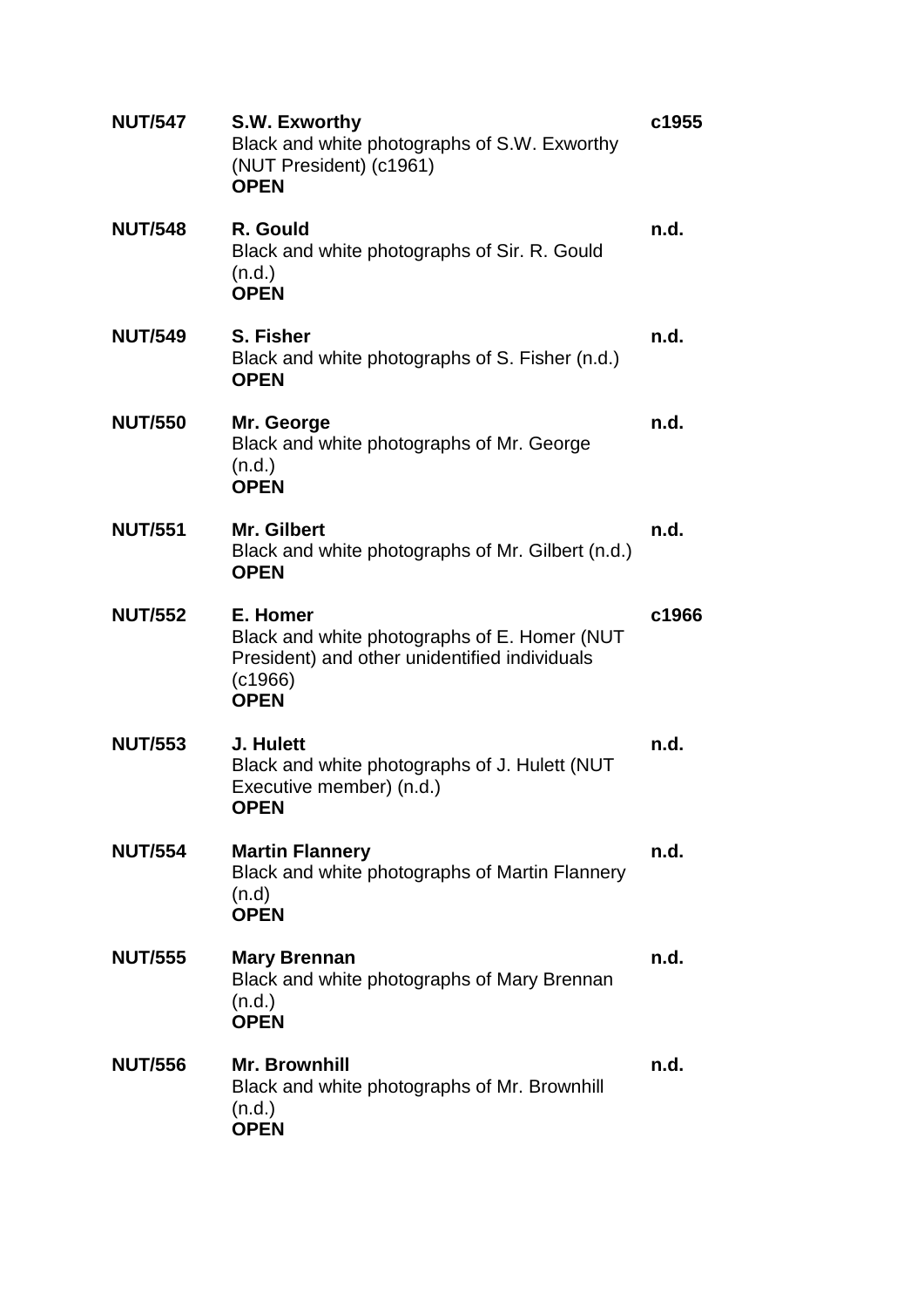| <b>NUT/557</b> | <b>Jim Caulfield</b><br>Black and white photographs of Jim Caulfield<br>(NUT President) (c1974)<br><b>OPEN</b>     | c1974 |
|----------------|--------------------------------------------------------------------------------------------------------------------|-------|
| <b>NUT/558</b> | <b>Len Claisse</b><br>Black and white photographs of Len Claisse<br>(n.d.)<br><b>OPEN</b>                          | n.d.  |
| <b>NUT/559</b> | <b>Elsie Clayton</b><br>Black and white photographs of Elsie Clayton<br>(NUT President) (c1976)<br><b>OPEN</b>     | c1976 |
| <b>NUT/560</b> | <b>W. Clayton</b><br>Black and white photographs of W. Clayton<br>(n.d.)<br><b>OPEN</b>                            | n.d.  |
| <b>NUT/561</b> | <b>E. Davies</b><br>Black and white photographs of E. Davies (n.d.)<br><b>OPEN</b>                                 | n.d.  |
| <b>NUT/562</b> | <b>M. Dawson</b><br>Black and white photographs of M. Dawson<br>(NUT President) (c1964)<br><b>OPEN</b>             | c1964 |
| <b>NUT/563</b> | <b>Alfred Budd</b><br>Black and white photographs of Alfred Budd<br>(n.d.)<br><b>OPEN</b>                          | n.d.  |
| <b>NUT/564</b> | <b>John Bowdler</b><br>Black and white photographs of John Bowdler<br>(NUT Executive Member) (n.d.)<br><b>OPEN</b> | n.d.  |
| <b>NUT/565</b> | J. Gary<br>Black and white photographs of J. Gary (NUT<br>President) (c1978)<br><b>OPEN</b>                        | c1978 |
| <b>NUT/566</b> | <b>Warwick Wiggan</b><br>Black and white photographs of Warwick<br>Wiggan (n.d.)<br><b>OPEN</b>                    | n.d.  |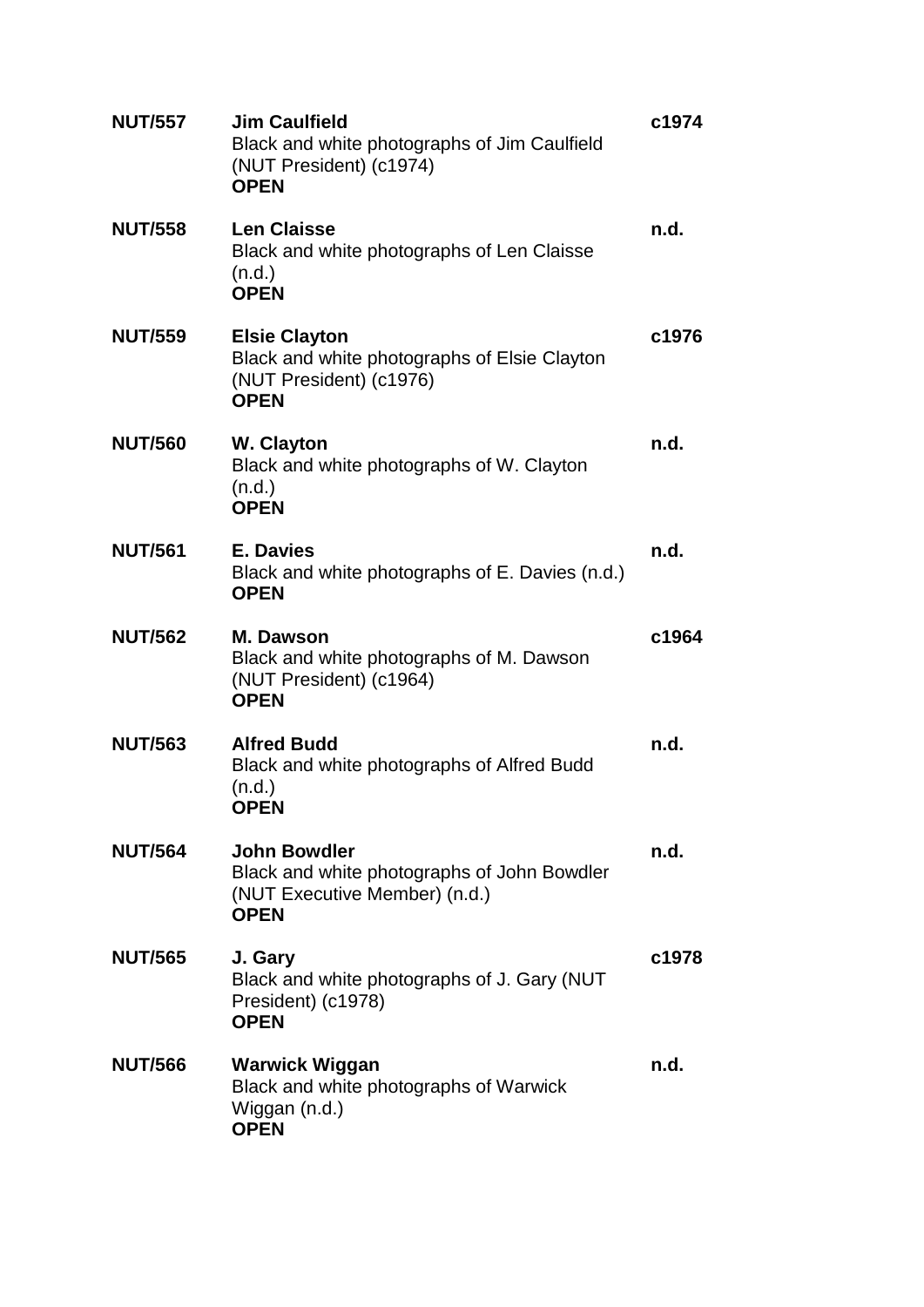| <b>NUT/567</b> | <b>G.J. Rankilor</b><br>Black and white photographs of G. J. Rankilor<br>(NUT President) (n.d.)<br><b>OPEN</b>                                                                                                                                                        | n.d.            |
|----------------|-----------------------------------------------------------------------------------------------------------------------------------------------------------------------------------------------------------------------------------------------------------------------|-----------------|
| <b>NUT/568</b> | <b>NUT Presidents</b>                                                                                                                                                                                                                                                 | c1912-          |
|                | Black and white photographs of various NUT<br>presidents (c1912-c1950), including:<br>- W. W. Hill (NUT President in 1928)<br>- R. Greenwood (NUT President in 1884)<br>- T.N. Day (NUT President in 1878)<br>- W. D. Bentliff (NUT President in 1912)<br><b>OPEN</b> | c1950           |
| <b>NUT/569</b> | <b>NUT Meetings</b><br>Black and white photographs of NUT meetings<br>(c1961)<br><b>OPEN</b>                                                                                                                                                                          | c1961           |
| <b>NUT/570</b> | <b>School Children</b>                                                                                                                                                                                                                                                | c1950-<br>c1971 |
|                | Black and white photographs of children<br>participating various school based activities<br>$(c1950-c1971)$<br><b>OPEN</b>                                                                                                                                            |                 |
| <b>NUT/571</b> | <b>Trip</b><br>Two boxes of colour slides, including slides of a<br>trip abroad [possibly an African country](c1970)<br><b>OPEN</b>                                                                                                                                   | c1970           |
| <b>NUT/572</b> | <b>School Classes and NUT Meetings &amp;</b><br><b>Campaigns</b><br>Box of colour slides of children in school classes<br>and playgrounds, NUT meetings, and NUT<br>[posters] campaigns (c1971)<br><b>OPEN</b>                                                        | c1971           |
| <b>NUT/573</b> | <b>School Classes &amp; Productions</b><br>Box of colour slides of school pupils in classes<br>and drama productions (c1975)<br><b>OPEN</b>                                                                                                                           | c1975           |
| <b>NUT/574</b> | 'Young Film Maker'<br>Black and white photographs of 'Young Film<br>Maker' film stills (1965)<br><b>OPEN</b>                                                                                                                                                          | 1965            |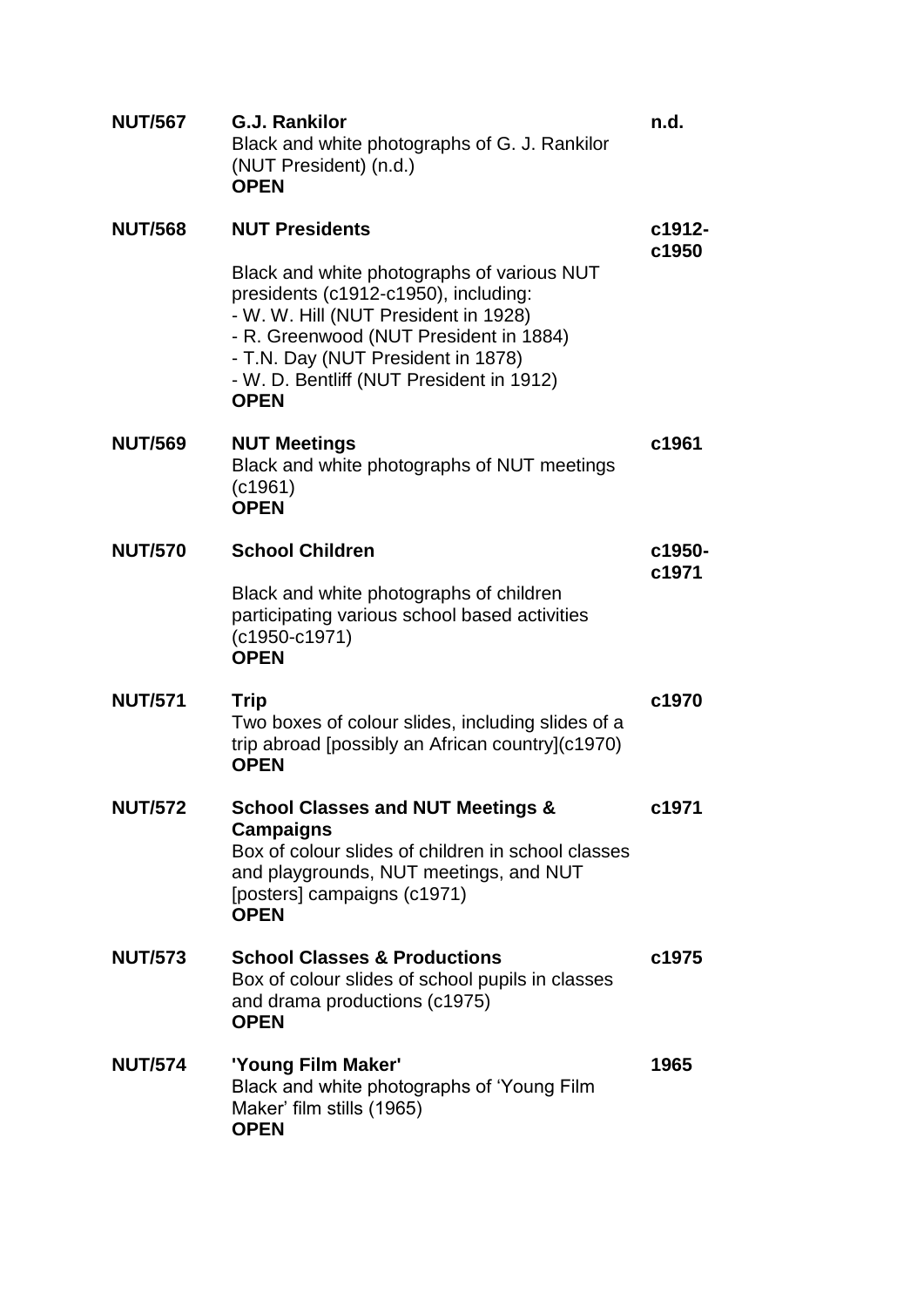| <b>NUT/575</b> | <b>Meetings &amp; Events</b><br>Black and white photographs and contact sheets<br>from meetings, events and conferences of NUT<br>and associated others (c1960-1966)<br><b>OPEN</b>                                                           | c1960-1966      |
|----------------|-----------------------------------------------------------------------------------------------------------------------------------------------------------------------------------------------------------------------------------------------|-----------------|
| <b>NUT/576</b> | <b>NUT Members</b>                                                                                                                                                                                                                            | c1900-          |
|                | Black and white photographs of NUT presidents<br>and members (c1900-c1965), including:<br>- R.G. Tate<br>- G.J. Clarke<br>- H.J. Payne<br>- R.G. Wardle<br>- Mr Addiscott<br>- A.J. Dawson<br>- other unidentified individuals<br><b>OPEN</b> | c1965           |
| <b>NUT/577</b> | <b>Campaigns &amp; Demonstrations</b>                                                                                                                                                                                                         | c1962-<br>c1964 |
|                | Black and white photographs of campaigns and<br>demonstrations for teachers and education<br>(c1962-1964)<br><b>OPEN</b>                                                                                                                      |                 |
| <b>NUT/578</b> | <b>Victorian Schoolrooms &amp; Street Scenes</b><br>[Reproduced] black and white photographs of<br>Victorian schoolrooms, classes and street<br>scenes (n.d.)<br><b>OPEN</b>                                                                  | n.d.            |
| <b>NUT/579</b> | <b>School Children</b>                                                                                                                                                                                                                        | c1950-          |
|                | Black and white photographs of school children<br>in classrooms and the outdoors (c1950-c1963)<br><b>OPEN</b>                                                                                                                                 | c1963           |
| <b>NUT/580</b> | <b>NUT Meetings &amp; Conferences</b>                                                                                                                                                                                                         | c1892-<br>c1970 |
|                | Black and white photographs of NUT meetings<br>and conferences (c1892-c1970)<br><b>OPEN</b>                                                                                                                                                   |                 |
| <b>NUT/581</b> | <b>Educational Exhibition</b><br>Black and white photographs of individuals<br>outside an 'Educational Exhibition' organised by<br>the London Head Teachers Association (c1970)<br><b>OPEN</b>                                                | c1970           |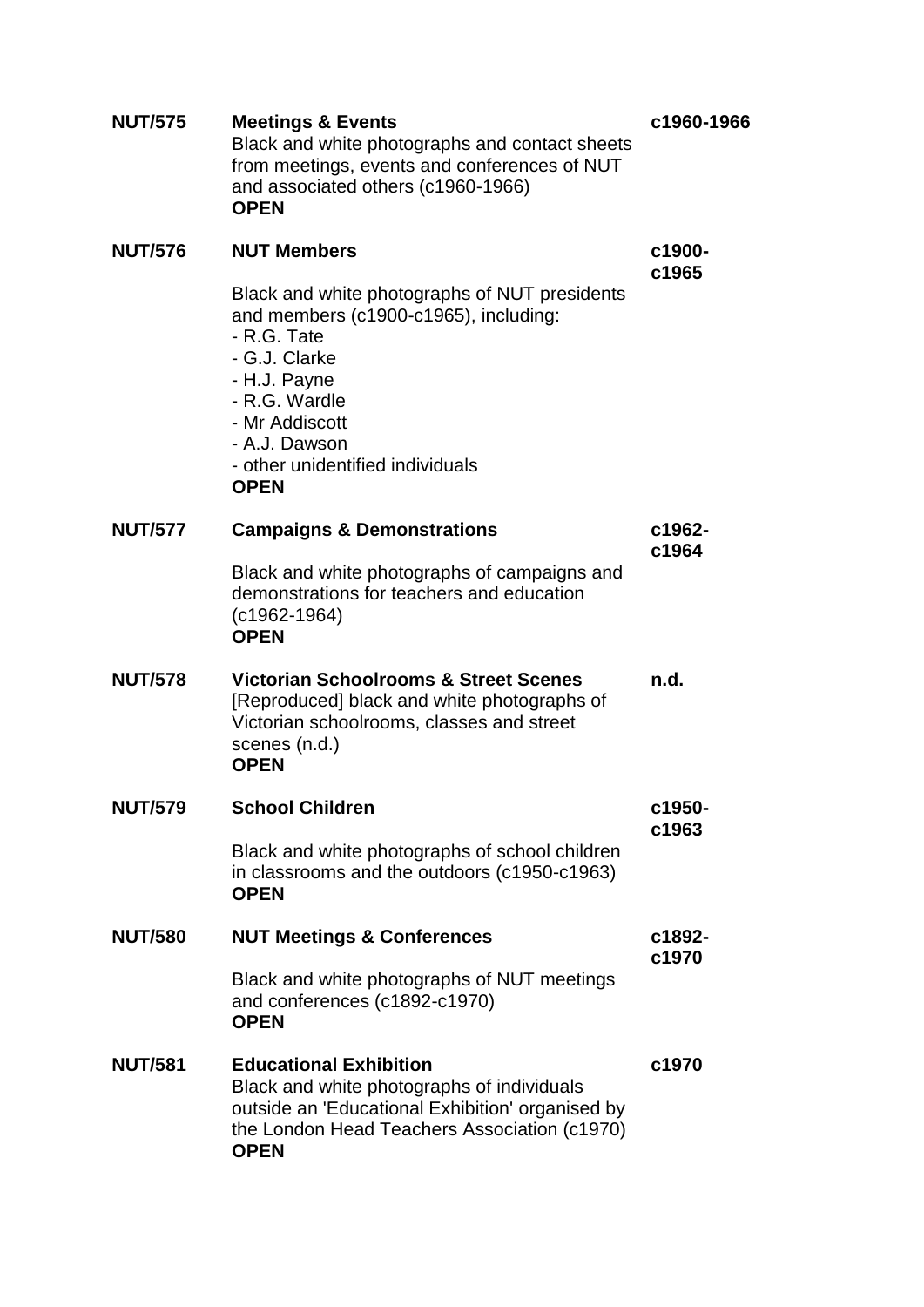| <b>NUT/582</b> | <b>NUT Posters</b><br>Black and white photographs of NUT posters<br>(n.d.)<br><b>OPEN</b>                                                                                                                                    | n.d.       |
|----------------|------------------------------------------------------------------------------------------------------------------------------------------------------------------------------------------------------------------------------|------------|
| <b>NUT/583</b> | <b>NUT Members</b><br>Black and white photographs of NUT members<br>$(c1955-1967)$<br><b>OPEN</b>                                                                                                                            | c1955-1967 |
| <b>NUT/584</b> | <b>Schools</b><br>Colour photographs, slides and negatives of<br>various schools, including: Ebbw Vale<br>Comprehensive School, White Hart Lane<br>Comprehensive School, and Jericho Primary<br>School (1995)<br><b>OPEN</b> | 1995       |
| <b>NUT/585</b> | <b>NUT Conferences &amp; Meetings</b><br>Black and white photographs of NUT and ILTA<br>conferences and meetings (1961-1977)<br><b>OPEN</b>                                                                                  | 1961-1977  |
| <b>NUT/586</b> | <b>Marches &amp; Protests</b><br>Black and white photographs of NUT and ILTA<br>marches, protests and demonstrations regarding<br>teaching and education (1961-1971)<br><b>OPEN</b>                                          | 1961-1971  |
| <b>NUT/587</b> | G. Girling<br>Cardboard backed black and white photograph<br>of G. Girling (c1906)<br><b>OPEN</b>                                                                                                                            | c1906      |
| <b>NUT/588</b> | A. Trail<br>Cardboard backed black and white photograph<br>of A. Trail (c1905)<br><b>OPEN</b>                                                                                                                                | c1905      |
| <b>NUT/589</b> | H.J. Moore<br>Cardboard backed black and white photograph<br>of H.J. Moore (c1905)<br><b>OPEN</b>                                                                                                                            | c1905      |
| <b>NUT/590</b> | <b>Clerkenwell School</b><br>Black and white photographs of pupils at<br>Clerkenwell School (n.d.)<br><b>OPEN</b>                                                                                                            | n.d.       |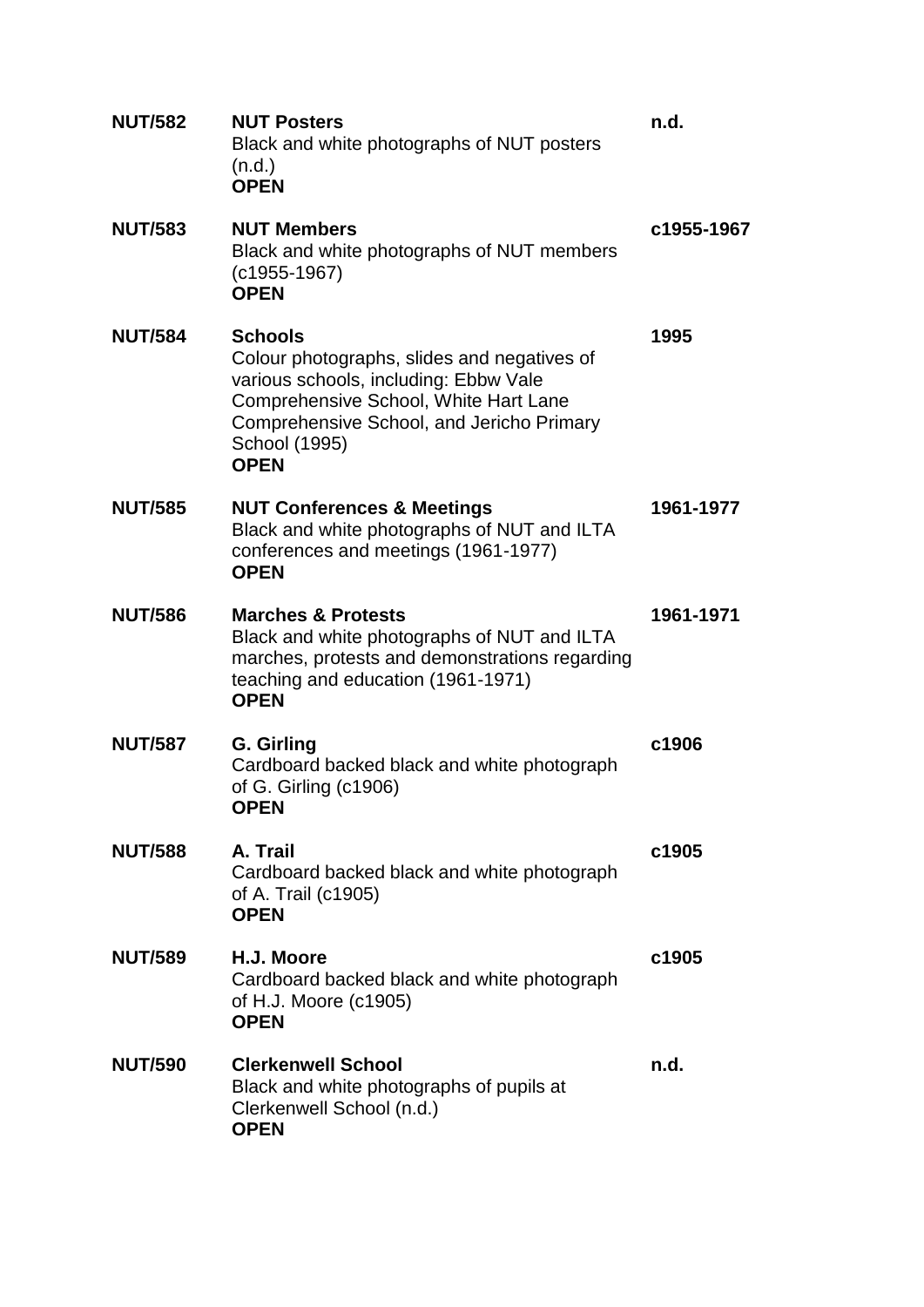| <b>NUT/591</b> | <b>St Barts' Schoo</b><br>Black and white photographs of pupils outside of<br>St Barts' School in Wiltshire (1972)<br><b>OPEN</b>                                 | 1972       |
|----------------|-------------------------------------------------------------------------------------------------------------------------------------------------------------------|------------|
| <b>NUT/592</b> | <b>Handcross CP School</b><br>Black and white photographs of schoolrooms<br>and children at Handcross C.P. School in East<br><b>Sussex (c1960)</b><br><b>OPEN</b> | c1960      |
| <b>NUT/593</b> | <b>Dinner</b><br>Black and white photographs of individuals at an<br>[NUT] formal dinner (c1970)<br><b>OPEN</b>                                                   | c1970      |
| <b>NUT/594</b> | <b>Park Lane School</b><br>Black and white photographs of pupils and<br>teaching staff at Park Lane School in Brent<br>(1971)<br><b>OPEN</b>                      | 1971       |
| <b>NUT/595</b> | <b>Meetings</b>                                                                                                                                                   | c1963-     |
|                | Black and white photographs of NUT meetings<br>$(c1963-c1970)$<br><b>OPEN</b>                                                                                     | c1970      |
| <b>NUT/596</b> | <b>Dinners &amp; Events</b><br>Black and white photographs of [NUT] formal<br>dinners and events (c1950-1970)<br><b>OPEN</b>                                      | c1950-1970 |
| <b>NUT/597</b> | <b>Building Works</b><br>Black and white photographs of building works<br>and scaffolding on unidentified buildings (n.d.)<br><b>OPEN</b>                         | n.d.       |
| <b>NUT/598</b> | <b>NUT Members</b><br>Black and white photographs of NUT members<br>$(1971-c1980)$<br><b>OPEN</b>                                                                 | 1971-c1980 |
| <b>NUT/599</b> | Doug McAvoy<br>Colour and black and white photographs of<br>Doug Mcavoy (c1990)<br><b>OPEN</b>                                                                    | c1990      |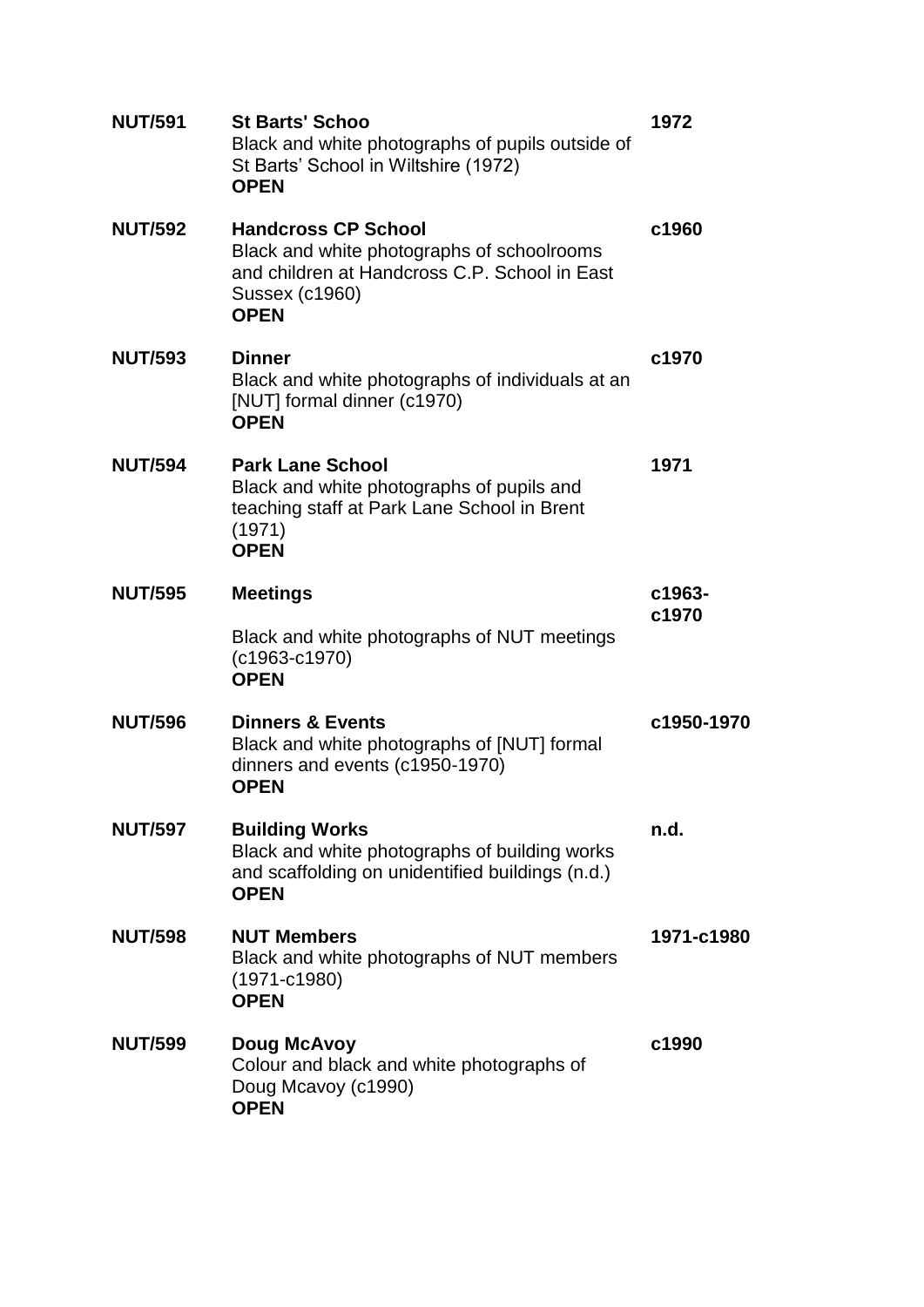| <b>NUT/600</b> | O. Whitfield<br>Black and white photograph of O. Whitfield (NUT<br>President) (c1967)<br><b>OPEN</b>                                                                                                                                                       | c1967 |
|----------------|------------------------------------------------------------------------------------------------------------------------------------------------------------------------------------------------------------------------------------------------------------|-------|
| <b>NUT/601</b> | F.J. Wood<br>Cardboard backed black and white photograph<br>of Miss F.J. Wood (NUT President) (c1920)<br><b>OPEN</b>                                                                                                                                       | c1920 |
| <b>NUT/602</b> | H.J. Walker<br>Black and white photograph of H.J. Walker (NUT<br>President) (n.d.)<br><b>OPEN</b>                                                                                                                                                          | n.d.  |
| <b>NUT/603</b> | R. Waddington<br>Cardboard backed black and white photograph<br>of R. Waddington (NUT President) (c1905)<br><b>OPEN</b>                                                                                                                                    | c1905 |
| <b>NUT/604</b> | T.H.J. Underwood<br>Cardboard backed black and white photograph<br>of T.H.J. Underdown (NUT President) (n.d.)<br><b>OPEN</b>                                                                                                                               | n.d.  |
| <b>NUT/605</b> | C.T. Wing<br>Cardboard backed black and white photograph<br>of C.T. Wing (NUT President) (n.d.)<br><b>OPEN</b>                                                                                                                                             | n.d.  |
| <b>NUT/606</b> | <b>NUT Members &amp; Presidents</b><br>Black and white photographs of NUT members<br>and presidents (n.d.), including:<br>- W.J. Pope<br>- Miss J.F. Wood<br>- W. Gardner<br>- J. Yoxall<br>- H. Cooper<br>- other unidentified individuals<br><b>OPEN</b> | n.d.  |
| <b>NUT/607</b> | E.G. Savage<br>Black and white photograph of E.G. Savage<br>[NUT President] (n.d.)<br><b>OPEN</b>                                                                                                                                                          | n.d.  |
| <b>NUT/608</b> | <b>Media &amp; Technology</b><br>Black and white photographs of media and<br>technology [at the School of the Future<br>conference] (c1966)                                                                                                                | c1966 |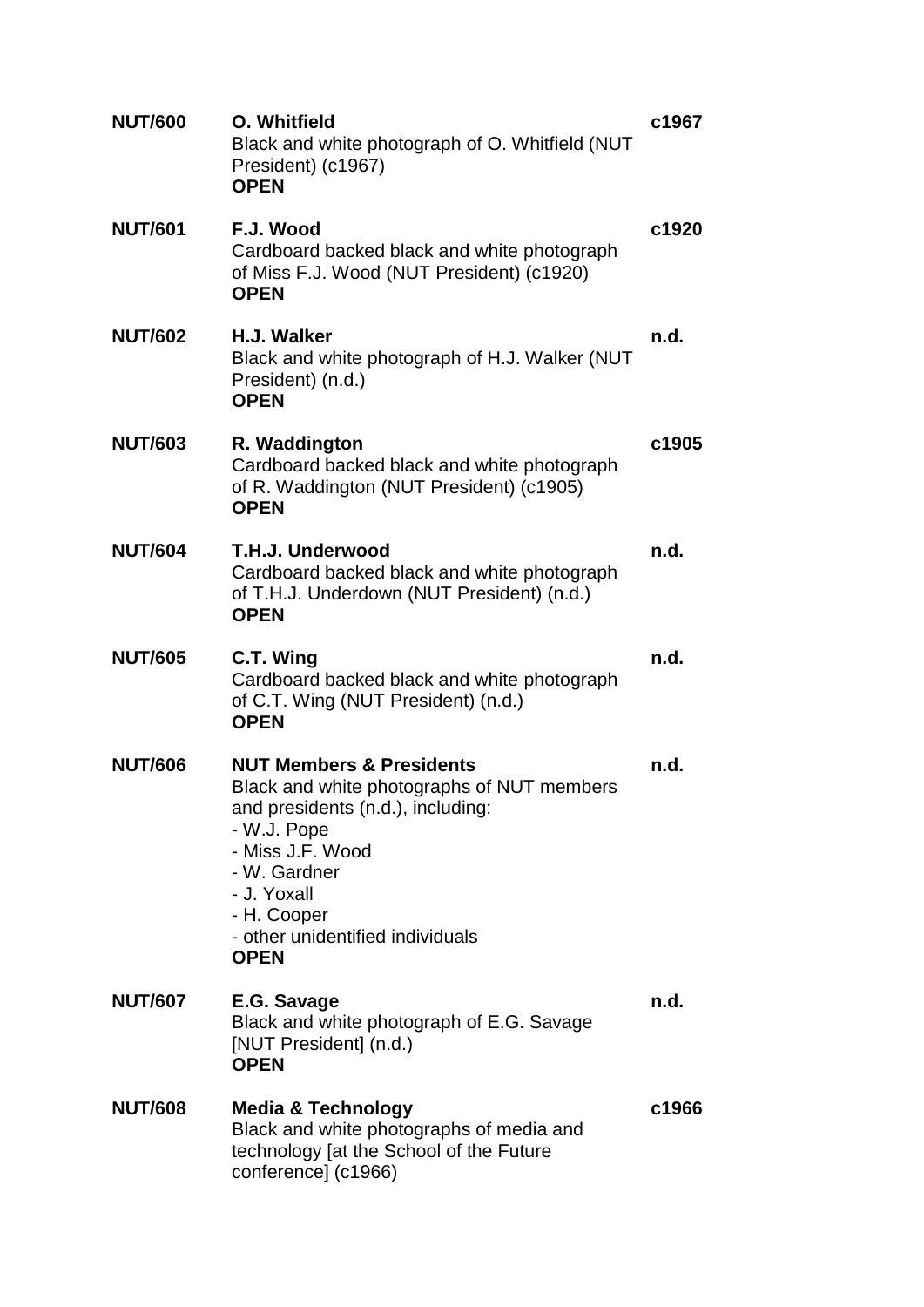## **OPEN**

| <b>NUT/609</b> | <b>School Children</b>                                                                                                         | c1950-<br>c1960 |
|----------------|--------------------------------------------------------------------------------------------------------------------------------|-----------------|
|                | Black and white photographs of school children<br>in classrooms and other school areas (c1950-<br>c1960)<br><b>OPEN</b>        |                 |
| <b>NUT/610</b> | <b>NUT Events</b>                                                                                                              | c1933-          |
|                | Black and white photographs of various NUT<br>events (c1933-c1970)<br><b>OPEN</b>                                              | c1970           |
| <b>NUT/611</b> | <b>NUT Meetings</b><br>Black and white photographs of NUT meetings<br>(n.d.)<br><b>OPEN</b>                                    | n.d.            |
| <b>NUT/612</b> | <b>Victorian Schools</b><br>[Reproduced] black and white photographs of<br>Victorian schools and classes (n.d.)<br><b>OPEN</b> | n.d.            |
| <b>NUT/613</b> | A.E. Hershall<br>Black and white photographs of A.E. Hershall<br>(NUT President) (c1932)<br><b>OPEN</b>                        | c1932           |
| <b>NUT/614</b> | <b>G. Chippenfield</b><br>Black and white photographs of G. Chippenfield<br>(NUT President) (c1941)<br><b>OPEN</b>             | c1941           |
| <b>NUT/615</b> | W.W. Hill<br>Black and white photograph of W.W. Hill (NUT<br>President) (c1931)<br><b>OPEN</b>                                 | c1931           |
| <b>NUT/616</b> | E.R. Conway<br>Cardboard backed black and white photograph<br>of E.R. Conway (NUT President) (c1919)<br><b>OPEN</b>            | c1919           |
| <b>NUT/617</b> | <b>Dinner</b><br>Cardboard backed black and white photograph<br>of [an NUT] formal dinner (c1940)<br><b>OPEN</b>               | c1940           |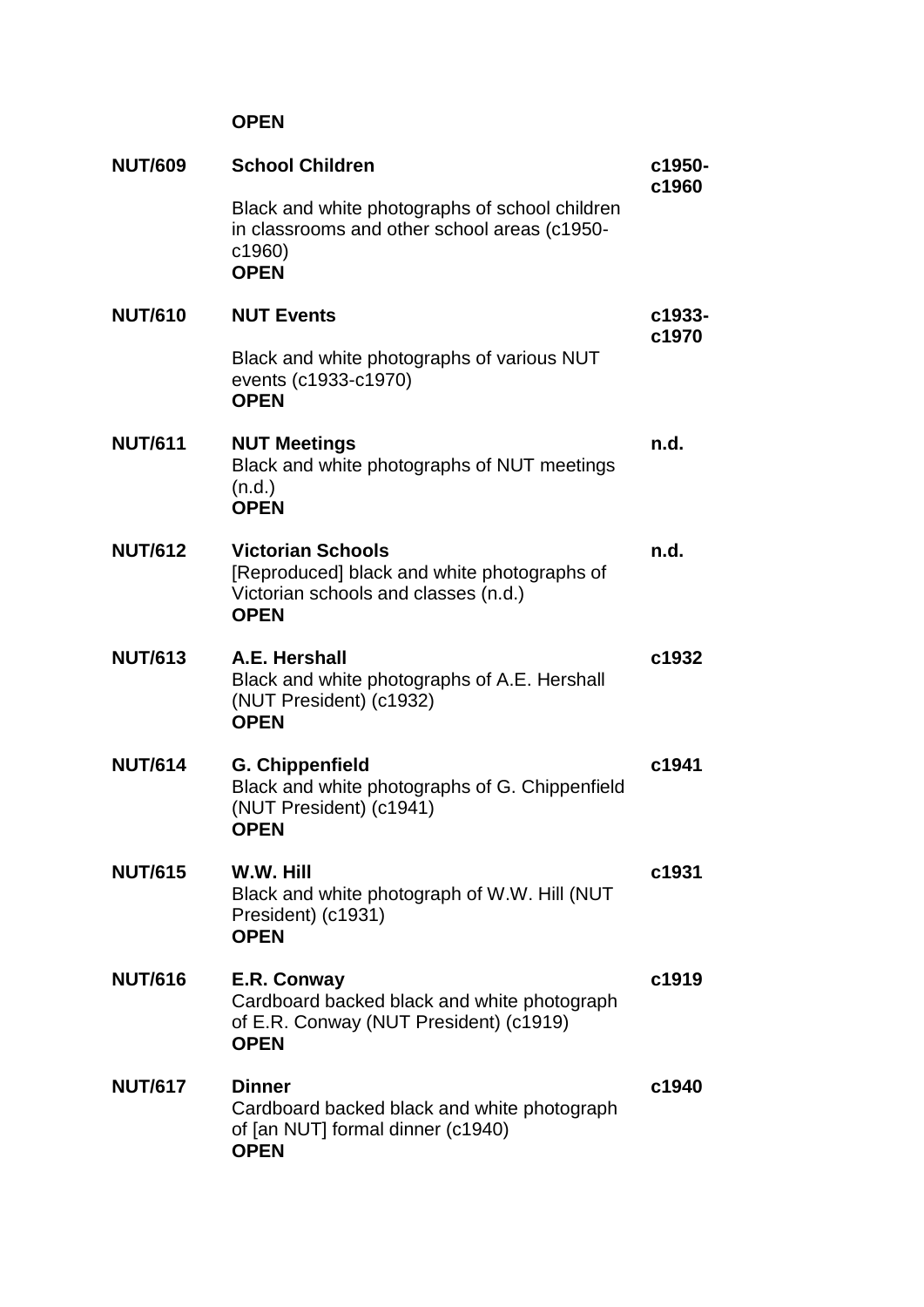| <b>NUT/618</b> | <b>Television Productions</b><br>Black and white photographs of television<br>productions featuring school life (c1995)<br><b>OPEN</b>                                                                        | c1995      |
|----------------|---------------------------------------------------------------------------------------------------------------------------------------------------------------------------------------------------------------|------------|
| <b>NUT/619</b> | <b>Peter Kennedy</b><br>Black and white photographs of Peter Kennedy<br>(n.d.)<br><b>OPEN</b>                                                                                                                 | n.d.       |
| <b>NUT/620</b> | J. Murphy<br>Black and white photographs of J. Murphy<br>(c1977)<br><b>OPEN</b>                                                                                                                               | c1977      |
| <b>NUT/621</b> | C.W. Crook<br>Cardboard backed black and white photograph<br>of C.W. Crook (NUT President) (c1917)<br><b>OPEN</b>                                                                                             | c1917      |
| <b>NUT/622</b> | <b>Concerts</b><br>Black and white photographs of a music concert<br>[at Mander Hall] (n.d.)<br><b>OPEN</b>                                                                                                   | n.d.       |
| <b>NUT/623</b> | <b>Exhibition</b><br>Black and white photographs of individuals at an<br>unidentified exhibition [at Mander Hall] (c1965)<br><b>OPEN</b>                                                                      | c1965      |
| <b>NUT/624</b> | <b>Meetings</b><br>Black and white photographs of meetings,<br>including committee meetings, meetings<br>regarding the school leaving age, and other NUT<br>meetings (n.d.)<br><b>OPEN</b>                    | n.d.       |
| <b>NUT/625</b> | <b>Protests &amp; Campaigns</b><br>Black and white photographs of protests and<br>campaigns, including the 'Campaign for<br>Education', and a protest against teacher<br>salaries (c1963-1970)<br><b>OPEN</b> | 1963-c1970 |
| <b>NUT/626</b> | <b>WCOTP</b><br>Black and white photographs of individuals at a<br>WCOTP event [possibly the World Congress of<br>Teaching Professionals] (1972)<br><b>OPEN</b>                                               | 1972       |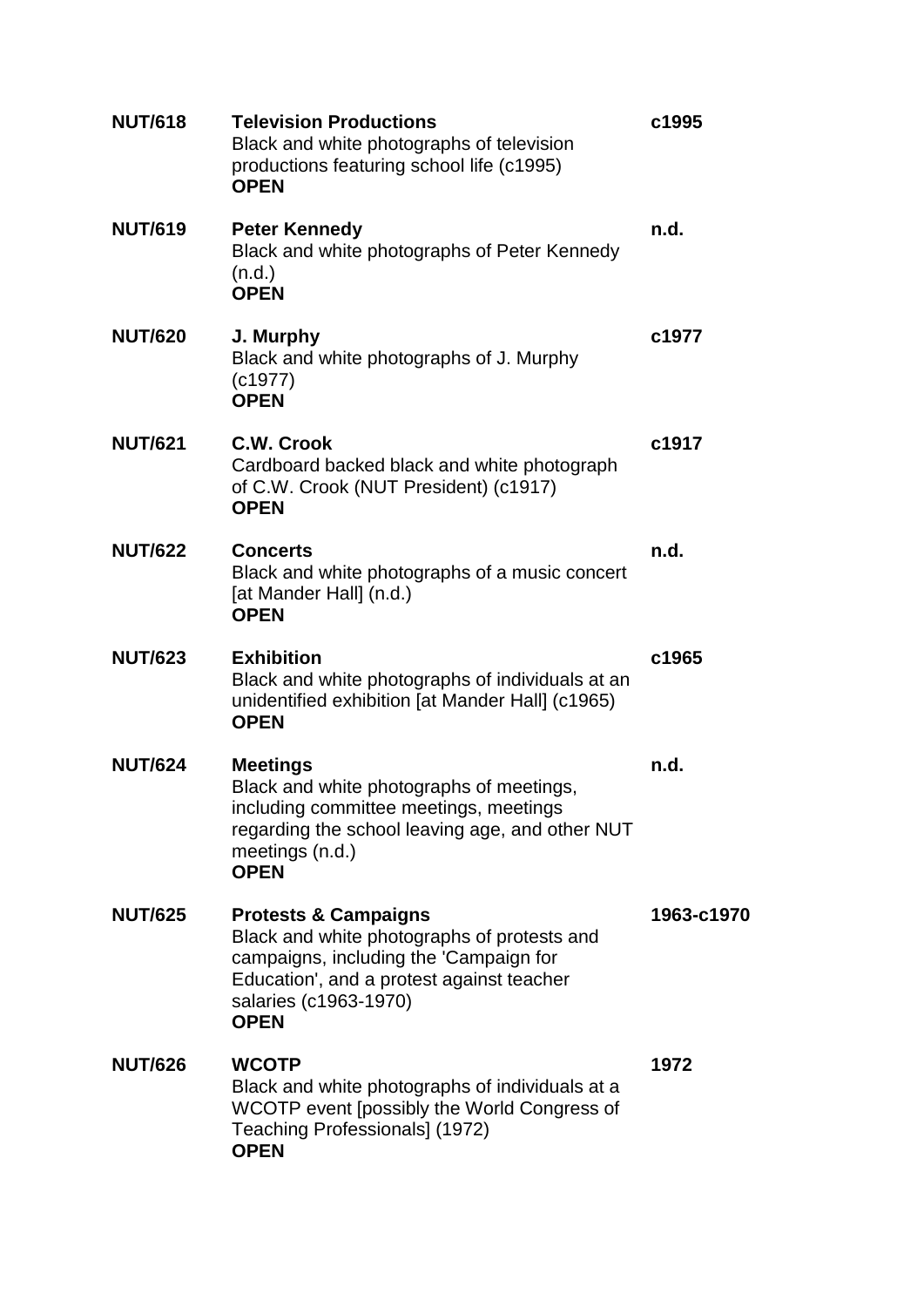| <b>NUT/627</b> | <b>School Children</b><br>Black and white photographs of school children<br>in various classrooms and playgrounds (c1950-<br>1965)<br><b>OPEN</b>                                                                                                                       | c1950-1965 |
|----------------|-------------------------------------------------------------------------------------------------------------------------------------------------------------------------------------------------------------------------------------------------------------------------|------------|
| <b>NUT/628</b> | <b>Miscellaneous</b><br>Miscellaneous black and white photographs and<br>negatives of individuals working in education<br>[including NUT members], exhibitions and<br>events, and school activities (c1965-1972)<br><b>OPEN</b>                                         | c1965-1972 |
| <b>NUT/629</b> | <b>Priestley Smith School for the Partially</b><br><b>Sighted</b><br>Black and white photographs of pupils at<br>Priestley Smith School for the Partially Sighted<br>(c1970)<br><b>OPEN</b>                                                                             | c1970      |
| <b>NUT/630</b> | <b>NUT Conference, Scarborough</b><br>Black and white negatives, contact sheets and<br>photographs of NUT's conference in<br>Scarborough (1973)<br><b>OPEN</b>                                                                                                          | 1973       |
| <b>NUT/631</b> | <b>NUT Conference, Blackpool</b><br>Black and white contact sheets and negatives of<br>NUT's conference in Blackpool (1972)<br><b>OPEN</b>                                                                                                                              | 1972       |
| <b>NUT/632</b> | <b>Marches &amp; Demonstrations</b><br>Black and white contact sheet and negatives of<br>individuals participating in marches and<br>demonstrations (1973), including:<br>- D.E.S. Demonstration<br>- Inner London [Strike] March<br>- ILTA Strike March<br><b>OPEN</b> | 1973       |
| <b>NUT/633</b> | <b>NUT Conference, Eastbourne</b><br>Black and white contact sheets and negatives of<br>NUT's conference in Eastbourne (1974)<br><b>OPEN</b>                                                                                                                            | 1974       |
| <b>NUT/634</b> | <b>Music: Recorder</b><br>Black and white contact sheets and negatives of<br>individuals playing the recorder (1974)<br><b>OPEN</b>                                                                                                                                     | 1974       |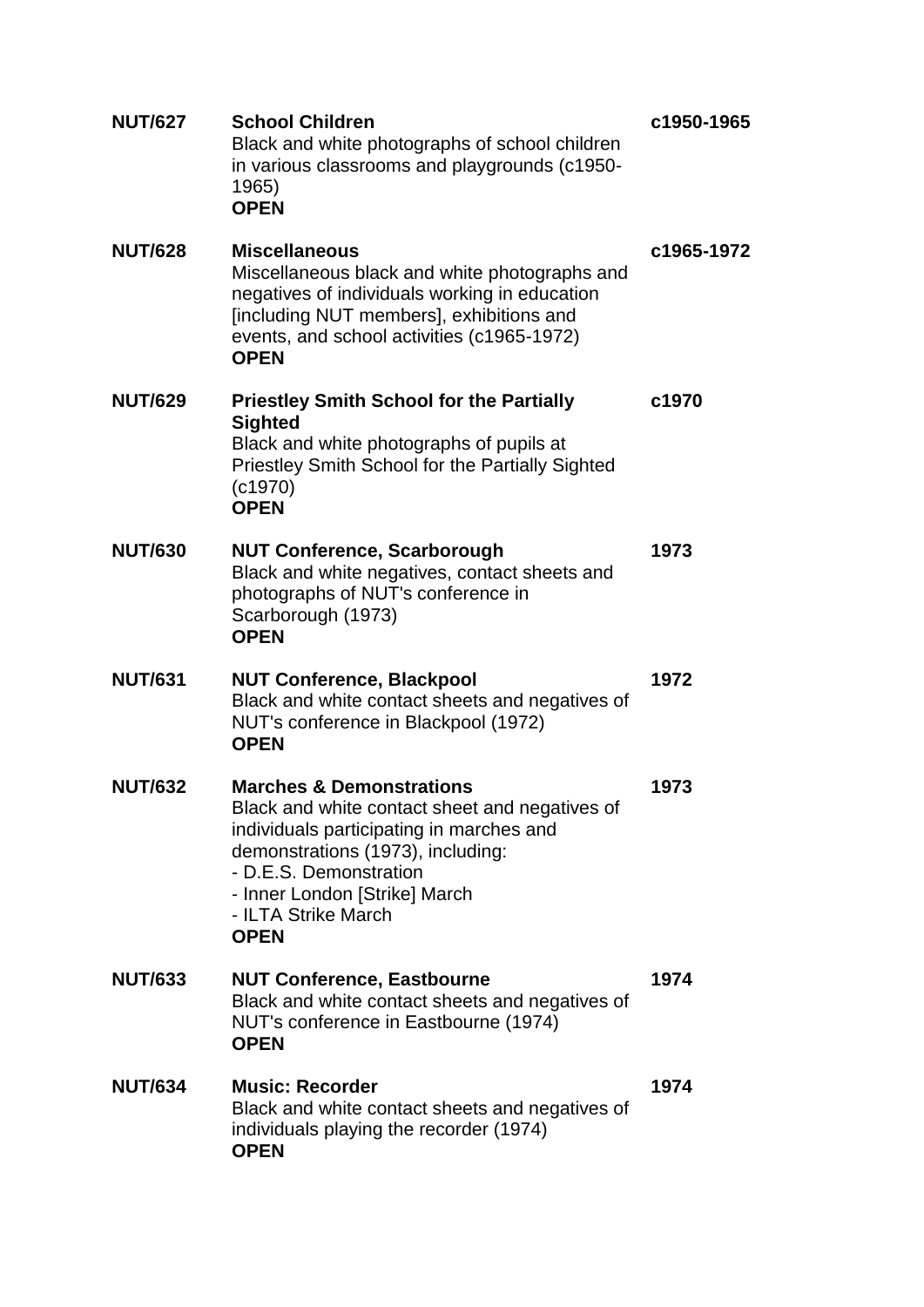| <b>NUT/635</b> | <b>Child Education</b><br>Black and white contact sheets and negatives of<br>child education classes [at the School of<br>Nursery] in Leicester (1972)<br><b>OPEN</b>                                         | 1972 |
|----------------|---------------------------------------------------------------------------------------------------------------------------------------------------------------------------------------------------------------|------|
| <b>NUT/636</b> | <b>NUT Members</b><br>Black and white contact sheets and negatives of<br>NUT members, including Vice - President<br>candidates, NUT executive members, and<br>various other members (1972)<br><b>OPEN</b>     | 1972 |
| <b>NUT/637</b> | <b>Young Teachers Conference</b><br>Black and white contact sheets and negatives of<br>the Young Teachers conference in Nottingham<br>(1972)<br><b>OPEN</b>                                                   | 1972 |
| <b>NUT/638</b> | <b>Brighton School</b><br>Black and white contact sheet and negatives of<br>the building, teaching staff and pupils at Brighton<br>School (1972)<br><b>OPEN</b>                                               | 1972 |
| <b>NUT/639</b> | <b>NUT Conference, Blackpool</b><br>Black and white photographs, contact sheets<br>and negatives of NUT's conference in Blackpool<br>(1984)<br><b>OPEN</b>                                                    | 1984 |
| <b>NUT/640</b> | <b>Hamilton House</b><br>Black and white photographs, contact sheets<br>and negatives of a meeting at Hamilton House<br>attended by Princess Anne and other<br>unidentified individuals (1984)<br><b>OPEN</b> | 1984 |
| <b>NUT/641</b> | <b>Photo Competition Winners</b><br>Black and white photographs, contact sheet and<br>negatives of photograph competition winners<br>(1984)<br><b>OPEN</b>                                                    | 1984 |
| <b>NUT/642</b> | <b>NUT Library</b><br>Black and white photograph, contact sheet and<br>negatives of individuals working in the NUT<br>library (1984)<br><b>OPEN</b>                                                           | 1984 |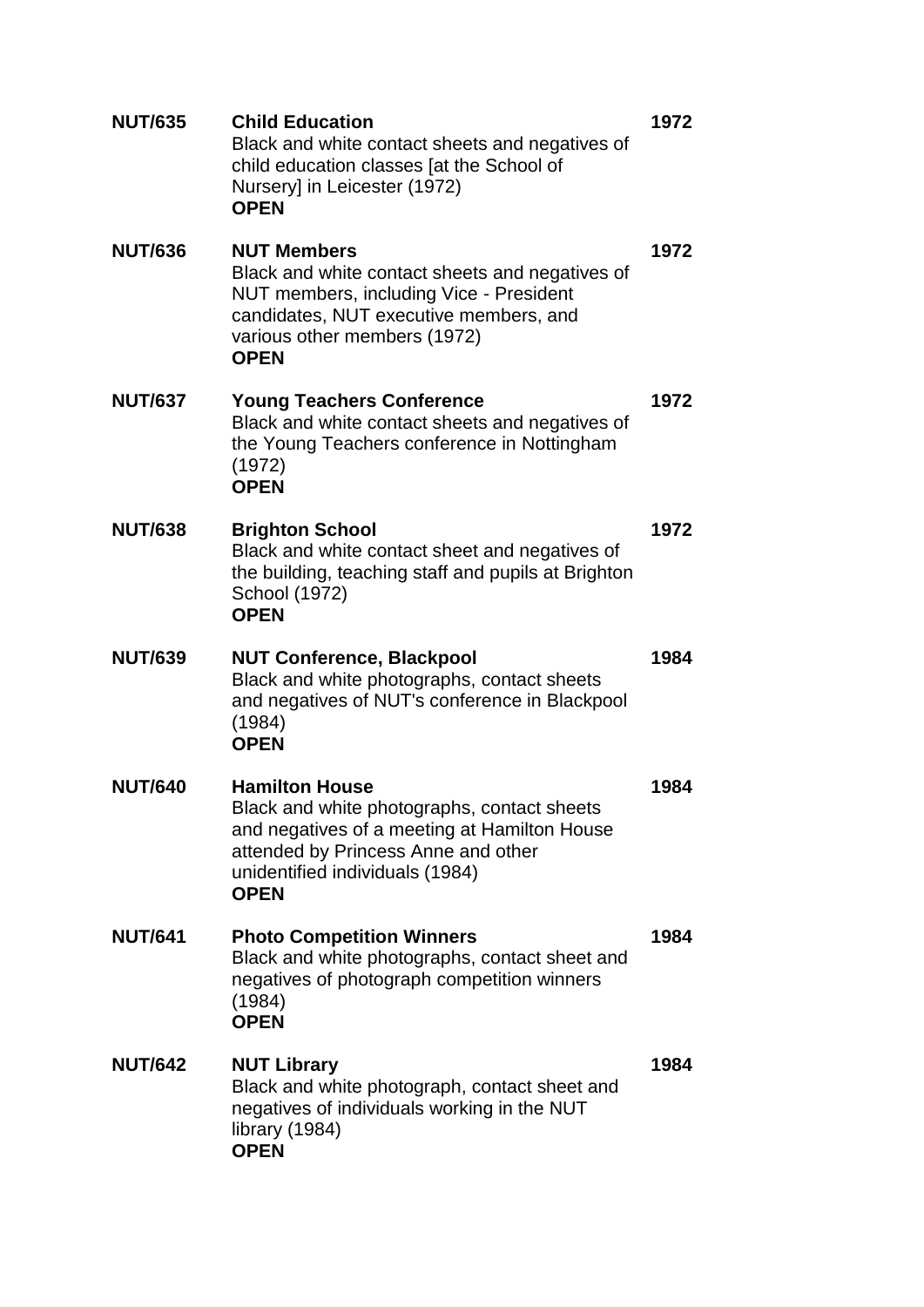| <b>NUT/643</b> | <b>Peace Meeting</b><br>Black and white photographs, contact sheet and<br>negatives of the Peace Meeting at Stoke<br>Rochford (1984)<br><b>OPEN</b>                                                                                                                     | 1984 |
|----------------|-------------------------------------------------------------------------------------------------------------------------------------------------------------------------------------------------------------------------------------------------------------------------|------|
| <b>NUT/644</b> | <b>Demonstrations</b><br>Black and white contact sheet and negatives of<br>individuals participating in various<br>demonstrations (1984), including:<br>- demonstration based in Croydon<br>- Save ILEA march<br>- an education lobby [in Hertfordshire]<br><b>OPEN</b> | 1984 |
| <b>NUT/645</b> | <b>CATE Council</b><br>Black and white contact sheet and photographs<br>of members of CATE (Council for the<br>Accreditation of Teacher Education) (1984)<br><b>OPEN</b>                                                                                                | 1984 |
| <b>NUT/646</b> | 'Sunshine Coach'<br>Black and white photographs of individuals<br>stood by the 'Sunshine Coach' at Greevale<br>School (1984)<br><b>OPEN</b>                                                                                                                             | 1984 |
| <b>NUT/647</b> | <b>History Conference</b><br>Black and white contact sheet and negatives of<br>the 'Value of History: At School and After'<br>conference held at Senate House, London<br>(1984)<br><b>OPEN</b>                                                                          | 1984 |
| <b>NUT/648</b> | <b>Prize Winners</b><br>Black and white contact sheet and negatives of<br>[Campaign for Racial Equality] prize winners<br>(1983)<br><b>OPEN</b>                                                                                                                         | 1983 |
| <b>NUT/649</b> | <b>Book Fair</b><br>Black and white photographs, contact sheets<br>and negatives of individuals at a book fair in<br>Peckham (1983)<br><b>OPEN</b>                                                                                                                      | 1983 |
| <b>NUT/650</b> | <b>St Albans Teacher Centre</b><br>Black and white contact sheet and negatives of<br>individuals at St Albans Teacher Centre (1975)<br><b>OPEN</b>                                                                                                                      | 1975 |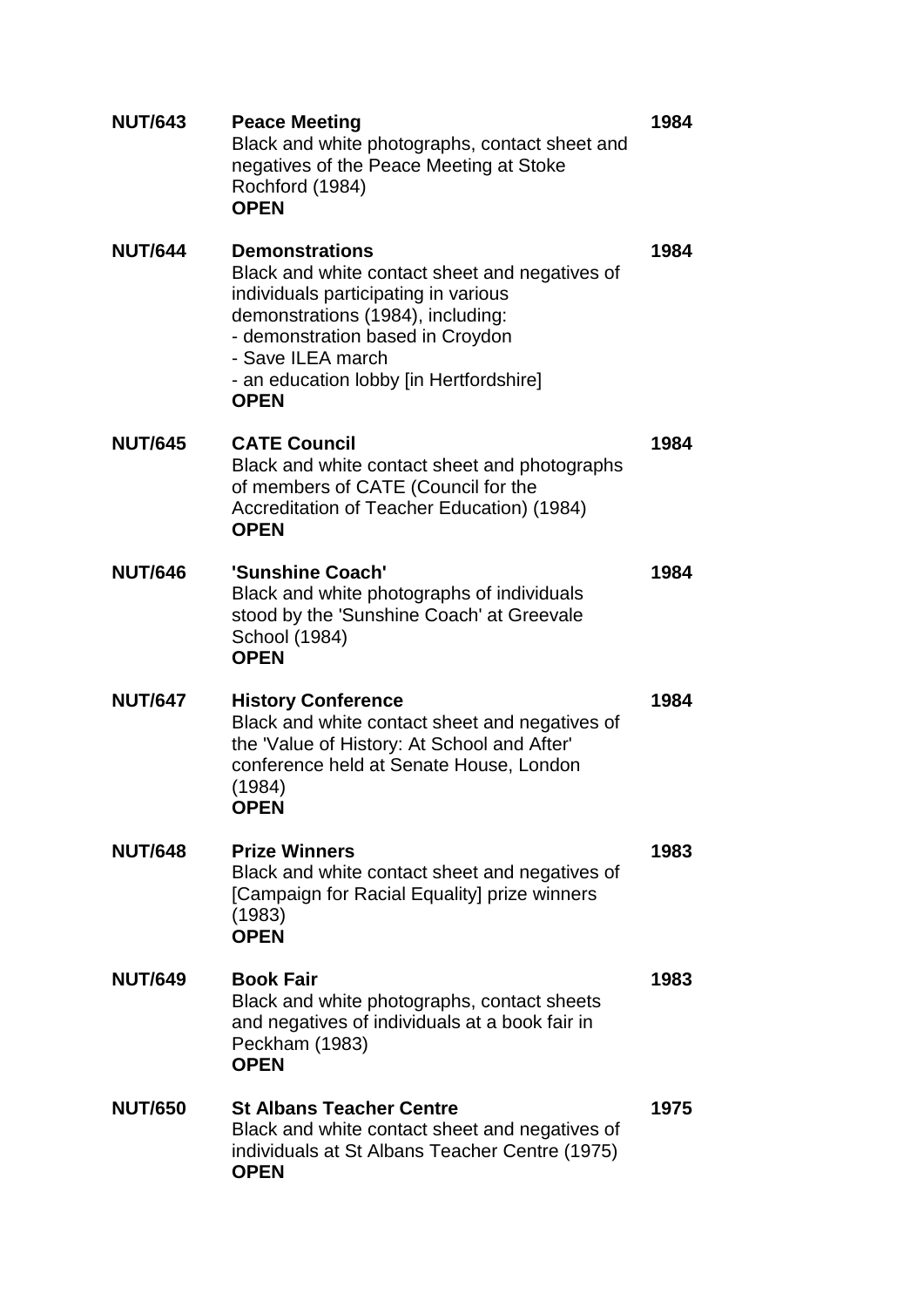| <b>NUT/651</b> | <b>Prior Weston</b><br>Black and white contact sheets and negatives of<br>individuals at Prior Weston [school] (1976)<br><b>OPEN</b>                                             | 1976 |
|----------------|----------------------------------------------------------------------------------------------------------------------------------------------------------------------------------|------|
| <b>NUT/652</b> | <b>NUT Conference, Blackpool</b><br>Black and white contact sheets and negatives of<br>NUT's conference in Blackpool (1975)<br><b>OPEN</b>                                       | 1975 |
| <b>NUT/653</b> | <b>Bulmershe College</b><br>Black and white contact sheet and negatives of<br>staff at Bulmershe College (1976)<br><b>OPEN</b>                                                   | 1976 |
| <b>NUT/654</b> | <b>Queens Park Infants</b><br>Black and white contact sheet and negatives of<br>children at Queens Park Infants (1976)<br><b>OPEN</b>                                            | 1976 |
| <b>NUT/655</b> | <b>Soft Foam Play</b><br>Black and white contact sheet and negatives of<br>children playing in a soft foam area (1975)<br><b>OPEN</b>                                            | 1975 |
| <b>NUT/656</b> | <b>Fred Mulley</b><br>Black and white contact sheet and negatives of<br>Fred Mulley speaking with NUT individuals<br>(1975)<br><b>OPEN</b>                                       | 1975 |
| <b>NUT/657</b> | <b>Teachers' Benevolent Fund Dinner</b><br>Black and white contact sheet and negatives<br>from the Teachers' Benevolent Fund's 100th<br>anniversary dinner (1976)<br><b>OPEN</b> | 1976 |
| <b>NUT/658</b> | <b>Demonstration</b><br>Black and white contact sheets and negatives of<br>individuals participating a demonstration against<br>cuts (Oxford) (1976)<br><b>OPEN</b>              | 1976 |
| <b>NUT/659</b> | <b>Strike</b><br>Black and white contact sheet and negatives of<br>teachers [from Merton School] on strike (1976)<br><b>OPEN</b>                                                 | 1976 |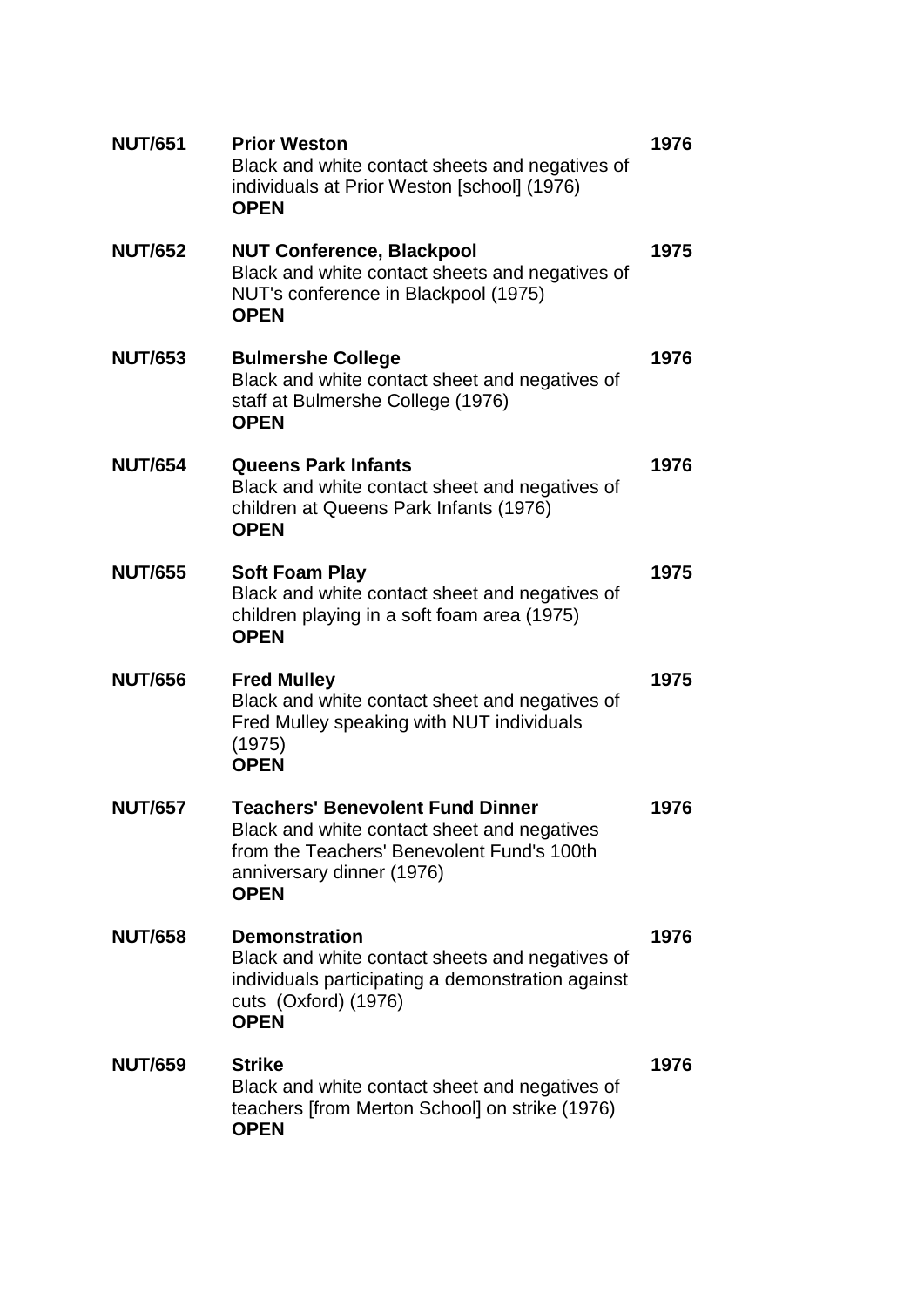| <b>NUT/660</b> | <b>Art Exhibition</b><br>Black and white contact sheet and negatives of<br>an art exhibition (1976)<br><b>OPEN</b>                                                                                                                                                                | 1976  |
|----------------|-----------------------------------------------------------------------------------------------------------------------------------------------------------------------------------------------------------------------------------------------------------------------------------|-------|
| <b>NUT/661</b> | <b>Football &amp; Netball</b><br>Black and white contact sheet and negatives of<br>individuals playing football and netball (1976)<br><b>OPEN</b>                                                                                                                                 | 1976  |
| <b>NUT/662</b> | <b>School Leavers</b><br>Black and white contact sheet and negatives of<br>school leavers at Willesden High School (1976)<br><b>OPEN</b>                                                                                                                                          | 1976  |
| <b>NUT/663</b> | <b>Alan Evans</b><br>Black and white contact sheet and negatives of<br>Alan Evans [NUT member] (1976)<br><b>OPEN</b>                                                                                                                                                              | 1976  |
| <b>NUT/664</b> | <b>Sports Tournament</b><br>Black and white contact sheet of a sports<br>tournament, and individuals using computers in<br>schools (1976)<br><b>OPEN</b>                                                                                                                          | 1976  |
| <b>NUT/665</b> | <b>NUT Executives &amp; Officials</b><br>Cardboard backed black and white photographs<br>of NUT executive members and officials (1942)<br><b>OPEN</b>                                                                                                                             | 1942  |
|                |                                                                                                                                                                                                                                                                                   |       |
| <b>NUT/666</b> | <b>Polish Teachers Union &amp; Teacher Holiday</b><br><b>Homes</b><br>Photograph album featuring black and white<br>photographs of the Polish Teachers Union in<br>Warsaw, and the teacher's holiday homes in<br>Zakopane, Krynice and Szklarska Poreba<br>(c1951)<br><b>OPEN</b> | c1951 |
| <b>NUT/667</b> | <b>Everington Secondary School</b><br>Photograph album featuring black and white<br>photographs of Everington Secondary School's<br>staff and pupils school trip Seaford (1954)<br><b>OPEN</b>                                                                                    | 1954  |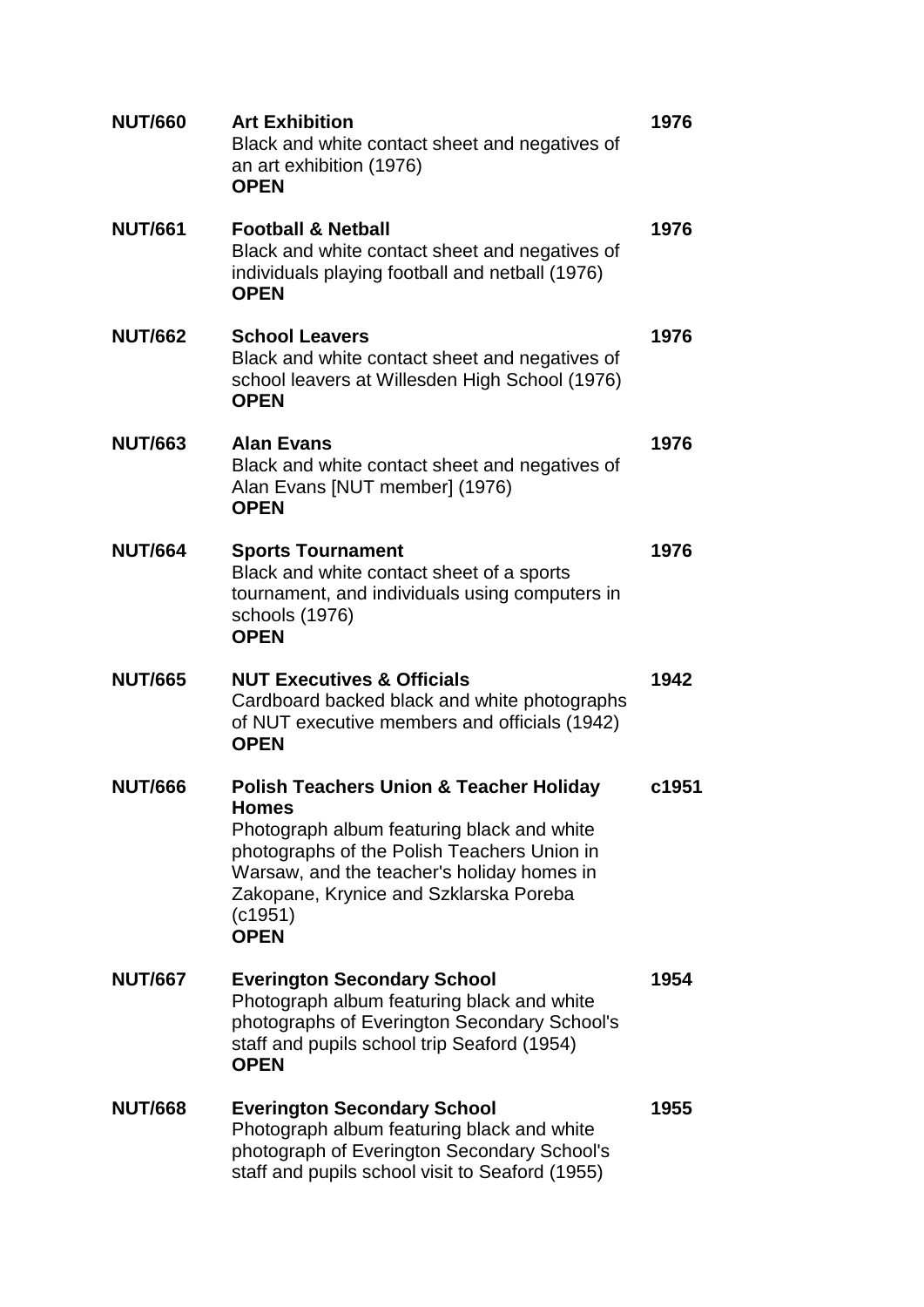## **OPEN**

| <b>NUT/669</b> | <b>Everington Secondary School</b><br>Black and white photographs of pupils at<br>Everington Secondary School participating in<br>various school based activities, including a<br>drama production, an educational visit, and the<br>school choir (1952-1954)<br><b>OPEN</b> | 1952-1954  |
|----------------|------------------------------------------------------------------------------------------------------------------------------------------------------------------------------------------------------------------------------------------------------------------------------|------------|
| <b>NUT/670</b> | <b>NUT Conference, Nottingham</b><br>Cardboard backed black and white photograph<br>of NUT's conference in Nottingham (1879)<br><b>OPEN</b>                                                                                                                                  | 1879       |
| <b>NUT/671</b> | <b>Documents at Downing Street</b><br>Cardboard backed black and white photographs<br>of individuals holding documents outside<br>Downing Street (n.d.)<br><b>OPEN</b>                                                                                                       | n.d.       |
| <b>NUT/672</b> | <b>Sir Ernest Gray</b><br>Cardboard backed black and white photograph<br>of Sir Ernest Gray (NUT President) (c1900)<br><b>OPEN</b>                                                                                                                                           | c1900      |
| <b>NUT/673</b> | <b>Petitions &amp; Protests</b><br>Black and white photographs of petitions and<br>protests, including petitions regarding salary<br>cuts being delivered to No.10 Downing Street,<br>and teachers protesting in London (1933-c1970)<br><b>OPEN</b>                          | 1933-c1970 |
| <b>NUT/674</b> | <b>Sgt. Harry Smith</b><br>Cardboard backed black and white photograph<br>of Sgt. Harry Smith [NUT member?] (1915)<br><b>OPEN</b>                                                                                                                                            | 1915       |
| <b>NUT/675</b> | <b>NUT Conference, Plymouth</b><br>Cardboard backed black and white photograph<br>of NUT's conference in Plymouth (1910)<br><b>OPEN</b>                                                                                                                                      | 1910       |
| <b>NUT/676</b> | <b>Dinner</b><br>Cardboard backed black and white photograph<br>of individuals at a formal [NUT] dinner (c1940)<br><b>OPEN</b>                                                                                                                                               | c1940      |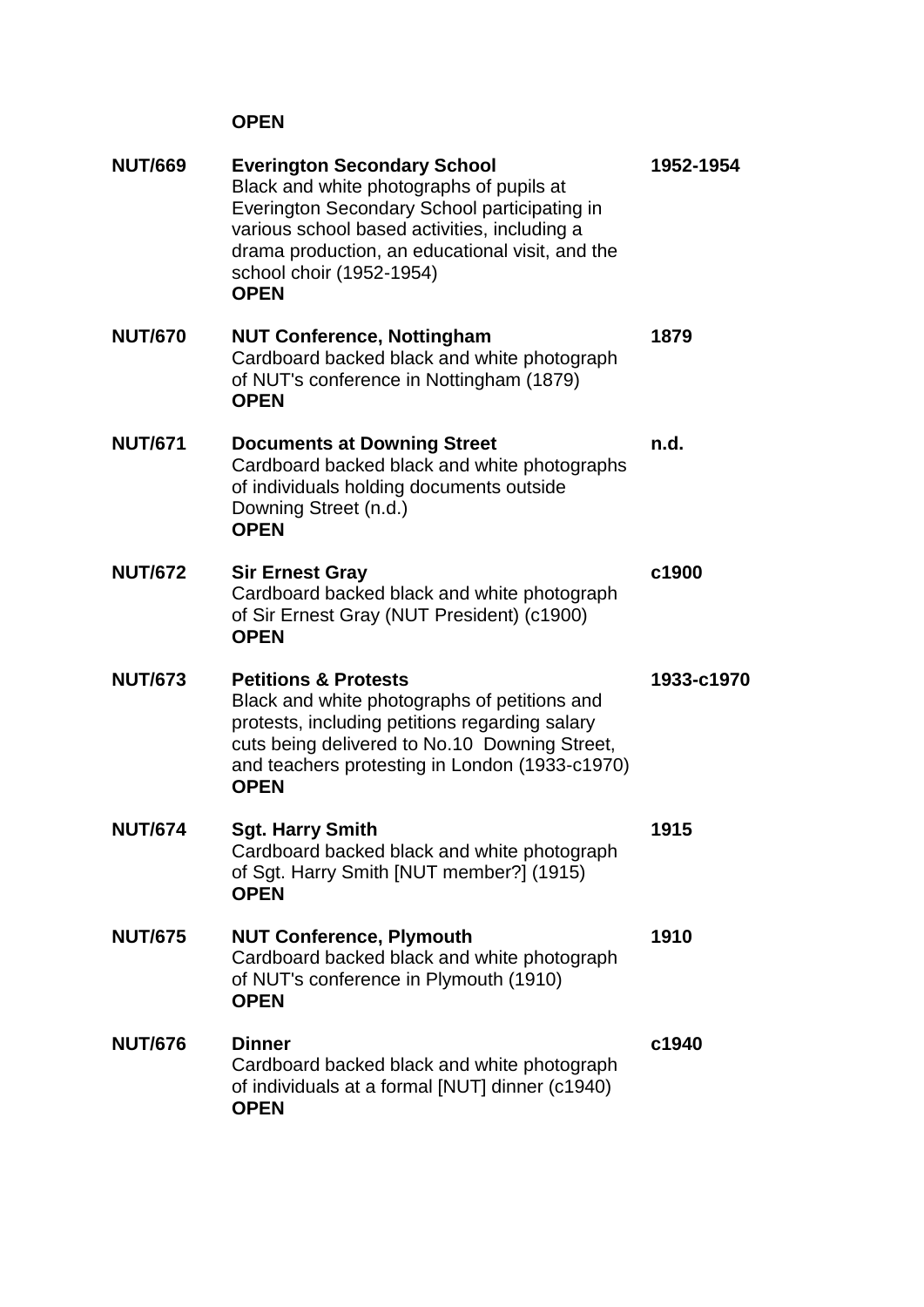| <b>NUT/677</b> | <b>Ronald Gould</b><br>Cardboard backed black and white photograph<br>of Ronald Gould (NUT President) (c1943)<br><b>OPEN</b>                                                                                                                         | c1943 |
|----------------|------------------------------------------------------------------------------------------------------------------------------------------------------------------------------------------------------------------------------------------------------|-------|
| <b>NUT/678</b> | <b>Lutheran mission</b><br>Colour photographs of individuals involved<br>associated with the Lutheran Mission [possibly<br>at a congress In a central American country?]<br>(c1980)<br><b>OPEN</b>                                                   | c1980 |
| <b>NUT/679</b> | <b>Harry Allison</b><br>Cardboard backed black and white photograph<br>of Harry Allison (NUT President) (c1972)<br><b>OPEN</b>                                                                                                                       | c1972 |
| <b>NUT/680</b> | <b>Shropshire County [NUT]</b><br>Photograph album featuring black and white<br>photographs from Shropshire County's NUT,<br>including photographs of NUT members and<br>presidents, and Shropshire scenery and<br>landscapes (c1913)<br><b>OPEN</b> | c1913 |
| <b>NUT/681</b> | <b>Dinner</b><br>Cardboard backed black and white photograph<br>of individuals at a formal [NUT] dinner (c1940)<br><b>OPEN</b>                                                                                                                       | c1940 |
| <b>NUT/682</b> | <b>Boarding School for Teachers' Orphans</b><br>Photograph album featuring black and white<br>photographs of school buildings and individuals<br>at a boarding school for teacher's orphans in<br>Kecskemét (1960)<br><b>OPEN</b>                    | 1960  |
| <b>NUT/683</b> | <b>NUT Members</b><br>Black and white photographs of NUT members,<br>including Sir Ernest Gray and an unidentified<br>individual (n.d.)<br><b>OPEN</b>                                                                                               | n.d.  |
| <b>NUT/684</b> | <b>TUC Women's Conference</b><br>Black and white photographs of [NUT delegates]<br>at a TUC women's conference in Weymouth<br>(c1977)<br><b>OPEN</b>                                                                                                 | c1977 |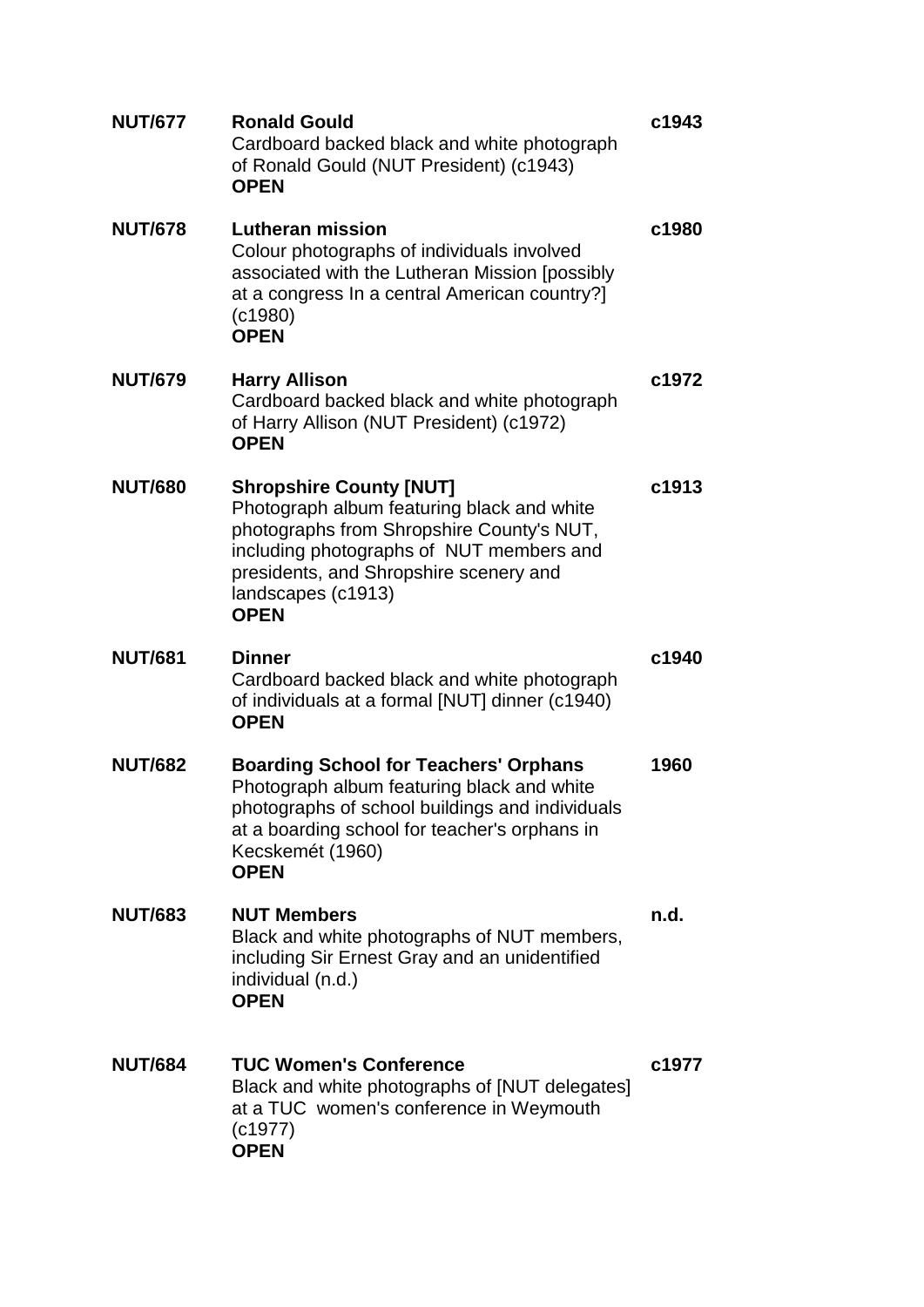| <b>NUT/685</b> | W.G. Cove<br>Copper plate of W.G. Cove (NUT President)<br>(n.d.)<br><b>OPEN</b>                                                                                                               | n.d.   |
|----------------|-----------------------------------------------------------------------------------------------------------------------------------------------------------------------------------------------|--------|
| <b>NUT/686</b> | <b>Documents at Downing Street</b><br>Cardboard backed black and white photograph<br>of individuals holding documents [possibly<br>petitions] at No 10. Downing Street (c1933)<br><b>OPEN</b> | c1933  |
| <b>NUT/687</b> | <b>Documents at Downing Street</b><br>Cardboard backed black and white photograph<br>of individuals piling up documents at No.10<br>Downing Street (c1933)<br><b>OPEN</b>                     | c1933  |
| <b>NUT/688</b> | <b>El Salvador</b><br>Colour photographs of individuals at a<br>[school/education?] congress in El Salvador<br>(c1980)<br><b>OPEN</b>                                                         | c1980  |
| <b>NUT/689</b> | Library                                                                                                                                                                                       | c1960- |
|                | Black and white photographs of individuals using<br>various libraries (c1960-c1975)<br><b>OPEN</b>                                                                                            | c1975  |
| <b>NUT/690</b> | <b>NUT Conference, Jersey</b><br>Black and white photographs of individuals at<br>NUT's conference in Jersey (1983)<br>OPEN                                                                   | 1983   |
| <b>NUT/691</b> | 'Our School'<br>Black and white film stills from the filming of 'Our<br>School' (made by Graphic Films for NUT)<br>(c1962)<br><b>OPEN</b>                                                     | c1962  |
| <b>NUT/692</b> | 'Secondary Modern School'<br>Black and white film stills from the filming of<br>'Secondary Modern School' [by NUT] (1960)<br><b>OPEN</b>                                                      | 1960   |
| <b>NUT/693</b> | <b>Buildings</b><br>Black and white photographs of buildings,<br>including a Teachers' Benevolent Fund<br>residential home, and an unidentified school<br>(n.d.)                              | n.d.   |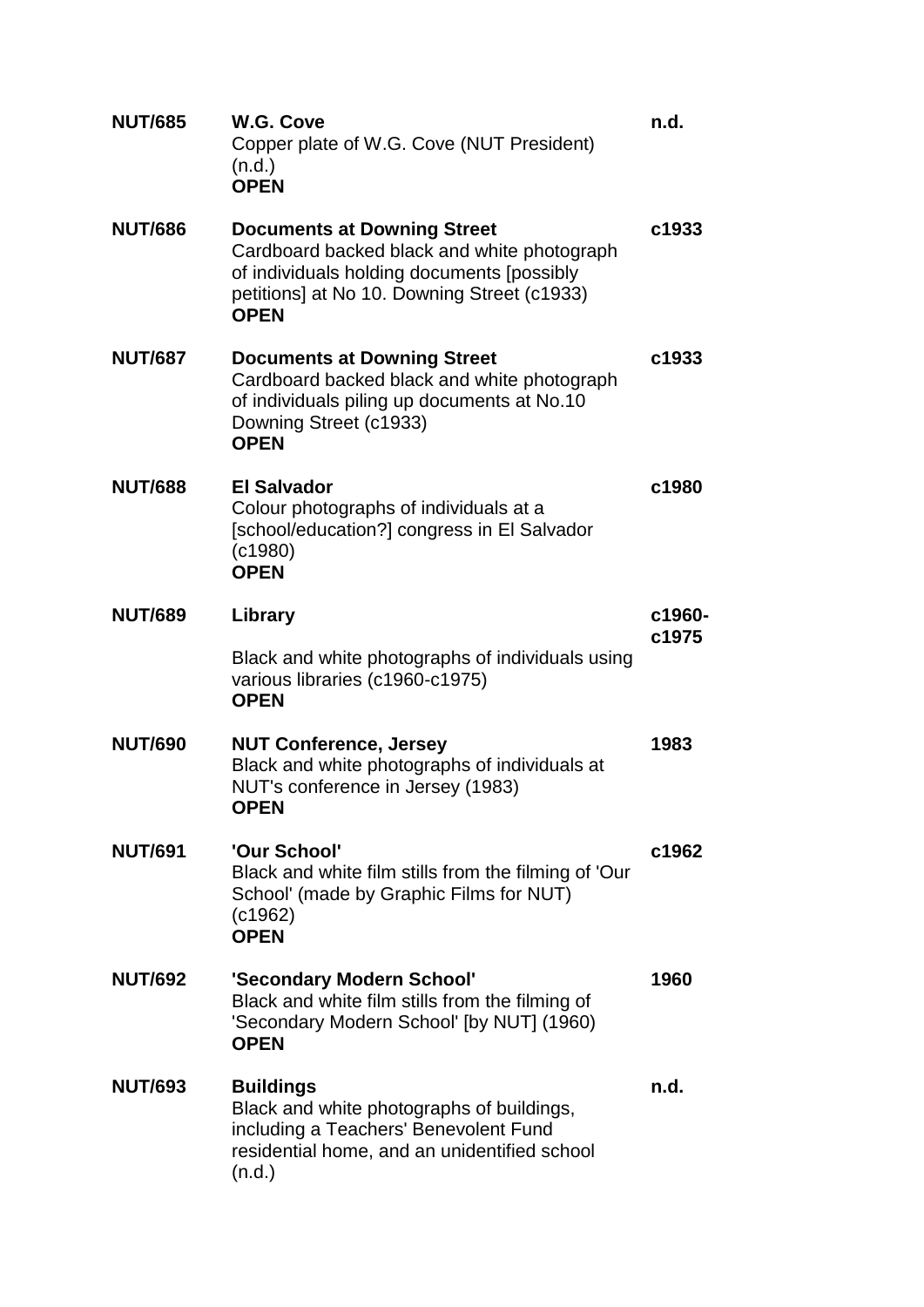## **OPEN**

| <b>NUT/694</b> | <b>Sports</b><br>Black and white photographs of individuals<br>participating in various sports, including: judo,<br>sailing and athletics (c1953)<br><b>OPEN</b>                                                                      | c1953           |
|----------------|---------------------------------------------------------------------------------------------------------------------------------------------------------------------------------------------------------------------------------------|-----------------|
| <b>NUT/695</b> | <b>Petitions</b><br>Black and white photographs of individuals<br>working on and delivering NUT petitions<br>[regarding pay cuts] (c1933)<br><b>OPEN</b>                                                                              | c1933           |
| <b>NUT/696</b> | <b>School Activities</b>                                                                                                                                                                                                              | c1950-<br>c1970 |
|                | Black and white photographs of children<br>participating in school based activities, including:<br>music, drama, art and ceramics, cooking,<br>building, and school meals (c19501-c1970)<br><b>OPEN</b>                               |                 |
| <b>NUT/697</b> | <b>Gymnastics</b><br>Black and white photographs of individuals<br>performing gymnastics on trampolines, and a<br>school emblem for Loxford County Secondary<br>(c1953)<br><b>OPEN</b>                                                | c1953           |
| <b>NUT/698</b> | The Secondary Modern School, ROHO<br>Black and white photographs of pupils at The<br>Secondary Modern School (ROHO) participating<br>in various activities, including: athletics, baking,<br>and building (c1950-1956)<br><b>OPEN</b> | c1950-1956      |
| <b>NUT/699</b> | <b>NUT Members</b><br>Black and white photographs of NUT members<br>and presidents (n.d.), including:<br>- R. Sykes<br>- J.J. Graves<br>- Mr Greenwood<br>- Mr. Griffith<br>- unidentified individual<br><b>OPEN</b>                  | n.d.            |
| <b>NUT/700</b> | <b>Ena Abrahams</b><br>Box of colour slides of Ena Abrahams (n.d.)<br><b>OPEN</b>                                                                                                                                                     | n.d.            |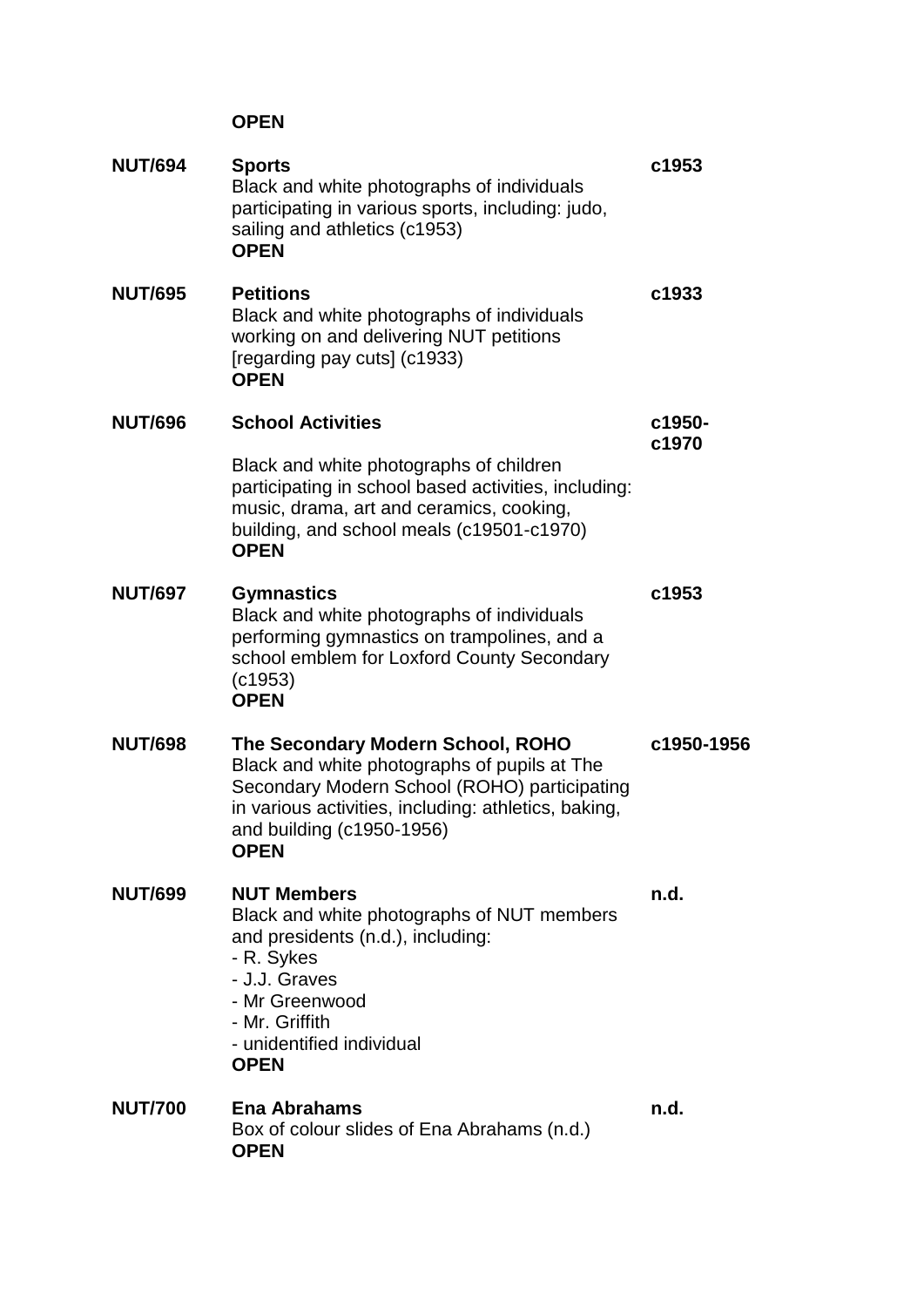| <b>NUT/701</b> | <b>Stoke Rockford Hall</b><br>Framed illustration of Stoke Rockford Hall (by<br>Annette and Roy Williams) (n.d.)<br><b>OPEN</b>                                                                                    | n.d.  |
|----------------|--------------------------------------------------------------------------------------------------------------------------------------------------------------------------------------------------------------------|-------|
| <b>NUT/702</b> | 'Life In 4H (For Horror)'<br>Framed illustration titled 'Life In 4H (For Horror)'<br>(n.d.)<br><b>OPEN</b>                                                                                                         | n.d.  |
| <b>NUT/703</b> | <b>Certificate</b><br>Framed certificate awarded to Steve Sinnott by<br>the Ethiopian Teachers Association (2002)<br><b>OPEN</b>                                                                                   | 2002  |
| <b>NUT/704</b> | 'Essence of Parliament'<br>Framed cartoon titled 'Essence of Parliament'<br>(by Punch magazine) (1902)<br><b>OPEN</b>                                                                                              | 1902  |
| <b>NUT/705</b> | <b>Office Building</b><br>Cardboard backed colour painting of an untitled<br>office building [possibly NUT office?] (c1989)<br><b>OPEN</b>                                                                         | c1989 |
| <b>NUT/706</b> | <b>NUT Officers</b><br>Cardboard backed black and white illustration of<br>the NUT Officers for 1888-1889 (c1889)<br><b>OPEN</b>                                                                                   | c1889 |
| <b>NUT/707</b> | <b>Certificate</b><br>Cardboard backed certificate [awarded to Sir J.<br>Yoxall] commemorating a visit of teachers from<br>western Canada to 'the Old Country' (1911)<br><b>OPEN</b>                               | c1911 |
| <b>NUT/708</b> | <b>Appreciation Testimonial</b><br>Cardboard backed appreciation testimonial<br>awarded from The National Civic Federation<br>(New York) to Sir James Yoxall [for their visit to<br>the UK] (c1909)<br><b>OPEN</b> | c1909 |
| <b>NUT/709</b> | <b>Hallway</b><br>Cardboard backed [photograph] of an<br>unidentified hallway [possibly Lacoc Abbey?]<br>(n.d.)<br><b>OPEN</b>                                                                                     | n.d.  |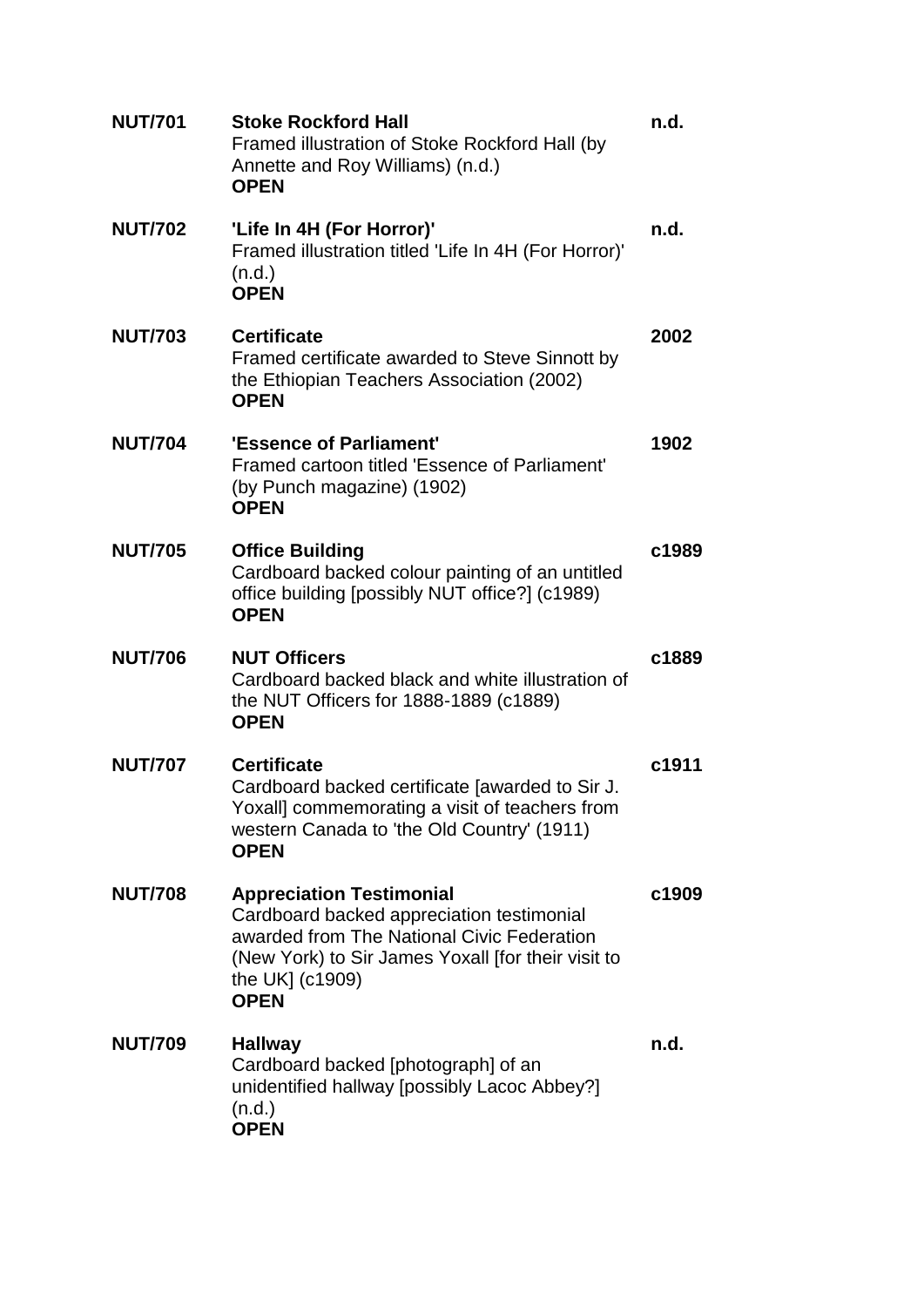| <b>NUT/710</b> | <b>Certificates</b><br>Certificates awarded to Lily Deudney by the<br>NUT examination board (1910-1913)<br><b>OPEN</b>                                                                                                                                                   | 1910-1913 |
|----------------|--------------------------------------------------------------------------------------------------------------------------------------------------------------------------------------------------------------------------------------------------------------------------|-----------|
| <b>NUT/711</b> | <b>Printed Item</b><br>Cardboard backed printed item commemorating<br>speeches given by Dr Merry whilst presenting<br>Arthur Robert Pickles, James Henry Yoxall and<br>James McNamara with an Master of Arts degree<br>at the University of Oxford (1907)<br><b>OPEN</b> | 1907      |
| <b>NUT/712</b> | <b>Certificates</b><br>Blank retirement certificate [templates] awarded<br>by NUT upon the retirement of a post (n.d.)<br><b>OPEN</b>                                                                                                                                    | n.d.      |
| <b>NUT/713</b> | <b>Certificate</b><br>Cardboard backed certificate awarded to NUT<br>by the Managers of Elementary Schools in<br>Cheltenham (c1888)<br><b>OPEN</b>                                                                                                                       | c1888     |
| <b>NUT/714</b> | <b>Printed Item</b><br>Cardboard backed printed item commemorating<br>speeches given whilst presenting Thomas<br>Clancy and James Henry Yoxall a Masters of<br>Arts degree at the University of Cambridge<br>(1907)<br><b>OPEN</b>                                       | 1899      |
| <b>NUT/715</b> | <b>Condolence Reply</b><br>Condolence reply sent from the Royal Family to<br>[NUT] following the death of Edward 7th (1910)<br><b>OPEN</b>                                                                                                                               | 1910      |
| <b>NUT/716</b> | <b>John Pollock</b><br>Portrait painting of John Pollock [NUT President]<br>(1996)<br><b>OPEN</b>                                                                                                                                                                        | 1996      |
| <b>NUT/717</b> | <b>Nursery Education/Infant Education</b><br>[Exhibition board] featuring information on<br>nursery and infant education (c1975)<br><b>OPEN</b>                                                                                                                          | c1975     |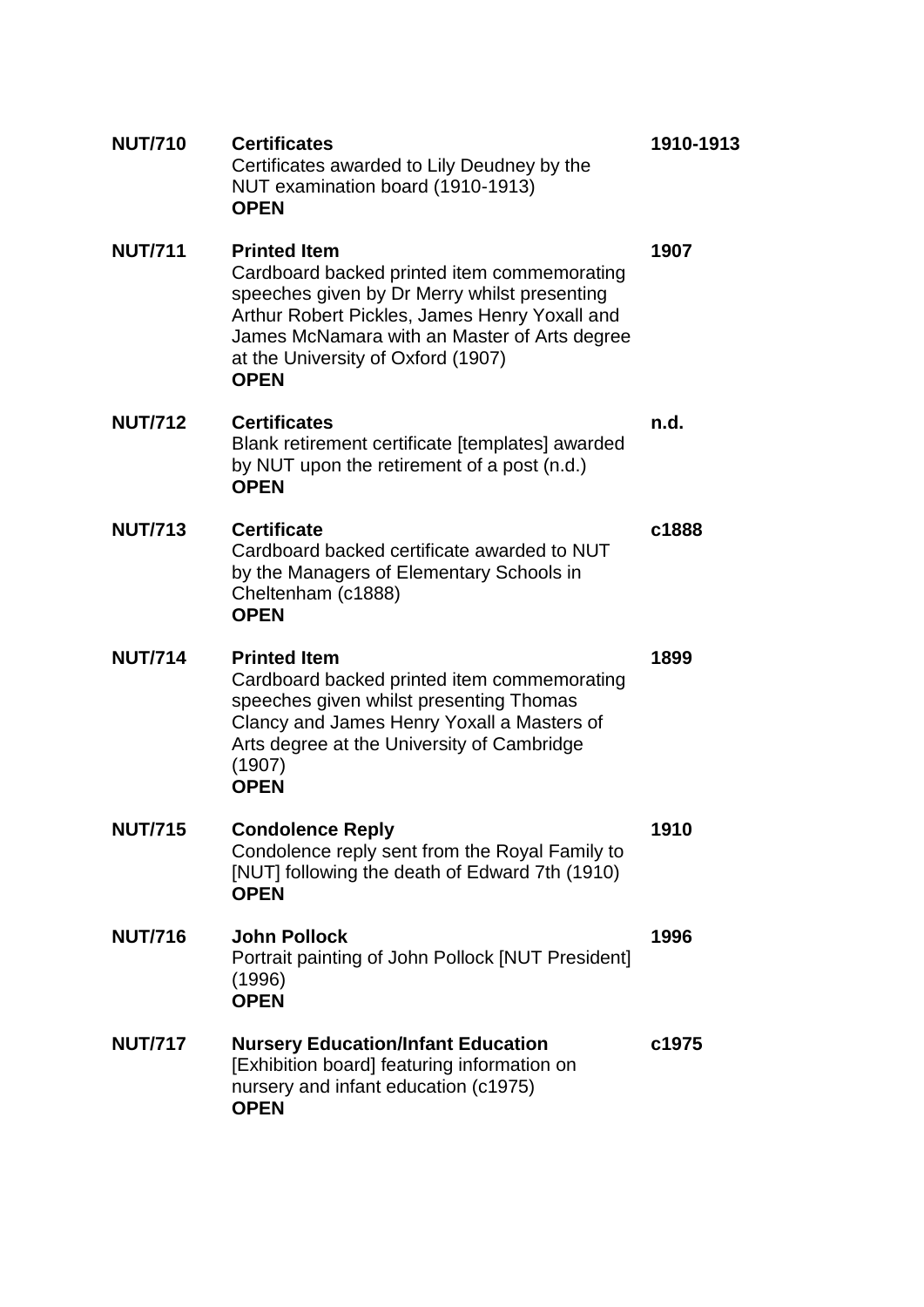| <b>NUT/718</b> | <b>NUT Conference, Scarborough</b><br>Framed painting of NUT's conference in<br>Scarborough (1994)<br><b>OPEN</b>                                                                                                                          | 1994      |
|----------------|--------------------------------------------------------------------------------------------------------------------------------------------------------------------------------------------------------------------------------------------|-----------|
| <b>NUT/719</b> | <b>Endorsement Certificate</b><br>Framed [teaching] endorsement certificate<br>awarded to Edward William Rogers (1876-1884)<br><b>OPEN</b>                                                                                                 | 1876-1884 |
| <b>NUT/720</b> | <b>Teacher Declarations</b><br>Framed programmes featuring declarations set<br>forth by teachers at the General Meeting of<br>Teachers in Berlin on 26 April 1848 (c1848)<br>(Programmes are in English and German)<br><b>OPEN</b>         | c1848     |
| <b>NUT/721</b> | 'Another British school leaver prepared to<br>compete in Europe?'<br>Framed NUT poster titled 'Another British school<br>leaver prepared to compete in Europe?' (n.d.)<br><b>OPEN</b>                                                      | n.d.      |
| <b>NUT/722</b> | <b>Appreciation Testimonial</b><br>Appreciation testimonial from the Chicago<br>Principals Club to NUT for hospitality during a<br>visit to the UK (1908)<br><b>OPEN</b>                                                                   | 1908      |
| <b>NUT/723</b> | <b>NUT Conferences, Members &amp; Staff</b><br>Photograph album featuring black and white<br>photographs of NUT conferences, and of<br>members and staff of NUT, EIS, TPS and other<br>associated organisations (1920-1939)<br><b>OPEN</b> | 1920-1939 |
| <b>NUT/724</b> | <b>NUT Presidents</b><br>Cardboard poster featuring portraits of NUT<br>presidents from 1870-1970 (c1971)<br><b>OPEN</b>                                                                                                                   | c1971     |
| <b>NUT/725</b> | <b>Miscellaneous Negatives</b><br>Miscellaneous uncatalogued negatives (labelled)<br>$(1979-1980)$<br><b>OPEN</b>                                                                                                                          | 1979-1980 |
| <b>NUT/726</b> | <b>Miscellaneous Negatives</b><br>Miscellaneous uncatalogued negatives (labelled)<br>$(1974 - 1978)$<br><b>OPEN</b>                                                                                                                        | 1974-1978 |